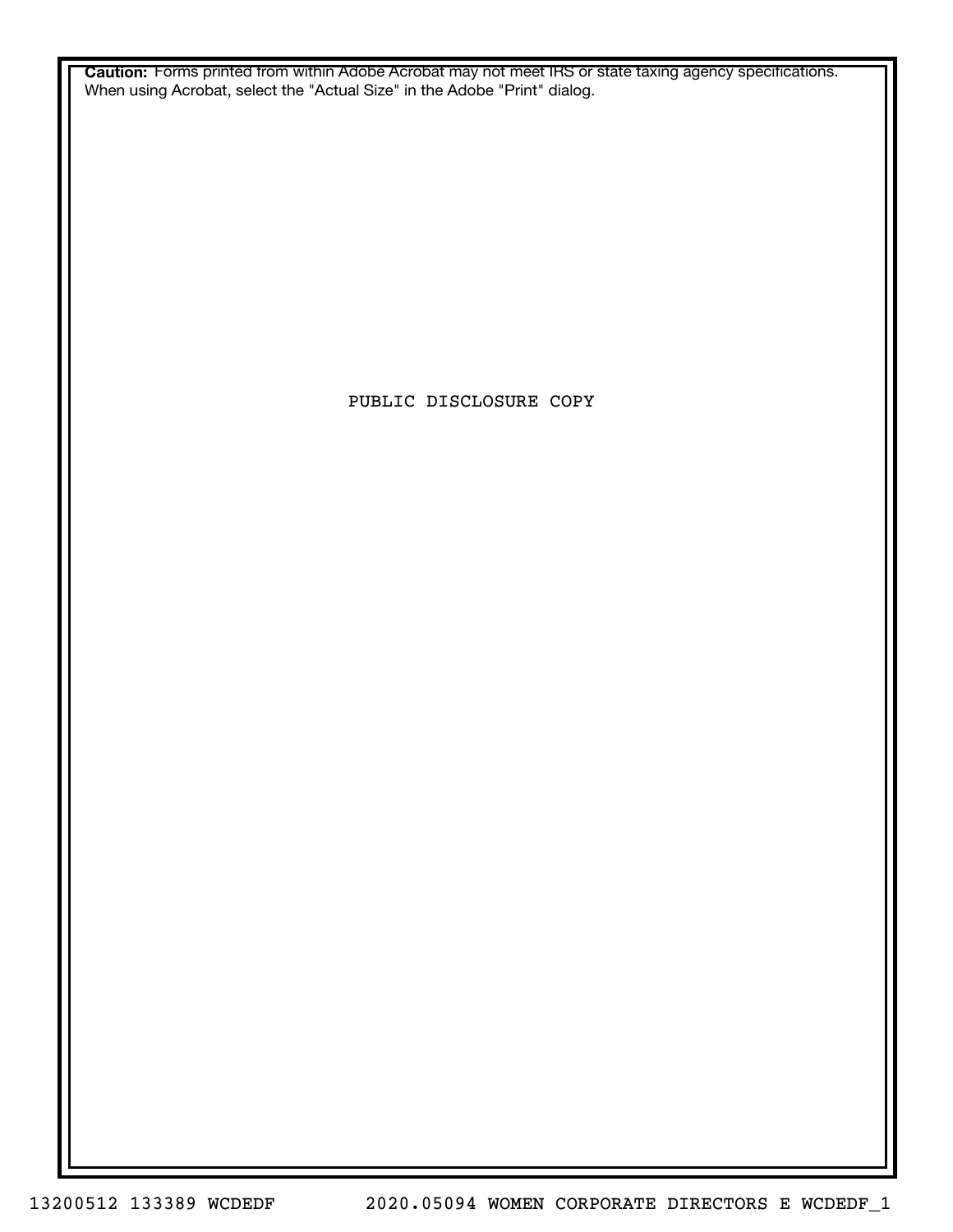|                                |                             |                                                        |                                                                                                                                                                            | EXTENDED TO MAY 16, 2022                                                                           |            |                                                     |                                                                           |
|--------------------------------|-----------------------------|--------------------------------------------------------|----------------------------------------------------------------------------------------------------------------------------------------------------------------------------|----------------------------------------------------------------------------------------------------|------------|-----------------------------------------------------|---------------------------------------------------------------------------|
|                                |                             |                                                        |                                                                                                                                                                            | <b>Return of Organization Exempt From Income Tax</b>                                               |            |                                                     | OMB No. 1545-0047                                                         |
|                                | Form 990                    |                                                        |                                                                                                                                                                            | Under section 501(c), 527, or 4947(a)(1) of the Internal Revenue Code (except private foundations) |            |                                                     |                                                                           |
|                                |                             |                                                        |                                                                                                                                                                            | Do not enter social security numbers on this form as it may be made public.                        |            |                                                     | <b>Open to Public</b>                                                     |
|                                |                             | Department of the Treasury<br>Internal Revenue Service |                                                                                                                                                                            | Go to www.irs.gov/Form990 for instructions and the latest information.                             |            |                                                     | Inspection                                                                |
|                                |                             |                                                        | A For the 2020 calendar year, or tax year beginning $JUL$ 1, $2020$                                                                                                        |                                                                                                    |            | and ending JUN 30, 2021                             |                                                                           |
|                                | <b>B</b> Check if           |                                                        | <b>C</b> Name of organization                                                                                                                                              |                                                                                                    |            | D Employer identification number                    |                                                                           |
|                                | applicable:                 |                                                        | WOMEN CORPORATE DIRECTORS EDUCATION AND                                                                                                                                    |                                                                                                    |            |                                                     |                                                                           |
|                                | ]Address<br>]change         |                                                        | DEVELOPMENT FOUNDATION, INC.                                                                                                                                               |                                                                                                    |            |                                                     |                                                                           |
|                                | Name<br>change              |                                                        | Doing business as                                                                                                                                                          |                                                                                                    |            | 46-0910287                                          |                                                                           |
|                                | Initial<br>return           |                                                        | Number and street (or P.O. box if mail is not delivered to street address)                                                                                                 |                                                                                                    | Room/suite | <b>E</b> Telephone number                           |                                                                           |
|                                | Final<br>return/            |                                                        | 819 SW FEDERAL HWY                                                                                                                                                         |                                                                                                    | 206        | $954 - 759 - 8940$                                  |                                                                           |
|                                | termin-<br>ated             |                                                        | City or town, state or province, country, and ZIP or foreign postal code                                                                                                   |                                                                                                    |            | G Gross receipts \$                                 | 3, 133, 990.                                                              |
|                                | Amended<br>return           |                                                        | STUART, FL 34994-2952                                                                                                                                                      |                                                                                                    |            | H(a) Is this a group return                         |                                                                           |
|                                | Applica-<br>tion<br>pending |                                                        | F Name and address of principal officer: JENNIFER REYNOLDS                                                                                                                 |                                                                                                    |            | for subordinates?                                   | $ {\mathsf Y}\mathsf{es}\ \boxed{{\mathsf X}}$ No                         |
|                                |                             |                                                        | O BOX 7487, WEST PALM BEACH, FL                                                                                                                                            | 33405                                                                                              |            | $H(b)$ Are all subordinates included? $\Box$ Yes    | <b>No</b>                                                                 |
|                                |                             |                                                        | <b>I</b> Tax-exempt status: $\boxed{\mathbf{X}}$ 501(c)(3) $\boxed{\phantom{0}}$ 501(c)(                                                                                   | $\sqrt{\frac{1}{1}}$ (insert no.)<br>$4947(a)(1)$ or                                               | 527        |                                                     | If "No," attach a list. See instructions                                  |
|                                |                             |                                                        | J Website: FHTTP://WWW.WOMENCORPORATEDIRECTORS.ORG/                                                                                                                        |                                                                                                    |            | $H(c)$ Group exemption number $\blacktriangleright$ |                                                                           |
|                                |                             |                                                        | <b>K</b> Form of organization: $\boxed{\mathbf{X}}$ Corporation<br><b>Trust</b>                                                                                            | Other $\blacktriangleright$<br>Association                                                         |            |                                                     | <b>L</b> Year of formation: $2012$ <b>M</b> State of legal domicile: $FL$ |
|                                | Part I                      | <b>Summary</b>                                         |                                                                                                                                                                            |                                                                                                    |            |                                                     |                                                                           |
|                                | 1.                          |                                                        | Briefly describe the organization's mission or most significant activities: SEE SCHEDULE O FOR ORGANIZATION                                                                |                                                                                                    |            |                                                     |                                                                           |
|                                |                             |                                                        | <b>MISSION STATEMENT</b>                                                                                                                                                   |                                                                                                    |            |                                                     |                                                                           |
| Governance                     | 2                           |                                                        | Check this box $\blacktriangleright$ $\Box$ if the organization discontinued its operations or disposed of more than 25% of its net assets.                                |                                                                                                    |            |                                                     |                                                                           |
|                                | 3                           |                                                        | Number of voting members of the governing body (Part VI, line 1a)                                                                                                          |                                                                                                    |            | 3                                                   |                                                                           |
|                                |                             |                                                        |                                                                                                                                                                            |                                                                                                    |            | $\overline{\mathbf{4}}$                             | $\overline{6}$                                                            |
|                                | 5                           |                                                        |                                                                                                                                                                            |                                                                                                    |            | 5                                                   | $\overline{\bf 8}$                                                        |
| <b>Activities &amp;</b>        |                             |                                                        |                                                                                                                                                                            |                                                                                                    |            | 6                                                   | 260<br>$\overline{0}$ .                                                   |
|                                |                             |                                                        |                                                                                                                                                                            |                                                                                                    |            | 7a                                                  | $\overline{0}$ .                                                          |
|                                |                             |                                                        |                                                                                                                                                                            |                                                                                                    |            | 7b                                                  |                                                                           |
|                                |                             |                                                        |                                                                                                                                                                            |                                                                                                    |            | <b>Prior Year</b><br>2,330,357.                     | <b>Current Year</b><br>2,912,958.                                         |
| Revenue                        | 8                           |                                                        | Contributions and grants (Part VIII, line 1h)                                                                                                                              |                                                                                                    |            | 281,923.                                            | 73, 250.                                                                  |
|                                | 9                           |                                                        | Program service revenue (Part VIII, line 2g)                                                                                                                               |                                                                                                    |            | 5,189.                                              | 758.                                                                      |
|                                | 10<br>11                    |                                                        | Other revenue (Part VIII, column (A), lines 5, 6d, 8c, 9c, 10c, and 11e)                                                                                                   |                                                                                                    |            | 0.                                                  | $-149,764.$                                                               |
|                                | 12                          |                                                        | Total revenue - add lines 8 through 11 (must equal Part VIII, column (A), line 12)                                                                                         |                                                                                                    |            | 2,617,469.                                          | 2,837,202.                                                                |
|                                | 13                          |                                                        | Grants and similar amounts paid (Part IX, column (A), lines 1-3)                                                                                                           |                                                                                                    |            | о.                                                  | $\overline{0}$ .                                                          |
|                                | 14                          |                                                        |                                                                                                                                                                            |                                                                                                    |            | $\overline{0}$ .                                    | $\overline{0}$ .                                                          |
|                                |                             |                                                        | 15 Salaries, other compensation, employee benefits (Part IX, column (A), lines 5-10)                                                                                       |                                                                                                    |            | 1,031,533.                                          | 1,232,304.                                                                |
| Expenses                       |                             |                                                        |                                                                                                                                                                            |                                                                                                    |            | 2,250.                                              | 47,909.                                                                   |
|                                |                             |                                                        |                                                                                                                                                                            |                                                                                                    |            |                                                     |                                                                           |
|                                |                             |                                                        |                                                                                                                                                                            |                                                                                                    |            | 1,519,665.                                          | 1,079,501.                                                                |
|                                | 18                          |                                                        | Total expenses. Add lines 13-17 (must equal Part IX, column (A), line 25)                                                                                                  |                                                                                                    |            | 2,553,448.                                          | 2,359,714.                                                                |
|                                | 19                          |                                                        |                                                                                                                                                                            |                                                                                                    |            | 64,021.                                             | 477,488.                                                                  |
|                                |                             |                                                        |                                                                                                                                                                            |                                                                                                    |            | <b>Beginning of Current Year</b>                    | <b>End of Year</b>                                                        |
| Net Assets or<br>Fund Balances | 20                          |                                                        | Total assets (Part X, line 16)                                                                                                                                             |                                                                                                    |            | 3,395,324.                                          | 3,408,157.                                                                |
|                                | 21                          |                                                        | Total liabilities (Part X, line 26)                                                                                                                                        |                                                                                                    |            | 1,005,539.                                          | 540,884.                                                                  |
|                                | 22                          |                                                        |                                                                                                                                                                            |                                                                                                    |            | 2,389,785.                                          | 2,867,273.                                                                |
|                                | Part II                     | <b>Signature Block</b>                                 |                                                                                                                                                                            |                                                                                                    |            |                                                     |                                                                           |
|                                |                             |                                                        | Under penalties of perjury, I declare that I have examined this return, including accompanying schedules and statements, and to the best of my knowledge and belief, it is |                                                                                                    |            |                                                     |                                                                           |
|                                |                             |                                                        | true, correct, and complete. Declaration of preparer (other than officer) is based on all information of which preparer has any knowledge.                                 |                                                                                                    |            |                                                     |                                                                           |
|                                |                             |                                                        |                                                                                                                                                                            |                                                                                                    |            | April 22, 2022                                      |                                                                           |
| Sign                           |                             |                                                        | Signature of officer                                                                                                                                                       |                                                                                                    |            | Date                                                |                                                                           |
| Here                           |                             |                                                        | JENNIFER REYNOLDS,                                                                                                                                                         | CEO                                                                                                |            |                                                     |                                                                           |
|                                |                             |                                                        | Type or print name and title                                                                                                                                               |                                                                                                    |            |                                                     |                                                                           |
|                                |                             | Print/Type preparer's name                             |                                                                                                                                                                            | Preparer's signature                                                                               |            | Date<br>Check<br>05/02/2022                         | <b>PTIN</b>                                                               |
| Paid                           |                             |                                                        | EMMA J PFISTER CPA                                                                                                                                                         |                                                                                                    |            |                                                     | P00286188                                                                 |

|                 |                                                                                 |                                                                        | l 05/02/2022 lif |                                    |
|-----------------|---------------------------------------------------------------------------------|------------------------------------------------------------------------|------------------|------------------------------------|
| Paid            | EMMA J PFISTER CPA                                                              | mone                                                                   |                  | P00286188<br>self-emploved         |
| Preparer        | Firm's name FEMPLETON & COMPANY, LLP                                            |                                                                        |                  |                                    |
| Use Only        | Firm's address 201 EAST LAS OLAS BLVD, STE 1650                                 |                                                                        |                  |                                    |
|                 |                                                                                 | FORT LAUDERDALE, FL 33301                                              |                  | $\vert$ Phone no. 954 – 333 – 0001 |
|                 | May the IRS discuss this return with the preparer shown above? See instructions |                                                                        |                  | Yes<br>No                          |
| 032001 12-23-20 |                                                                                 | LHA For Paperwork Reduction Act Notice, see the separate instructions. |                  | Form 990 (2020)                    |
|                 | SEE SCHEDULE O FOR ORGANIZATION MISSION STATEMENT                               |                                                                        |                  | CONTINUATION                       |

SEE SCHEDULE O FOR ORGANIZATION MISSION STATEMENT CONTINUATION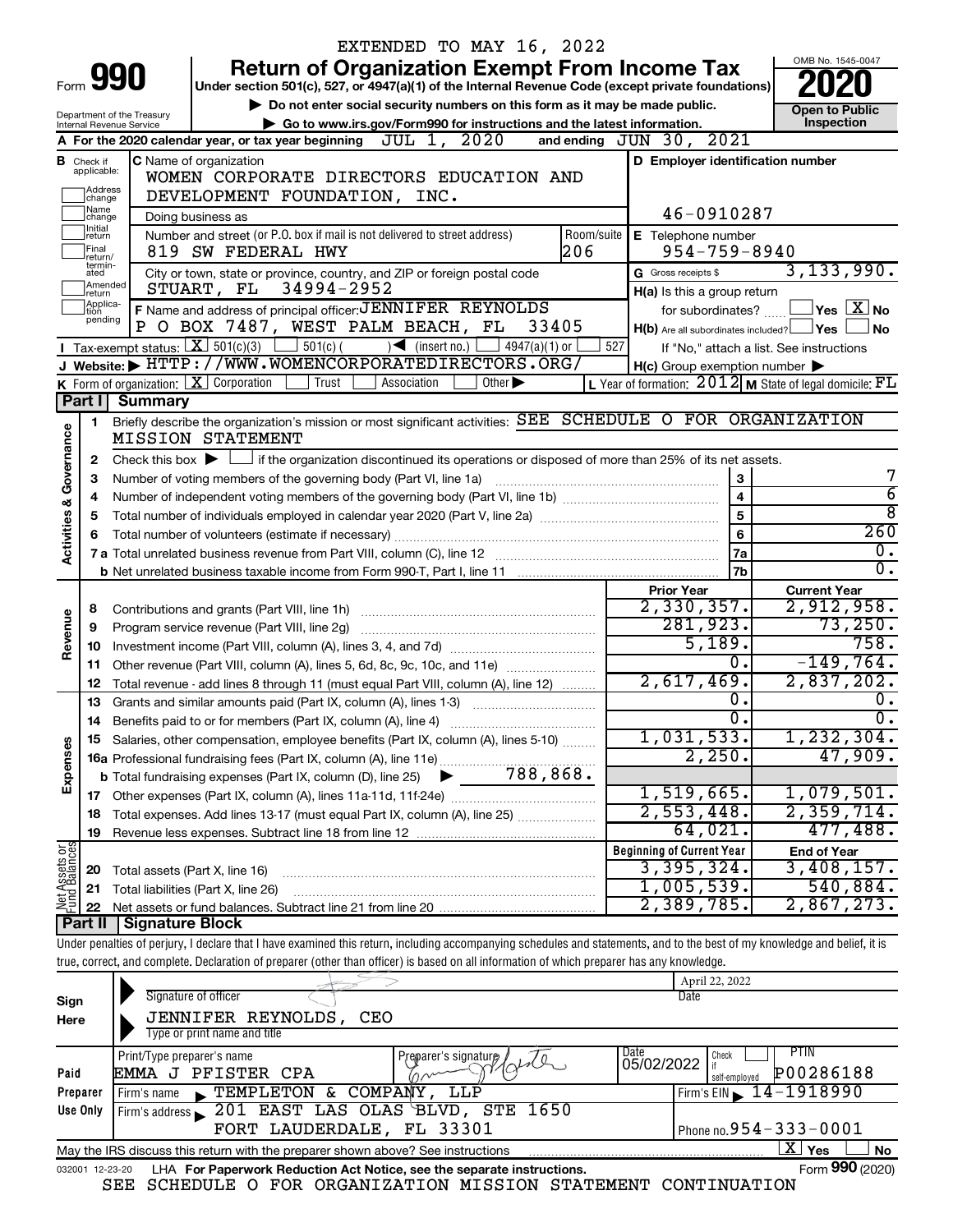|      | WOMEN CORPORATE DIRECTORS EDUCATION AND<br>46-0910287<br>DEVELOPMENT FOUNDATION, INC.<br>Form 990 (2020)                                                             | Page 2                                    |
|------|----------------------------------------------------------------------------------------------------------------------------------------------------------------------|-------------------------------------------|
|      | <b>Statement of Program Service Accomplishments</b><br>Part III                                                                                                      |                                           |
|      |                                                                                                                                                                      | $\boxed{\text{X}}$                        |
| 1    | Briefly describe the organization's mission:<br>THE PURPOSE OF THE ORGANIZATION IS TO PROVIDE PROGRAMS, SERVICES, AND                                                |                                           |
|      | EDUCATIONAL OPPORTUNITIES TO ENCOURAGE AND ENABLE WOMEN TO PARTICIPATE                                                                                               |                                           |
|      | IN CORPORATE GOVERNANCE. AS THE PREEMINENT ORGANIZATION FOR WOMEN                                                                                                    |                                           |
|      | BOARD MEMBERS GLOBALLY, THE ORGANIZATION'S PURPOSE IS TO INCREASE                                                                                                    |                                           |
| 2    | Did the organization undertake any significant program services during the year which were not listed on the                                                         |                                           |
|      | prior Form 990 or 990-EZ?                                                                                                                                            | $\overline{\ }$ Yes $\overline{\rm X}$ No |
| 3    | If "Yes," describe these new services on Schedule O.<br>Did the organization cease conducting, or make significant changes in how it conducts, any program services? | $\Box$ Yes $[\overline{\mathrm{X}}]$ No   |
|      | If "Yes," describe these changes on Schedule O.                                                                                                                      |                                           |
| 4    | Describe the organization's program service accomplishments for each of its three largest program services, as measured by expenses.                                 |                                           |
|      | Section 501(c)(3) and 501(c)(4) organizations are required to report the amount of grants and allocations to others, the total expenses, and                         |                                           |
|      | revenue, if any, for each program service reported.<br>$\overline{37}$ , 963. including grants of \$                                                                 | $\overline{0}$ .)                         |
| 4a   | ) (Expenses \$<br>(Code:<br>Revenue \$<br>THE GLOBAL INSTITUTE IS A CONFERENCE FOR WOMEN BOARD MEMBERS WHO SERVE                                                     |                                           |
|      | ON LARGE PUBLIC COMPANY BOARDS. THIS EVENT IS TO PROVIDE PROGRAMMING                                                                                                 |                                           |
|      | AND NETWORKING OPPORTUNITIES FOR THOSE BOARD MEMBERS TO ENHANCE                                                                                                      |                                           |
|      | KNOWLEDGE AND EFFECTIVENESS OF THE BOARDS ON WHICH THEY SERVE.                                                                                                       |                                           |
|      |                                                                                                                                                                      |                                           |
|      |                                                                                                                                                                      |                                           |
|      |                                                                                                                                                                      |                                           |
|      |                                                                                                                                                                      |                                           |
|      |                                                                                                                                                                      |                                           |
|      |                                                                                                                                                                      |                                           |
|      |                                                                                                                                                                      |                                           |
| 4b   | $20, 513$ $\cdot$ including grants of \$<br>(Code:<br>(Expenses \$<br>(Revenue \$                                                                                    | $\overline{0}$ .)                         |
|      | INSTITUTES AND CONFERENCES ARE CONDUCTED IN VARIOUS LOCATIONS AROUND<br>THE GLOBE FOR PURPOSES OF MORE LOCALIZED TRAINING AND EDUCATION OF                           |                                           |
|      | WOMEN DIRECTORS. REGIONAL INSTITUTES AND EVENTS ARE HELD IN ASIA                                                                                                     |                                           |
|      | PACIFIC, EUROPE, AND THE AMERICAS WHERE PROGRAMMING DRAWS MEMBERS INTO                                                                                               |                                           |
|      | A TRUE COMMUNITY OF KNOWLEDGE AND TRUST AND SHARING OF BEST PRACTICES.                                                                                               |                                           |
|      | WCDIRECT VIRTUAL EVENTS PROVIDE PROGRAMMING AND NETWORKING                                                                                                           |                                           |
|      | OPPORTUNITIES FOR MEMBERS TO ENHANCE KNOWLEDGE AND EFFECTIVENESS OF THE                                                                                              |                                           |
|      | BOARDS ON WHICH THEY SERVE. LOCAL CHAPTER MEETINGS ARE HELD THROUGHOUT                                                                                               |                                           |
|      | THE YEAR TO PROVIDE ACCESS TO PROGRAMMING AT A LOCAL MEMBER LEVEL                                                                                                    |                                           |
|      | REGARDING CORPORATE GOVERNANCE. WITH 76 CHAPTERS WORLDWIDE, CHAPTER                                                                                                  |                                           |
|      | EVENTS AND MEETINGS ARE HELD LOCALLY TO CONNECT WITH PEERS AND LEARN<br>FROM EXPERTS IN AREAS CRITICAL TO SUCCESSFUL BOARD GOVERNANCE.                               |                                           |
|      | $94, 604$ $\cdot$ including grants of \$                                                                                                                             | 73,250.                                   |
|      | ) (Revenue \$<br>4c (Code:<br>(Expenses \$<br>LOCAL CHAPTER MEETINGS ARE HELD THROUGHOUT THE YEAR TO PROVIDE ACCESS                                                  |                                           |
|      | TO PROGRAMMING AT A LOCAL MEMBER LEVEL REGARDING CORPORATE GOVERNANCE.                                                                                               |                                           |
|      | WITH 76 CHAPTERS WORLDWIDE, CHAPTER EVENTS AND MEETINGS ARE HELD                                                                                                     |                                           |
|      | LOCALLY TO CONNECT WITH PEERS AND LEARN FROM EXPERTS IN AREAS CRITICAL                                                                                               |                                           |
|      | TO SUCCESSFUL BOARD GOVERNANCE.                                                                                                                                      |                                           |
|      |                                                                                                                                                                      |                                           |
|      |                                                                                                                                                                      |                                           |
|      |                                                                                                                                                                      |                                           |
|      |                                                                                                                                                                      |                                           |
|      |                                                                                                                                                                      |                                           |
|      | Other program services (Describe on Schedule O.)                                                                                                                     |                                           |
|      |                                                                                                                                                                      |                                           |
| 4d - | 1,034,970. including grants of \$<br>(Expenses \$<br>(Revenue \$                                                                                                     |                                           |
| 4е   | 1,188,050.<br>Total program service expenses >                                                                                                                       | Form 990 (2020)                           |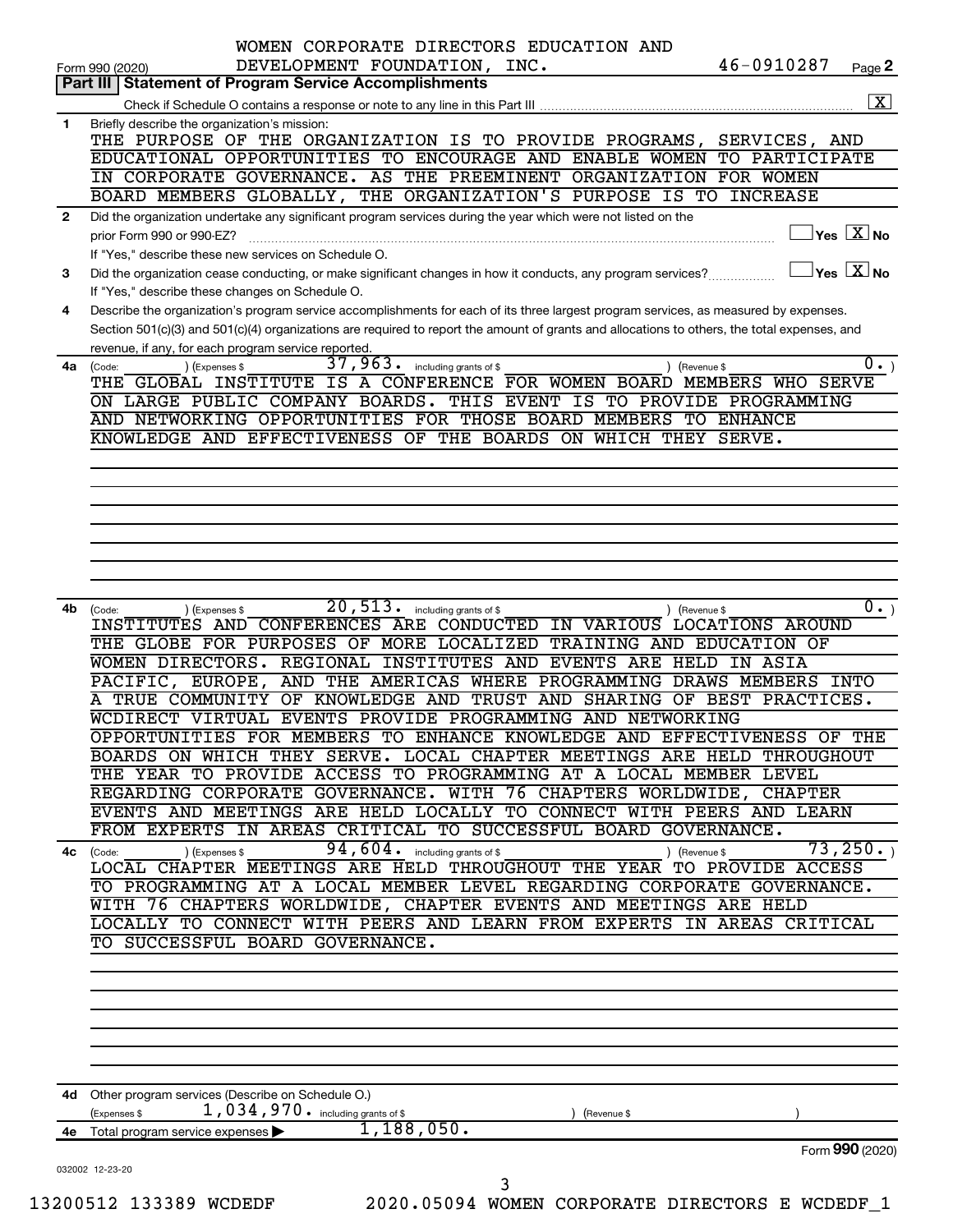|  | WOMEN CORPORATE DIRECTORS EDUCATION AND |  |
|--|-----------------------------------------|--|
|  |                                         |  |

**Part IV Checklist of Required Schedules**

Form 990 (2020) Page DEVELOPMENT FOUNDATION, INC. 46-0910287 46-0910287 Page 3

|     |                                                                                                                                                                                                                                                   |                 | Yes                     | No                      |
|-----|---------------------------------------------------------------------------------------------------------------------------------------------------------------------------------------------------------------------------------------------------|-----------------|-------------------------|-------------------------|
| 1   | Is the organization described in section $501(c)(3)$ or $4947(a)(1)$ (other than a private foundation)?                                                                                                                                           |                 |                         |                         |
|     | If "Yes," complete Schedule A                                                                                                                                                                                                                     | 1               | X                       |                         |
| 2   |                                                                                                                                                                                                                                                   | $\overline{2}$  | $\overline{\textbf{x}}$ |                         |
| 3   | Did the organization engage in direct or indirect political campaign activities on behalf of or in opposition to candidates for                                                                                                                   |                 |                         |                         |
|     | public office? If "Yes," complete Schedule C, Part I                                                                                                                                                                                              | 3               |                         | x                       |
| 4   | Section 501(c)(3) organizations. Did the organization engage in lobbying activities, or have a section 501(h) election in effect                                                                                                                  | 4               |                         | x                       |
| 5   | Is the organization a section 501(c)(4), 501(c)(5), or 501(c)(6) organization that receives membership dues, assessments, or                                                                                                                      |                 |                         |                         |
|     |                                                                                                                                                                                                                                                   | 5               |                         | x                       |
| 6   | Did the organization maintain any donor advised funds or any similar funds or accounts for which donors have the right to                                                                                                                         |                 |                         |                         |
|     | provide advice on the distribution or investment of amounts in such funds or accounts? If "Yes," complete Schedule D, Part I                                                                                                                      | 6               |                         | x                       |
| 7   | Did the organization receive or hold a conservation easement, including easements to preserve open space,                                                                                                                                         |                 |                         |                         |
|     |                                                                                                                                                                                                                                                   | $\overline{7}$  |                         | x                       |
| 8   | Did the organization maintain collections of works of art, historical treasures, or other similar assets? If "Yes," complete                                                                                                                      |                 |                         |                         |
|     |                                                                                                                                                                                                                                                   | 8               |                         | х                       |
| 9   | Did the organization report an amount in Part X, line 21, for escrow or custodial account liability, serve as a custodian for                                                                                                                     |                 |                         |                         |
|     | amounts not listed in Part X; or provide credit counseling, debt management, credit repair, or debt negotiation services?                                                                                                                         |                 |                         | х                       |
|     |                                                                                                                                                                                                                                                   | 9               |                         |                         |
| 10  | Did the organization, directly or through a related organization, hold assets in donor-restricted endowments                                                                                                                                      | 10              |                         | x                       |
| 11  | If the organization's answer to any of the following questions is "Yes," then complete Schedule D, Parts VI, VII, VIII, IX, or X                                                                                                                  |                 |                         |                         |
|     | as applicable.                                                                                                                                                                                                                                    |                 |                         |                         |
| а   | Did the organization report an amount for land, buildings, and equipment in Part X, line 10? If "Yes," complete Schedule D,                                                                                                                       |                 |                         |                         |
|     | Part VI                                                                                                                                                                                                                                           | 11a             | X                       |                         |
| b   | Did the organization report an amount for investments - other securities in Part X, line 12, that is 5% or more of its total                                                                                                                      |                 |                         |                         |
|     |                                                                                                                                                                                                                                                   | 11b             |                         | х                       |
| С   | Did the organization report an amount for investments - program related in Part X, line 13, that is 5% or more of its total                                                                                                                       |                 |                         |                         |
|     |                                                                                                                                                                                                                                                   | 11c             |                         | x                       |
|     | d Did the organization report an amount for other assets in Part X, line 15, that is 5% or more of its total assets reported in                                                                                                                   |                 |                         |                         |
|     |                                                                                                                                                                                                                                                   | 11d             |                         | х                       |
| е   |                                                                                                                                                                                                                                                   | 11e             |                         | $\overline{\mathtt{x}}$ |
| f   | Did the organization's separate or consolidated financial statements for the tax year include a footnote that addresses                                                                                                                           |                 | х                       |                         |
|     | the organization's liability for uncertain tax positions under FIN 48 (ASC 740)? If "Yes," complete Schedule D, Part X<br>12a Did the organization obtain separate, independent audited financial statements for the tax year? If "Yes," complete | 11f             |                         |                         |
|     | Schedule D, Parts XI and XII                                                                                                                                                                                                                      | 12a             | х                       |                         |
| b   | Was the organization included in consolidated, independent audited financial statements for the tax year?                                                                                                                                         |                 |                         |                         |
|     | If "Yes," and if the organization answered "No" to line 12a, then completing Schedule D, Parts XI and XII is optional                                                                                                                             | 12 <sub>b</sub> |                         |                         |
| 13  | Is the organization a school described in section 170(b)(1)(A)(ii)? If "Yes," complete Schedule E manufaction and school described in section 170(b)(1)(A)(ii)? If "Yes," complete Schedule E                                                     | 13              |                         | $\overline{\text{x}}$   |
| 14a |                                                                                                                                                                                                                                                   | 14a             |                         | $\overline{\mathbf{X}}$ |
| b   | Did the organization have aggregate revenues or expenses of more than \$10,000 from grantmaking, fundraising, business,                                                                                                                           |                 |                         |                         |
|     | investment, and program service activities outside the United States, or aggregate foreign investments valued at \$100,000                                                                                                                        |                 |                         |                         |
|     |                                                                                                                                                                                                                                                   | 14b             | х                       |                         |
| 15  | Did the organization report on Part IX, column (A), line 3, more than \$5,000 of grants or other assistance to or for any                                                                                                                         |                 |                         |                         |
|     |                                                                                                                                                                                                                                                   | 15              |                         | x                       |
| 16  | Did the organization report on Part IX, column (A), line 3, more than \$5,000 of aggregate grants or other assistance to                                                                                                                          |                 |                         | x                       |
|     |                                                                                                                                                                                                                                                   | 16              |                         |                         |
| 17  | Did the organization report a total of more than \$15,000 of expenses for professional fundraising services on Part IX,                                                                                                                           | 17              | х                       |                         |
| 18  | Did the organization report more than \$15,000 total of fundraising event gross income and contributions on Part VIII, lines                                                                                                                      |                 |                         |                         |
|     |                                                                                                                                                                                                                                                   | 18              | х                       |                         |
| 19  | Did the organization report more than \$15,000 of gross income from gaming activities on Part VIII, line 9a? If "Yes,"                                                                                                                            |                 |                         |                         |
|     |                                                                                                                                                                                                                                                   | 19              |                         | x                       |
| 20a |                                                                                                                                                                                                                                                   | 20a             |                         | $\overline{\mathtt{x}}$ |
| b   |                                                                                                                                                                                                                                                   | 20 <sub>b</sub> |                         |                         |
| 21  | Did the organization report more than \$5,000 of grants or other assistance to any domestic organization or                                                                                                                                       |                 |                         |                         |
|     |                                                                                                                                                                                                                                                   | 21              |                         | x                       |
|     | 032003 12-23-20                                                                                                                                                                                                                                   |                 |                         | Form 990 (2020)         |

4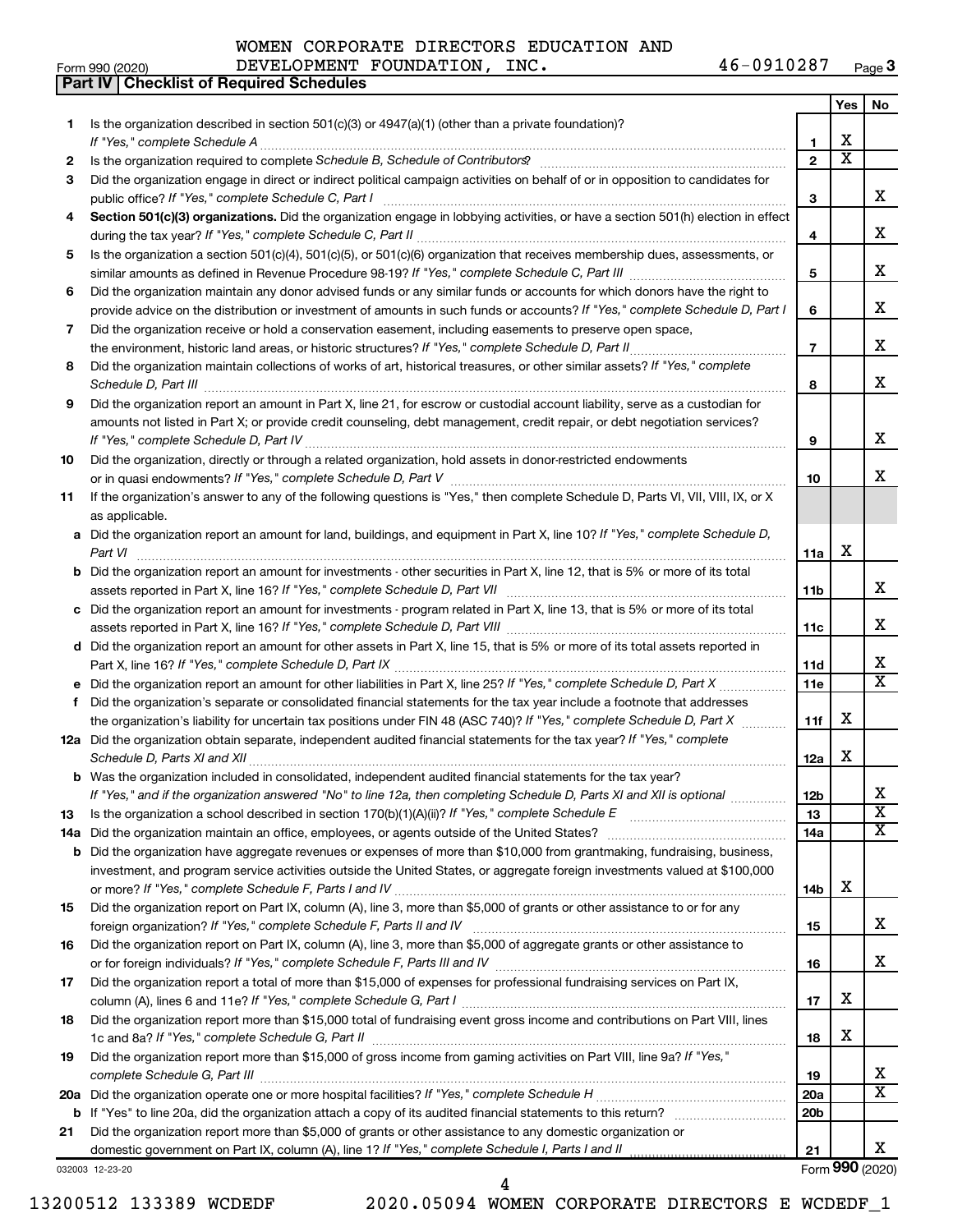#### **Yes No 22** Did the organization report more than \$5,000 of grants or other assistance to or for domestic individuals on **23** Did the organization answer "Yes" to Part VII, Section A, line 3, 4, or 5 about compensation of the organization's current **24 a** Did the organization have a tax-exempt bond issue with an outstanding principal amount of more than \$100,000 as of the **25 a Section 501(c)(3), 501(c)(4), and 501(c)(29) organizations.**  Did the organization engage in an excess benefit **26** Did the organization report any amount on Part X, line 5 or 22, for receivables from or payables to any current **27 28** Was the organization a party to a business transaction with one of the following parties (see Schedule L, Part IV **29 30 31 32 33 34** Was the organization related to any tax-exempt or taxable entity? If "Yes," complete Schedule R, Part II, III, or IV, and **35 a** Did the organization have a controlled entity within the meaning of section 512(b)(13)? 36 Section 501(c)(3) organizations. Did the organization make any transfers to an exempt non-charitable related organization? **37 38 22 23 24a 24b 24c 24d 25a 25b 26 27 28a 28b 28c 29 30 31 32 33 34 35a 35b 36 37 38 b** Did the organization invest any proceeds of tax-exempt bonds beyond a temporary period exception? *www.communimi* **c** Did the organization maintain an escrow account other than a refunding escrow at any time during the year to defease **d** Did the organization act as an "on behalf of" issuer for bonds outstanding at any time during the year? ~~~~~~~~~~~ **b** Is the organization aware that it engaged in an excess benefit transaction with a disqualified person in a prior year, and **a** A current or former officer, director, trustee, key employee, creator or founder, or substantial contributor? If **b** *If "Yes," complete Schedule L, Part IV* A family member of any individual described in line 28a? ~~~~~~~~~~~~~~~ **c** *If* A 35% controlled entity of one or more individuals and/or organizations described in lines 28a or 28b? **b** If "Yes" to line 35a, did the organization receive any payment from or engage in any transaction with a controlled entity **Note:**  All Form 990 filers are required to complete Schedule O **Yes No 1a** Enter the number reported in Box 3 of Form 1096. Enter -0- if not applicable .............................. **b** Enter the number of Forms W-2G included in line 1a. Enter -0- if not applicable  $\ldots$  $\ldots$  $\ldots$  $\ldots$  $\ldots$ **1a 1b** *(continued)* **Part IV Checklist of Required Schedules** Part IX, column (A), line 2? If "Yes," complete Schedule I, Parts I and III [11] [12] [12] [12] [12] [12] [12] [ and former officers, directors, trustees, key employees, and highest compensated employees? If "Yes," complete *Schedule J* ~~~~~~~~~~~~~~~~~~~~~~~~~~~~~~~~~~~~~~~~~~~~~~~~~~~~~~~~ last day of the year, that was issued after December 31, 2002? If "Yes," answer lines 24b through 24d and complete *Schedule K. If "No," go to line 25a* ~~~~~~~~~~~~~~~~~~~~~~~~~~~~~~~~~~~~~~~~~~~~~ transaction with a disqualified person during the year? If "Yes," complete Schedule L, Part I \_\_\_\_\_\_\_\_\_\_\_\_\_\_\_\_\_\_\_\_\_\_\_\_\_ that the transaction has not been reported on any of the organization's prior Forms 990 or 990-EZ? If "Yes," complete *Schedule L, Part I* controlled entity or family member of any of these persons? If "Yes," complete Schedule L, Part II [11] [11] [1 entity (including an employee thereof) or family member of any of these persons? If "Yes," complete Schedule L, Part III......... *"Yes," complete Schedule L, Part IV* ~~~~~~~~~~~~~~~~~~~~~~~~~~~~~~~~~~~~~~~~~~~~ *"Yes," complete Schedule L, Part IV* ~~~~~~~~~~~~~~~~~~~~~~~~~~~~~~~~~~~~~~~~~~~~ *If "Yes," complete Schedule M* Did the organization receive more than \$25,000 in non-cash contributions? ~~~~~~~~~ *If "Yes," complete Schedule M* contributions? ~~~~~~~~~~~~~~~~~~~~~~~~~~~~~~~~~~~~~~~ Did the organization liquidate, terminate, or dissolve and cease operations? If "Yes," complete Schedule N, Part I Did the organization sell, exchange, dispose of, or transfer more than 25% of its net assets?*If "Yes," complete Schedule N, Part II* ~~~~~~~~~~~~~~~~~~~~~~~~~~~~~~~~~~~~~~~~~~~~~~~~~~~~ *If "Yes," complete Schedule R, Part I* sections 301.7701-2 and 301.7701-3? ~~~~~~~~~~~~~~~~~~~~~~~~ *Part V, line 1 If "Yes," complete Schedule R, Part V, line 2* within the meaning of section 512(b)(13)? ~~~~~~~~~~~~~~~~~~~ *If "Yes," complete Schedule R, Part V, line 2* and that is treated as a partnership for federal income tax purposes? If "Yes," complete Schedule R, Part VI medi any tax-exempt bonds? ~~~~~~~~~~~~~~~~~~~~~~~~~~~~~~~~~~~~~~~~~~~~~~~~~~ ~~~~~~~~~~~~~~~~~~~~~~~~~~~~~~~~~~~~~~~~~~~~~~~~~~~~ or former officer, director, trustee, key employee, creator or founder, substantial contributor, or 35% Did the organization provide a grant or other assistance to any current or former officer, director, trustee, key employee, creator or founder, substantial contributor or employee thereof, a grant selection committee member, or to a 35% controlled instructions, for applicable filing thresholds, conditions, and exceptions): Did the organization receive contributions of art, historical treasures, or other similar assets, or qualified conservation Did the organization own 100% of an entity disregarded as separate from the organization under Regulations ~~~~~~~~~~~~~~~~~~ ~~~~~~~~~~~~~~~~~~~~~~~~~~~~~~~~~~~~~~~~ Did the organization conduct more than 5% of its activities through an entity that is not a related organization Did the organization complete Schedule O and provide explanations in Schedule O for Part VI, lines 11b and 19? Check if Schedule O contains a response or note to any line in this Part V **Part V** Statements Regarding Other IRS Filings and Tax Compliance  $\Box$ X X X X X X X X X X  $\overline{\mathtt{x}}$ X  $\overline{\mathtt{x}}$ X X X X X X X 11  $\overline{0}$

**c** Did the organization comply with backup withholding rules for reportable payments to vendors and reportable gaming (gambling) winnings to prize winners?

032004 12-23-20

5

Form 990 (2020) Page DEVELOPMENT FOUNDATION, INC. 46-0910287 **4**

**1c**

Form (2020) **990**

| WOMEN CORPORATE DIRECTORS EDUCATION AND |  |  |  |  |  |
|-----------------------------------------|--|--|--|--|--|
|-----------------------------------------|--|--|--|--|--|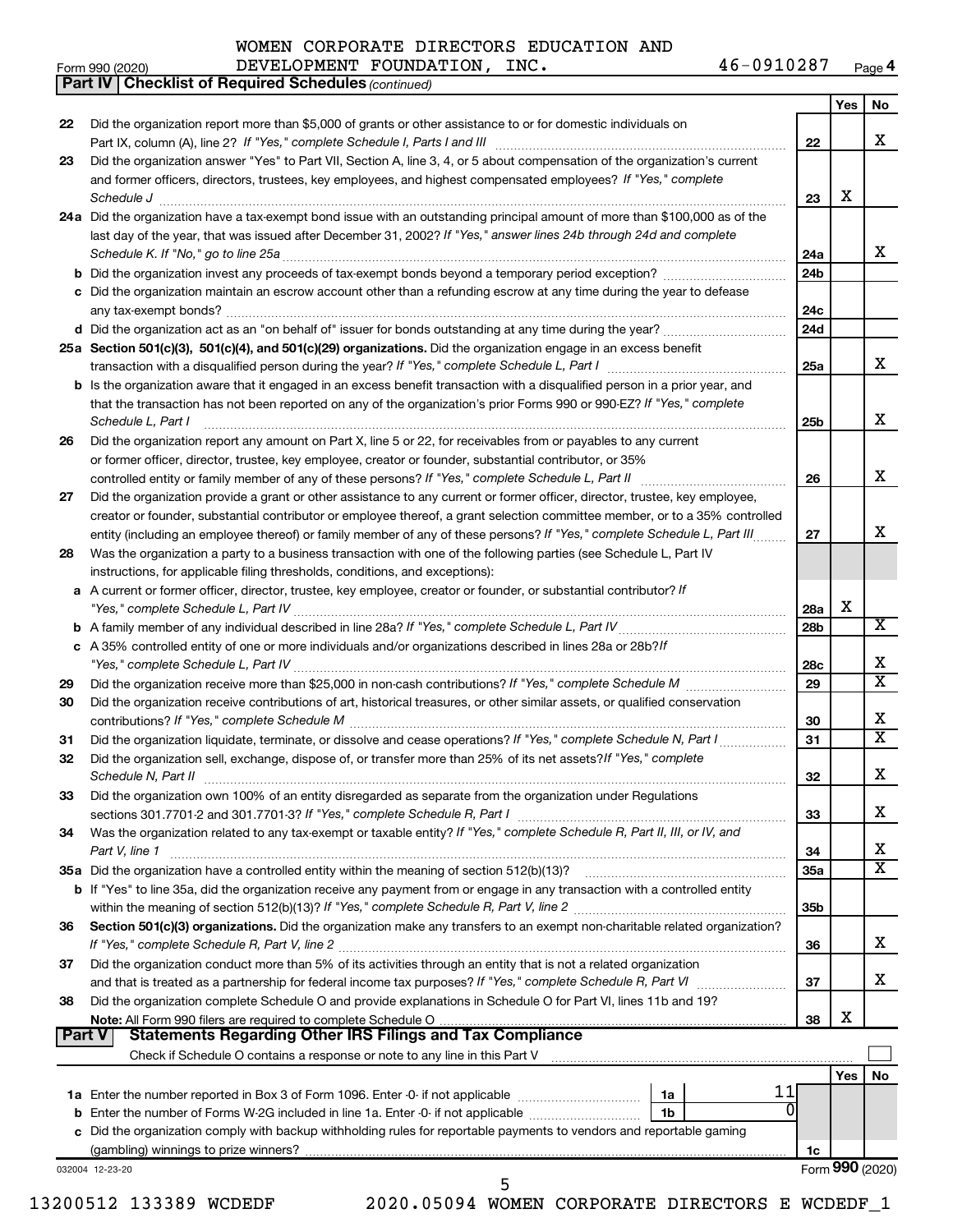| <b>Part V</b> | Statements Regarding Other IRS Filings and Tax Compliance (continued)                                                                           |                |                       |                         |  |  |  |  |
|---------------|-------------------------------------------------------------------------------------------------------------------------------------------------|----------------|-----------------------|-------------------------|--|--|--|--|
|               |                                                                                                                                                 |                | Yes                   | No                      |  |  |  |  |
|               | 2a Enter the number of employees reported on Form W-3, Transmittal of Wage and Tax Statements,                                                  |                |                       |                         |  |  |  |  |
|               | 8 <sup>1</sup><br>filed for the calendar year ending with or within the year covered by this return<br>2a                                       |                |                       |                         |  |  |  |  |
| b             | If at least one is reported on line 2a, did the organization file all required federal employment tax returns?                                  | 2 <sub>b</sub> | X                     |                         |  |  |  |  |
|               | Note: If the sum of lines 1a and 2a is greater than 250, you may be required to e-file (see instructions) <i>marroummann</i>                    |                |                       |                         |  |  |  |  |
| За            | Did the organization have unrelated business gross income of \$1,000 or more during the year?                                                   | За             |                       | х                       |  |  |  |  |
| b             |                                                                                                                                                 | 3b             |                       |                         |  |  |  |  |
|               | 4a At any time during the calendar year, did the organization have an interest in, or a signature or other authority over, a                    |                |                       |                         |  |  |  |  |
|               | financial account in a foreign country (such as a bank account, securities account, or other financial account)?                                | 4a             |                       | х                       |  |  |  |  |
|               | <b>b</b> If "Yes," enter the name of the foreign country $\blacktriangleright$                                                                  |                |                       |                         |  |  |  |  |
|               | See instructions for filing requirements for FinCEN Form 114, Report of Foreign Bank and Financial Accounts (FBAR).                             |                |                       |                         |  |  |  |  |
| 5a            |                                                                                                                                                 | 5a             |                       | х                       |  |  |  |  |
| b             |                                                                                                                                                 | 5b             |                       | $\overline{\mathbf{X}}$ |  |  |  |  |
|               |                                                                                                                                                 | 5с             |                       |                         |  |  |  |  |
|               | 6a Does the organization have annual gross receipts that are normally greater than \$100,000, and did the organization solicit                  |                |                       |                         |  |  |  |  |
|               | any contributions that were not tax deductible as charitable contributions?                                                                     | 6a             |                       | х                       |  |  |  |  |
| b             | If "Yes," did the organization include with every solicitation an express statement that such contributions or gifts                            |                |                       |                         |  |  |  |  |
|               | were not tax deductible?                                                                                                                        | 6b             |                       |                         |  |  |  |  |
| 7             | Organizations that may receive deductible contributions under section 170(c).                                                                   |                |                       |                         |  |  |  |  |
| a             | Did the organization receive a payment in excess of \$75 made partly as a contribution and partly for goods and services provided to the payor? | 7a             | х                     |                         |  |  |  |  |
| b             |                                                                                                                                                 | 7b             | $\overline{\text{X}}$ |                         |  |  |  |  |
|               | Did the organization sell, exchange, or otherwise dispose of tangible personal property for which it was required                               |                |                       |                         |  |  |  |  |
|               |                                                                                                                                                 | 7c             |                       | х                       |  |  |  |  |
| d             | 7d                                                                                                                                              |                |                       | х                       |  |  |  |  |
|               | Did the organization receive any funds, directly or indirectly, to pay premiums on a personal benefit contract?                                 |                |                       |                         |  |  |  |  |
| f             |                                                                                                                                                 | 7f             |                       | $\overline{\mathbf{X}}$ |  |  |  |  |
| g             | If the organization received a contribution of qualified intellectual property, did the organization file Form 8899 as required?                |                |                       |                         |  |  |  |  |
| h             | If the organization received a contribution of cars, boats, airplanes, or other vehicles, did the organization file a Form 1098-C?              | 7h             |                       |                         |  |  |  |  |
| 8             | Sponsoring organizations maintaining donor advised funds. Did a donor advised fund maintained by the                                            |                |                       |                         |  |  |  |  |
|               |                                                                                                                                                 | 8              |                       |                         |  |  |  |  |
| 9             | Sponsoring organizations maintaining donor advised funds.                                                                                       |                |                       |                         |  |  |  |  |
| а             | Did the sponsoring organization make any taxable distributions under section 4966?                                                              | 9а             |                       |                         |  |  |  |  |
| b             |                                                                                                                                                 | 9b             |                       |                         |  |  |  |  |
| 10            | Section 501(c)(7) organizations. Enter:                                                                                                         |                |                       |                         |  |  |  |  |
| а             | 10a                                                                                                                                             |                |                       |                         |  |  |  |  |
|               | Gross receipts, included on Form 990, Part VIII, line 12, for public use of club facilities<br>10b<br>Section 501(c)(12) organizations. Enter:  |                |                       |                         |  |  |  |  |
| 11            | 11a                                                                                                                                             |                |                       |                         |  |  |  |  |
| а<br>b        | Gross income from other sources (Do not net amounts due or paid to other sources against                                                        |                |                       |                         |  |  |  |  |
|               | amounts due or received from them.)<br>11b                                                                                                      |                |                       |                         |  |  |  |  |
|               | 12a Section 4947(a)(1) non-exempt charitable trusts. Is the organization filing Form 990 in lieu of Form 1041?                                  | 12a            |                       |                         |  |  |  |  |
|               | b If "Yes," enter the amount of tax-exempt interest received or accrued during the year<br>12b                                                  |                |                       |                         |  |  |  |  |
| 13            | Section 501(c)(29) qualified nonprofit health insurance issuers.                                                                                |                |                       |                         |  |  |  |  |
|               | <b>a</b> Is the organization licensed to issue qualified health plans in more than one state?                                                   | 13a            |                       |                         |  |  |  |  |
|               | <b>Note:</b> See the instructions for additional information the organization must report on Schedule O.                                        |                |                       |                         |  |  |  |  |
| b             | Enter the amount of reserves the organization is required to maintain by the states in which the                                                |                |                       |                         |  |  |  |  |
|               | 13b                                                                                                                                             |                |                       |                         |  |  |  |  |
| с             | 13c                                                                                                                                             |                |                       |                         |  |  |  |  |
|               | 14a Did the organization receive any payments for indoor tanning services during the tax year?                                                  | 14a            |                       | $\overline{\mathbf{X}}$ |  |  |  |  |
|               | <b>b</b> If "Yes," has it filed a Form 720 to report these payments? If "No," provide an explanation on Schedule O                              | 14b            |                       |                         |  |  |  |  |
| 15            | Is the organization subject to the section 4960 tax on payment(s) of more than \$1,000,000 in remuneration or                                   |                |                       |                         |  |  |  |  |
|               | excess parachute payment(s) during the year?                                                                                                    | 15             |                       | х                       |  |  |  |  |
|               | If "Yes," see instructions and file Form 4720, Schedule N.                                                                                      |                |                       |                         |  |  |  |  |
| 16            | Is the organization an educational institution subject to the section 4968 excise tax on net investment income?                                 | 16             |                       | x                       |  |  |  |  |
|               | If "Yes," complete Form 4720, Schedule O.                                                                                                       |                |                       |                         |  |  |  |  |

Form (2020) **990**

032005 12-23-20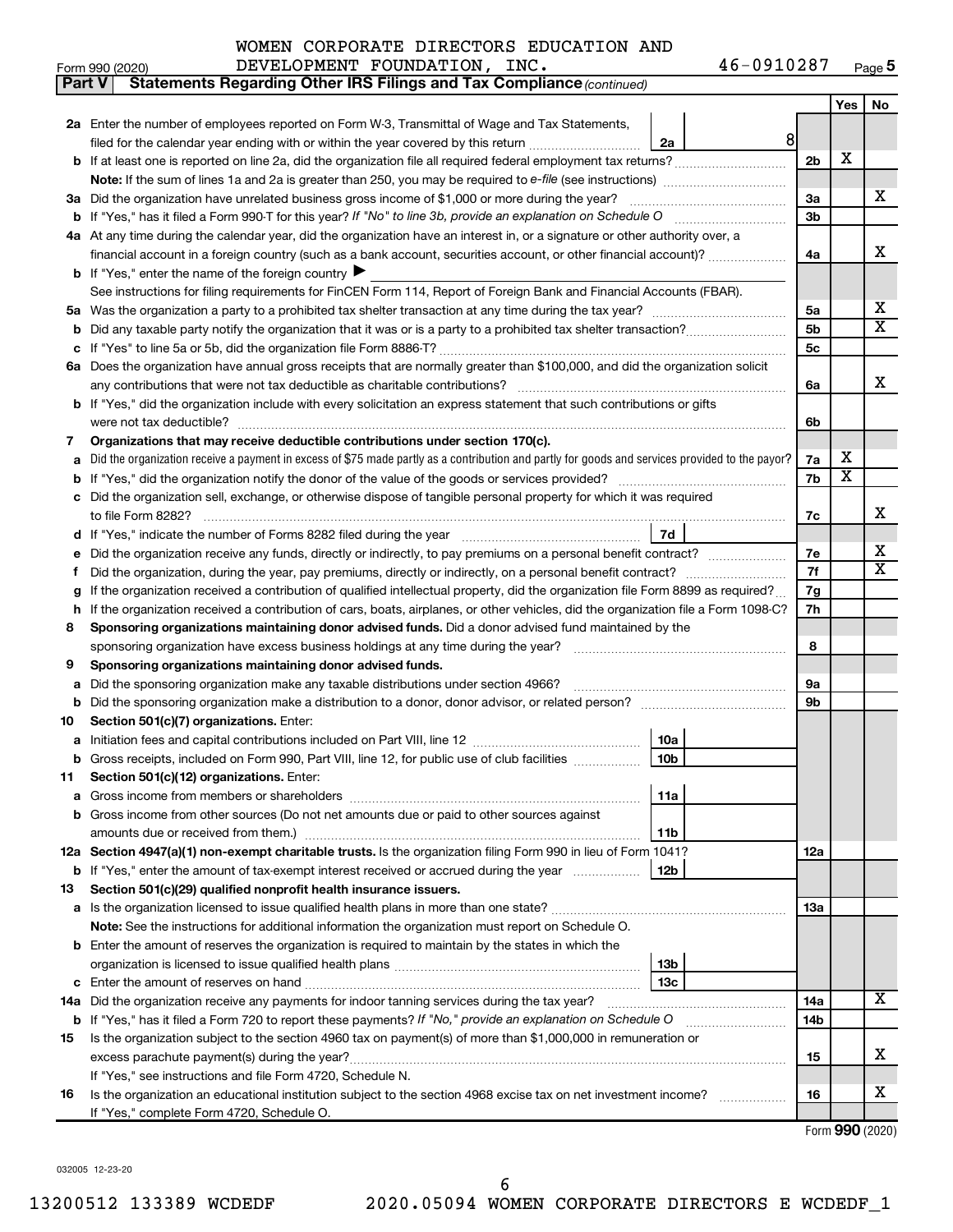# Form 990 (2020) Page DEVELOPMENT FOUNDATION, INC. 46-0910287 WOMEN CORPORATE DIRECTORS EDUCATION AND

46-0910287 Page 6

|     |                                                                                                                                                                                                                                     |    |       |                 |                         | $\boxed{\text{X}}$      |
|-----|-------------------------------------------------------------------------------------------------------------------------------------------------------------------------------------------------------------------------------------|----|-------|-----------------|-------------------------|-------------------------|
|     | <b>Section A. Governing Body and Management</b>                                                                                                                                                                                     |    |       |                 |                         |                         |
|     |                                                                                                                                                                                                                                     |    |       |                 | Yes                     | No                      |
|     | 1a Enter the number of voting members of the governing body at the end of the tax year <i>manumum</i>                                                                                                                               | 1a |       |                 |                         |                         |
|     | If there are material differences in voting rights among members of the governing body, or if the governing                                                                                                                         |    |       |                 |                         |                         |
|     | body delegated broad authority to an executive committee or similar committee, explain on Schedule O.                                                                                                                               |    |       |                 |                         |                         |
|     | <b>b</b> Enter the number of voting members included on line 1a, above, who are independent                                                                                                                                         | 1b |       | 6               |                         |                         |
| 2   | Did any officer, director, trustee, or key employee have a family relationship or a business relationship with any other                                                                                                            |    |       |                 |                         |                         |
|     |                                                                                                                                                                                                                                     |    |       | $\mathbf{2}$    |                         | х                       |
| 3   | Did the organization delegate control over management duties customarily performed by or under the direct supervision                                                                                                               |    |       |                 |                         |                         |
|     |                                                                                                                                                                                                                                     |    |       | 3               |                         | Х                       |
| 4   | Did the organization make any significant changes to its governing documents since the prior Form 990 was filed?                                                                                                                    |    |       | 4               |                         | $\overline{\mathbf{x}}$ |
| 5   |                                                                                                                                                                                                                                     |    |       | 5               |                         | $\overline{\mathbf{x}}$ |
| 6   |                                                                                                                                                                                                                                     |    |       | 6               |                         | $\overline{\mathbf{x}}$ |
| 7a  | Did the organization have members, stockholders, or other persons who had the power to elect or appoint one or                                                                                                                      |    |       |                 |                         |                         |
|     |                                                                                                                                                                                                                                     |    |       | 7a              | X                       |                         |
|     | <b>b</b> Are any governance decisions of the organization reserved to (or subject to approval by) members, stockholders, or                                                                                                         |    |       |                 |                         |                         |
|     |                                                                                                                                                                                                                                     |    |       | 7b              |                         | x                       |
| 8   | Did the organization contemporaneously document the meetings held or written actions undertaken during the year by the following:                                                                                                   |    |       |                 |                         |                         |
| a   |                                                                                                                                                                                                                                     |    |       | 8а              | х                       |                         |
|     |                                                                                                                                                                                                                                     |    |       | 8b              | $\overline{\mathbf{x}}$ |                         |
| 9   | Is there any officer, director, trustee, or key employee listed in Part VII, Section A, who cannot be reached at the                                                                                                                |    |       |                 |                         |                         |
|     |                                                                                                                                                                                                                                     |    |       | 9               |                         | х                       |
|     | Section B. Policies (This Section B requests information about policies not required by the Internal Revenue Code.)                                                                                                                 |    |       |                 |                         |                         |
|     |                                                                                                                                                                                                                                     |    |       |                 | Yes                     | No                      |
|     |                                                                                                                                                                                                                                     |    |       | 10a             | X                       |                         |
|     | b If "Yes," did the organization have written policies and procedures governing the activities of such chapters, affiliates,                                                                                                        |    |       |                 |                         |                         |
|     |                                                                                                                                                                                                                                     |    |       | 10b             | X                       |                         |
|     | 11a Has the organization provided a complete copy of this Form 990 to all members of its governing body before filing the form?                                                                                                     |    |       | 11a             | X                       |                         |
|     | <b>b</b> Describe in Schedule O the process, if any, used by the organization to review this Form 990.                                                                                                                              |    |       |                 |                         |                         |
| 12a |                                                                                                                                                                                                                                     |    |       | 12a             | X                       |                         |
|     | <b>b</b> Were officers, directors, or trustees, and key employees required to disclose annually interests that could give rise to conflicts?                                                                                        |    |       | 12 <sub>b</sub> | $\overline{\textbf{x}}$ |                         |
|     | c Did the organization regularly and consistently monitor and enforce compliance with the policy? If "Yes," describe                                                                                                                |    |       |                 |                         |                         |
|     | in Schedule O how this was done <b>construction and construction</b> of the state of the state of the state of the state of the state of the state of the state of the state of the state of the state of the state of the state of |    |       | 12c             | X                       |                         |
| 13  |                                                                                                                                                                                                                                     |    |       | 13              | $\overline{\mathbf{x}}$ |                         |
| 14  | Did the organization have a written document retention and destruction policy? [111] manufaction policy?                                                                                                                            |    |       | 14              | $\overline{\textbf{x}}$ |                         |
| 15  | Did the process for determining compensation of the following persons include a review and approval by independent                                                                                                                  |    |       |                 |                         |                         |
|     | persons, comparability data, and contemporaneous substantiation of the deliberation and decision?                                                                                                                                   |    |       |                 |                         |                         |
| a   |                                                                                                                                                                                                                                     |    |       | 15a             | X                       |                         |
|     |                                                                                                                                                                                                                                     |    |       | 15b             | X                       |                         |
|     | If "Yes" to line 15a or 15b, describe the process in Schedule O (see instructions).                                                                                                                                                 |    |       |                 |                         |                         |
|     | 16a Did the organization invest in, contribute assets to, or participate in a joint venture or similar arrangement with a                                                                                                           |    |       |                 |                         |                         |
|     | taxable entity during the year?                                                                                                                                                                                                     |    |       | 16a             |                         | x                       |
|     | b If "Yes," did the organization follow a written policy or procedure requiring the organization to evaluate its participation                                                                                                      |    |       |                 |                         |                         |
|     | in joint venture arrangements under applicable federal tax law, and take steps to safeguard the organization's                                                                                                                      |    |       |                 |                         |                         |
|     |                                                                                                                                                                                                                                     |    |       | 16b             |                         |                         |
|     | exempt status with respect to such arrangements?<br><b>Section C. Disclosure</b>                                                                                                                                                    |    |       |                 |                         |                         |
|     | List the states with which a copy of this Form 990 is required to be filed $\blacktriangleright$ AL, AK, AR, CA, CO, CT, DC, FL, GA, HI, IL, KS                                                                                     |    |       |                 |                         |                         |
| 17  |                                                                                                                                                                                                                                     |    |       |                 |                         |                         |
| 18  | Section 6104 requires an organization to make its Forms 1023 (1024 or 1024-A, if applicable), 990, and 990-T (Section 501(c)(3)s only) available                                                                                    |    |       |                 |                         |                         |
|     | for public inspection. Indicate how you made these available. Check all that apply.<br>$\lfloor x \rfloor$ Upon request<br>$ \mathbf{X} $ Own website<br>Another's website                                                          |    |       |                 |                         |                         |
|     | Other (explain on Schedule O)                                                                                                                                                                                                       |    |       |                 |                         |                         |
| 19  | Describe on Schedule O whether (and if so, how) the organization made its governing documents, conflict of interest policy, and financial                                                                                           |    |       |                 |                         |                         |
|     | statements available to the public during the tax year.                                                                                                                                                                             |    |       |                 |                         |                         |
| 20  | State the name, address, and telephone number of the person who possesses the organization's books and records                                                                                                                      |    |       |                 |                         |                         |
|     | TEMPLETON & COMPANY, LLP - 954-333-0001                                                                                                                                                                                             |    |       |                 |                         |                         |
|     |                                                                                                                                                                                                                                     |    |       |                 |                         |                         |
|     | 201 EAST LAS OLAS BLVD, STE 1650, FORT LAUDERDALE,<br>SEE SCHEDULE O FOR FULL LIST OF STATES<br>032006 12-23-20                                                                                                                     | FL | 33301 |                 | Form 990 (2020)         |                         |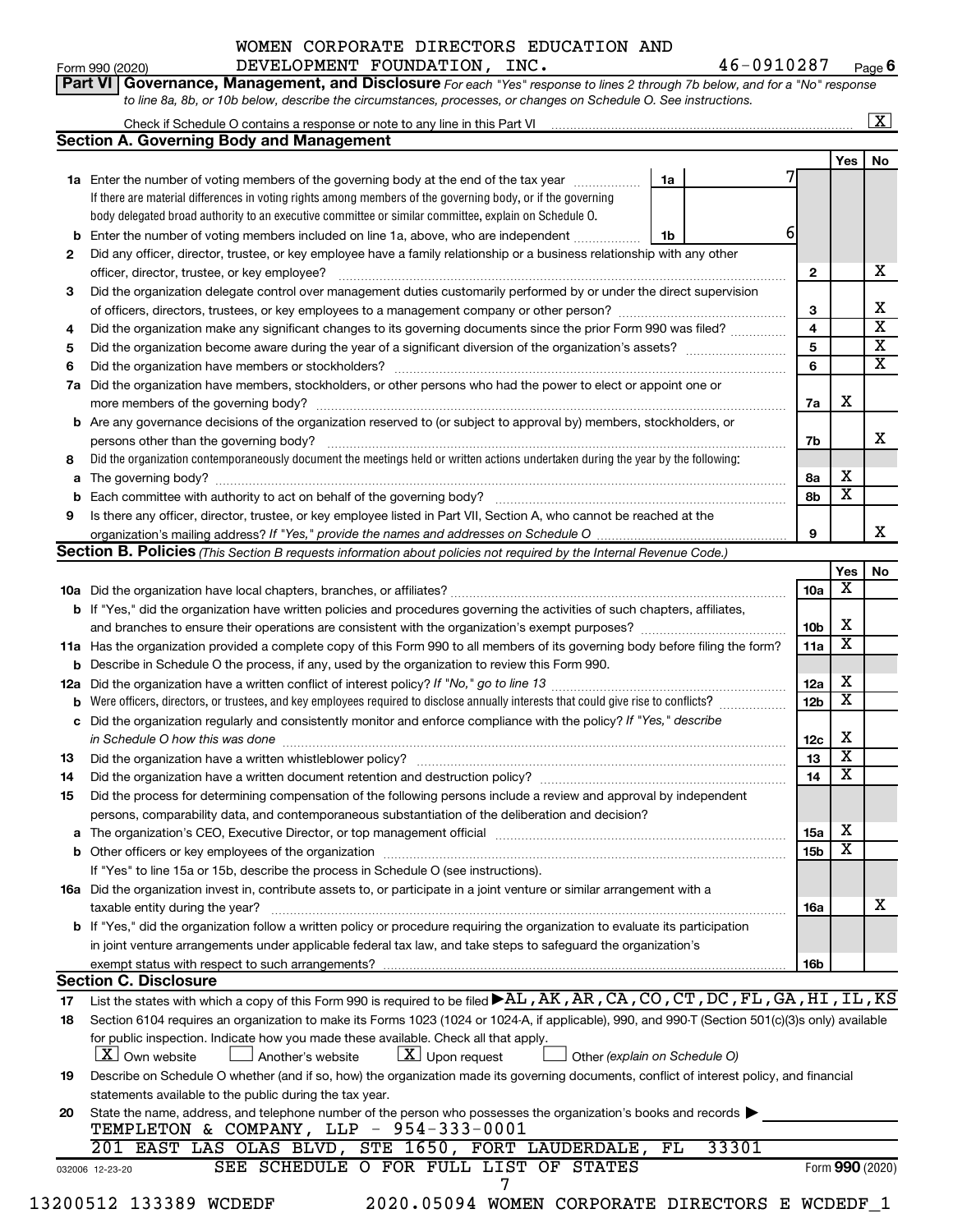|  | WOMEN CORPORATE DIRECTORS EDUCATION AND |  |
|--|-----------------------------------------|--|
|  |                                         |  |

Form 990 (2020) Page DEVELOPMENT FOUNDATION, INC. 46-0910287 **7**

|  |                                               |  | Part VII Compensation of Officers, Directors, Trustees, Key Employees, Highest Compensated |  |
|--|-----------------------------------------------|--|--------------------------------------------------------------------------------------------|--|
|  | <b>Employees, and Independent Contractors</b> |  |                                                                                            |  |

Check if Schedule O contains a response or note to any line in this Part VII

 $\boxed{\text{X}}$ 

**Section A. Officers, Directors, Trustees, Key Employees, and Highest Compensated Employees**

**1a**  Complete this table for all persons required to be listed. Report compensation for the calendar year ending with or within the organization's tax year.  $\bullet$  List all of the organization's current officers, directors, trustees (whether individuals or organizations), regardless of amount of compensation.

Enter -0- in columns (D), (E), and (F) if no compensation was paid.

**•** List all of the organization's current key employees, if any. See instructions for definition of "key employee."

• List the organization's five *current* highest compensated employees (other than an officer, director, trustee, or key employee) who received reportable compensation (Box 5 of Form W-2 and/or Box 7 of Form 1099-MISC) of more than \$100,000 from the organization and any related organizations.

 $\bullet$  List all of the organization's former officers, key employees, and highest compensated employees who received more than \$100,000 of reportable compensation from the organization and any related organizations.

**•** List all of the organization's former directors or trustees that received, in the capacity as a former director or trustee of the organization, more than \$10,000 of reportable compensation from the organization and any related organizations.

See instructions for the order in which to list the persons above.

Check this box if neither the organization nor any related organization compensated any current officer, director, or trustee.  $\Box$ 

| (A)                           | (B)                    | (C)                                     |                                                                  |             |              |                                   |        | (D)             | (E)             | (F)                |  |  |
|-------------------------------|------------------------|-----------------------------------------|------------------------------------------------------------------|-------------|--------------|-----------------------------------|--------|-----------------|-----------------|--------------------|--|--|
| Name and title                | Average                | Position<br>(do not check more than one |                                                                  |             |              |                                   |        | Reportable      | Reportable      | Estimated          |  |  |
|                               | hours per              |                                         | box, unless person is both an<br>officer and a director/trustee) |             |              |                                   |        | compensation    | compensation    | amount of          |  |  |
|                               | week                   |                                         |                                                                  |             |              |                                   |        | from            | from related    | other              |  |  |
|                               | (list any              |                                         |                                                                  |             |              |                                   |        | the             | organizations   | compensation       |  |  |
|                               | hours for              |                                         |                                                                  |             |              |                                   |        | organization    | (W-2/1099-MISC) | from the           |  |  |
|                               | related                |                                         |                                                                  |             |              |                                   |        | (W-2/1099-MISC) |                 | organization       |  |  |
|                               | organizations<br>below |                                         |                                                                  |             |              |                                   |        |                 |                 | and related        |  |  |
|                               | line)                  | Individual trustee or director          | Institutional trustee                                            | Officer     | Key employee | Highest compensated<br>  employee | Former |                 |                 | organizations      |  |  |
| (1) SUSAN KEATING             | 40.00                  |                                         |                                                                  |             |              |                                   |        |                 |                 |                    |  |  |
| CEO                           |                        | $\mathbf X$                             |                                                                  | $\mathbf X$ |              |                                   |        | 407,854.        | 0.              | 20,800.            |  |  |
| (2) CAMILLE ASARO             | 10.00                  |                                         |                                                                  |             |              |                                   |        |                 |                 |                    |  |  |
| CHAIRPERSON                   |                        | $\mathbf X$                             |                                                                  |             |              |                                   |        | $\mathbf 0$ .   | 0.              | $\mathbf 0$ .      |  |  |
| (3) LISA DANIELS              | 4.00                   |                                         |                                                                  |             |              |                                   |        |                 |                 |                    |  |  |
| <b>BOARD MEMBER</b>           |                        | X                                       |                                                                  |             |              |                                   |        | $\mathbf 0$ .   | 0.              | $\boldsymbol{0}$ . |  |  |
| (4) DEBORAH ELLINGER          | 4.00                   |                                         |                                                                  |             |              |                                   |        |                 |                 |                    |  |  |
| <b>BOARD MEMBER</b>           |                        | $\mathbf X$                             |                                                                  |             |              |                                   |        | $\mathbf 0$ .   | 0.              | $\boldsymbol{0}$ . |  |  |
| (5) TANDRA JACKSON            | 4.00                   |                                         |                                                                  |             |              |                                   |        |                 |                 |                    |  |  |
| <b>BOARD MEMBER</b>           |                        | X                                       |                                                                  |             |              |                                   |        | $\mathbf 0$ .   | $\mathbf 0$ .   | $\boldsymbol{0}$ . |  |  |
| (6) KAREN MITCHELL CURRAN     | 4.00                   |                                         |                                                                  |             |              |                                   |        |                 |                 |                    |  |  |
| BOARD MEMBER                  |                        | $\mathbf X$                             |                                                                  |             |              |                                   |        | $\mathbf 0$ .   | 0.              | $\boldsymbol{0}$ . |  |  |
| (7) MARY BETH VITALE          | 4.00                   |                                         |                                                                  |             |              |                                   |        |                 |                 |                    |  |  |
| BOARD MEMBER                  |                        | $\mathbf X$                             |                                                                  |             |              |                                   |        | $\mathbf 0$ .   | 0.              | $\boldsymbol{0}$ . |  |  |
| (8) PATRICIA MCKAY            | 10.00                  |                                         |                                                                  |             |              |                                   |        |                 |                 |                    |  |  |
| TREASURER                     |                        |                                         |                                                                  | $\mathbf X$ |              |                                   |        | $\mathbf 0$ .   | 0.              | $\mathbf 0$ .      |  |  |
| (9) CHRISTINA BAERGA          | 40.00                  |                                         |                                                                  |             |              |                                   |        |                 |                 |                    |  |  |
| SENIOR DIRECTOR OF OPERATIONS |                        |                                         |                                                                  |             |              | $\mathbf X$                       |        | 107,224.        | $\mathbf 0$ .   | 10,710.            |  |  |
|                               |                        |                                         |                                                                  |             |              |                                   |        |                 |                 |                    |  |  |
|                               |                        |                                         |                                                                  |             |              |                                   |        |                 |                 |                    |  |  |
|                               |                        |                                         |                                                                  |             |              |                                   |        |                 |                 |                    |  |  |
|                               |                        |                                         |                                                                  |             |              |                                   |        |                 |                 |                    |  |  |
|                               |                        |                                         |                                                                  |             |              |                                   |        |                 |                 |                    |  |  |
|                               |                        |                                         |                                                                  |             |              |                                   |        |                 |                 |                    |  |  |
|                               |                        |                                         |                                                                  |             |              |                                   |        |                 |                 |                    |  |  |
|                               |                        |                                         |                                                                  |             |              |                                   |        |                 |                 |                    |  |  |
|                               |                        |                                         |                                                                  |             |              |                                   |        |                 |                 |                    |  |  |
|                               |                        |                                         |                                                                  |             |              |                                   |        |                 |                 |                    |  |  |
|                               |                        |                                         |                                                                  |             |              |                                   |        |                 |                 |                    |  |  |
|                               |                        |                                         |                                                                  |             |              |                                   |        |                 |                 |                    |  |  |
|                               |                        |                                         |                                                                  |             |              |                                   |        |                 |                 |                    |  |  |
|                               |                        |                                         |                                                                  |             |              |                                   |        |                 |                 |                    |  |  |

032007 12-23-20

Form (2020) **990**

13200512 133389 WCDEDF 2020.05094 WOMEN CORPORATE DIRECTORS E WCDEDF\_1

8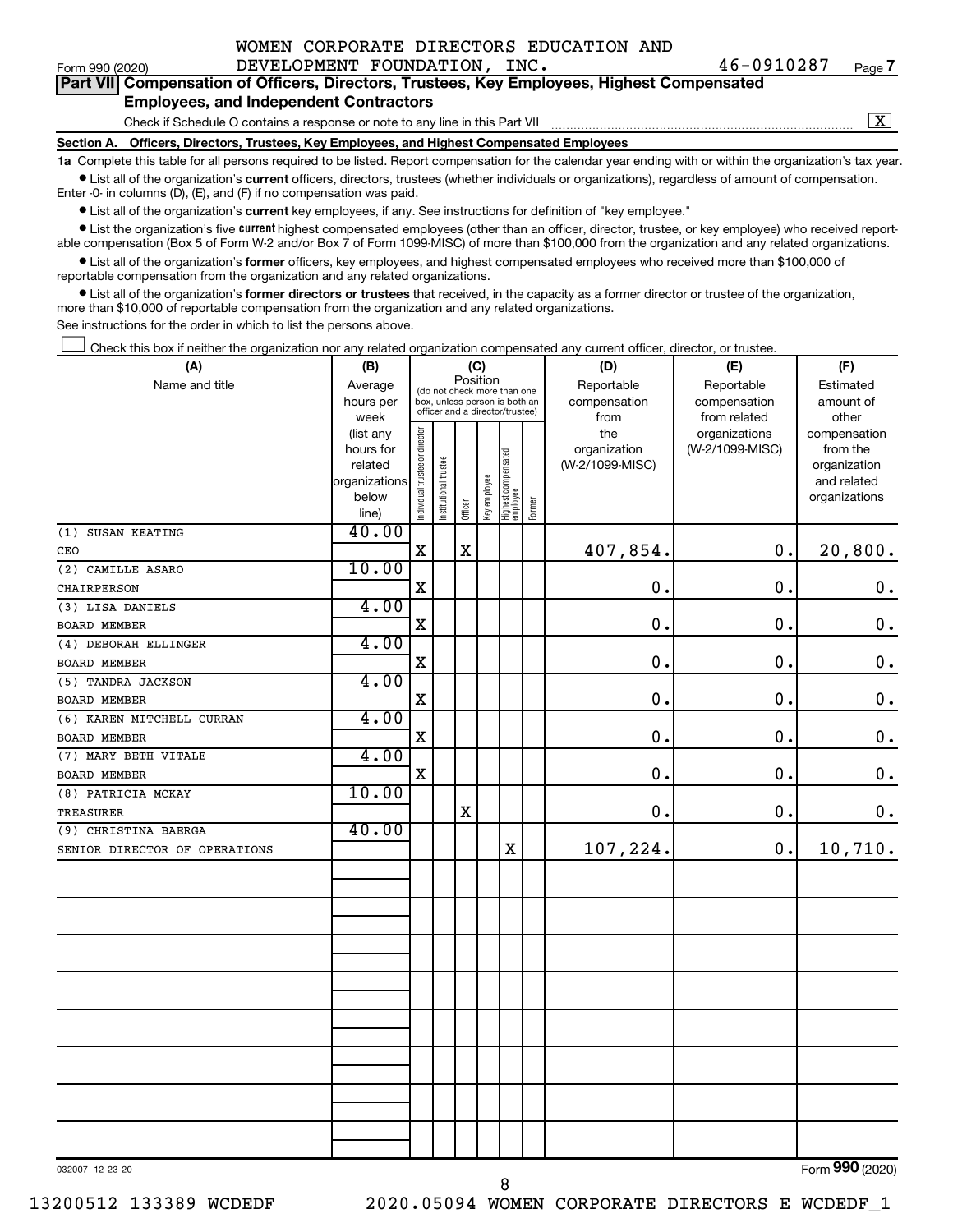|  |                | WOMEN CORPORATE DIRECTORS EDUCATION AND |  |
|--|----------------|-----------------------------------------|--|
|  | $\overline{C}$ |                                         |  |

46-0910287 Page 8

| DEVELOPMENT FOUNDATION, INC.<br>Form 990 (2020)                                                                                                                                                                                           |                                                         |                                |                                                                                                 |                 |              |                                  |        |                                           | 46-0910287                                        |                        |                           |                                                                          | Page 8                      |
|-------------------------------------------------------------------------------------------------------------------------------------------------------------------------------------------------------------------------------------------|---------------------------------------------------------|--------------------------------|-------------------------------------------------------------------------------------------------|-----------------|--------------|----------------------------------|--------|-------------------------------------------|---------------------------------------------------|------------------------|---------------------------|--------------------------------------------------------------------------|-----------------------------|
| <b>Part VII</b><br>Section A. Officers, Directors, Trustees, Key Employees, and Highest Compensated Employees (continued)                                                                                                                 |                                                         |                                |                                                                                                 |                 |              |                                  |        |                                           |                                                   |                        |                           |                                                                          |                             |
| (A)<br>Name and title                                                                                                                                                                                                                     | (B)<br>Average<br>hours per<br>week<br>(list any        |                                | (do not check more than one<br>box, unless person is both an<br>officer and a director/trustee) | (C)<br>Position |              |                                  |        | (D)<br>Reportable<br>compensation<br>from | (E)<br>Reportable<br>compensation<br>from related |                        |                           | (F)<br>Estimated<br>amount of<br>other                                   |                             |
|                                                                                                                                                                                                                                           | hours for<br>related<br>organizations<br>below<br>line) | Individual trustee or director | Institutional trustee                                                                           | Officer         | Key employee | Highest compensated<br> employee | Former | the<br>organization<br>(W-2/1099-MISC)    | organizations<br>(W-2/1099-MISC)                  |                        |                           | compensation<br>from the<br>organization<br>and related<br>organizations |                             |
|                                                                                                                                                                                                                                           |                                                         |                                |                                                                                                 |                 |              |                                  |        |                                           |                                                   |                        |                           |                                                                          |                             |
|                                                                                                                                                                                                                                           |                                                         |                                |                                                                                                 |                 |              |                                  |        |                                           |                                                   |                        |                           |                                                                          |                             |
|                                                                                                                                                                                                                                           |                                                         |                                |                                                                                                 |                 |              |                                  |        |                                           |                                                   |                        |                           |                                                                          |                             |
|                                                                                                                                                                                                                                           |                                                         |                                |                                                                                                 |                 |              |                                  |        |                                           |                                                   |                        |                           |                                                                          |                             |
|                                                                                                                                                                                                                                           |                                                         |                                |                                                                                                 |                 |              |                                  |        |                                           |                                                   |                        |                           |                                                                          |                             |
|                                                                                                                                                                                                                                           |                                                         |                                |                                                                                                 |                 |              |                                  |        |                                           |                                                   |                        |                           |                                                                          |                             |
|                                                                                                                                                                                                                                           |                                                         |                                |                                                                                                 |                 |              |                                  |        | 515,078.                                  |                                                   | $\overline{0}$ .       |                           |                                                                          | 31,510.                     |
| 1b Subtotal<br>c Total from continuation sheets to Part VII, Section A manuscription.                                                                                                                                                     |                                                         |                                |                                                                                                 |                 |              |                                  |        | О.<br>515,078.                            |                                                   | σ.<br>$\overline{0}$ . |                           |                                                                          | $\overline{0}$ .<br>31,510. |
| Total number of individuals (including but not limited to those listed above) who received more than \$100,000 of reportable<br>$\mathbf{2}$<br>compensation from the organization $\blacktriangleright$                                  |                                                         |                                |                                                                                                 |                 |              |                                  |        |                                           |                                                   |                        |                           |                                                                          | 2                           |
|                                                                                                                                                                                                                                           |                                                         |                                |                                                                                                 |                 |              |                                  |        |                                           |                                                   |                        |                           | Yes                                                                      | No                          |
| Did the organization list any former officer, director, trustee, key employee, or highest compensated employee on<br>3<br>line 1a? If "Yes," complete Schedule J for such individual [11] manufacture manufacture in the set of the set o |                                                         |                                |                                                                                                 |                 |              |                                  |        |                                           |                                                   |                        | 3                         |                                                                          | х                           |
| For any individual listed on line 1a, is the sum of reportable compensation and other compensation from the organization<br>and related organizations greater than \$150,000? If "Yes," complete Schedule J for such individual           |                                                         |                                |                                                                                                 |                 |              |                                  |        |                                           |                                                   |                        | 4                         | х                                                                        |                             |
| Did any person listed on line 1a receive or accrue compensation from any unrelated organization or individual for services<br>5                                                                                                           |                                                         |                                |                                                                                                 |                 |              |                                  |        |                                           |                                                   |                        | 5                         |                                                                          | X                           |
| <b>Section B. Independent Contractors</b><br>Complete this table for your five highest compensated independent contractors that received more than \$100,000 of compensation from<br>1.                                                   |                                                         |                                |                                                                                                 |                 |              |                                  |        |                                           |                                                   |                        |                           |                                                                          |                             |
| the organization. Report compensation for the calendar year ending with or within the organization's tax year.                                                                                                                            |                                                         |                                |                                                                                                 |                 |              |                                  |        |                                           |                                                   |                        |                           |                                                                          |                             |
| (A)<br>Name and business address                                                                                                                                                                                                          |                                                         |                                |                                                                                                 |                 |              |                                  |        | (B)<br>Description of services            |                                                   |                        | (C)<br>Compensation       |                                                                          |                             |
| TEMPLETON & COMPANY, LLP, 222 LAKEVIEW<br>AVENUE SUITE 1200, WEST PALM BEACH, FL<br>ACCOUNTING SERVICES<br>TEMIN AND COMPANY INCORPORATED, 750                                                                                            |                                                         |                                |                                                                                                 |                 |              |                                  |        | 218,336.                                  |                                                   |                        |                           |                                                                          |                             |
| LEXINGTON AVENUE, 26 FLOOR, NEW YORK, NY<br>MARKETING SERVICES                                                                                                                                                                            |                                                         |                                |                                                                                                 |                 |              |                                  |        |                                           |                                                   | 122,752.               |                           |                                                                          |                             |
|                                                                                                                                                                                                                                           |                                                         |                                |                                                                                                 |                 |              |                                  |        |                                           |                                                   |                        |                           |                                                                          |                             |
| Total number of independent contractors (including but not limited to those listed above) who received more than<br>2                                                                                                                     |                                                         |                                |                                                                                                 |                 |              |                                  |        |                                           |                                                   |                        |                           |                                                                          |                             |
| \$100,000 of compensation from the organization                                                                                                                                                                                           |                                                         |                                |                                                                                                 |                 | 2            |                                  |        |                                           |                                                   |                        | $F_{\alpha r}$ 990 (2020) |                                                                          |                             |

032008 12-23-20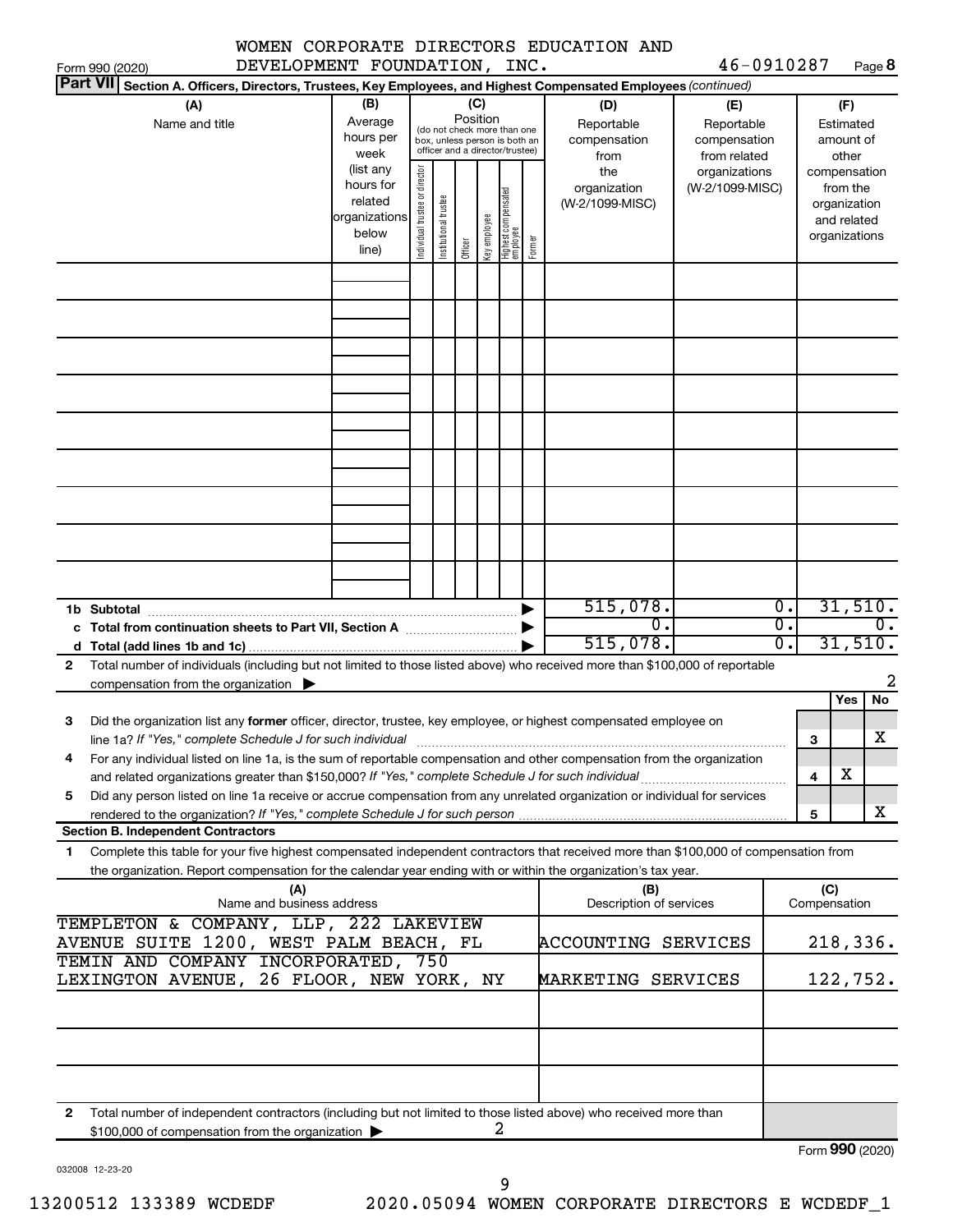|                 | WOMEN CORPORATE DIRECTORS EDUCATION AND |            |        |
|-----------------|-----------------------------------------|------------|--------|
| Form 990 (2020) | INC.<br>DEVELOPMENT FOUNDATION,         | 46-0910287 | Page 9 |

|                                                           | <b>Part VIII</b> | <b>Statement of Revenue</b>                                                                            |                                                                                                                                                                                 |
|-----------------------------------------------------------|------------------|--------------------------------------------------------------------------------------------------------|---------------------------------------------------------------------------------------------------------------------------------------------------------------------------------|
|                                                           |                  | Check if Schedule O contains a response or note to any line in this Part VIII                          |                                                                                                                                                                                 |
|                                                           |                  |                                                                                                        | (B)<br>(C)<br>(D)<br>(A)<br>Revenue excluded<br>Related or exempt<br>Unrelated<br>Total revenue<br>from tax under<br>function revenue<br>business revenue<br>sections 512 - 514 |
|                                                           |                  | <b>1 a</b> Federated campaigns<br>1a<br>.                                                              |                                                                                                                                                                                 |
|                                                           |                  | 999,006.<br><b>b</b> Membership dues<br>1b                                                             |                                                                                                                                                                                 |
|                                                           |                  | 840,000.<br>1c<br>c Fundraising events                                                                 |                                                                                                                                                                                 |
|                                                           |                  | d Related organizations<br>1d<br>.                                                                     |                                                                                                                                                                                 |
|                                                           |                  | e Government grants (contributions)<br>1e                                                              |                                                                                                                                                                                 |
|                                                           |                  | f All other contributions, gifts, grants, and                                                          |                                                                                                                                                                                 |
|                                                           |                  | 1,073,952.<br>similar amounts not included above<br>1f                                                 |                                                                                                                                                                                 |
| Contributions, Gifts, Grants<br>and Other Similar Amounts | g                | 19,215.<br>1g S<br>Noncash contributions included in lines 1a-1f                                       |                                                                                                                                                                                 |
|                                                           |                  | <b>h</b> Total. Add lines 1a-1f                                                                        | 2,912,958                                                                                                                                                                       |
|                                                           |                  | <b>Business Code</b>                                                                                   |                                                                                                                                                                                 |
| Program Service<br>Revenue                                | 2 a              | 611430<br>CHAPTER MEETINGS                                                                             | 73,250.<br>73,250                                                                                                                                                               |
|                                                           | b                |                                                                                                        |                                                                                                                                                                                 |
|                                                           | с<br>d           |                                                                                                        |                                                                                                                                                                                 |
|                                                           |                  |                                                                                                        |                                                                                                                                                                                 |
|                                                           |                  | All other program service revenue                                                                      |                                                                                                                                                                                 |
|                                                           |                  |                                                                                                        | 73,250                                                                                                                                                                          |
|                                                           | З                | Investment income (including dividends, interest, and                                                  |                                                                                                                                                                                 |
|                                                           |                  |                                                                                                        | 758<br>758.                                                                                                                                                                     |
|                                                           | 4                | Income from investment of tax-exempt bond proceeds                                                     |                                                                                                                                                                                 |
|                                                           | 5                |                                                                                                        |                                                                                                                                                                                 |
|                                                           |                  | (i) Real<br>(ii) Personal                                                                              |                                                                                                                                                                                 |
|                                                           |                  | <b>6 a</b> Gross rents<br>6a<br>.                                                                      |                                                                                                                                                                                 |
|                                                           |                  | <b>b</b> Less: rental expenses<br>6b                                                                   |                                                                                                                                                                                 |
|                                                           |                  | c Rental income or (loss)<br>6c                                                                        |                                                                                                                                                                                 |
|                                                           |                  | d Net rental income or (loss)<br>(i) Securities<br>(ii) Other<br><b>7 a</b> Gross amount from sales of |                                                                                                                                                                                 |
|                                                           |                  | assets other than inventory<br>7a                                                                      |                                                                                                                                                                                 |
|                                                           |                  | <b>b</b> Less: cost or other basis                                                                     |                                                                                                                                                                                 |
|                                                           |                  | and sales expenses<br>7b                                                                               |                                                                                                                                                                                 |
| Revenue                                                   |                  | 7c<br>c Gain or (loss)                                                                                 |                                                                                                                                                                                 |
|                                                           |                  |                                                                                                        |                                                                                                                                                                                 |
|                                                           |                  | 8 a Gross income from fundraising events (not                                                          |                                                                                                                                                                                 |
| $\tilde{\epsilon}$                                        |                  | $840,000.$ of<br>including $$$                                                                         |                                                                                                                                                                                 |
|                                                           |                  | contributions reported on line 1c). See                                                                |                                                                                                                                                                                 |
|                                                           |                  | 147,024.<br> 8a                                                                                        |                                                                                                                                                                                 |
|                                                           |                  | 8 <sub>b</sub><br>296,788.<br><b>b</b> Less: direct expenses                                           |                                                                                                                                                                                 |
|                                                           |                  | c Net income or (loss) from fundraising events                                                         | $-149,764.$<br>$-149,764.$                                                                                                                                                      |
|                                                           |                  | 9 a Gross income from gaming activities. See                                                           |                                                                                                                                                                                 |
|                                                           |                  | 9a<br>9 <sub>b</sub><br><b>b</b> Less: direct expenses <b>manually</b>                                 |                                                                                                                                                                                 |
|                                                           |                  | c Net income or (loss) from gaming activities<br>.                                                     |                                                                                                                                                                                 |
|                                                           |                  | 10 a Gross sales of inventory, less returns                                                            |                                                                                                                                                                                 |
|                                                           |                  | <b>10a</b>                                                                                             |                                                                                                                                                                                 |
|                                                           |                  | 10bl<br><b>b</b> Less: cost of goods sold                                                              |                                                                                                                                                                                 |
|                                                           |                  | c Net income or (loss) from sales of inventory                                                         |                                                                                                                                                                                 |
|                                                           |                  | <b>Business Code</b>                                                                                   |                                                                                                                                                                                 |
|                                                           | 11 a             | the control of the control of the control of the control of the control of                             |                                                                                                                                                                                 |
|                                                           | b                |                                                                                                        |                                                                                                                                                                                 |
| Miscellaneous<br>Revenue                                  | с                |                                                                                                        |                                                                                                                                                                                 |
|                                                           |                  |                                                                                                        |                                                                                                                                                                                 |
|                                                           | 12               | ▶                                                                                                      | 2,837,202.<br>73,250.<br>$-149,006.$<br>0.                                                                                                                                      |
|                                                           | 032009 12-23-20  |                                                                                                        | Form 990 (2020)                                                                                                                                                                 |

10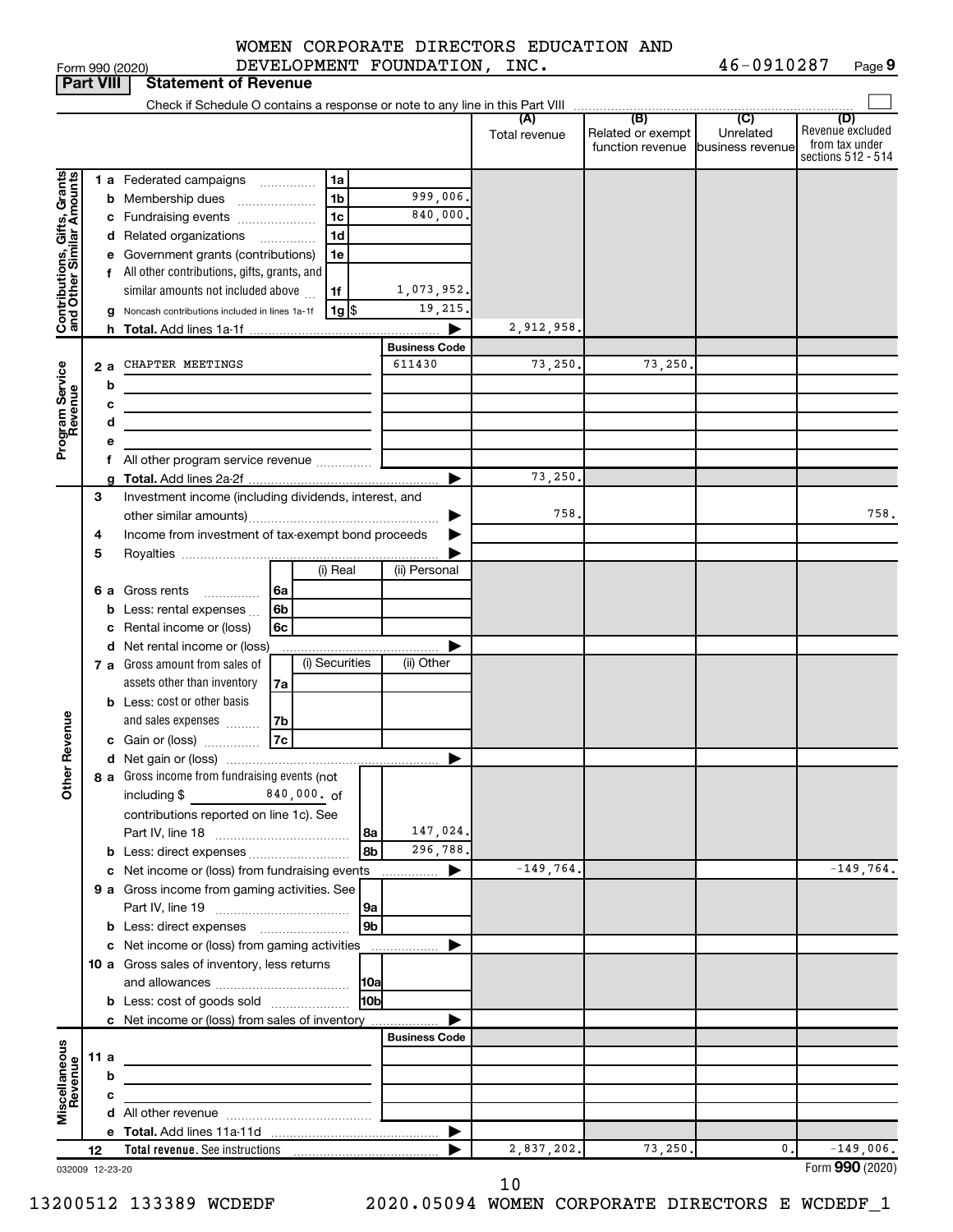|              | Form 990 (2020)<br><b>Part IX Statement of Functional Expenses</b>                                                                                               | CONIVIAIB DINBCIOND BDOCAIION AND<br>DEVELOPMENT FOUNDATION, INC. |                                    |                                                      | 46-0910287<br>Page 10          |
|--------------|------------------------------------------------------------------------------------------------------------------------------------------------------------------|-------------------------------------------------------------------|------------------------------------|------------------------------------------------------|--------------------------------|
|              | Section 501(c)(3) and 501(c)(4) organizations must complete all columns. All other organizations must complete column (A).                                       |                                                                   |                                    |                                                      |                                |
|              |                                                                                                                                                                  |                                                                   |                                    |                                                      |                                |
|              | Check if Schedule O contains a response or note to any line in this Part IX<br>Do not include amounts reported on lines 6b,<br>7b, 8b, 9b, and 10b of Part VIII. | (A)<br>Total expenses                                             | (B)<br>Program service<br>expenses | $\overline{C}$<br>Management and<br>general expenses | (D)<br>Fundraising<br>expenses |
| 1.           | Grants and other assistance to domestic organizations                                                                                                            |                                                                   |                                    |                                                      |                                |
|              | and domestic governments. See Part IV, line 21                                                                                                                   |                                                                   |                                    |                                                      |                                |
| $\mathbf{2}$ | Grants and other assistance to domestic                                                                                                                          |                                                                   |                                    |                                                      |                                |
|              | individuals. See Part IV, line 22                                                                                                                                |                                                                   |                                    |                                                      |                                |
| 3            | Grants and other assistance to foreign                                                                                                                           |                                                                   |                                    |                                                      |                                |
|              | organizations, foreign governments, and foreign                                                                                                                  |                                                                   |                                    |                                                      |                                |
|              | individuals. See Part IV, lines 15 and 16                                                                                                                        |                                                                   |                                    |                                                      |                                |
| 4            | Benefits paid to or for members                                                                                                                                  |                                                                   |                                    |                                                      |                                |
| 5            | Compensation of current officers, directors,                                                                                                                     |                                                                   |                                    |                                                      |                                |
|              | trustees, and key employees                                                                                                                                      | 425,000.                                                          | 238,457.                           | 71,105.                                              | 115,438.                       |
| 6            | Compensation not included above to disqualified                                                                                                                  |                                                                   |                                    |                                                      |                                |
|              | persons (as defined under section 4958(f)(1)) and                                                                                                                |                                                                   |                                    |                                                      |                                |
|              | persons described in section 4958(c)(3)(B)<br>$\overline{\phantom{a}}$                                                                                           | 682,986.                                                          | 307, 282.                          | 92, 103.                                             | 283,601.                       |
| 7            | Other salaries and wages<br>Pension plan accruals and contributions (include                                                                                     |                                                                   |                                    |                                                      |                                |
| 8            | section 401(k) and 403(b) employer contributions)                                                                                                                |                                                                   |                                    |                                                      |                                |
| 9            |                                                                                                                                                                  | 69,400.                                                           | 38,939.                            | 11,611.                                              | 18,850.                        |
| 10           |                                                                                                                                                                  | 54,918.                                                           | 30,813.                            | 9,188.                                               | 14,917.                        |
| 11           | Fees for services (nonemployees):                                                                                                                                |                                                                   |                                    |                                                      |                                |
| a            |                                                                                                                                                                  |                                                                   |                                    |                                                      |                                |
| b            |                                                                                                                                                                  | 102, 239.                                                         | 71,566.                            | 10, 225.                                             | 20,448.                        |
| с            |                                                                                                                                                                  | 232,965.                                                          | 88,031.                            | 107, 399.                                            | 37,535.                        |
| d            |                                                                                                                                                                  |                                                                   |                                    |                                                      |                                |
| e            | Professional fundraising services. See Part IV, line 17                                                                                                          | 47,909.                                                           |                                    |                                                      | 47,909.                        |
| f            | Investment management fees                                                                                                                                       |                                                                   |                                    |                                                      |                                |
|              | Other. (If line 11g amount exceeds 10% of line 25,                                                                                                               |                                                                   |                                    |                                                      |                                |
|              | column (A) amount, list line 11g expenses on Sch O.)                                                                                                             |                                                                   |                                    |                                                      |                                |
| 12           |                                                                                                                                                                  | 186, 835.                                                         | 6,996.                             |                                                      | 179,839.                       |
| 13           |                                                                                                                                                                  | 53,394.                                                           | 41,009.                            | 7,981.                                               | 4,404.                         |
| 14           |                                                                                                                                                                  | 131,516.                                                          | 101,011.                           | 19,657.                                              | 10,848.                        |
| 15           | Royalties                                                                                                                                                        |                                                                   |                                    |                                                      |                                |
| 16           |                                                                                                                                                                  | 68, 262.                                                          | 52,429.                            | 10, 203.                                             | 5,630.                         |
| 17           | Travel                                                                                                                                                           | 432.                                                              | 257.                               | 65                                                   | 110.                           |
| 18           | Payments of travel or entertainment expenses                                                                                                                     |                                                                   |                                    |                                                      |                                |
|              | for any federal, state, or local public officials                                                                                                                | $\overline{150}$ .                                                | 89.                                | $\overline{23}$                                      | 38.                            |
| 19           | Conferences, conventions, and meetings                                                                                                                           | 6,871.                                                            |                                    | 6,871                                                |                                |
| 20           | Interest                                                                                                                                                         |                                                                   |                                    |                                                      |                                |
| 21<br>22     | Depreciation, depletion, and amortization                                                                                                                        | 84,441.                                                           | 27,010.                            | 31, 216                                              | 26, 215.                       |
| 23           | Insurance                                                                                                                                                        | 21,990.                                                           | 12,338.                            | 3,679.                                               | 5,973.                         |
| 24           | Other expenses. Itemize expenses not covered                                                                                                                     |                                                                   |                                    |                                                      |                                |
|              | above (List miscellaneous expenses on line 24e. If<br>line 24e amount exceeds 10% of line 25, column (A)<br>amount, list line 24e expenses on Schedule O.)       |                                                                   |                                    |                                                      |                                |
| a            | CHAPTER EXPENSES                                                                                                                                                 | 94,602.                                                           | 94,602.                            |                                                      |                                |
| b            | COSTS OF INSTITUTES AND                                                                                                                                          | 58,475.                                                           | 58,475.                            |                                                      |                                |
| C            | BUSINESS AND LICENSE FE                                                                                                                                          | 14,708.                                                           |                                    |                                                      | 14,708.                        |
| d            | RECRUITING EXPENSES                                                                                                                                              | 13,650.                                                           | 13,650.                            |                                                      |                                |
|              | e All other expenses                                                                                                                                             | 8,971.                                                            | 5,096.                             | 1,470.                                               | 2,405.                         |

Check here  $\begin{array}{c} \begin{array}{|c} \hline \end{array} \end{array}$  if following SOP 98-2 (ASC 958-720) **Total functional expenses.**  Add lines 1 through 24e **Joint costs.** Complete this line only if the organization **25 26** reported in column (B) joint costs from a combined educational campaign and fundraising solicitation.  $Check here$ 

032010 12-23-20

Form (2020) **990**

13200512 133389 WCDEDF 2020.05094 WOMEN CORPORATE DIRECTORS E WCDEDF\_1 11

2,359,714. 1,188,050. 382,796. 788,868.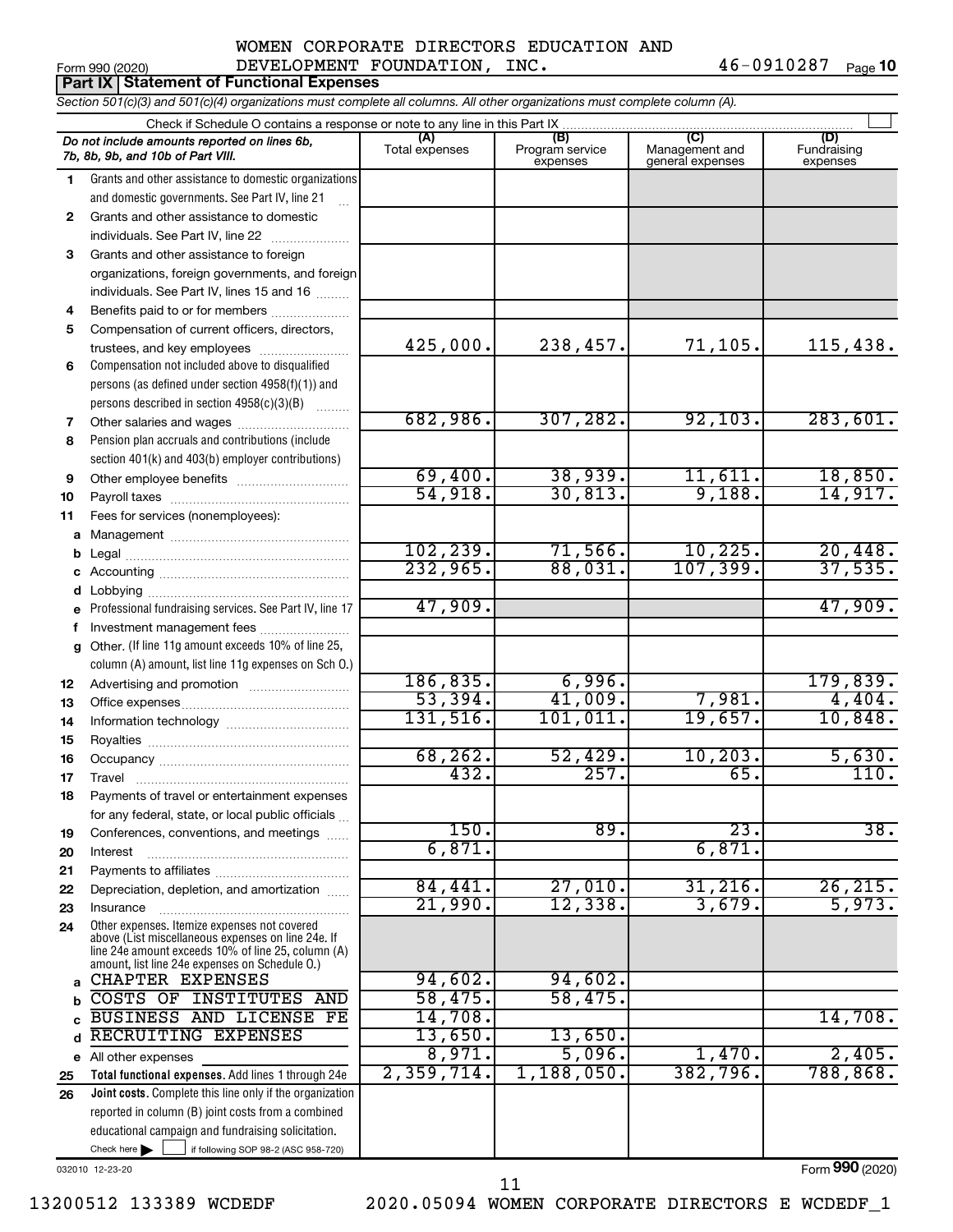|  | Form 990 (2020) |
|--|-----------------|
|  |                 |

46-0910287 Page 11

|                             | Part X       | <b>Balance Sheet</b>                                                                                                                       |            |          |                          |                 |                    |
|-----------------------------|--------------|--------------------------------------------------------------------------------------------------------------------------------------------|------------|----------|--------------------------|-----------------|--------------------|
|                             |              |                                                                                                                                            |            |          |                          |                 |                    |
|                             |              |                                                                                                                                            |            |          | (A)<br>Beginning of year |                 | (B)<br>End of year |
|                             | 1            |                                                                                                                                            |            |          | 1, 219, 566.             | 1               | 1,467,061.         |
|                             | $\mathbf{2}$ |                                                                                                                                            |            |          |                          | $\mathbf{2}$    |                    |
|                             | 3            |                                                                                                                                            |            |          | 189,500.                 | 3               | 17, 134.           |
|                             | 4            |                                                                                                                                            |            | 4        |                          |                 |                    |
|                             | 5            | Loans and other receivables from any current or former officer, director,                                                                  |            |          |                          |                 |                    |
|                             |              | trustee, key employee, creator or founder, substantial contributor, or 35%                                                                 |            |          |                          |                 |                    |
|                             |              | controlled entity or family member of any of these persons                                                                                 |            |          |                          | 5               |                    |
|                             | 6            | Loans and other receivables from other disqualified persons (as defined                                                                    |            |          |                          |                 |                    |
|                             |              | under section $4958(f)(1)$ , and persons described in section $4958(c)(3)(B)$                                                              |            |          |                          | 6               |                    |
|                             | 7            |                                                                                                                                            |            |          |                          | 7               |                    |
| Assets                      | 8            |                                                                                                                                            |            |          |                          | 8               |                    |
|                             | 9            | Prepaid expenses and deferred charges [11] [11] [11] [12] [12] [12] [12] [13] [13] [13] [13] [13] [13] [13] [1                             |            |          | 59,606.                  | 9               | 80,786.            |
|                             |              | 10a Land, buildings, and equipment: cost or other                                                                                          |            |          |                          |                 |                    |
|                             |              | basis. Complete Part VI of Schedule D  10a                                                                                                 |            | 556,102. |                          |                 |                    |
|                             |              |                                                                                                                                            |            | 299,694. | 334,603.                 | 10 <sub>c</sub> | 256,408.           |
|                             | 11           |                                                                                                                                            |            |          |                          | 11              |                    |
|                             | 12           |                                                                                                                                            |            |          |                          | 12              |                    |
|                             | 13           |                                                                                                                                            |            |          | 13                       |                 |                    |
|                             | 14           |                                                                                                                                            | 1,588,048. | 14       | 1,583,048.               |                 |                    |
|                             | 15           |                                                                                                                                            |            |          | 4,001.                   | 15              | 3,720.             |
|                             | 16           |                                                                                                                                            |            |          | 3,395,324.               | 16              | 3,408,157.         |
|                             | 17           |                                                                                                                                            |            | 141,242. | 17                       | 274,734.        |                    |
|                             | 18           |                                                                                                                                            |            | 18       | 266, 150.                |                 |                    |
|                             | 19           |                                                                                                                                            |            |          | 564, 297.                | 19              |                    |
|                             | 20           |                                                                                                                                            |            |          |                          | 20              |                    |
|                             | 21           | Escrow or custodial account liability. Complete Part IV of Schedule D                                                                      |            |          |                          | 21              |                    |
| Liabilities                 | 22           | Loans and other payables to any current or former officer, director,                                                                       |            |          |                          |                 |                    |
|                             |              | trustee, key employee, creator or founder, substantial contributor, or 35%                                                                 |            |          |                          |                 |                    |
|                             |              | controlled entity or family member of any of these persons [                                                                               |            |          | 300,000.                 | 22              | $0$ .              |
|                             | 23           | Secured mortgages and notes payable to unrelated third parties                                                                             |            |          |                          | 23              |                    |
|                             | 24<br>25     | Unsecured notes and loans payable to unrelated third parties<br>Other liabilities (including federal income tax, payables to related third |            |          |                          | 24              |                    |
|                             |              | parties, and other liabilities not included on lines 17-24). Complete Part X                                                               |            |          |                          |                 |                    |
|                             |              | of Schedule D                                                                                                                              |            |          |                          | 25              |                    |
|                             | 26           | Total liabilities. Add lines 17 through 25                                                                                                 |            |          | 1,005,539.               | 26              | 540,884.           |
|                             |              | Organizations that follow FASB ASC 958, check here $\blacktriangleright \lfloor X \rfloor$                                                 |            |          |                          |                 |                    |
|                             |              | and complete lines 27, 28, 32, and 33.                                                                                                     |            |          |                          |                 |                    |
|                             | 27           |                                                                                                                                            |            |          | 2,389,785.               | 27              | 2,867,273.         |
|                             | 28           |                                                                                                                                            |            |          |                          | 28              |                    |
|                             |              | Organizations that do not follow FASB ASC 958, check here $\blacktriangleright$                                                            |            |          |                          |                 |                    |
|                             |              | and complete lines 29 through 33.                                                                                                          |            |          |                          |                 |                    |
| Net Assets or Fund Balances | 29           |                                                                                                                                            |            |          |                          | 29              |                    |
|                             | 30           | Paid-in or capital surplus, or land, building, or equipment fund                                                                           |            |          |                          | 30              |                    |
|                             | 31           | Retained earnings, endowment, accumulated income, or other funds                                                                           |            |          |                          | 31              |                    |
|                             | 32           |                                                                                                                                            |            |          | 2,389,785.               | 32              | 2,867,273.         |
|                             | 33           |                                                                                                                                            |            |          | 3,395,324.               | 33              | 3,408,157.         |
|                             |              |                                                                                                                                            |            |          |                          |                 | Form 990 (2020)    |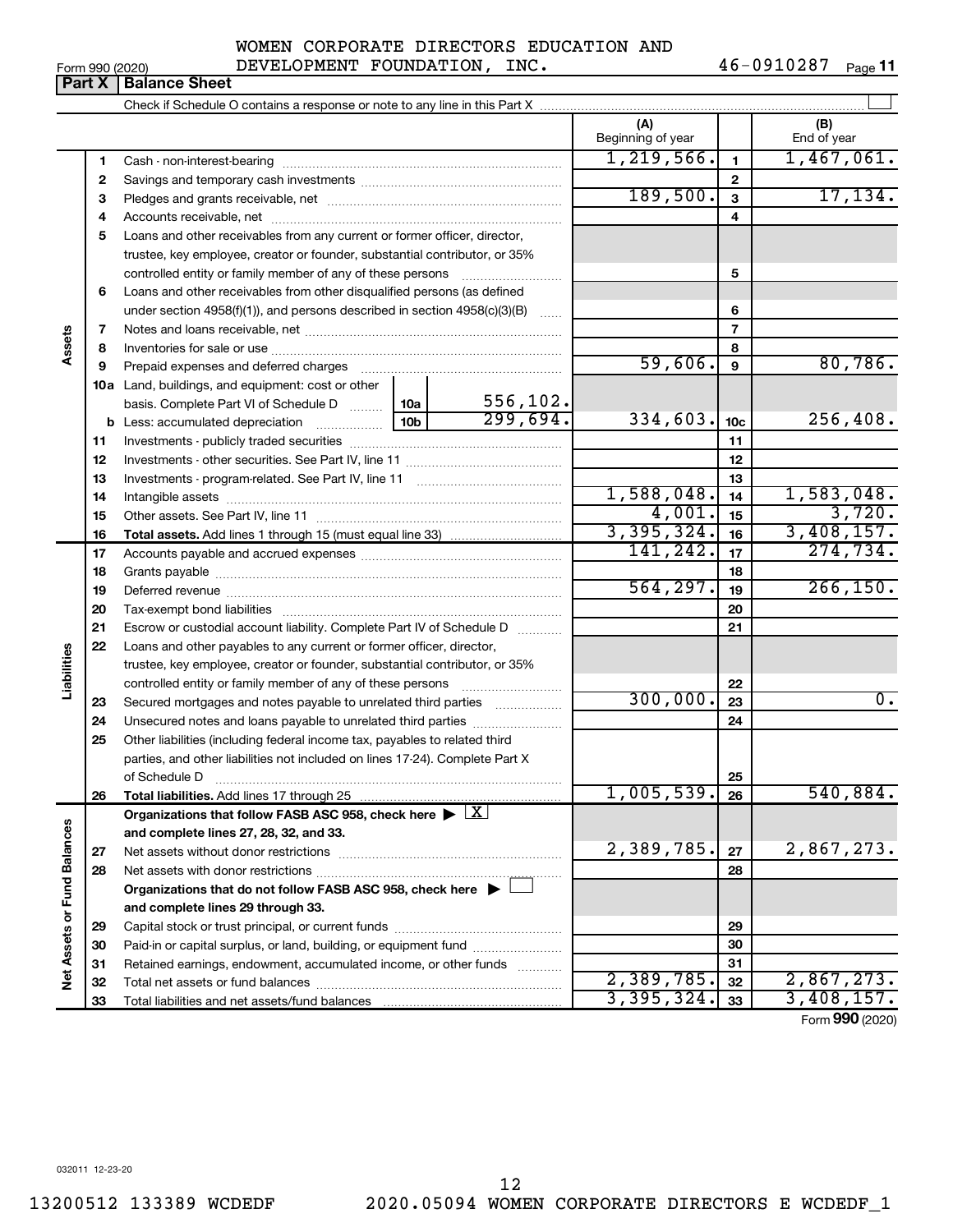|    | WOMEN CORPORATE DIRECTORS EDUCATION AND                                                                                                                                                                                        |                |                |              |              |
|----|--------------------------------------------------------------------------------------------------------------------------------------------------------------------------------------------------------------------------------|----------------|----------------|--------------|--------------|
|    | DEVELOPMENT FOUNDATION, INC.<br>Form 990 (2020)                                                                                                                                                                                | 46-0910287     |                |              | Page 12      |
|    | Part XI<br><b>Reconciliation of Net Assets</b>                                                                                                                                                                                 |                |                |              |              |
|    |                                                                                                                                                                                                                                |                |                |              |              |
|    |                                                                                                                                                                                                                                |                |                |              |              |
| 1  |                                                                                                                                                                                                                                | 1.             | 2,837,202.     |              |              |
| 2  |                                                                                                                                                                                                                                | $\mathbf{2}$   | 2,359,714.     |              |              |
| З  | Revenue less expenses. Subtract line 2 from line 1                                                                                                                                                                             | 3              |                |              | 477,488.     |
| 4  |                                                                                                                                                                                                                                | $\overline{a}$ | 2,389,785.     |              |              |
| 5  | Net unrealized gains (losses) on investments [11] matter in the contract of the contract of the contract of the contract of the contract of the contract of the contract of the contract of the contract of the contract of th | 5              |                |              |              |
| 6  |                                                                                                                                                                                                                                | 6              |                |              |              |
| 7  |                                                                                                                                                                                                                                | $\overline{7}$ |                |              |              |
| 8  |                                                                                                                                                                                                                                | 8              |                |              |              |
| 9  | Other changes in net assets or fund balances (explain on Schedule O)                                                                                                                                                           | $\mathbf{Q}$   |                |              | 0.           |
| 10 | Net assets or fund balances at end of year. Combine lines 3 through 9 (must equal Part X, line 32,                                                                                                                             |                |                |              |              |
|    |                                                                                                                                                                                                                                | 10             | 2,867,273.     |              |              |
|    | Part XII Financial Statements and Reporting                                                                                                                                                                                    |                |                |              |              |
|    |                                                                                                                                                                                                                                |                |                |              | $\mathbf{x}$ |
|    |                                                                                                                                                                                                                                |                |                | Yes          | <b>No</b>    |
| 1  | $\overline{X}$ Accrual<br>Accounting method used to prepare the Form 990: [16] Cash<br>Other                                                                                                                                   |                |                |              |              |
|    | If the organization changed its method of accounting from a prior year or checked "Other," explain in Schedule O.                                                                                                              |                |                |              |              |
|    |                                                                                                                                                                                                                                |                | 2a             |              | х            |
|    | If "Yes," check a box below to indicate whether the financial statements for the year were compiled or reviewed on a                                                                                                           |                |                |              |              |
|    | separate basis, consolidated basis, or both:                                                                                                                                                                                   |                |                |              |              |
|    | <b>Consolidated basis</b><br>Both consolidated and separate basis<br>Separate basis                                                                                                                                            |                |                |              |              |
|    |                                                                                                                                                                                                                                |                | 2 <sub>b</sub> | x            |              |
|    | If "Yes," check a box below to indicate whether the financial statements for the year were audited on a separate basis,                                                                                                        |                |                |              |              |
|    | consolidated basis, or both:                                                                                                                                                                                                   |                |                |              |              |
|    | $X$ Separate basis<br><b>Consolidated basis</b><br>Both consolidated and separate basis                                                                                                                                        |                |                |              |              |
|    | c If "Yes" to line 2a or 2b, does the organization have a committee that assumes responsibility for oversight of the audit,                                                                                                    |                |                |              |              |
|    | review, or compilation of its financial statements and selection of an independent accountant?                                                                                                                                 |                | 2c             | х            |              |
|    | If the organization changed either its oversight process or selection process during the tax year, explain on Schedule O.                                                                                                      |                |                |              |              |
|    | 3a As a result of a federal award, was the organization required to undergo an audit or audits as set forth in the Single Audit                                                                                                |                |                |              |              |
|    |                                                                                                                                                                                                                                |                | За             |              | x            |
|    | b If "Yes," did the organization undergo the required audit or audits? If the organization did not undergo the required audit                                                                                                  |                |                |              |              |
|    |                                                                                                                                                                                                                                |                | 3b             | $\mathbf{A}$ |              |

Form (2020) **990**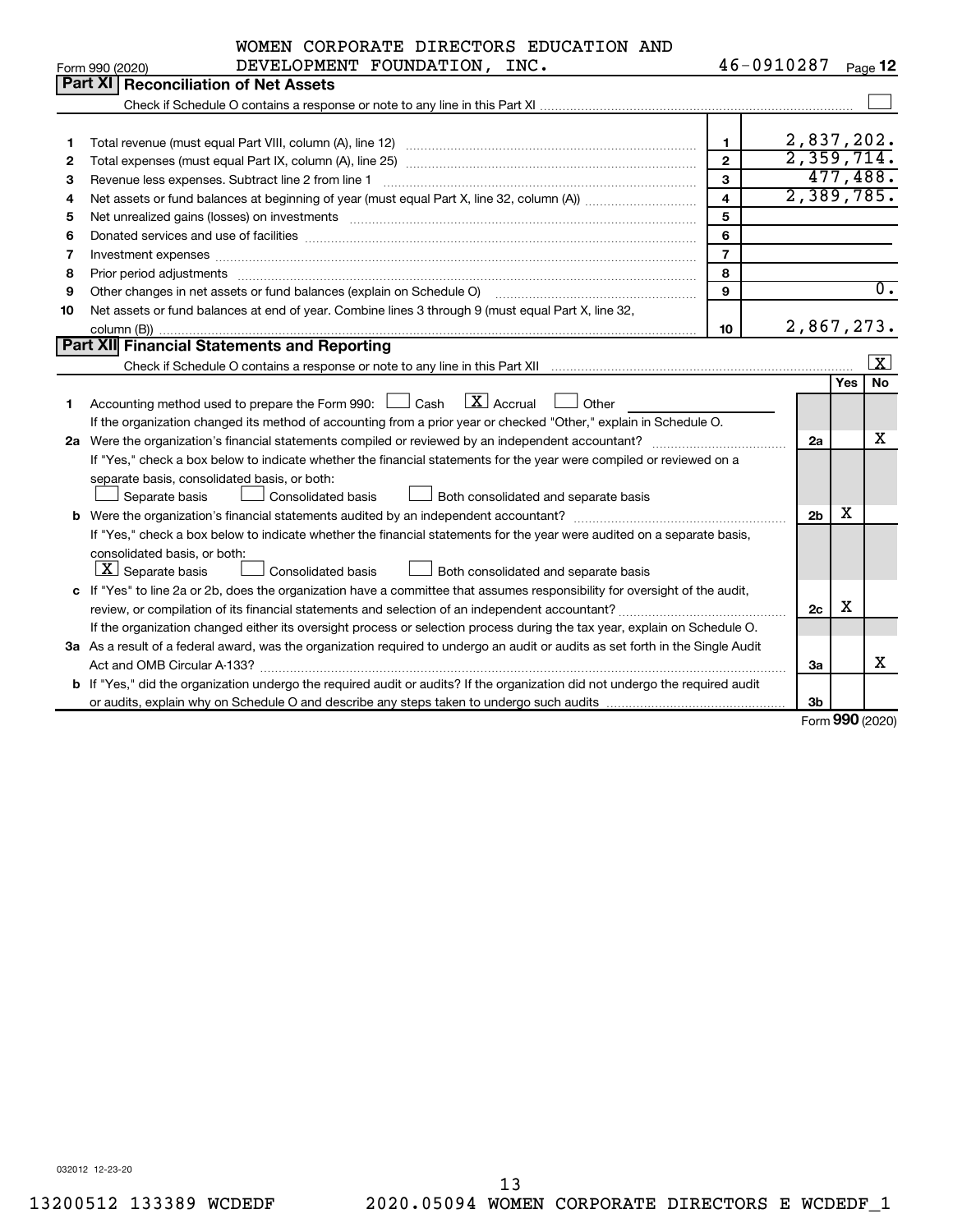| <b>SCHEDULE A</b>                                                                                              |  |                                                                                                                                  | OMB No. 1545-0047                                                                                                                                                                                                   |     |                                                                |                            |  |                                                     |  |
|----------------------------------------------------------------------------------------------------------------|--|----------------------------------------------------------------------------------------------------------------------------------|---------------------------------------------------------------------------------------------------------------------------------------------------------------------------------------------------------------------|-----|----------------------------------------------------------------|----------------------------|--|-----------------------------------------------------|--|
| (Form 990 or 990-EZ)                                                                                           |  | <b>Public Charity Status and Public Support</b><br>Complete if the organization is a section 501(c)(3) organization or a section |                                                                                                                                                                                                                     |     |                                                                |                            |  |                                                     |  |
|                                                                                                                |  |                                                                                                                                  | 4947(a)(1) nonexempt charitable trust.                                                                                                                                                                              |     |                                                                |                            |  |                                                     |  |
| Department of the Treasury<br>Internal Revenue Service                                                         |  |                                                                                                                                  | Attach to Form 990 or Form 990-EZ.                                                                                                                                                                                  |     |                                                                |                            |  | <b>Open to Public</b><br><b>Inspection</b>          |  |
|                                                                                                                |  |                                                                                                                                  | Go to www.irs.gov/Form990 for instructions and the latest information.<br>WOMEN CORPORATE DIRECTORS EDUCATION AND                                                                                                   |     |                                                                |                            |  |                                                     |  |
| Name of the organization                                                                                       |  |                                                                                                                                  | DEVELOPMENT FOUNDATION, INC.                                                                                                                                                                                        |     |                                                                |                            |  | <b>Employer identification number</b><br>46-0910287 |  |
| Part I                                                                                                         |  |                                                                                                                                  | Reason for Public Charity Status. (All organizations must complete this part.) See instructions.                                                                                                                    |     |                                                                |                            |  |                                                     |  |
|                                                                                                                |  |                                                                                                                                  |                                                                                                                                                                                                                     |     |                                                                |                            |  |                                                     |  |
| The organization is not a private foundation because it is: (For lines 1 through 12, check only one box.)<br>1 |  |                                                                                                                                  |                                                                                                                                                                                                                     |     |                                                                |                            |  |                                                     |  |
| 2                                                                                                              |  |                                                                                                                                  | A church, convention of churches, or association of churches described in section 170(b)(1)(A)(i).                                                                                                                  |     |                                                                |                            |  |                                                     |  |
| 3                                                                                                              |  |                                                                                                                                  | A school described in section 170(b)(1)(A)(ii). (Attach Schedule E (Form 990 or 990-EZ).)<br>A hospital or a cooperative hospital service organization described in section 170(b)(1)(A)(iii).                      |     |                                                                |                            |  |                                                     |  |
| 4                                                                                                              |  |                                                                                                                                  | A medical research organization operated in conjunction with a hospital described in section 170(b)(1)(A)(iii). Enter the hospital's name,                                                                          |     |                                                                |                            |  |                                                     |  |
| city, and state:                                                                                               |  |                                                                                                                                  |                                                                                                                                                                                                                     |     |                                                                |                            |  |                                                     |  |
| 5                                                                                                              |  |                                                                                                                                  | An organization operated for the benefit of a college or university owned or operated by a governmental unit described in                                                                                           |     |                                                                |                            |  |                                                     |  |
|                                                                                                                |  | section 170(b)(1)(A)(iv). (Complete Part II.)                                                                                    |                                                                                                                                                                                                                     |     |                                                                |                            |  |                                                     |  |
| 6                                                                                                              |  |                                                                                                                                  | A federal, state, or local government or governmental unit described in section 170(b)(1)(A)(v).                                                                                                                    |     |                                                                |                            |  |                                                     |  |
| $\lfloor \texttt{X} \rfloor$<br>7                                                                              |  |                                                                                                                                  | An organization that normally receives a substantial part of its support from a governmental unit or from the general public described in                                                                           |     |                                                                |                            |  |                                                     |  |
|                                                                                                                |  | section 170(b)(1)(A)(vi). (Complete Part II.)                                                                                    |                                                                                                                                                                                                                     |     |                                                                |                            |  |                                                     |  |
| 8                                                                                                              |  |                                                                                                                                  | A community trust described in section 170(b)(1)(A)(vi). (Complete Part II.)                                                                                                                                        |     |                                                                |                            |  |                                                     |  |
| 9                                                                                                              |  |                                                                                                                                  | An agricultural research organization described in section 170(b)(1)(A)(ix) operated in conjunction with a land-grant college                                                                                       |     |                                                                |                            |  |                                                     |  |
|                                                                                                                |  |                                                                                                                                  | or university or a non-land-grant college of agriculture (see instructions). Enter the name, city, and state of the college or                                                                                      |     |                                                                |                            |  |                                                     |  |
| university:                                                                                                    |  |                                                                                                                                  |                                                                                                                                                                                                                     |     |                                                                |                            |  |                                                     |  |
| 10                                                                                                             |  |                                                                                                                                  | An organization that normally receives (1) more than 33 1/3% of its support from contributions, membership fees, and gross receipts from                                                                            |     |                                                                |                            |  |                                                     |  |
|                                                                                                                |  |                                                                                                                                  | activities related to its exempt functions, subject to certain exceptions; and (2) no more than 33 1/3% of its support from gross investment                                                                        |     |                                                                |                            |  |                                                     |  |
|                                                                                                                |  |                                                                                                                                  | income and unrelated business taxable income (less section 511 tax) from businesses acquired by the organization after June 30, 1975.                                                                               |     |                                                                |                            |  |                                                     |  |
| 11                                                                                                             |  | See section 509(a)(2). (Complete Part III.)                                                                                      | An organization organized and operated exclusively to test for public safety. See section 509(a)(4).                                                                                                                |     |                                                                |                            |  |                                                     |  |
| 12                                                                                                             |  |                                                                                                                                  | An organization organized and operated exclusively for the benefit of, to perform the functions of, or to carry out the purposes of one or                                                                          |     |                                                                |                            |  |                                                     |  |
|                                                                                                                |  |                                                                                                                                  | more publicly supported organizations described in section 509(a)(1) or section 509(a)(2). See section 509(a)(3). Check the box in                                                                                  |     |                                                                |                            |  |                                                     |  |
|                                                                                                                |  |                                                                                                                                  | lines 12a through 12d that describes the type of supporting organization and complete lines 12e, 12f, and 12g.                                                                                                      |     |                                                                |                            |  |                                                     |  |
| a                                                                                                              |  |                                                                                                                                  | Type I. A supporting organization operated, supervised, or controlled by its supported organization(s), typically by giving                                                                                         |     |                                                                |                            |  |                                                     |  |
|                                                                                                                |  |                                                                                                                                  | the supported organization(s) the power to regularly appoint or elect a majority of the directors or trustees of the supporting                                                                                     |     |                                                                |                            |  |                                                     |  |
|                                                                                                                |  | organization. You must complete Part IV, Sections A and B.                                                                       |                                                                                                                                                                                                                     |     |                                                                |                            |  |                                                     |  |
| b                                                                                                              |  |                                                                                                                                  | Type II. A supporting organization supervised or controlled in connection with its supported organization(s), by having                                                                                             |     |                                                                |                            |  |                                                     |  |
|                                                                                                                |  |                                                                                                                                  | control or management of the supporting organization vested in the same persons that control or manage the supported                                                                                                |     |                                                                |                            |  |                                                     |  |
|                                                                                                                |  | organization(s). You must complete Part IV, Sections A and C.                                                                    |                                                                                                                                                                                                                     |     |                                                                |                            |  |                                                     |  |
| с                                                                                                              |  |                                                                                                                                  | Type III functionally integrated. A supporting organization operated in connection with, and functionally integrated with,                                                                                          |     |                                                                |                            |  |                                                     |  |
|                                                                                                                |  |                                                                                                                                  | its supported organization(s) (see instructions). You must complete Part IV, Sections A, D, and E.                                                                                                                  |     |                                                                |                            |  |                                                     |  |
| d                                                                                                              |  |                                                                                                                                  | Type III non-functionally integrated. A supporting organization operated in connection with its supported organization(s)                                                                                           |     |                                                                |                            |  |                                                     |  |
|                                                                                                                |  |                                                                                                                                  | that is not functionally integrated. The organization generally must satisfy a distribution requirement and an attentiveness                                                                                        |     |                                                                |                            |  |                                                     |  |
| e                                                                                                              |  |                                                                                                                                  | requirement (see instructions). You must complete Part IV, Sections A and D, and Part V.<br>Check this box if the organization received a written determination from the IRS that it is a Type I, Type II, Type III |     |                                                                |                            |  |                                                     |  |
|                                                                                                                |  |                                                                                                                                  | functionally integrated, or Type III non-functionally integrated supporting organization.                                                                                                                           |     |                                                                |                            |  |                                                     |  |
| f Enter the number of supported organizations                                                                  |  |                                                                                                                                  |                                                                                                                                                                                                                     |     |                                                                |                            |  |                                                     |  |
| g Provide the following information about the supported organization(s).                                       |  |                                                                                                                                  |                                                                                                                                                                                                                     |     |                                                                |                            |  |                                                     |  |
| (i) Name of supported                                                                                          |  | (ii) EIN                                                                                                                         | (iii) Type of organization                                                                                                                                                                                          |     | (iv) Is the organization listed<br>in your governing document? | (v) Amount of monetary     |  | (vi) Amount of other                                |  |
| organization                                                                                                   |  |                                                                                                                                  | (described on lines 1-10<br>above (see instructions))                                                                                                                                                               | Yes | No.                                                            | support (see instructions) |  | support (see instructions)                          |  |
|                                                                                                                |  |                                                                                                                                  |                                                                                                                                                                                                                     |     |                                                                |                            |  |                                                     |  |
|                                                                                                                |  |                                                                                                                                  |                                                                                                                                                                                                                     |     |                                                                |                            |  |                                                     |  |
|                                                                                                                |  |                                                                                                                                  |                                                                                                                                                                                                                     |     |                                                                |                            |  |                                                     |  |
|                                                                                                                |  |                                                                                                                                  |                                                                                                                                                                                                                     |     |                                                                |                            |  |                                                     |  |
|                                                                                                                |  |                                                                                                                                  |                                                                                                                                                                                                                     |     |                                                                |                            |  |                                                     |  |
|                                                                                                                |  |                                                                                                                                  |                                                                                                                                                                                                                     |     |                                                                |                            |  |                                                     |  |
|                                                                                                                |  |                                                                                                                                  |                                                                                                                                                                                                                     |     |                                                                |                            |  |                                                     |  |
|                                                                                                                |  |                                                                                                                                  |                                                                                                                                                                                                                     |     |                                                                |                            |  |                                                     |  |
|                                                                                                                |  |                                                                                                                                  |                                                                                                                                                                                                                     |     |                                                                |                            |  |                                                     |  |
| Total                                                                                                          |  |                                                                                                                                  |                                                                                                                                                                                                                     |     |                                                                |                            |  |                                                     |  |
| LHA For Paperwork Reduction Act Notice, see the Instructions for Form 990 or 990-EZ. 032021 01-25-21           |  |                                                                                                                                  |                                                                                                                                                                                                                     |     |                                                                |                            |  | Schedule A (Form 990 or 990-EZ) 2020                |  |

13200512 133389 WCDEDF 2020.05094 WOMEN CORPORATE DIRECTORS E WCDEDF\_1  $\frac{11}{14}$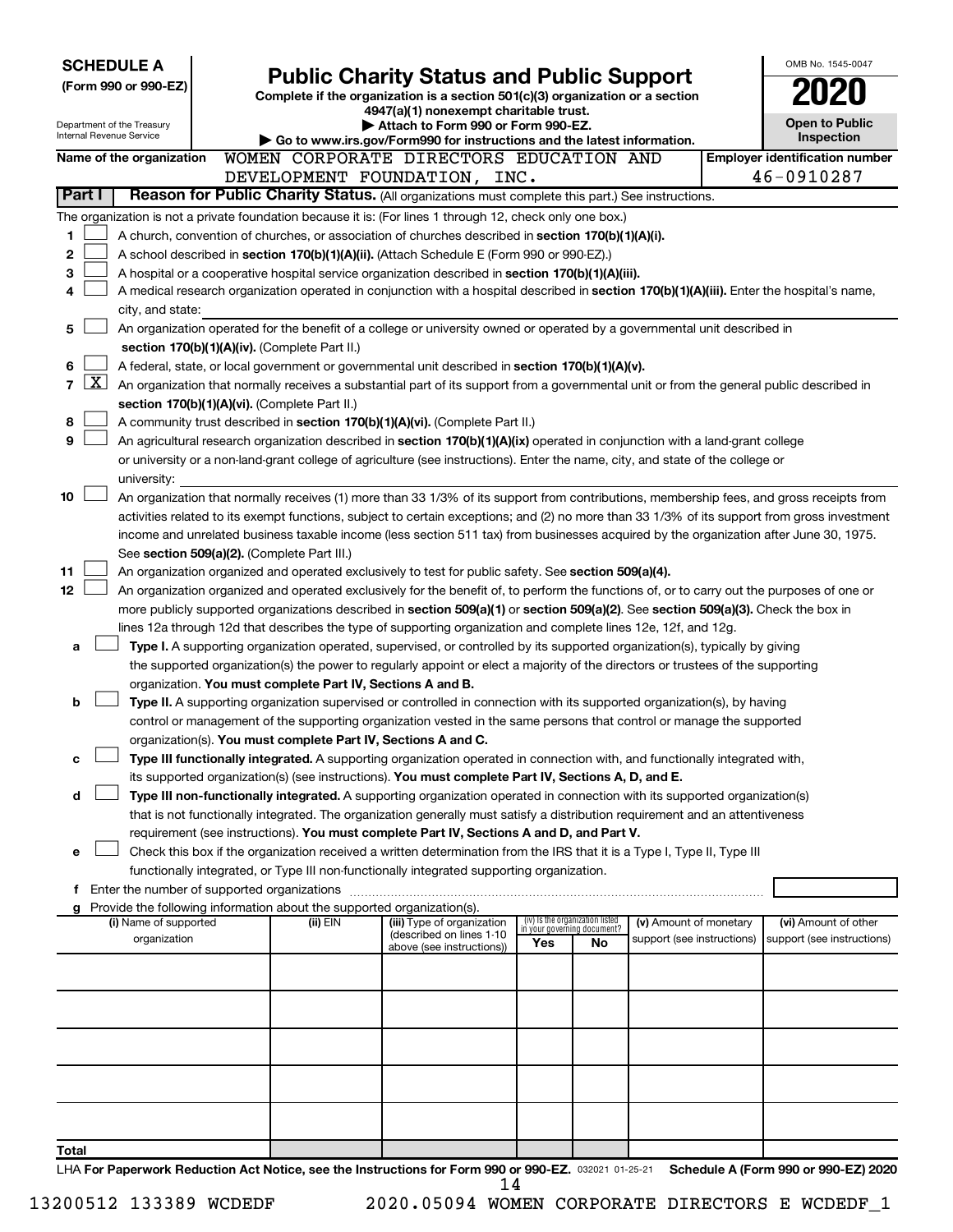# Schedule A (Form 990 or 990-EZ) 2020 DEVELOPMENT FOUNDATION , INC  $\boldsymbol{\cdot}$  46 - 0910287  $\boldsymbol{\cdot}$   $\boldsymbol{\cdot}$

46-0910287 Page 2

(Complete only if you checked the box on line 5, 7, or 8 of Part I or if the organization failed to qualify under Part III. If the organization fails to qualify under the tests listed below, please complete Part III.) **Part II Support Schedule for Organizations Described in Sections 170(b)(1)(A)(iv) and 170(b)(1)(A)(vi)**

| <b>Section A. Public Support</b>                                                                                                                                                                                                          |                       |                        |                         |                         |                                      |                                    |
|-------------------------------------------------------------------------------------------------------------------------------------------------------------------------------------------------------------------------------------------|-----------------------|------------------------|-------------------------|-------------------------|--------------------------------------|------------------------------------|
| Calendar year (or fiscal year beginning in)                                                                                                                                                                                               | (a) 2016              | (b) 2017               | $(c)$ 2018              | $(d)$ 2019              | (e) 2020                             | (f) Total                          |
| 1 Gifts, grants, contributions, and                                                                                                                                                                                                       |                       |                        |                         |                         |                                      |                                    |
| membership fees received. (Do not                                                                                                                                                                                                         |                       |                        |                         |                         |                                      |                                    |
| include any "unusual grants.")                                                                                                                                                                                                            | 1,514,830.            | 1,883,457.             | 1,903,073.              | 2,330,357.              | 2,912,958.                           | 10,544,675.                        |
| 2 Tax revenues levied for the organ-                                                                                                                                                                                                      |                       |                        |                         |                         |                                      |                                    |
| ization's benefit and either paid to                                                                                                                                                                                                      |                       |                        |                         |                         |                                      |                                    |
| or expended on its behalf                                                                                                                                                                                                                 |                       |                        |                         |                         |                                      |                                    |
| 3 The value of services or facilities                                                                                                                                                                                                     |                       |                        |                         |                         |                                      |                                    |
| furnished by a governmental unit to                                                                                                                                                                                                       |                       |                        |                         |                         |                                      |                                    |
| the organization without charge                                                                                                                                                                                                           |                       |                        |                         |                         |                                      |                                    |
| 4 Total. Add lines 1 through 3                                                                                                                                                                                                            | 1,514,830             | 1,883,457.             | 1,903,073               | 2,330,357.              | 2,912,958                            | 10,544,675.                        |
| 5 The portion of total contributions                                                                                                                                                                                                      |                       |                        |                         |                         |                                      |                                    |
| by each person (other than a                                                                                                                                                                                                              |                       |                        |                         |                         |                                      |                                    |
| governmental unit or publicly                                                                                                                                                                                                             |                       |                        |                         |                         |                                      |                                    |
| supported organization) included                                                                                                                                                                                                          |                       |                        |                         |                         |                                      |                                    |
| on line 1 that exceeds 2% of the                                                                                                                                                                                                          |                       |                        |                         |                         |                                      |                                    |
| amount shown on line 11,                                                                                                                                                                                                                  |                       |                        |                         |                         |                                      |                                    |
| column (f)                                                                                                                                                                                                                                |                       |                        |                         |                         |                                      | 4,298,685.                         |
|                                                                                                                                                                                                                                           |                       |                        |                         |                         |                                      | 6,245,990.                         |
| 6 Public support. Subtract line 5 from line 4.<br><b>Section B. Total Support</b>                                                                                                                                                         |                       |                        |                         |                         |                                      |                                    |
|                                                                                                                                                                                                                                           |                       |                        |                         |                         |                                      |                                    |
| Calendar year (or fiscal year beginning in)                                                                                                                                                                                               | (a) 2016<br>1,514,830 | (b) 2017<br>1,883,457. | $(c)$ 2018<br>1,903,073 | $(d)$ 2019<br>2,330,357 | (e) 2020<br>2,912,958                | (f) Total<br>10,544,675.           |
| <b>7</b> Amounts from line 4                                                                                                                                                                                                              |                       |                        |                         |                         |                                      |                                    |
| 8 Gross income from interest,                                                                                                                                                                                                             |                       |                        |                         |                         |                                      |                                    |
| dividends, payments received on                                                                                                                                                                                                           |                       |                        |                         |                         |                                      |                                    |
| securities loans, rents, royalties,                                                                                                                                                                                                       |                       |                        |                         |                         |                                      |                                    |
| and income from similar sources                                                                                                                                                                                                           | 1.                    | 4.                     | 16.                     | 5,189.                  | 758.                                 | 5,968.                             |
| <b>9</b> Net income from unrelated business                                                                                                                                                                                               |                       |                        |                         |                         |                                      |                                    |
| activities, whether or not the                                                                                                                                                                                                            |                       |                        |                         |                         |                                      |                                    |
| business is regularly carried on                                                                                                                                                                                                          |                       |                        |                         |                         |                                      |                                    |
| 10 Other income. Do not include gain                                                                                                                                                                                                      |                       |                        |                         |                         |                                      |                                    |
| or loss from the sale of capital                                                                                                                                                                                                          |                       |                        |                         |                         |                                      |                                    |
| assets (Explain in Part VI.)                                                                                                                                                                                                              |                       |                        |                         |                         |                                      |                                    |
| 11 Total support. Add lines 7 through 10                                                                                                                                                                                                  |                       |                        |                         |                         |                                      | 10,550,643.                        |
| <b>12</b> Gross receipts from related activities, etc. (see instructions)                                                                                                                                                                 |                       |                        |                         |                         | 12                                   |                                    |
| 13 First 5 years. If the Form 990 is for the organization's first, second, third, fourth, or fifth tax year as a section 501(c)(3)                                                                                                        |                       |                        |                         |                         |                                      |                                    |
| organization, check this box and stop here <b>contractly contractly contractly and stress</b> or contract the box and stop here <b>contractly and the contractly contractly contractly contractly and stress or contractly contract t</b> |                       |                        |                         |                         |                                      |                                    |
| <b>Section C. Computation of Public Support Percentage</b>                                                                                                                                                                                |                       |                        |                         |                         |                                      |                                    |
|                                                                                                                                                                                                                                           |                       |                        |                         |                         | 14                                   | 59.20<br>%                         |
|                                                                                                                                                                                                                                           |                       |                        |                         |                         | 15                                   | 50.99<br>%                         |
| 16a 33 1/3% support test - 2020. If the organization did not check the box on line 13, and line 14 is 33 1/3% or more, check this box and                                                                                                 |                       |                        |                         |                         |                                      |                                    |
|                                                                                                                                                                                                                                           |                       |                        |                         |                         |                                      | $\blacktriangleright$ $\mathbf{X}$ |
| b 33 1/3% support test - 2019. If the organization did not check a box on line 13 or 16a, and line 15 is 33 1/3% or more, check this box                                                                                                  |                       |                        |                         |                         |                                      |                                    |
|                                                                                                                                                                                                                                           |                       |                        |                         |                         |                                      |                                    |
| 17a 10% -facts-and-circumstances test - 2020. If the organization did not check a box on line 13, 16a, or 16b, and line 14 is 10% or more,                                                                                                |                       |                        |                         |                         |                                      |                                    |
| and if the organization meets the facts-and-circumstances test, check this box and stop here. Explain in Part VI how the organization                                                                                                     |                       |                        |                         |                         |                                      |                                    |
| meets the facts-and-circumstances test. The organization qualifies as a publicly supported organization                                                                                                                                   |                       |                        |                         |                         |                                      |                                    |
| <b>b 10%</b> -facts-and-circumstances test - 2019. If the organization did not check a box on line 13, 16a, 16b, or 17a, and line 15 is 10% or                                                                                            |                       |                        |                         |                         |                                      |                                    |
| more, and if the organization meets the facts-and-circumstances test, check this box and stop here. Explain in Part VI how the                                                                                                            |                       |                        |                         |                         |                                      |                                    |
| organization meets the facts-and-circumstances test. The organization qualifies as a publicly supported organization                                                                                                                      |                       |                        |                         |                         |                                      |                                    |
| 18 Private foundation. If the organization did not check a box on line 13, 16a, 16b, 17a, or 17b, check this box and see instructions                                                                                                     |                       |                        |                         |                         |                                      |                                    |
|                                                                                                                                                                                                                                           |                       |                        |                         |                         | Schodule A (Form 000 or 000 F7) 2020 |                                    |

**Schedule A (Form 990 or 990-EZ) 2020**

032022 01-25-21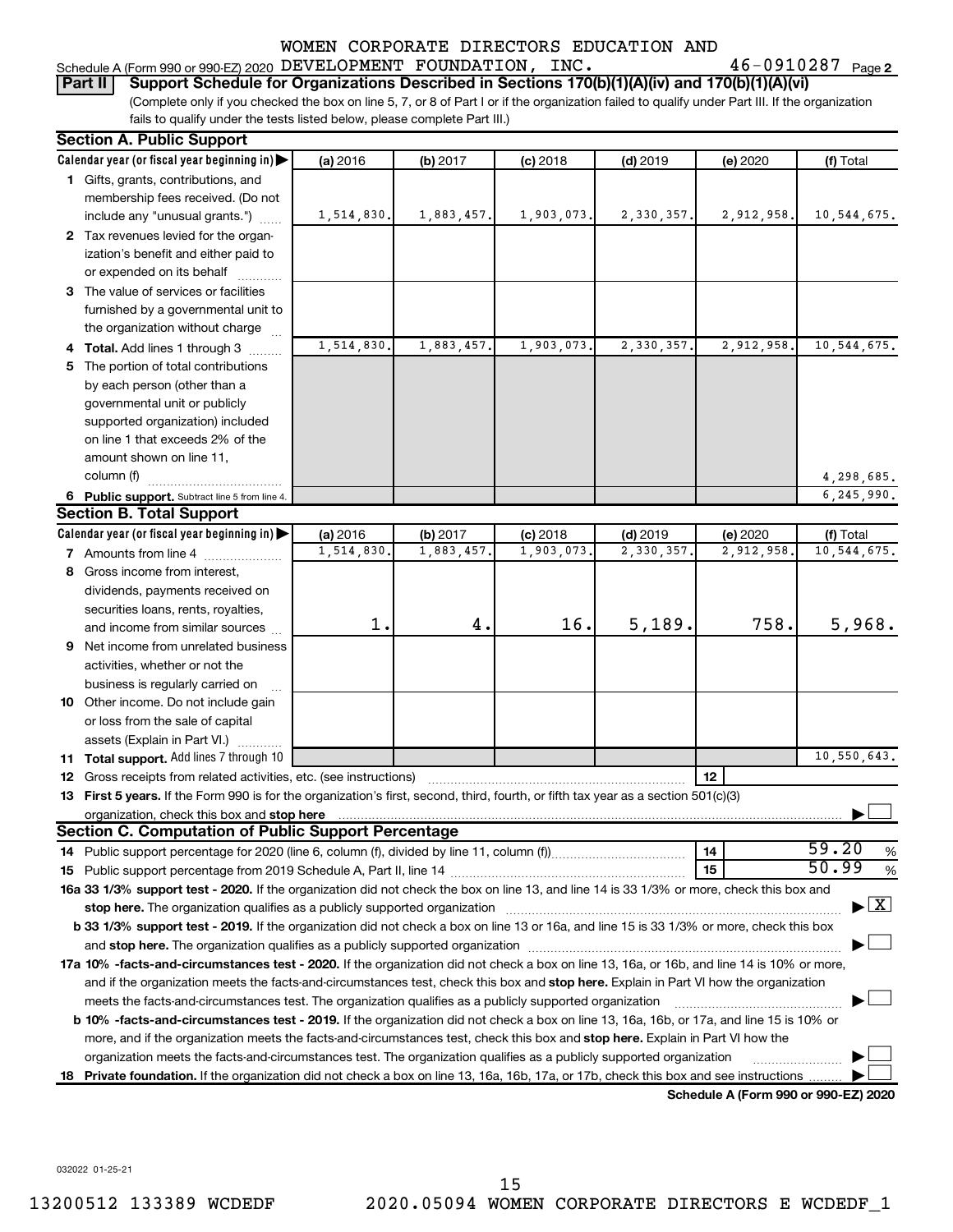#### Schedule A (Form 990 or 990-EZ) 2020 DEVELOPMENT FOUNDATION , INC  $\boldsymbol{\cdot}$  46 - 0910287  $\boldsymbol{\cdot}$   $\boldsymbol{\cdot}$ **Part III Support Schedule for Organizations Described in Section 509(a)(2)**

(Complete only if you checked the box on line 10 of Part I or if the organization failed to qualify under Part II. If the organization fails to qualify under the tests listed below, please complete Part II.)

| <b>Section A. Public Support</b>                                                                                                                                                         |          |          |            |            |                                      |           |
|------------------------------------------------------------------------------------------------------------------------------------------------------------------------------------------|----------|----------|------------|------------|--------------------------------------|-----------|
| Calendar year (or fiscal year beginning in) $\blacktriangleright$                                                                                                                        | (a) 2016 | (b) 2017 | $(c)$ 2018 | $(d)$ 2019 | (e) 2020                             | (f) Total |
| 1 Gifts, grants, contributions, and                                                                                                                                                      |          |          |            |            |                                      |           |
| membership fees received. (Do not                                                                                                                                                        |          |          |            |            |                                      |           |
| include any "unusual grants.")                                                                                                                                                           |          |          |            |            |                                      |           |
| 2 Gross receipts from admissions,<br>merchandise sold or services per-<br>formed, or facilities furnished in<br>any activity that is related to the<br>organization's tax-exempt purpose |          |          |            |            |                                      |           |
| <b>3</b> Gross receipts from activities that                                                                                                                                             |          |          |            |            |                                      |           |
| are not an unrelated trade or bus-                                                                                                                                                       |          |          |            |            |                                      |           |
| iness under section 513                                                                                                                                                                  |          |          |            |            |                                      |           |
| 4 Tax revenues levied for the organ-                                                                                                                                                     |          |          |            |            |                                      |           |
| ization's benefit and either paid to                                                                                                                                                     |          |          |            |            |                                      |           |
| or expended on its behalf<br>.                                                                                                                                                           |          |          |            |            |                                      |           |
| 5 The value of services or facilities                                                                                                                                                    |          |          |            |            |                                      |           |
| furnished by a governmental unit to                                                                                                                                                      |          |          |            |            |                                      |           |
| the organization without charge                                                                                                                                                          |          |          |            |            |                                      |           |
| <b>6 Total.</b> Add lines 1 through 5                                                                                                                                                    |          |          |            |            |                                      |           |
| 7a Amounts included on lines 1, 2, and                                                                                                                                                   |          |          |            |            |                                      |           |
| 3 received from disqualified persons                                                                                                                                                     |          |          |            |            |                                      |           |
| <b>b</b> Amounts included on lines 2 and 3 received<br>from other than disqualified persons that<br>exceed the greater of \$5,000 or 1% of the<br>amount on line 13 for the year         |          |          |            |            |                                      |           |
| c Add lines 7a and 7b                                                                                                                                                                    |          |          |            |            |                                      |           |
| 8 Public support. (Subtract line 7c from line 6.)                                                                                                                                        |          |          |            |            |                                      |           |
| <b>Section B. Total Support</b>                                                                                                                                                          |          |          |            |            |                                      |           |
| Calendar year (or fiscal year beginning in) $\blacktriangleright$                                                                                                                        | (a) 2016 | (b) 2017 | $(c)$ 2018 | $(d)$ 2019 | (e) 2020                             | (f) Total |
| 9 Amounts from line 6                                                                                                                                                                    |          |          |            |            |                                      |           |
| <b>10a</b> Gross income from interest,<br>dividends, payments received on<br>securities loans, rents, royalties,<br>and income from similar sources                                      |          |          |            |            |                                      |           |
| <b>b</b> Unrelated business taxable income                                                                                                                                               |          |          |            |            |                                      |           |
| (less section 511 taxes) from businesses<br>acquired after June 30, 1975                                                                                                                 |          |          |            |            |                                      |           |
| c Add lines 10a and 10b                                                                                                                                                                  |          |          |            |            |                                      |           |
| <b>11</b> Net income from unrelated business<br>activities not included in line 10b.<br>whether or not the business is<br>regularly carried on                                           |          |          |            |            |                                      |           |
| <b>12</b> Other income. Do not include gain<br>or loss from the sale of capital<br>assets (Explain in Part VI.)                                                                          |          |          |            |            |                                      |           |
| <b>13</b> Total support. (Add lines 9, 10c, 11, and 12.)                                                                                                                                 |          |          |            |            |                                      |           |
| 14 First 5 years. If the Form 990 is for the organization's first, second, third, fourth, or fifth tax year as a section 501(c)(3) organization,                                         |          |          |            |            |                                      |           |
| check this box and stop here                                                                                                                                                             |          |          |            |            |                                      |           |
| Section C. Computation of Public Support Percentage                                                                                                                                      |          |          |            |            |                                      |           |
|                                                                                                                                                                                          |          |          |            |            | 15                                   | %         |
|                                                                                                                                                                                          |          |          |            |            | 16                                   | %         |
| Section D. Computation of Investment Income Percentage                                                                                                                                   |          |          |            |            |                                      |           |
|                                                                                                                                                                                          |          |          |            |            | 17                                   | %         |
| 18 Investment income percentage from 2019 Schedule A, Part III, line 17                                                                                                                  |          |          |            |            | 18                                   | %         |
| 19a 33 1/3% support tests - 2020. If the organization did not check the box on line 14, and line 15 is more than 33 1/3%, and line 17 is not                                             |          |          |            |            |                                      |           |
| more than 33 1/3%, check this box and stop here. The organization qualifies as a publicly supported organization                                                                         |          |          |            |            |                                      |           |
| b 33 1/3% support tests - 2019. If the organization did not check a box on line 14 or line 19a, and line 16 is more than 33 1/3%, and                                                    |          |          |            |            |                                      |           |
| line 18 is not more than 33 1/3%, check this box and stop here. The organization qualifies as a publicly supported organization                                                          |          |          |            |            |                                      |           |
|                                                                                                                                                                                          |          |          |            |            |                                      |           |
| 032023 01-25-21                                                                                                                                                                          |          |          | 16         |            | Schedule A (Form 990 or 990-EZ) 2020 |           |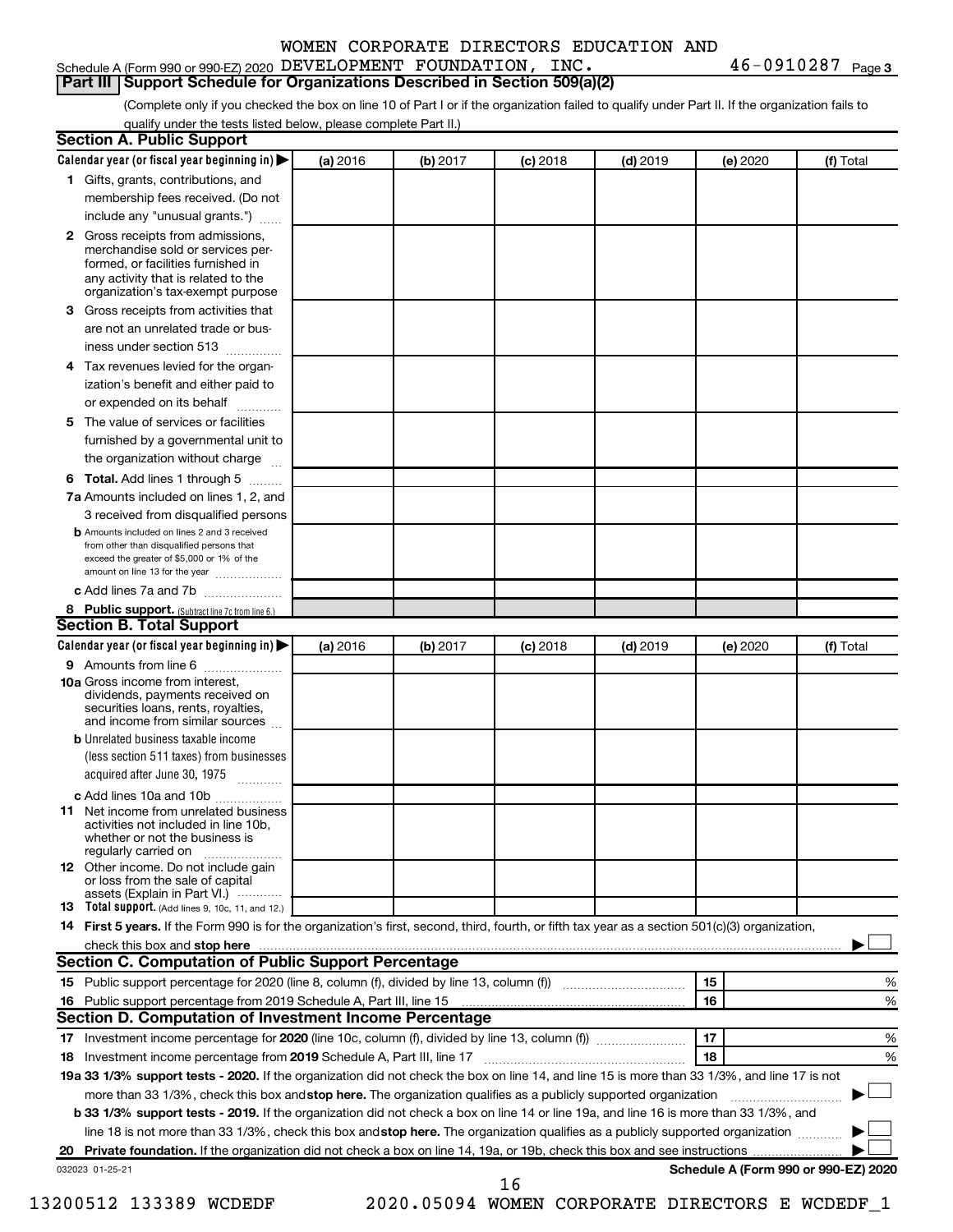## Schedule A (Form 990 or 990-EZ) 2020 DEVELOPMENT FOUNDATION , INC  $\boldsymbol{\cdot}$  46 - 0910287  $\boldsymbol{\cdot}$   $\boldsymbol{\cdot}$

46-0910287 Page 4

**1**

**2**

**3a**

**3b**

**3c**

**4a**

**4b**

**4c**

**5a**

**5b 5c**

**6**

**7**

**8**

**9a**

**9b**

**9c**

**10a**

**10b**

**Yes No**

# **Part IV Supporting Organizations**

(Complete only if you checked a box in line 12 on Part I. If you checked box 12a, Part I, complete Sections A and B. If you checked box 12b, Part I, complete Sections A and C. If you checked box 12c, Part I, complete Sections A, D, and E. If you checked box 12d, Part I, complete Sections A and D, and complete Part V.)

# **Section A. All Supporting Organizations**

- **1** Are all of the organization's supported organizations listed by name in the organization's governing documents? If "No," describe in Part VI how the supported organizations are designated. If designated by *class or purpose, describe the designation. If historic and continuing relationship, explain.*
- **2** Did the organization have any supported organization that does not have an IRS determination of status under section 509(a)(1) or (2)? If "Yes," explain in Part **VI** how the organization determined that the supported *organization was described in section 509(a)(1) or (2).*
- **3a** Did the organization have a supported organization described in section 501(c)(4), (5), or (6)? If "Yes," answer *lines 3b and 3c below.*
- **b** Did the organization confirm that each supported organization qualified under section 501(c)(4), (5), or (6) and satisfied the public support tests under section 509(a)(2)? If "Yes," describe in Part VI when and how the *organization made the determination.*
- **c** Did the organization ensure that all support to such organizations was used exclusively for section 170(c)(2)(B) purposes? If "Yes," explain in Part VI what controls the organization put in place to ensure such use.
- **4 a** *If* Was any supported organization not organized in the United States ("foreign supported organization")? *"Yes," and if you checked box 12a or 12b in Part I, answer lines 4b and 4c below.*
- **b** Did the organization have ultimate control and discretion in deciding whether to make grants to the foreign supported organization? If "Yes," describe in Part VI how the organization had such control and discretion *despite being controlled or supervised by or in connection with its supported organizations.*
- **c** Did the organization support any foreign supported organization that does not have an IRS determination under sections 501(c)(3) and 509(a)(1) or (2)? If "Yes," explain in Part VI what controls the organization used *to ensure that all support to the foreign supported organization was used exclusively for section 170(c)(2)(B) purposes.*
- **5a** Did the organization add, substitute, or remove any supported organizations during the tax year? If "Yes," answer lines 5b and 5c below (if applicable). Also, provide detail in **Part VI,** including (i) the names and EIN *numbers of the supported organizations added, substituted, or removed; (ii) the reasons for each such action; (iii) the authority under the organization's organizing document authorizing such action; and (iv) how the action was accomplished (such as by amendment to the organizing document).*
- **b** Type I or Type II only. Was any added or substituted supported organization part of a class already designated in the organization's organizing document?
- **c Substitutions only.**  Was the substitution the result of an event beyond the organization's control?
- **6** Did the organization provide support (whether in the form of grants or the provision of services or facilities) to **Part VI.** support or benefit one or more of the filing organization's supported organizations? If "Yes," provide detail in anyone other than (i) its supported organizations, (ii) individuals that are part of the charitable class benefited by one or more of its supported organizations, or (iii) other supporting organizations that also
- **7** Did the organization provide a grant, loan, compensation, or other similar payment to a substantial contributor regard to a substantial contributor? If "Yes," complete Part I of Schedule L (Form 990 or 990-EZ). (as defined in section 4958(c)(3)(C)), a family member of a substantial contributor, or a 35% controlled entity with
- **8** Did the organization make a loan to a disqualified person (as defined in section 4958) not described in line 7? *If "Yes," complete Part I of Schedule L (Form 990 or 990-EZ).*
- **9 a** Was the organization controlled directly or indirectly at any time during the tax year by one or more in section 509(a)(1) or (2))? If "Yes," provide detail in **Part VI.** disqualified persons, as defined in section 4946 (other than foundation managers and organizations described
- **b** Did one or more disqualified persons (as defined in line 9a) hold a controlling interest in any entity in which the supporting organization had an interest? If "Yes," provide detail in Part VI.
- **c** Did a disqualified person (as defined in line 9a) have an ownership interest in, or derive any personal benefit from, assets in which the supporting organization also had an interest? If "Yes," provide detail in Part VI.
- **10 a** Was the organization subject to the excess business holdings rules of section 4943 because of section supporting organizations)? If "Yes," answer line 10b below. 4943(f) (regarding certain Type II supporting organizations, and all Type III non-functionally integrated
	- **b** Did the organization have any excess business holdings in the tax year? (Use Schedule C, Form 4720, to *determine whether the organization had excess business holdings.)*

032024 01-25-21

**Schedule A (Form 990 or 990-EZ) 2020**

13200512 133389 WCDEDF 2020.05094 WOMEN CORPORATE DIRECTORS E WCDEDF\_1

17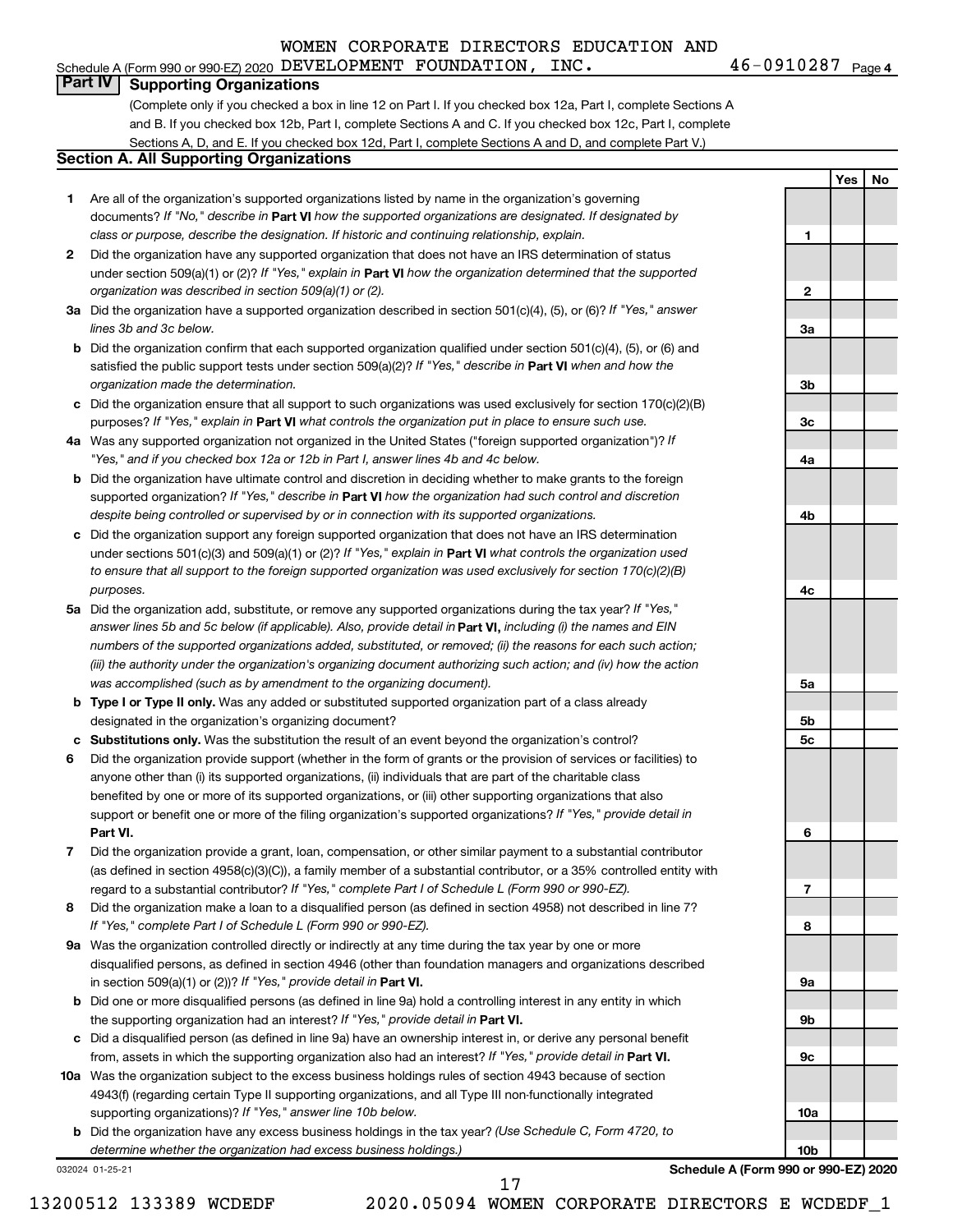# Schedule A (Form 990 or 990-EZ) 2020 DEVELOPMENT FOUNDATION , INC  $\boldsymbol{\cdot}$  46 - 0910287  $\boldsymbol{\cdot}$   $\boldsymbol{\cdot}$

**Yes No 11** Has the organization accepted a gift or contribution from any of the following persons? **a** A person who directly or indirectly controls, either alone or together with persons described in lines 11b and **b** A family member of a person described in line 11a above? **c** *If "Yes" to line 11a, 11b, or 11c, provide* A 35% controlled entity of a person described in line 11a or 11b above? **11a 11b Part VI. 11c Yes No 1** Did the governing body, members of the governing body, officers acting in their official capacity, or membership of one or **2** Did the organization operate for the benefit of any supported organization other than the supported directors, or trustees at all times during the tax year? If "No," describe in Part VI how the supported organization(s) **1 2 Part VI**  *how providing such benefit carried out the purposes of the supported organization(s) that operated,* **Yes No 1** Were a majority of the organization's directors or trustees during the tax year also a majority of the directors or trustees of each of the organization's supported organization(s)? If "No," describe in Part VI how control **1 Yes No 1** Did the organization provide to each of its supported organizations, by the last day of the fifth month of the **2** Were any of the organization's officers, directors, or trustees either (i) appointed or elected by the supported **3** By reason of the relationship described in line 2, above, did the organization's supported organizations have a **1 2 3** organization(s) or (ii) serving on the governing body of a supported organization? If "No," explain in Part VI how income or assets at all times during the tax year? If "Yes," describe in Part VI the role the organization's **1 2 Answer lines 2a and 2b below. Yes No** Activities Test. 3 Parent of Supported Organizations. Answer lines 3a and 3b below. Check the box next to the method that the organization used to satisfy the Integral Part Test during the yealsee instructions). **a b c** The organization satisfied the Activities Test. Complete line 2 below. The organization is the parent of each of its supported organizations. Complete line 3 below. The organization supported a governmental entity. Describe in Part VI how you supported a governmental entity (see instructions). **a** Did substantially all of the organization's activities during the tax year directly further the exempt purposes of **b** Did the activities described in line 2a, above, constitute activities that, but for the organization's involvement, **a** Did the organization have the power to regularly appoint or elect a majority of the officers, directors, or **b** Did the organization exercise a substantial degree of direction over the policies, programs, and activities of each the supported organization(s) to which the organization was responsive? If "Yes," then in Part VI identify **those supported organizations and explain**  *how these activities directly furthered their exempt purposes,* **2a 2b 3a 3b Part VI**  *the reasons for the organization's position that its supported organization(s) would have engaged in* trustees of each of the supported organizations? If "Yes" or "No" provide details in Part VI. of its supported organizations? If "Yes," describe in Part VI the role played by the organization in this regard. detail in Part VI. *effectively operated, supervised, or controlled the organization's activities. If the organization had more than one supported organization, describe how the powers to appoint and/or remove officers, directors, or trustees were allocated among the supported organizations and what conditions or restrictions, if any, applied to such powers during the tax year.* organization(s) that operated, supervised, or controlled the supporting organization? If "Yes," explain in *supervised, or controlled the supporting organization. or management of the supporting organization was vested in the same persons that controlled or managed the supported organization(s). the organization maintained a close and continuous working relationship with the supported organization(s). supported organizations played in this regard. how the organization was responsive to those supported organizations, and how the organization determined that these activities constituted substantially all of its activities.* one or more of the organization's supported organization(s) would have been engaged in? If "Yes," explain in *these activities but for the organization's involvement.* 11c below, the governing body of a supported organization? more supported organizations have the power to regularly appoint or elect at least a majority of the organization's officers, organization's tax year, (i) a written notice describing the type and amount of support provided during the prior tax year, (ii) a copy of the Form 990 that was most recently filed as of the date of notification, and (iii) copies of the organization's governing documents in effect on the date of notification, to the extent not previously provided? significant voice in the organization's investment policies and in directing the use of the organization's **Part IV Supporting Organizations** *(continued)* **Section B. Type I Supporting Organizations Section C. Type II Supporting Organizations Section D. All Type III Supporting Organizations Section E. Type III Functionally Integrated Supporting Organizations**  $\Box$  $\Box$  $\Box$ 

032025 01-25-21

**Schedule A (Form 990 or 990-EZ) 2020**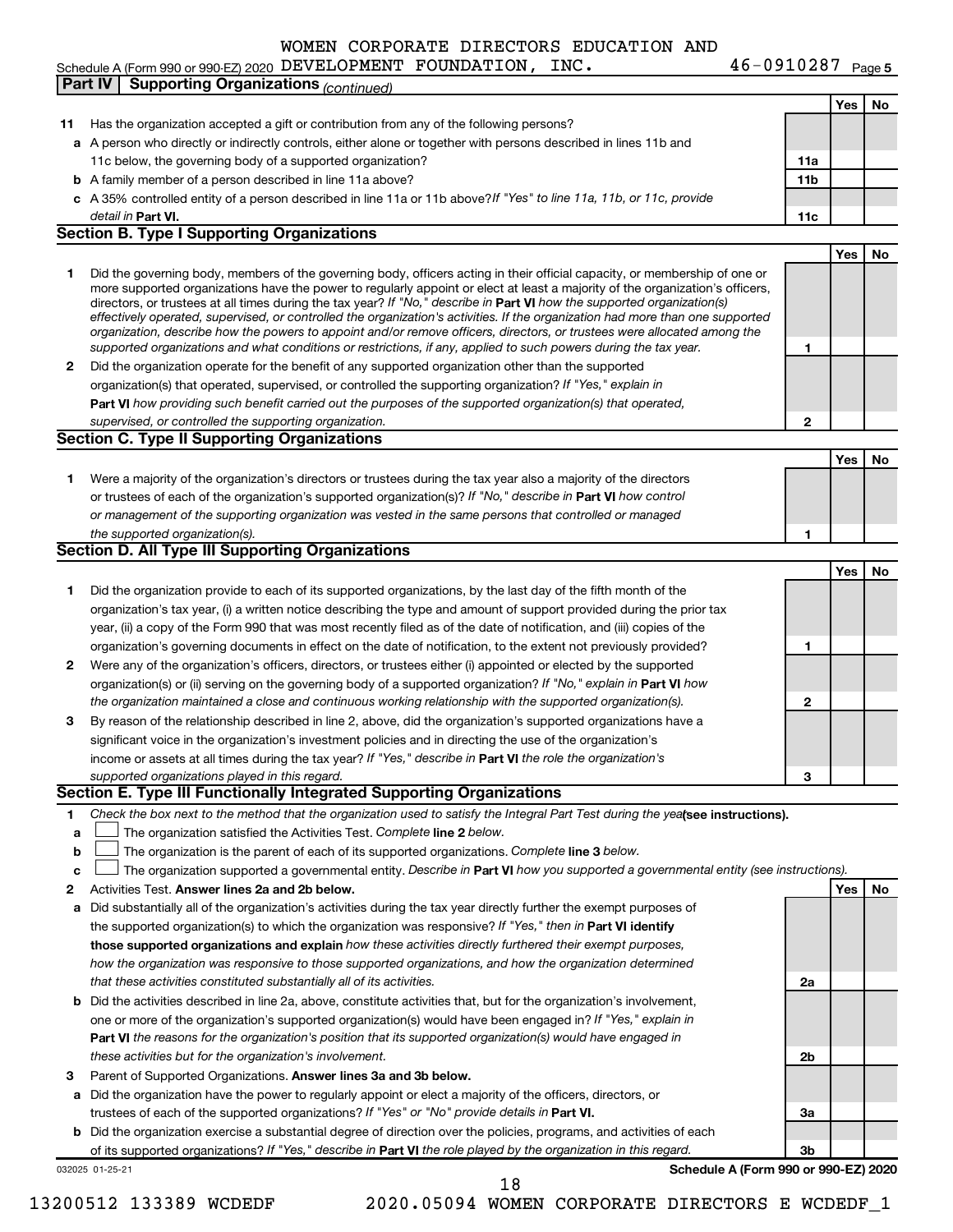|   | Schedule A (Form 990 or 990-EZ) 2020 DEVELOPMENT FOUNDATION, INC.                                                                              |                |                | $46 - 0910287$ Page 6          |
|---|------------------------------------------------------------------------------------------------------------------------------------------------|----------------|----------------|--------------------------------|
|   | Type III Non-Functionally Integrated 509(a)(3) Supporting Organizations<br><b>Part V</b>                                                       |                |                |                                |
| 1 | Check here if the organization satisfied the Integral Part Test as a qualifying trust on Nov. 20, 1970 (explain in Part VI). See instructions. |                |                |                                |
|   | All other Type III non-functionally integrated supporting organizations must complete Sections A through E.                                    |                |                |                                |
|   | Section A - Adjusted Net Income                                                                                                                |                | (A) Prior Year | (B) Current Year<br>(optional) |
| 1 | Net short-term capital gain                                                                                                                    | 1              |                |                                |
| 2 | Recoveries of prior-year distributions                                                                                                         | $\mathbf{2}$   |                |                                |
| З | Other gross income (see instructions)                                                                                                          | 3              |                |                                |
| 4 | Add lines 1 through 3.                                                                                                                         | 4              |                |                                |
| 5 | Depreciation and depletion                                                                                                                     | 5              |                |                                |
| 6 | Portion of operating expenses paid or incurred for production or                                                                               |                |                |                                |
|   | collection of gross income or for management, conservation, or                                                                                 |                |                |                                |
|   | maintenance of property held for production of income (see instructions)                                                                       | 6              |                |                                |
| 7 | Other expenses (see instructions)                                                                                                              | $\overline{7}$ |                |                                |
| 8 | <b>Adjusted Net Income</b> (subtract lines 5, 6, and 7 from line 4)                                                                            | 8              |                |                                |
|   | Section B - Minimum Asset Amount                                                                                                               |                | (A) Prior Year | (B) Current Year<br>(optional) |
| 1 | Aggregate fair market value of all non-exempt-use assets (see                                                                                  |                |                |                                |
|   | instructions for short tax year or assets held for part of year):                                                                              |                |                |                                |
|   | <b>a</b> Average monthly value of securities                                                                                                   | 1a             |                |                                |
|   | <b>b</b> Average monthly cash balances                                                                                                         | 1b             |                |                                |
|   | c Fair market value of other non-exempt-use assets                                                                                             | 1c             |                |                                |
|   | d Total (add lines 1a, 1b, and 1c)                                                                                                             | 1d             |                |                                |
|   | e Discount claimed for blockage or other factors                                                                                               |                |                |                                |
|   | (explain in detail in Part VI):                                                                                                                |                |                |                                |
| 2 | Acquisition indebtedness applicable to non-exempt-use assets                                                                                   | $\mathbf{2}$   |                |                                |
| З | Subtract line 2 from line 1d.                                                                                                                  | 3              |                |                                |
| 4 | Cash deemed held for exempt use. Enter 0.015 of line 3 (for greater amount,                                                                    |                |                |                                |
|   | see instructions).                                                                                                                             | 4              |                |                                |
| 5 | Net value of non-exempt-use assets (subtract line 4 from line 3)                                                                               | 5              |                |                                |
| 6 | Multiply line 5 by 0.035.                                                                                                                      | 6              |                |                                |
| 7 | Recoveries of prior-year distributions                                                                                                         | $\overline{7}$ |                |                                |
| 8 | Minimum Asset Amount (add line 7 to line 6)                                                                                                    | 8              |                |                                |
|   | <b>Section C - Distributable Amount</b>                                                                                                        |                |                | <b>Current Year</b>            |
| 1 | Adjusted net income for prior year (from Section A, line 8, column A)                                                                          | 1              |                |                                |
| 2 | Enter 0.85 of line 1.                                                                                                                          | $\mathbf{2}$   |                |                                |
| з | Minimum asset amount for prior year (from Section B, line 8, column A)                                                                         | 3              |                |                                |
| 4 | Enter greater of line 2 or line 3.                                                                                                             | 4              |                |                                |
| 5 | Income tax imposed in prior year                                                                                                               | 5              |                |                                |
| 6 | <b>Distributable Amount.</b> Subtract line 5 from line 4, unless subject to                                                                    |                |                |                                |
|   | emergency temporary reduction (see instructions).                                                                                              | 6              |                |                                |

**7** Check here if the current year is the organization's first as a non-functionally integrated Type III supporting organization (see † instructions).

**Schedule A (Form 990 or 990-EZ) 2020**

032026 01-25-21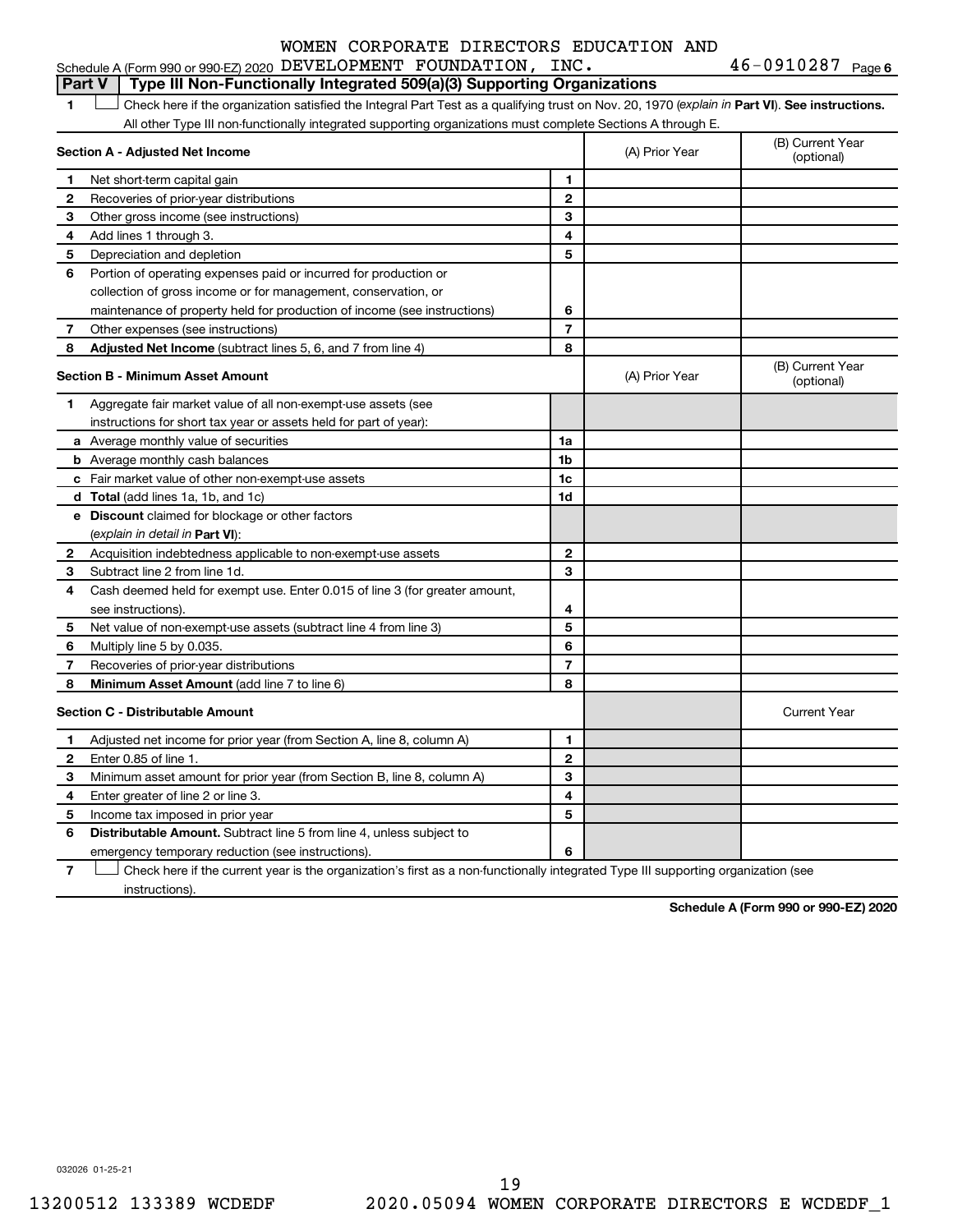|              | Type III Non-Functionally Integrated 509(a)(3) Supporting Organizations (continued)<br><b>Part V</b> |                             |                                       |    |                                         |  |  |  |  |  |
|--------------|------------------------------------------------------------------------------------------------------|-----------------------------|---------------------------------------|----|-----------------------------------------|--|--|--|--|--|
|              | <b>Current Year</b><br><b>Section D - Distributions</b>                                              |                             |                                       |    |                                         |  |  |  |  |  |
| 1.           | Amounts paid to supported organizations to accomplish exempt purposes                                |                             | 1                                     |    |                                         |  |  |  |  |  |
| $\mathbf{2}$ | Amounts paid to perform activity that directly furthers exempt purposes of supported                 |                             |                                       |    |                                         |  |  |  |  |  |
|              | organizations, in excess of income from activity                                                     |                             |                                       | 2  |                                         |  |  |  |  |  |
| 3            | Administrative expenses paid to accomplish exempt purposes of supported organizations                |                             |                                       | 3  |                                         |  |  |  |  |  |
| 4            | Amounts paid to acquire exempt-use assets                                                            |                             |                                       | 4  |                                         |  |  |  |  |  |
| 5            | Qualified set-aside amounts (prior IRS approval required - provide details in Part VI)               |                             |                                       | 5  |                                         |  |  |  |  |  |
| 6            | Other distributions (describe in Part VI). See instructions.                                         |                             |                                       | 6  |                                         |  |  |  |  |  |
| 7            | <b>Total annual distributions.</b> Add lines 1 through 6.                                            |                             |                                       | 7  |                                         |  |  |  |  |  |
| 8            | Distributions to attentive supported organizations to which the organization is responsive           |                             |                                       |    |                                         |  |  |  |  |  |
|              | (provide details in Part VI). See instructions.                                                      |                             |                                       | 8  |                                         |  |  |  |  |  |
| 9            | Distributable amount for 2020 from Section C, line 6                                                 |                             |                                       | 9  |                                         |  |  |  |  |  |
| 10           | Line 8 amount divided by line 9 amount                                                               |                             |                                       | 10 |                                         |  |  |  |  |  |
|              |                                                                                                      | (i)                         | (iii)                                 |    | (iii)                                   |  |  |  |  |  |
|              | <b>Section E - Distribution Allocations (see instructions)</b>                                       | <b>Excess Distributions</b> | <b>Underdistributions</b><br>Pre-2020 |    | <b>Distributable</b><br>Amount for 2020 |  |  |  |  |  |
| 1.           | Distributable amount for 2020 from Section C, line 6                                                 |                             |                                       |    |                                         |  |  |  |  |  |
| $\mathbf{2}$ | Underdistributions, if any, for years prior to 2020 (reason-                                         |                             |                                       |    |                                         |  |  |  |  |  |
|              | able cause required - explain in Part VI). See instructions.                                         |                             |                                       |    |                                         |  |  |  |  |  |
| 3            | Excess distributions carryover, if any, to 2020                                                      |                             |                                       |    |                                         |  |  |  |  |  |
|              | <b>a</b> From 2015                                                                                   |                             |                                       |    |                                         |  |  |  |  |  |
|              | $b$ From 2016                                                                                        |                             |                                       |    |                                         |  |  |  |  |  |
|              | c From 2017                                                                                          |                             |                                       |    |                                         |  |  |  |  |  |
|              | <b>d</b> From 2018                                                                                   |                             |                                       |    |                                         |  |  |  |  |  |
|              | e From 2019                                                                                          |                             |                                       |    |                                         |  |  |  |  |  |
|              | f Total of lines 3a through 3e                                                                       |                             |                                       |    |                                         |  |  |  |  |  |
|              | g Applied to underdistributions of prior years                                                       |                             |                                       |    |                                         |  |  |  |  |  |
|              | h Applied to 2020 distributable amount                                                               |                             |                                       |    |                                         |  |  |  |  |  |
|              | i Carryover from 2015 not applied (see instructions)                                                 |                             |                                       |    |                                         |  |  |  |  |  |
|              | Remainder. Subtract lines 3g, 3h, and 3i from line 3f.                                               |                             |                                       |    |                                         |  |  |  |  |  |
| 4            | Distributions for 2020 from Section D,                                                               |                             |                                       |    |                                         |  |  |  |  |  |
|              | \$<br>line $7:$                                                                                      |                             |                                       |    |                                         |  |  |  |  |  |
|              | a Applied to underdistributions of prior years                                                       |                             |                                       |    |                                         |  |  |  |  |  |
|              | <b>b</b> Applied to 2020 distributable amount                                                        |                             |                                       |    |                                         |  |  |  |  |  |
|              | <b>c</b> Remainder. Subtract lines 4a and 4b from line 4.                                            |                             |                                       |    |                                         |  |  |  |  |  |
| 5            | Remaining underdistributions for years prior to 2020, if                                             |                             |                                       |    |                                         |  |  |  |  |  |
|              | any. Subtract lines 3g and 4a from line 2. For result greater                                        |                             |                                       |    |                                         |  |  |  |  |  |
|              | than zero, explain in Part VI. See instructions.                                                     |                             |                                       |    |                                         |  |  |  |  |  |
| 6            | Remaining underdistributions for 2020. Subtract lines 3h                                             |                             |                                       |    |                                         |  |  |  |  |  |
|              | and 4b from line 1. For result greater than zero, explain in                                         |                             |                                       |    |                                         |  |  |  |  |  |
|              | <b>Part VI.</b> See instructions.                                                                    |                             |                                       |    |                                         |  |  |  |  |  |
| 7            | Excess distributions carryover to 2021. Add lines 3j                                                 |                             |                                       |    |                                         |  |  |  |  |  |
|              | and 4c.                                                                                              |                             |                                       |    |                                         |  |  |  |  |  |
|              | Breakdown of line 7:                                                                                 |                             |                                       |    |                                         |  |  |  |  |  |
| 8            |                                                                                                      |                             |                                       |    |                                         |  |  |  |  |  |
|              | a Excess from 2016                                                                                   |                             |                                       |    |                                         |  |  |  |  |  |
|              | <b>b</b> Excess from 2017                                                                            |                             |                                       |    |                                         |  |  |  |  |  |
|              | c Excess from 2018                                                                                   |                             |                                       |    |                                         |  |  |  |  |  |
|              | d Excess from 2019                                                                                   |                             |                                       |    |                                         |  |  |  |  |  |
|              | e Excess from 2020                                                                                   |                             |                                       |    |                                         |  |  |  |  |  |

**Schedule A (Form 990 or 990-EZ) 2020**

032027 01-25-21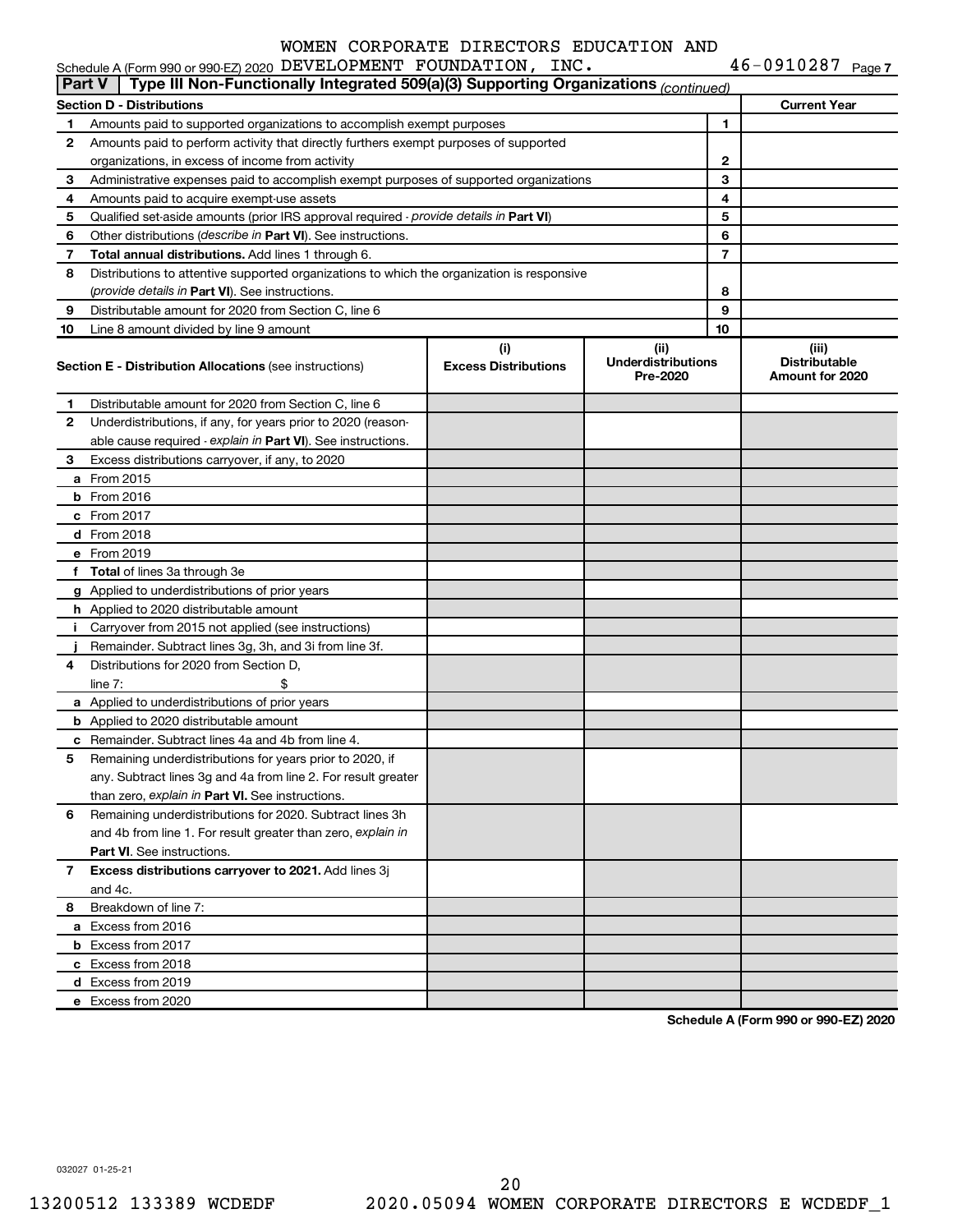| 032028 01-25-21                                                                                                                                                                                                                                                                                                                                                                                                                     | 21 | Schedule A (Form 990 or 990-EZ) 2020 |  |
|-------------------------------------------------------------------------------------------------------------------------------------------------------------------------------------------------------------------------------------------------------------------------------------------------------------------------------------------------------------------------------------------------------------------------------------|----|--------------------------------------|--|
|                                                                                                                                                                                                                                                                                                                                                                                                                                     |    |                                      |  |
|                                                                                                                                                                                                                                                                                                                                                                                                                                     |    |                                      |  |
|                                                                                                                                                                                                                                                                                                                                                                                                                                     |    |                                      |  |
|                                                                                                                                                                                                                                                                                                                                                                                                                                     |    |                                      |  |
|                                                                                                                                                                                                                                                                                                                                                                                                                                     |    |                                      |  |
|                                                                                                                                                                                                                                                                                                                                                                                                                                     |    |                                      |  |
|                                                                                                                                                                                                                                                                                                                                                                                                                                     |    |                                      |  |
|                                                                                                                                                                                                                                                                                                                                                                                                                                     |    |                                      |  |
|                                                                                                                                                                                                                                                                                                                                                                                                                                     |    |                                      |  |
|                                                                                                                                                                                                                                                                                                                                                                                                                                     |    |                                      |  |
|                                                                                                                                                                                                                                                                                                                                                                                                                                     |    |                                      |  |
|                                                                                                                                                                                                                                                                                                                                                                                                                                     |    |                                      |  |
|                                                                                                                                                                                                                                                                                                                                                                                                                                     |    |                                      |  |
|                                                                                                                                                                                                                                                                                                                                                                                                                                     |    |                                      |  |
|                                                                                                                                                                                                                                                                                                                                                                                                                                     |    |                                      |  |
|                                                                                                                                                                                                                                                                                                                                                                                                                                     |    |                                      |  |
|                                                                                                                                                                                                                                                                                                                                                                                                                                     |    |                                      |  |
|                                                                                                                                                                                                                                                                                                                                                                                                                                     |    |                                      |  |
|                                                                                                                                                                                                                                                                                                                                                                                                                                     |    |                                      |  |
|                                                                                                                                                                                                                                                                                                                                                                                                                                     |    |                                      |  |
|                                                                                                                                                                                                                                                                                                                                                                                                                                     |    |                                      |  |
|                                                                                                                                                                                                                                                                                                                                                                                                                                     |    |                                      |  |
|                                                                                                                                                                                                                                                                                                                                                                                                                                     |    |                                      |  |
|                                                                                                                                                                                                                                                                                                                                                                                                                                     |    |                                      |  |
|                                                                                                                                                                                                                                                                                                                                                                                                                                     |    |                                      |  |
|                                                                                                                                                                                                                                                                                                                                                                                                                                     |    |                                      |  |
|                                                                                                                                                                                                                                                                                                                                                                                                                                     |    |                                      |  |
| (See instructions.)                                                                                                                                                                                                                                                                                                                                                                                                                 |    |                                      |  |
| Part IV, Section A, lines 1, 2, 3b, 3c, 4b, 4c, 5a, 6, 9a, 9b, 9c, 11a, 11b, and 11c; Part IV, Section B, lines 1 and 2; Part IV, Section C,<br>line 1; Part IV, Section D, lines 2 and 3; Part IV, Section E, lines 1c, 2a, 2b, 3a, and 3b; Part V, line 1; Part V, Section B, line 1e; Part V,<br>Section D, lines 5, 6, and 8; and Part V, Section E, lines 2, 5, and 6. Also complete this part for any additional information. |    |                                      |  |
|                                                                                                                                                                                                                                                                                                                                                                                                                                     |    |                                      |  |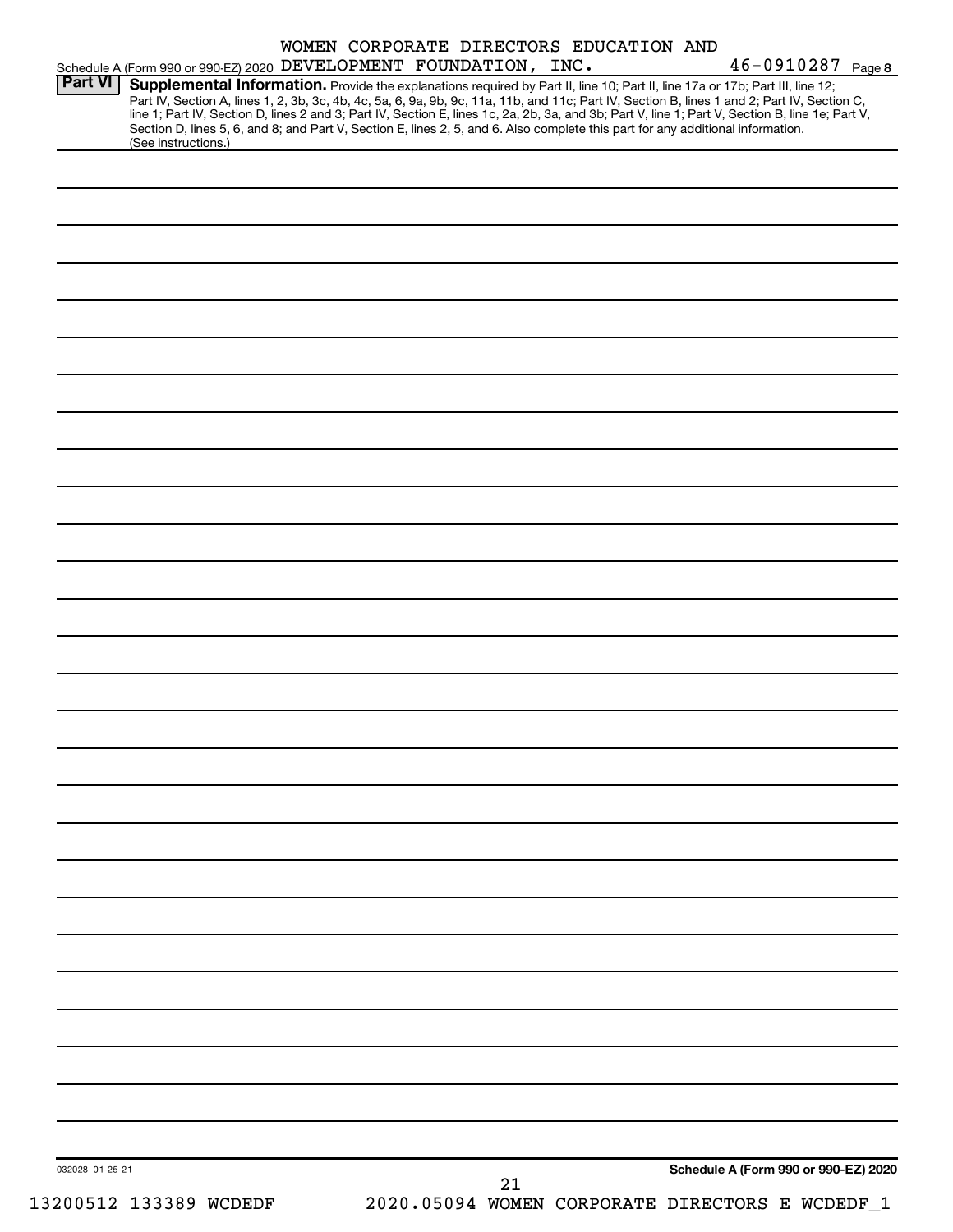Department of the Treasury Internal Revenue Service **(Form 990, 990-EZ,**

|  | Name of the organization |
|--|--------------------------|
|  |                          |

**Organization type** (check one):

# \*\* PUBLIC DISCLOSURE COPY \*\*

# **Schedule B Schedule of Contributors**

**or 990-PF) | Attach to Form 990, Form 990-EZ, or Form 990-PF. | Go to www.irs.gov/Form990 for the latest information.** OMB No. 1545-0047

**2020**

**Employer identification number**

DEVELOPMENT FOUNDATION, INC. 46-0910287

| WOMEN CORPORATE DIRECTORS EDUCATION AND |  |
|-----------------------------------------|--|
| DEVELOPMENT FOUNDATION, INC.            |  |

| Filers of:         | Section:                                                                  |
|--------------------|---------------------------------------------------------------------------|
| Form 990 or 990-EZ | $\lfloor x \rfloor$ 501(c)( 3) (enter number) organization                |
|                    | 4947(a)(1) nonexempt charitable trust not treated as a private foundation |
|                    | 527 political organization                                                |
| Form 990-PF        | 501(c)(3) exempt private foundation                                       |
|                    | 4947(a)(1) nonexempt charitable trust treated as a private foundation     |
|                    | 501(c)(3) taxable private foundation                                      |

Check if your organization is covered by the General Rule or a Special Rule.

**Note:**  Only a section 501(c)(7), (8), or (10) organization can check boxes for both the General Rule and a Special Rule. See instructions.

#### **General Rule**

 $\Box$ 

 $\Box$ 

For an organization filing Form 990, 990-EZ, or 990-PF that received, during the year, contributions totaling \$5,000 or more (in money or property) from any one contributor. Complete Parts I and II. See instructions for determining a contributor's total contributions.

#### **Special Rules**

any one contributor, during the year, total contributions of the greater of (1) \$5,000; or (2) 2% of the amount on (i) Form 990, Part VIII, line 1h;  $\boxed{\text{X}}$  For an organization described in section 501(c)(3) filing Form 990 or 990-EZ that met the 33 1/3% support test of the regulations under sections 509(a)(1) and 170(b)(1)(A)(vi), that checked Schedule A (Form 990 or 990-EZ), Part II, line 13, 16a, or 16b, and that received from or (ii) Form 990-EZ, line 1. Complete Parts I and II.

For an organization described in section 501(c)(7), (8), or (10) filing Form 990 or 990-EZ that received from any one contributor, during the year, total contributions of more than \$1,000 exclusively for religious, charitable, scientific, literary, or educational purposes, or for the prevention of cruelty to children or animals. Complete Parts I (entering "N/A" in column (b) instead of the contributor name and address), II, and III.  $\Box$ 

purpose. Don't complete any of the parts unless the General Rule applies to this organization because it received nonexclusively year, contributions exclusively for religious, charitable, etc., purposes, but no such contributions totaled more than \$1,000. If this box is checked, enter here the total contributions that were received during the year for an exclusively religious, charitable, etc., For an organization described in section 501(c)(7), (8), or (10) filing Form 990 or 990-EZ that received from any one contributor, during the religious, charitable, etc., contributions totaling \$5,000 or more during the year  $\ldots$  $\ldots$  $\ldots$  $\ldots$  $\ldots$  $\ldots$ 

**Caution:**  An organization that isn't covered by the General Rule and/or the Special Rules doesn't file Schedule B (Form 990, 990-EZ, or 990-PF),  **must** but it answer "No" on Part IV, line 2, of its Form 990; or check the box on line H of its Form 990-EZ or on its Form 990-PF, Part I, line 2, to certify that it doesn't meet the filing requirements of Schedule B (Form 990, 990-EZ, or 990-PF).

**For Paperwork Reduction Act Notice, see the instructions for Form 990, 990-EZ, or 990-PF. Schedule B (Form 990, 990-EZ, or 990-PF) (2020)** LHA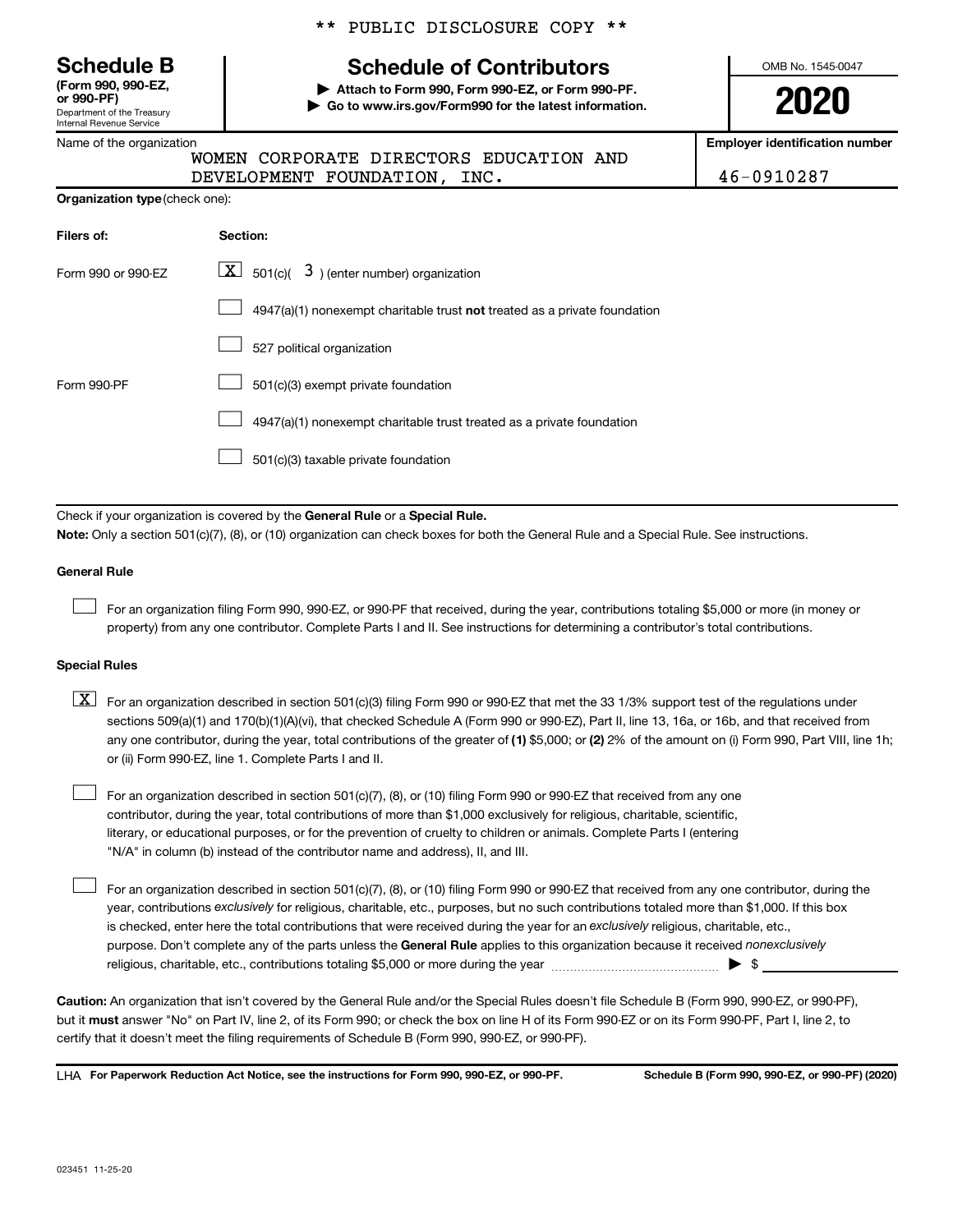Name of organization

WOMEN CORPORATE DIRECTORS EDUCATION AND DEVELOPMENT FOUNDATION, INC. 46-0910287 **2**

| Part I          | Contributors (see instructions). Use duplicate copies of Part I if additional space is needed. |                                   |                                                                                                             |  |  |  |
|-----------------|------------------------------------------------------------------------------------------------|-----------------------------------|-------------------------------------------------------------------------------------------------------------|--|--|--|
| (a)<br>No.      | (b)<br>Name, address, and ZIP + 4                                                              | (c)<br><b>Total contributions</b> | (d)<br>Type of contribution                                                                                 |  |  |  |
| 1               |                                                                                                | 804,000.<br>\$                    | $\mathbf{X}$<br>Person<br>Payroll<br><b>Noncash</b><br>(Complete Part II for<br>noncash contributions.)     |  |  |  |
| (a)<br>No.      | (b)<br>Name, address, and ZIP + 4                                                              | (c)<br><b>Total contributions</b> | (d)<br>Type of contribution                                                                                 |  |  |  |
| 3               |                                                                                                | 125,000.<br>\$                    | $\mathbf{X}$<br>Person<br>Payroll<br><b>Noncash</b><br>(Complete Part II for<br>noncash contributions.)     |  |  |  |
| (a)<br>No.      | (b)<br>Name, address, and ZIP + 4                                                              | (c)<br><b>Total contributions</b> | (d)<br>Type of contribution                                                                                 |  |  |  |
| 2               |                                                                                                | 100,000.<br>\$                    | $\mathbf{X}$<br>Person<br>Payroll<br><b>Noncash</b><br>(Complete Part II for<br>noncash contributions.)     |  |  |  |
| (a)<br>No.      | (b)<br>Name, address, and ZIP + 4                                                              | (c)<br><b>Total contributions</b> | (d)<br>Type of contribution                                                                                 |  |  |  |
| 7               |                                                                                                | 100,000.<br>\$                    | $\mathbf{X}$<br>Person<br>Payroll<br><b>Noncash</b><br>(Complete Part II for<br>noncash contributions.)     |  |  |  |
| (a)<br>No.      | (b)<br>Name, address, and ZIP + 4                                                              | (c)<br><b>Total contributions</b> | (d)<br>Type of contribution                                                                                 |  |  |  |
| 5               |                                                                                                | 45,000.<br>\$                     | $\overline{\mathbf{X}}$<br>Person<br>Payroll<br>Noncash<br>(Complete Part II for<br>noncash contributions.) |  |  |  |
| (a)<br>No.      | (b)<br>Name, address, and ZIP + 4                                                              | (c)<br><b>Total contributions</b> | (d)<br>Type of contribution                                                                                 |  |  |  |
| 6               |                                                                                                | 35,000.<br>\$                     | $\mathbf{X}$<br>Person<br>Payroll<br>Noncash<br>(Complete Part II for<br>noncash contributions.)            |  |  |  |
| 023452 11-25-20 |                                                                                                |                                   | Schedule B (Form 990, 990-EZ, or 990-PF) (2020)                                                             |  |  |  |

23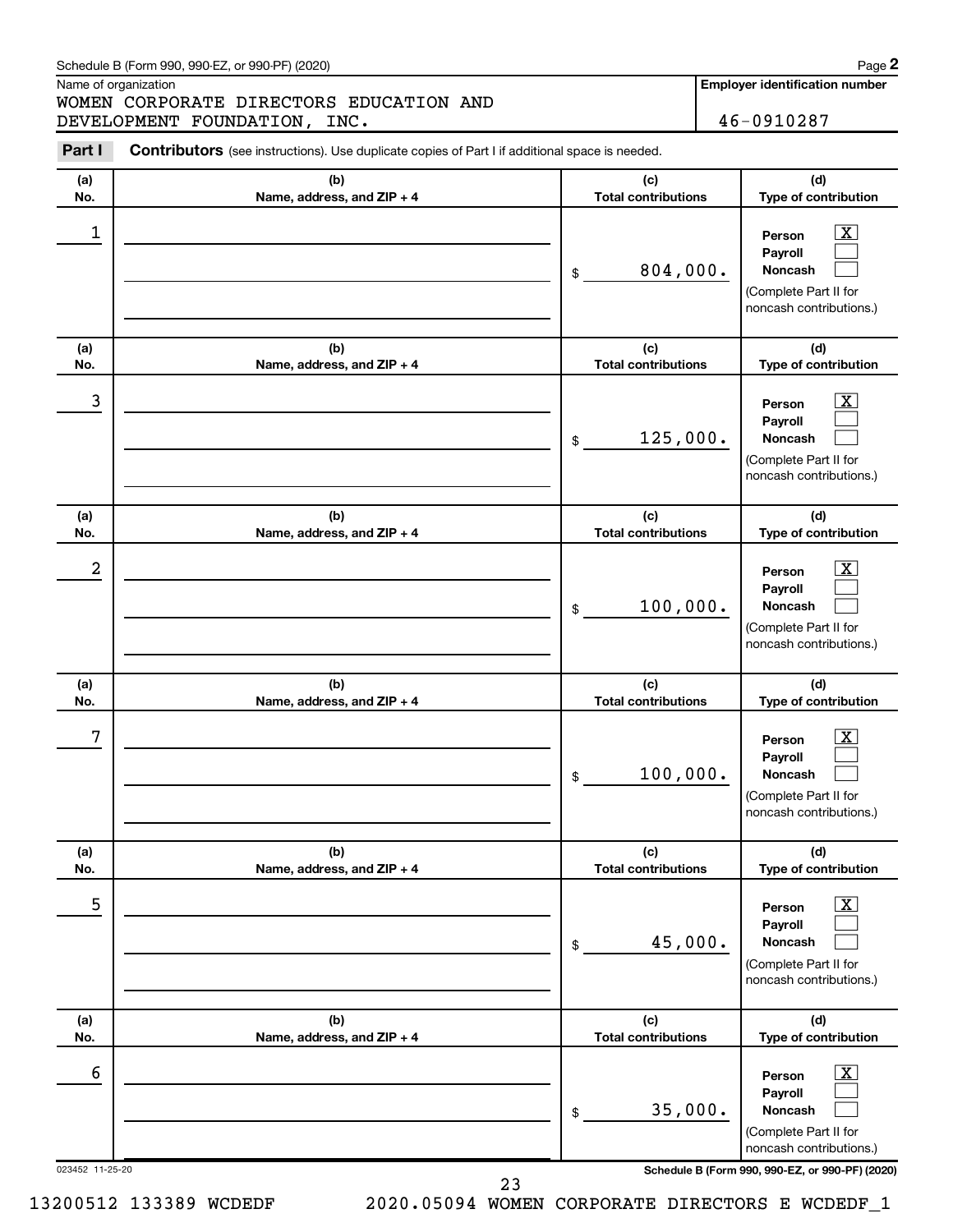Name of organization

WOMEN CORPORATE DIRECTORS EDUCATION AND DEVELOPMENT FOUNDATION, INC. 46-0910287 **2**

| Part I          | <b>Contributors</b> (see instructions). Use duplicate copies of Part I if additional space is needed. |                                   |                                                                                                                    |  |  |  |
|-----------------|-------------------------------------------------------------------------------------------------------|-----------------------------------|--------------------------------------------------------------------------------------------------------------------|--|--|--|
| (a)<br>No.      | (b)<br>Name, address, and ZIP + 4                                                                     | (c)<br><b>Total contributions</b> | (d)<br>Type of contribution                                                                                        |  |  |  |
| 8               |                                                                                                       | 35,000.<br>\$                     | $\mathbf{X}$<br>Person<br>Payroll<br><b>Noncash</b><br>(Complete Part II for<br>noncash contributions.)            |  |  |  |
| (a)<br>No.      | (b)<br>Name, address, and ZIP + 4                                                                     | (c)<br><b>Total contributions</b> | (d)<br>Type of contribution                                                                                        |  |  |  |
| 9               |                                                                                                       | 35,000.<br>\$                     | $\overline{\mathbf{X}}$<br>Person<br>Payroll<br><b>Noncash</b><br>(Complete Part II for<br>noncash contributions.) |  |  |  |
| (a)<br>No.      | (b)<br>Name, address, and ZIP + 4                                                                     | (c)<br><b>Total contributions</b> | (d)<br>Type of contribution                                                                                        |  |  |  |
| 4               |                                                                                                       | 19,215.<br>\$                     | Person<br>Payroll<br>$\overline{\mathbf{X}}$<br><b>Noncash</b><br>(Complete Part II for<br>noncash contributions.) |  |  |  |
| (a)<br>No.      | (b)<br>Name, address, and ZIP + 4                                                                     | (c)<br><b>Total contributions</b> | (d)<br>Type of contribution                                                                                        |  |  |  |
|                 |                                                                                                       | \$                                | Person<br>Payroll<br><b>Noncash</b><br>(Complete Part II for<br>noncash contributions.)                            |  |  |  |
| (a)<br>No.      | (b)<br>Name, address, and ZIP + 4                                                                     | (c)<br><b>Total contributions</b> | (d)<br>Type of contribution                                                                                        |  |  |  |
|                 |                                                                                                       | \$                                | Person<br>Payroll<br><b>Noncash</b><br>(Complete Part II for<br>noncash contributions.)                            |  |  |  |
| (a)<br>No.      | (b)<br>Name, address, and ZIP + 4                                                                     | (c)<br><b>Total contributions</b> | (d)<br>Type of contribution                                                                                        |  |  |  |
|                 |                                                                                                       | \$                                | Person<br>Payroll<br><b>Noncash</b><br>(Complete Part II for<br>noncash contributions.)                            |  |  |  |
| 023452 11-25-20 |                                                                                                       |                                   | Schedule B (Form 990, 990-EZ, or 990-PF) (2020)                                                                    |  |  |  |

24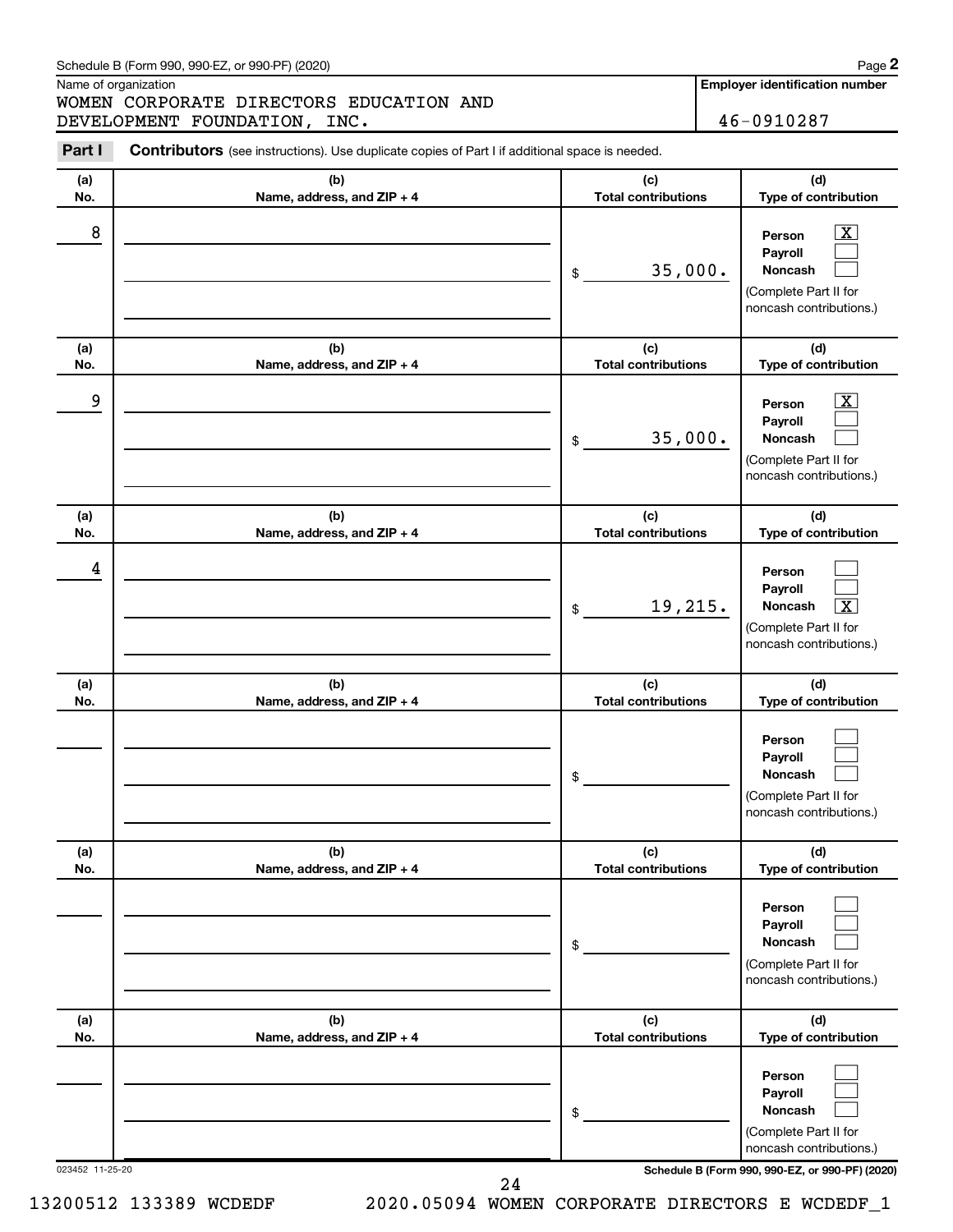Name of organization

WOMEN CORPORATE DIRECTORS EDUCATION AND DEVELOPMENT FOUNDATION, INC. 46-0910287

**Employer identification number**

**3**

| Part II                      | Noncash Property (see instructions). Use duplicate copies of Part II if additional space is needed. |                                                 |                                                 |
|------------------------------|-----------------------------------------------------------------------------------------------------|-------------------------------------------------|-------------------------------------------------|
| (a)<br>No.<br>from<br>Part I | (b)<br>Description of noncash property given                                                        | (c)<br>FMV (or estimate)<br>(See instructions.) | (d)<br>Date received                            |
| 4                            | EVENT ITEMS -<br>SUPPLIES,<br>TRAVEL,<br>EXPENDITURES,<br>PRINTING                                  |                                                 |                                                 |
|                              |                                                                                                     | 19,215.<br>\$                                   | 06/30/21                                        |
| (a)<br>No.<br>from<br>Part I | (b)<br>Description of noncash property given                                                        | (c)<br>FMV (or estimate)<br>(See instructions.) | (d)<br>Date received                            |
|                              |                                                                                                     | \$                                              |                                                 |
| (a)<br>No.<br>from<br>Part I | (b)<br>Description of noncash property given                                                        | (c)<br>FMV (or estimate)<br>(See instructions.) | (d)<br>Date received                            |
|                              |                                                                                                     | \$                                              |                                                 |
| (a)<br>No.<br>from<br>Part I | (b)<br>Description of noncash property given                                                        | (c)<br>FMV (or estimate)<br>(See instructions.) | (d)<br>Date received                            |
|                              |                                                                                                     | \$                                              |                                                 |
| (a)<br>No.<br>from<br>Part I | (b)<br>Description of noncash property given                                                        | (c)<br>FMV (or estimate)<br>(See instructions.) | (d)<br>Date received                            |
|                              |                                                                                                     | \$                                              |                                                 |
| (a)<br>No.<br>from<br>Part I | (b)<br>Description of noncash property given                                                        | (c)<br>FMV (or estimate)<br>(See instructions.) | (d)<br>Date received                            |
|                              |                                                                                                     | \$                                              |                                                 |
| 023453 11-25-20              | 25                                                                                                  |                                                 | Schedule B (Form 990, 990-EZ, or 990-PF) (2020) |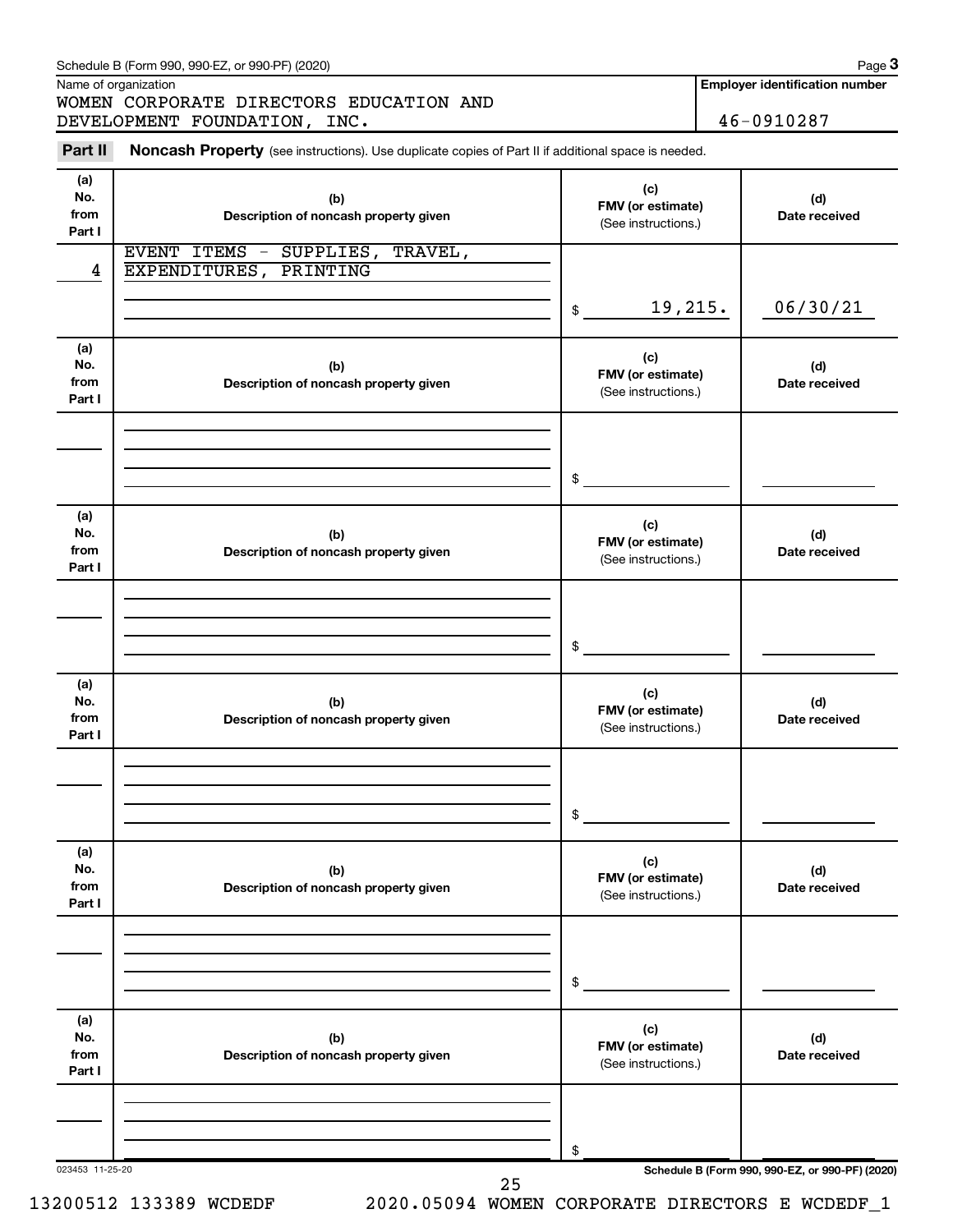| Schedule B (Form 990, 990-EZ, or 990-PF) (2020) |  |
|-------------------------------------------------|--|
|-------------------------------------------------|--|

|--|--|

|                           | Schedule B (Form 990, 990-EZ, or 990-PF) (2020)<br>Name of organization                                                                                                                                                                                                                                                                                            |                      | Page 4<br><b>Employer identification number</b>                                                                                                                |  |  |
|---------------------------|--------------------------------------------------------------------------------------------------------------------------------------------------------------------------------------------------------------------------------------------------------------------------------------------------------------------------------------------------------------------|----------------------|----------------------------------------------------------------------------------------------------------------------------------------------------------------|--|--|
|                           | WOMEN CORPORATE DIRECTORS EDUCATION AND                                                                                                                                                                                                                                                                                                                            |                      |                                                                                                                                                                |  |  |
|                           | DEVELOPMENT FOUNDATION, INC.                                                                                                                                                                                                                                                                                                                                       |                      | 46-0910287                                                                                                                                                     |  |  |
| Part III                  | from any one contributor. Complete columns (a) through (e) and the following line entry. For organizations<br>completing Part III, enter the total of exclusively religious, charitable, etc., contributions of \$1,000 or less for the year. (Enter this info. once.) $\blacktriangleright$ \$<br>Use duplicate copies of Part III if additional space is needed. |                      | Exclusively religious, charitable, etc., contributions to organizations described in section 501(c)(7), (8), or (10) that total more than \$1,000 for the year |  |  |
| (a) No.<br>from           | (b) Purpose of gift                                                                                                                                                                                                                                                                                                                                                | (c) Use of gift      | (d) Description of how gift is held                                                                                                                            |  |  |
| Part I                    |                                                                                                                                                                                                                                                                                                                                                                    |                      |                                                                                                                                                                |  |  |
|                           |                                                                                                                                                                                                                                                                                                                                                                    | (e) Transfer of gift |                                                                                                                                                                |  |  |
|                           | Transferee's name, address, and ZIP + 4                                                                                                                                                                                                                                                                                                                            |                      | Relationship of transferor to transferee                                                                                                                       |  |  |
| (a) No.<br>from           | (b) Purpose of gift                                                                                                                                                                                                                                                                                                                                                | (c) Use of gift      | (d) Description of how gift is held                                                                                                                            |  |  |
| Part I                    |                                                                                                                                                                                                                                                                                                                                                                    |                      |                                                                                                                                                                |  |  |
|                           |                                                                                                                                                                                                                                                                                                                                                                    | (e) Transfer of gift |                                                                                                                                                                |  |  |
|                           | Transferee's name, address, and ZIP + 4                                                                                                                                                                                                                                                                                                                            |                      | Relationship of transferor to transferee                                                                                                                       |  |  |
| (a) No.                   |                                                                                                                                                                                                                                                                                                                                                                    |                      |                                                                                                                                                                |  |  |
| from<br>Part I            | (b) Purpose of gift                                                                                                                                                                                                                                                                                                                                                | (c) Use of gift      | (d) Description of how gift is held                                                                                                                            |  |  |
|                           |                                                                                                                                                                                                                                                                                                                                                                    | (e) Transfer of gift |                                                                                                                                                                |  |  |
|                           | Transferee's name, address, and ZIP + 4                                                                                                                                                                                                                                                                                                                            |                      | Relationship of transferor to transferee                                                                                                                       |  |  |
|                           |                                                                                                                                                                                                                                                                                                                                                                    |                      |                                                                                                                                                                |  |  |
| (a) No.<br>from<br>Part I | (b) Purpose of gift                                                                                                                                                                                                                                                                                                                                                | (c) Use of gift      | (d) Description of how gift is held                                                                                                                            |  |  |
|                           |                                                                                                                                                                                                                                                                                                                                                                    |                      |                                                                                                                                                                |  |  |
|                           | (e) Transfer of gift                                                                                                                                                                                                                                                                                                                                               |                      |                                                                                                                                                                |  |  |
|                           | Transferee's name, address, and ZIP + 4                                                                                                                                                                                                                                                                                                                            |                      | Relationship of transferor to transferee                                                                                                                       |  |  |
|                           |                                                                                                                                                                                                                                                                                                                                                                    |                      |                                                                                                                                                                |  |  |
| 023454 11-25-20           |                                                                                                                                                                                                                                                                                                                                                                    | 26                   | Schedule B (Form 990, 990-EZ, or 990-PF) (2020)                                                                                                                |  |  |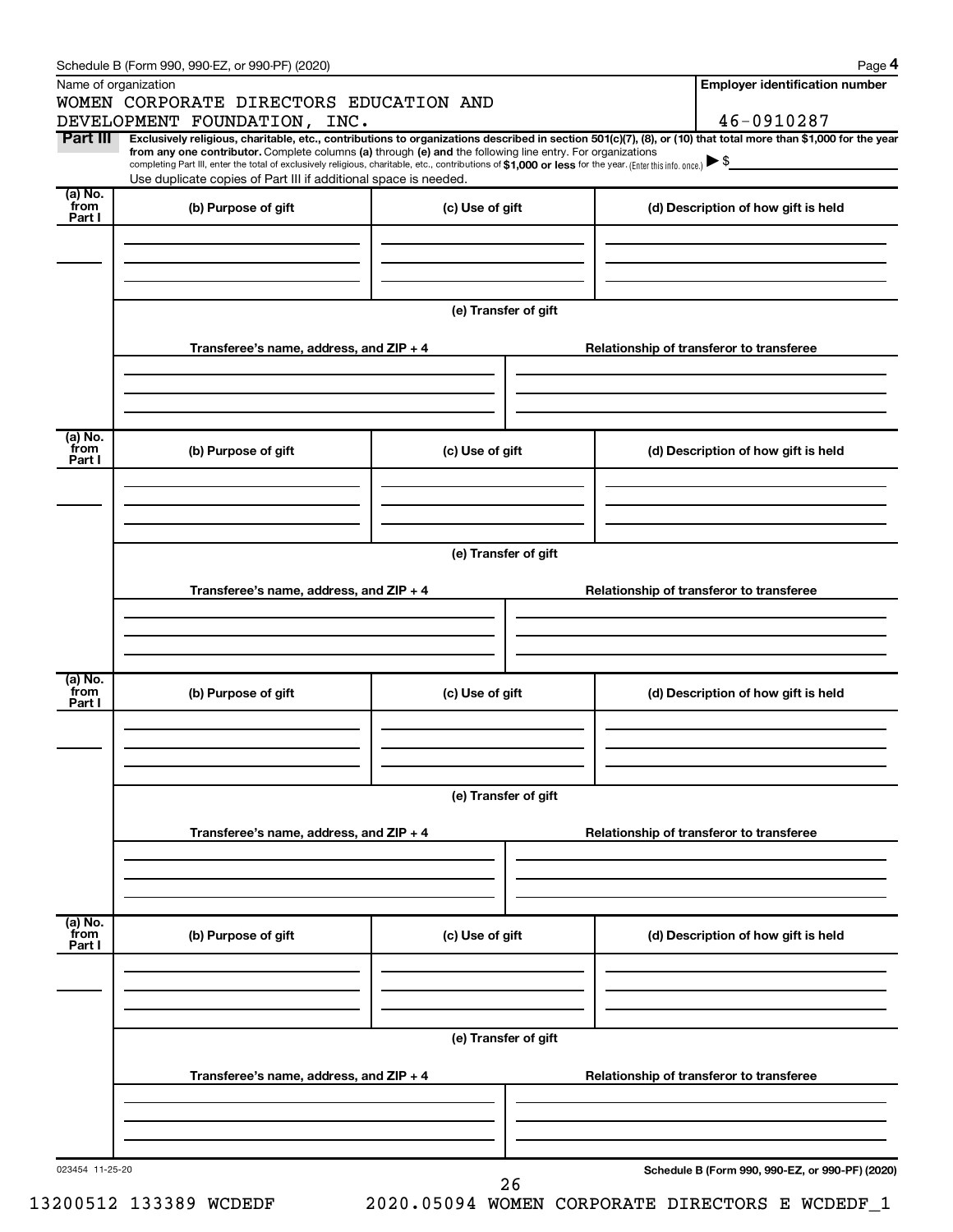|         | <b>SCHEDULE D</b>                |                                                                                                                                                                                                                               | <b>Supplemental Financial Statements</b>                                                                                                       |    |                         | OMB No. 1545-0047                                   |           |
|---------|----------------------------------|-------------------------------------------------------------------------------------------------------------------------------------------------------------------------------------------------------------------------------|------------------------------------------------------------------------------------------------------------------------------------------------|----|-------------------------|-----------------------------------------------------|-----------|
|         | (Form 990)                       |                                                                                                                                                                                                                               | Complete if the organization answered "Yes" on Form 990,<br>Part IV, line 6, 7, 8, 9, 10, 11a, 11b, 11c, 11d, 11e, 11f, 12a, or 12b.           |    |                         |                                                     |           |
|         | Department of the Treasury       |                                                                                                                                                                                                                               | Attach to Form 990.                                                                                                                            |    |                         | <b>Open to Public</b><br><b>Inspection</b>          |           |
|         | Internal Revenue Service         |                                                                                                                                                                                                                               | Go to www.irs.gov/Form990 for instructions and the latest information.<br>WOMEN CORPORATE DIRECTORS EDUCATION AND                              |    |                         |                                                     |           |
|         | Name of the organization         | DEVELOPMENT FOUNDATION, INC.                                                                                                                                                                                                  |                                                                                                                                                |    |                         | <b>Employer identification number</b><br>46-0910287 |           |
| Part I  |                                  |                                                                                                                                                                                                                               | Organizations Maintaining Donor Advised Funds or Other Similar Funds or Accounts. Complete if the                                              |    |                         |                                                     |           |
|         |                                  | organization answered "Yes" on Form 990, Part IV, line 6.                                                                                                                                                                     |                                                                                                                                                |    |                         |                                                     |           |
|         |                                  |                                                                                                                                                                                                                               | (a) Donor advised funds                                                                                                                        |    |                         | (b) Funds and other accounts                        |           |
| 1       |                                  |                                                                                                                                                                                                                               |                                                                                                                                                |    |                         |                                                     |           |
| 2       |                                  | Aggregate value of contributions to (during year)                                                                                                                                                                             |                                                                                                                                                |    |                         |                                                     |           |
| З       |                                  |                                                                                                                                                                                                                               |                                                                                                                                                |    |                         |                                                     |           |
| 4       |                                  |                                                                                                                                                                                                                               |                                                                                                                                                |    |                         |                                                     |           |
| 5       |                                  |                                                                                                                                                                                                                               | Did the organization inform all donors and donor advisors in writing that the assets held in donor advised funds                               |    |                         | Yes                                                 | <b>No</b> |
| 6       |                                  |                                                                                                                                                                                                                               | Did the organization inform all grantees, donors, and donor advisors in writing that grant funds can be used only                              |    |                         |                                                     |           |
|         |                                  |                                                                                                                                                                                                                               | for charitable purposes and not for the benefit of the donor or donor advisor, or for any other purpose conferring                             |    |                         |                                                     |           |
|         | impermissible private benefit?   |                                                                                                                                                                                                                               |                                                                                                                                                |    |                         | Yes                                                 | No        |
| Part II |                                  |                                                                                                                                                                                                                               | Conservation Easements. Complete if the organization answered "Yes" on Form 990, Part IV, line 7.                                              |    |                         |                                                     |           |
| 1.      |                                  | Purpose(s) of conservation easements held by the organization (check all that apply).                                                                                                                                         |                                                                                                                                                |    |                         |                                                     |           |
|         |                                  | Preservation of land for public use (for example, recreation or education)                                                                                                                                                    | Preservation of a historically important land area                                                                                             |    |                         |                                                     |           |
|         |                                  | Protection of natural habitat                                                                                                                                                                                                 | Preservation of a certified historic structure                                                                                                 |    |                         |                                                     |           |
|         | Preservation of open space       |                                                                                                                                                                                                                               |                                                                                                                                                |    |                         |                                                     |           |
| 2       |                                  |                                                                                                                                                                                                                               | Complete lines 2a through 2d if the organization held a qualified conservation contribution in the form of a conservation easement on the last |    |                         |                                                     |           |
|         | day of the tax year.             |                                                                                                                                                                                                                               |                                                                                                                                                |    |                         | Held at the End of the Tax Year                     |           |
| а       |                                  |                                                                                                                                                                                                                               |                                                                                                                                                | 2a |                         |                                                     |           |
| b       |                                  |                                                                                                                                                                                                                               |                                                                                                                                                | 2b |                         |                                                     |           |
|         |                                  |                                                                                                                                                                                                                               |                                                                                                                                                | 2c |                         |                                                     |           |
| d       |                                  |                                                                                                                                                                                                                               | Number of conservation easements included in (c) acquired after 7/25/06, and not on a historic structure                                       | 2d |                         |                                                     |           |
| 3       |                                  | listed in the National Register [111] Marshall Register [11] Marshall Register [11] Marshall Register [11] Marshall Register [11] Marshall Register [11] Marshall Register [11] Marshall Register [11] Marshall Register [11] | Number of conservation easements modified, transferred, released, extinguished, or terminated by the organization during the tax               |    |                         |                                                     |           |
|         | $\vee$ ear $\blacktriangleright$ |                                                                                                                                                                                                                               |                                                                                                                                                |    |                         |                                                     |           |
| 4       |                                  | Number of states where property subject to conservation easement is located $\blacktriangleright$                                                                                                                             |                                                                                                                                                |    |                         |                                                     |           |
| 5       |                                  | Does the organization have a written policy regarding the periodic monitoring, inspection, handling of                                                                                                                        |                                                                                                                                                |    |                         |                                                     |           |
|         |                                  | violations, and enforcement of the conservation easements it holds?                                                                                                                                                           |                                                                                                                                                |    |                         | Yes                                                 | No        |
| 6       |                                  |                                                                                                                                                                                                                               | Staff and volunteer hours devoted to monitoring, inspecting, handling of violations, and enforcing conservation easements during the year      |    |                         |                                                     |           |
|         |                                  |                                                                                                                                                                                                                               |                                                                                                                                                |    |                         |                                                     |           |
| 7       |                                  |                                                                                                                                                                                                                               | Amount of expenses incurred in monitoring, inspecting, handling of violations, and enforcing conservation easements during the year            |    |                         |                                                     |           |
|         | $\blacktriangleright$ \$         |                                                                                                                                                                                                                               |                                                                                                                                                |    |                         |                                                     |           |
| 8       |                                  |                                                                                                                                                                                                                               | Does each conservation easement reported on line 2(d) above satisfy the requirements of section 170(h)(4)(B)(i)                                |    |                         |                                                     |           |
|         |                                  |                                                                                                                                                                                                                               |                                                                                                                                                |    |                         | Yes                                                 | <b>No</b> |
| 9       |                                  |                                                                                                                                                                                                                               | In Part XIII, describe how the organization reports conservation easements in its revenue and expense statement and                            |    |                         |                                                     |           |
|         |                                  |                                                                                                                                                                                                                               | balance sheet, and include, if applicable, the text of the footnote to the organization's financial statements that describes the              |    |                         |                                                     |           |
|         | Part III                         | organization's accounting for conservation easements.                                                                                                                                                                         | Organizations Maintaining Collections of Art, Historical Treasures, or Other Similar Assets.                                                   |    |                         |                                                     |           |
|         |                                  | Complete if the organization answered "Yes" on Form 990, Part IV, line 8.                                                                                                                                                     |                                                                                                                                                |    |                         |                                                     |           |
|         |                                  |                                                                                                                                                                                                                               | 1a If the organization elected, as permitted under FASB ASC 958, not to report in its revenue statement and balance sheet works                |    |                         |                                                     |           |
|         |                                  |                                                                                                                                                                                                                               | of art, historical treasures, or other similar assets held for public exhibition, education, or research in furtherance of public              |    |                         |                                                     |           |
|         |                                  |                                                                                                                                                                                                                               | service, provide in Part XIII the text of the footnote to its financial statements that describes these items.                                 |    |                         |                                                     |           |
|         |                                  |                                                                                                                                                                                                                               | <b>b</b> If the organization elected, as permitted under FASB ASC 958, to report in its revenue statement and balance sheet works of           |    |                         |                                                     |           |
|         |                                  |                                                                                                                                                                                                                               | art, historical treasures, or other similar assets held for public exhibition, education, or research in furtherance of public service,        |    |                         |                                                     |           |
|         |                                  | provide the following amounts relating to these items:                                                                                                                                                                        |                                                                                                                                                |    |                         |                                                     |           |
|         |                                  |                                                                                                                                                                                                                               |                                                                                                                                                |    |                         |                                                     |           |
|         |                                  | (ii) Assets included in Form 990, Part X                                                                                                                                                                                      |                                                                                                                                                |    |                         | $\blacktriangleright$ \$                            |           |
| 2       |                                  |                                                                                                                                                                                                                               | If the organization received or held works of art, historical treasures, or other similar assets for financial gain, provide                   |    |                         |                                                     |           |
|         |                                  | the following amounts required to be reported under FASB ASC 958 relating to these items:                                                                                                                                     |                                                                                                                                                |    |                         |                                                     |           |
| a       |                                  |                                                                                                                                                                                                                               |                                                                                                                                                | ▶  | - \$                    |                                                     |           |
|         |                                  |                                                                                                                                                                                                                               |                                                                                                                                                |    | $\blacktriangleright$ s |                                                     |           |
|         |                                  | LHA For Paperwork Reduction Act Notice, see the Instructions for Form 990.                                                                                                                                                    |                                                                                                                                                |    |                         | Schedule D (Form 990) 2020                          |           |
|         | 032051 12-01-20                  |                                                                                                                                                                                                                               | 27                                                                                                                                             |    |                         |                                                     |           |
|         |                                  |                                                                                                                                                                                                                               |                                                                                                                                                |    |                         |                                                     |           |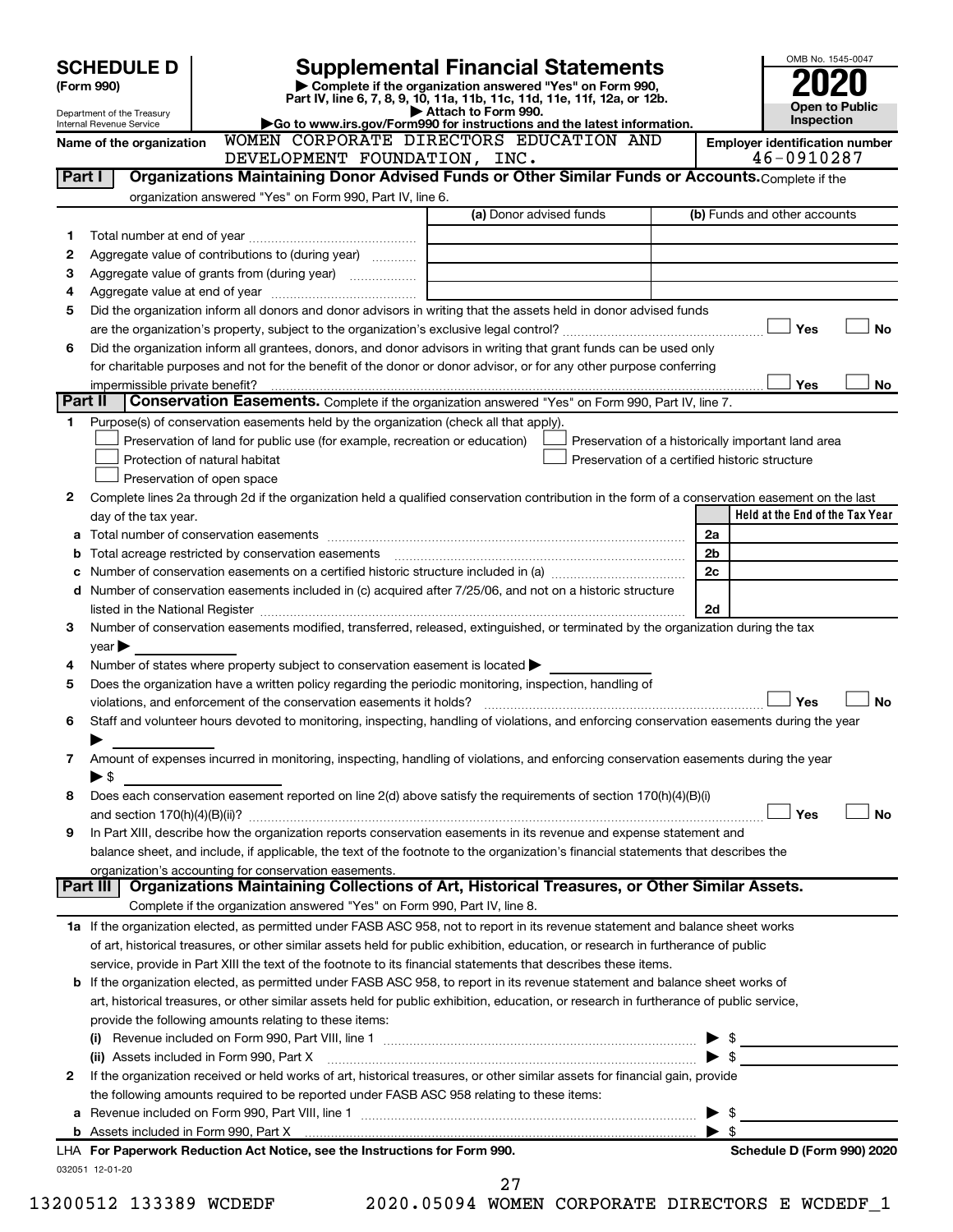| 46-0910287 Page 2<br>DEVELOPMENT FOUNDATION, INC.<br>Schedule D (Form 990) 2020<br>Part III  <br>Organizations Maintaining Collections of Art, Historical Treasures, or Other Similar Assets (continued)<br>Using the organization's acquisition, accession, and other records, check any of the following that make significant use of its<br>3<br>collection items (check all that apply):<br>Public exhibition<br>Loan or exchange program<br>a<br>d<br>Other and the contract of the contract of the contract of the contract of the contract of the contract of the contract of the contract of the contract of the contract of the contract of the contract of the contract of the<br>Scholarly research<br>b<br>e<br>Preservation for future generations<br>c<br>Provide a description of the organization's collections and explain how they further the organization's exempt purpose in Part XIII.<br>4<br>During the year, did the organization solicit or receive donations of art, historical treasures, or other similar assets<br>5<br>Yes<br>No<br>Part IV<br><b>Escrow and Custodial Arrangements.</b> Complete if the organization answered "Yes" on Form 990, Part IV, line 9, or<br>reported an amount on Form 990, Part X, line 21.<br>1a Is the organization an agent, trustee, custodian or other intermediary for contributions or other assets not included<br>Yes<br><b>No</b><br>b If "Yes," explain the arrangement in Part XIII and complete the following table:<br>Amount<br>c Beginning balance measurements and the contract of the contract of the contract of the contract of the contract of the contract of the contract of the contract of the contract of the contract of the contract of the contr<br>1c<br>1d<br>e Distributions during the year manufactured and continuum control of the control of the control of the state of the control of the control of the control of the control of the control of the control of the control of the<br>1e<br>1f<br>2a Did the organization include an amount on Form 990, Part X, line 21, for escrow or custodial account liability?<br>Yes<br>No<br><b>b</b> If "Yes," explain the arrangement in Part XIII. Check here if the explanation has been provided on Part XIII<br><b>Part V</b><br><b>Endowment Funds.</b> Complete if the organization answered "Yes" on Form 990, Part IV, line 10.<br>(c) Two years back $\vert$ (d) Three years back $\vert$<br>(e) Four years back<br>(a) Current year<br>(b) Prior year<br>1a Beginning of year balance<br>c Net investment earnings, gains, and losses<br>e Other expenditures for facilities<br><b>g</b> End of year balance $\ldots$<br>Provide the estimated percentage of the current year end balance (line 1g, column (a)) held as:<br>2<br>a Board designated or quasi-endowment ><br>%<br><b>b</b> Permanent endowment $\blacktriangleright$<br>%<br>%<br><b>c</b> Term endowment $\blacktriangleright$<br>The percentages on lines 2a, 2b, and 2c should equal 100%.<br>3a Are there endowment funds not in the possession of the organization that are held and administered for the organization<br>Yes<br>No.<br>by:<br>(i)<br>3a(i)<br>3a(ii)<br>3b<br>Describe in Part XIII the intended uses of the organization's endowment funds.<br>4<br>Land, Buildings, and Equipment.<br>Part VI<br>Complete if the organization answered "Yes" on Form 990, Part IV, line 11a. See Form 990, Part X, line 10.<br>Description of property<br>(a) Cost or other<br>(b) Cost or other<br>(c) Accumulated<br>(d) Book value<br>basis (investment)<br>depreciation<br>basis (other)<br>2,668.<br>1,457.<br>1,211.<br>298, 237.<br>255, 197.<br>553,434.<br>256, 408.<br>Total. Add lines 1a through 1e. (Column (d) must equal Form 990, Part X, column (B), line 10c.) |  | WOMEN CORPORATE DIRECTORS EDUCATION AND |  |  |  |  |  |  |  |
|------------------------------------------------------------------------------------------------------------------------------------------------------------------------------------------------------------------------------------------------------------------------------------------------------------------------------------------------------------------------------------------------------------------------------------------------------------------------------------------------------------------------------------------------------------------------------------------------------------------------------------------------------------------------------------------------------------------------------------------------------------------------------------------------------------------------------------------------------------------------------------------------------------------------------------------------------------------------------------------------------------------------------------------------------------------------------------------------------------------------------------------------------------------------------------------------------------------------------------------------------------------------------------------------------------------------------------------------------------------------------------------------------------------------------------------------------------------------------------------------------------------------------------------------------------------------------------------------------------------------------------------------------------------------------------------------------------------------------------------------------------------------------------------------------------------------------------------------------------------------------------------------------------------------------------------------------------------------------------------------------------------------------------------------------------------------------------------------------------------------------------------------------------------------------------------------------------------------------------------------------------------------------------------------------------------------------------------------------------------------------------------------------------------------------------------------------------------------------------------------------------------------------------------------------------------------------------------------------------------------------------------------------------------------------------------------------------------------------------------------------------------------------------------------------------------------------------------------------------------------------------------------------------------------------------------------------------------------------------------------------------------------------------------------------------------------------------------------------------------------------------------------------------------------------------------------------------------------------------------------------------------------------------------------------------------------------------------------------------------------------------------------------------------------------------------------------------------------------------------------------------------------------------------------------------------------------------------------------------------------------------------------------------------------------------------------------------------------------------------------------------------------------------------------------------------|--|-----------------------------------------|--|--|--|--|--|--|--|
|                                                                                                                                                                                                                                                                                                                                                                                                                                                                                                                                                                                                                                                                                                                                                                                                                                                                                                                                                                                                                                                                                                                                                                                                                                                                                                                                                                                                                                                                                                                                                                                                                                                                                                                                                                                                                                                                                                                                                                                                                                                                                                                                                                                                                                                                                                                                                                                                                                                                                                                                                                                                                                                                                                                                                                                                                                                                                                                                                                                                                                                                                                                                                                                                                                                                                                                                                                                                                                                                                                                                                                                                                                                                                                                                                                                                                  |  |                                         |  |  |  |  |  |  |  |
|                                                                                                                                                                                                                                                                                                                                                                                                                                                                                                                                                                                                                                                                                                                                                                                                                                                                                                                                                                                                                                                                                                                                                                                                                                                                                                                                                                                                                                                                                                                                                                                                                                                                                                                                                                                                                                                                                                                                                                                                                                                                                                                                                                                                                                                                                                                                                                                                                                                                                                                                                                                                                                                                                                                                                                                                                                                                                                                                                                                                                                                                                                                                                                                                                                                                                                                                                                                                                                                                                                                                                                                                                                                                                                                                                                                                                  |  |                                         |  |  |  |  |  |  |  |
|                                                                                                                                                                                                                                                                                                                                                                                                                                                                                                                                                                                                                                                                                                                                                                                                                                                                                                                                                                                                                                                                                                                                                                                                                                                                                                                                                                                                                                                                                                                                                                                                                                                                                                                                                                                                                                                                                                                                                                                                                                                                                                                                                                                                                                                                                                                                                                                                                                                                                                                                                                                                                                                                                                                                                                                                                                                                                                                                                                                                                                                                                                                                                                                                                                                                                                                                                                                                                                                                                                                                                                                                                                                                                                                                                                                                                  |  |                                         |  |  |  |  |  |  |  |
|                                                                                                                                                                                                                                                                                                                                                                                                                                                                                                                                                                                                                                                                                                                                                                                                                                                                                                                                                                                                                                                                                                                                                                                                                                                                                                                                                                                                                                                                                                                                                                                                                                                                                                                                                                                                                                                                                                                                                                                                                                                                                                                                                                                                                                                                                                                                                                                                                                                                                                                                                                                                                                                                                                                                                                                                                                                                                                                                                                                                                                                                                                                                                                                                                                                                                                                                                                                                                                                                                                                                                                                                                                                                                                                                                                                                                  |  |                                         |  |  |  |  |  |  |  |
|                                                                                                                                                                                                                                                                                                                                                                                                                                                                                                                                                                                                                                                                                                                                                                                                                                                                                                                                                                                                                                                                                                                                                                                                                                                                                                                                                                                                                                                                                                                                                                                                                                                                                                                                                                                                                                                                                                                                                                                                                                                                                                                                                                                                                                                                                                                                                                                                                                                                                                                                                                                                                                                                                                                                                                                                                                                                                                                                                                                                                                                                                                                                                                                                                                                                                                                                                                                                                                                                                                                                                                                                                                                                                                                                                                                                                  |  |                                         |  |  |  |  |  |  |  |
|                                                                                                                                                                                                                                                                                                                                                                                                                                                                                                                                                                                                                                                                                                                                                                                                                                                                                                                                                                                                                                                                                                                                                                                                                                                                                                                                                                                                                                                                                                                                                                                                                                                                                                                                                                                                                                                                                                                                                                                                                                                                                                                                                                                                                                                                                                                                                                                                                                                                                                                                                                                                                                                                                                                                                                                                                                                                                                                                                                                                                                                                                                                                                                                                                                                                                                                                                                                                                                                                                                                                                                                                                                                                                                                                                                                                                  |  |                                         |  |  |  |  |  |  |  |
|                                                                                                                                                                                                                                                                                                                                                                                                                                                                                                                                                                                                                                                                                                                                                                                                                                                                                                                                                                                                                                                                                                                                                                                                                                                                                                                                                                                                                                                                                                                                                                                                                                                                                                                                                                                                                                                                                                                                                                                                                                                                                                                                                                                                                                                                                                                                                                                                                                                                                                                                                                                                                                                                                                                                                                                                                                                                                                                                                                                                                                                                                                                                                                                                                                                                                                                                                                                                                                                                                                                                                                                                                                                                                                                                                                                                                  |  |                                         |  |  |  |  |  |  |  |
|                                                                                                                                                                                                                                                                                                                                                                                                                                                                                                                                                                                                                                                                                                                                                                                                                                                                                                                                                                                                                                                                                                                                                                                                                                                                                                                                                                                                                                                                                                                                                                                                                                                                                                                                                                                                                                                                                                                                                                                                                                                                                                                                                                                                                                                                                                                                                                                                                                                                                                                                                                                                                                                                                                                                                                                                                                                                                                                                                                                                                                                                                                                                                                                                                                                                                                                                                                                                                                                                                                                                                                                                                                                                                                                                                                                                                  |  |                                         |  |  |  |  |  |  |  |
|                                                                                                                                                                                                                                                                                                                                                                                                                                                                                                                                                                                                                                                                                                                                                                                                                                                                                                                                                                                                                                                                                                                                                                                                                                                                                                                                                                                                                                                                                                                                                                                                                                                                                                                                                                                                                                                                                                                                                                                                                                                                                                                                                                                                                                                                                                                                                                                                                                                                                                                                                                                                                                                                                                                                                                                                                                                                                                                                                                                                                                                                                                                                                                                                                                                                                                                                                                                                                                                                                                                                                                                                                                                                                                                                                                                                                  |  |                                         |  |  |  |  |  |  |  |
|                                                                                                                                                                                                                                                                                                                                                                                                                                                                                                                                                                                                                                                                                                                                                                                                                                                                                                                                                                                                                                                                                                                                                                                                                                                                                                                                                                                                                                                                                                                                                                                                                                                                                                                                                                                                                                                                                                                                                                                                                                                                                                                                                                                                                                                                                                                                                                                                                                                                                                                                                                                                                                                                                                                                                                                                                                                                                                                                                                                                                                                                                                                                                                                                                                                                                                                                                                                                                                                                                                                                                                                                                                                                                                                                                                                                                  |  |                                         |  |  |  |  |  |  |  |
|                                                                                                                                                                                                                                                                                                                                                                                                                                                                                                                                                                                                                                                                                                                                                                                                                                                                                                                                                                                                                                                                                                                                                                                                                                                                                                                                                                                                                                                                                                                                                                                                                                                                                                                                                                                                                                                                                                                                                                                                                                                                                                                                                                                                                                                                                                                                                                                                                                                                                                                                                                                                                                                                                                                                                                                                                                                                                                                                                                                                                                                                                                                                                                                                                                                                                                                                                                                                                                                                                                                                                                                                                                                                                                                                                                                                                  |  |                                         |  |  |  |  |  |  |  |
|                                                                                                                                                                                                                                                                                                                                                                                                                                                                                                                                                                                                                                                                                                                                                                                                                                                                                                                                                                                                                                                                                                                                                                                                                                                                                                                                                                                                                                                                                                                                                                                                                                                                                                                                                                                                                                                                                                                                                                                                                                                                                                                                                                                                                                                                                                                                                                                                                                                                                                                                                                                                                                                                                                                                                                                                                                                                                                                                                                                                                                                                                                                                                                                                                                                                                                                                                                                                                                                                                                                                                                                                                                                                                                                                                                                                                  |  |                                         |  |  |  |  |  |  |  |
|                                                                                                                                                                                                                                                                                                                                                                                                                                                                                                                                                                                                                                                                                                                                                                                                                                                                                                                                                                                                                                                                                                                                                                                                                                                                                                                                                                                                                                                                                                                                                                                                                                                                                                                                                                                                                                                                                                                                                                                                                                                                                                                                                                                                                                                                                                                                                                                                                                                                                                                                                                                                                                                                                                                                                                                                                                                                                                                                                                                                                                                                                                                                                                                                                                                                                                                                                                                                                                                                                                                                                                                                                                                                                                                                                                                                                  |  |                                         |  |  |  |  |  |  |  |
|                                                                                                                                                                                                                                                                                                                                                                                                                                                                                                                                                                                                                                                                                                                                                                                                                                                                                                                                                                                                                                                                                                                                                                                                                                                                                                                                                                                                                                                                                                                                                                                                                                                                                                                                                                                                                                                                                                                                                                                                                                                                                                                                                                                                                                                                                                                                                                                                                                                                                                                                                                                                                                                                                                                                                                                                                                                                                                                                                                                                                                                                                                                                                                                                                                                                                                                                                                                                                                                                                                                                                                                                                                                                                                                                                                                                                  |  |                                         |  |  |  |  |  |  |  |
|                                                                                                                                                                                                                                                                                                                                                                                                                                                                                                                                                                                                                                                                                                                                                                                                                                                                                                                                                                                                                                                                                                                                                                                                                                                                                                                                                                                                                                                                                                                                                                                                                                                                                                                                                                                                                                                                                                                                                                                                                                                                                                                                                                                                                                                                                                                                                                                                                                                                                                                                                                                                                                                                                                                                                                                                                                                                                                                                                                                                                                                                                                                                                                                                                                                                                                                                                                                                                                                                                                                                                                                                                                                                                                                                                                                                                  |  |                                         |  |  |  |  |  |  |  |
|                                                                                                                                                                                                                                                                                                                                                                                                                                                                                                                                                                                                                                                                                                                                                                                                                                                                                                                                                                                                                                                                                                                                                                                                                                                                                                                                                                                                                                                                                                                                                                                                                                                                                                                                                                                                                                                                                                                                                                                                                                                                                                                                                                                                                                                                                                                                                                                                                                                                                                                                                                                                                                                                                                                                                                                                                                                                                                                                                                                                                                                                                                                                                                                                                                                                                                                                                                                                                                                                                                                                                                                                                                                                                                                                                                                                                  |  |                                         |  |  |  |  |  |  |  |
|                                                                                                                                                                                                                                                                                                                                                                                                                                                                                                                                                                                                                                                                                                                                                                                                                                                                                                                                                                                                                                                                                                                                                                                                                                                                                                                                                                                                                                                                                                                                                                                                                                                                                                                                                                                                                                                                                                                                                                                                                                                                                                                                                                                                                                                                                                                                                                                                                                                                                                                                                                                                                                                                                                                                                                                                                                                                                                                                                                                                                                                                                                                                                                                                                                                                                                                                                                                                                                                                                                                                                                                                                                                                                                                                                                                                                  |  |                                         |  |  |  |  |  |  |  |
|                                                                                                                                                                                                                                                                                                                                                                                                                                                                                                                                                                                                                                                                                                                                                                                                                                                                                                                                                                                                                                                                                                                                                                                                                                                                                                                                                                                                                                                                                                                                                                                                                                                                                                                                                                                                                                                                                                                                                                                                                                                                                                                                                                                                                                                                                                                                                                                                                                                                                                                                                                                                                                                                                                                                                                                                                                                                                                                                                                                                                                                                                                                                                                                                                                                                                                                                                                                                                                                                                                                                                                                                                                                                                                                                                                                                                  |  |                                         |  |  |  |  |  |  |  |
|                                                                                                                                                                                                                                                                                                                                                                                                                                                                                                                                                                                                                                                                                                                                                                                                                                                                                                                                                                                                                                                                                                                                                                                                                                                                                                                                                                                                                                                                                                                                                                                                                                                                                                                                                                                                                                                                                                                                                                                                                                                                                                                                                                                                                                                                                                                                                                                                                                                                                                                                                                                                                                                                                                                                                                                                                                                                                                                                                                                                                                                                                                                                                                                                                                                                                                                                                                                                                                                                                                                                                                                                                                                                                                                                                                                                                  |  |                                         |  |  |  |  |  |  |  |
|                                                                                                                                                                                                                                                                                                                                                                                                                                                                                                                                                                                                                                                                                                                                                                                                                                                                                                                                                                                                                                                                                                                                                                                                                                                                                                                                                                                                                                                                                                                                                                                                                                                                                                                                                                                                                                                                                                                                                                                                                                                                                                                                                                                                                                                                                                                                                                                                                                                                                                                                                                                                                                                                                                                                                                                                                                                                                                                                                                                                                                                                                                                                                                                                                                                                                                                                                                                                                                                                                                                                                                                                                                                                                                                                                                                                                  |  |                                         |  |  |  |  |  |  |  |
|                                                                                                                                                                                                                                                                                                                                                                                                                                                                                                                                                                                                                                                                                                                                                                                                                                                                                                                                                                                                                                                                                                                                                                                                                                                                                                                                                                                                                                                                                                                                                                                                                                                                                                                                                                                                                                                                                                                                                                                                                                                                                                                                                                                                                                                                                                                                                                                                                                                                                                                                                                                                                                                                                                                                                                                                                                                                                                                                                                                                                                                                                                                                                                                                                                                                                                                                                                                                                                                                                                                                                                                                                                                                                                                                                                                                                  |  |                                         |  |  |  |  |  |  |  |
|                                                                                                                                                                                                                                                                                                                                                                                                                                                                                                                                                                                                                                                                                                                                                                                                                                                                                                                                                                                                                                                                                                                                                                                                                                                                                                                                                                                                                                                                                                                                                                                                                                                                                                                                                                                                                                                                                                                                                                                                                                                                                                                                                                                                                                                                                                                                                                                                                                                                                                                                                                                                                                                                                                                                                                                                                                                                                                                                                                                                                                                                                                                                                                                                                                                                                                                                                                                                                                                                                                                                                                                                                                                                                                                                                                                                                  |  |                                         |  |  |  |  |  |  |  |
|                                                                                                                                                                                                                                                                                                                                                                                                                                                                                                                                                                                                                                                                                                                                                                                                                                                                                                                                                                                                                                                                                                                                                                                                                                                                                                                                                                                                                                                                                                                                                                                                                                                                                                                                                                                                                                                                                                                                                                                                                                                                                                                                                                                                                                                                                                                                                                                                                                                                                                                                                                                                                                                                                                                                                                                                                                                                                                                                                                                                                                                                                                                                                                                                                                                                                                                                                                                                                                                                                                                                                                                                                                                                                                                                                                                                                  |  |                                         |  |  |  |  |  |  |  |
|                                                                                                                                                                                                                                                                                                                                                                                                                                                                                                                                                                                                                                                                                                                                                                                                                                                                                                                                                                                                                                                                                                                                                                                                                                                                                                                                                                                                                                                                                                                                                                                                                                                                                                                                                                                                                                                                                                                                                                                                                                                                                                                                                                                                                                                                                                                                                                                                                                                                                                                                                                                                                                                                                                                                                                                                                                                                                                                                                                                                                                                                                                                                                                                                                                                                                                                                                                                                                                                                                                                                                                                                                                                                                                                                                                                                                  |  |                                         |  |  |  |  |  |  |  |
|                                                                                                                                                                                                                                                                                                                                                                                                                                                                                                                                                                                                                                                                                                                                                                                                                                                                                                                                                                                                                                                                                                                                                                                                                                                                                                                                                                                                                                                                                                                                                                                                                                                                                                                                                                                                                                                                                                                                                                                                                                                                                                                                                                                                                                                                                                                                                                                                                                                                                                                                                                                                                                                                                                                                                                                                                                                                                                                                                                                                                                                                                                                                                                                                                                                                                                                                                                                                                                                                                                                                                                                                                                                                                                                                                                                                                  |  |                                         |  |  |  |  |  |  |  |
|                                                                                                                                                                                                                                                                                                                                                                                                                                                                                                                                                                                                                                                                                                                                                                                                                                                                                                                                                                                                                                                                                                                                                                                                                                                                                                                                                                                                                                                                                                                                                                                                                                                                                                                                                                                                                                                                                                                                                                                                                                                                                                                                                                                                                                                                                                                                                                                                                                                                                                                                                                                                                                                                                                                                                                                                                                                                                                                                                                                                                                                                                                                                                                                                                                                                                                                                                                                                                                                                                                                                                                                                                                                                                                                                                                                                                  |  |                                         |  |  |  |  |  |  |  |
|                                                                                                                                                                                                                                                                                                                                                                                                                                                                                                                                                                                                                                                                                                                                                                                                                                                                                                                                                                                                                                                                                                                                                                                                                                                                                                                                                                                                                                                                                                                                                                                                                                                                                                                                                                                                                                                                                                                                                                                                                                                                                                                                                                                                                                                                                                                                                                                                                                                                                                                                                                                                                                                                                                                                                                                                                                                                                                                                                                                                                                                                                                                                                                                                                                                                                                                                                                                                                                                                                                                                                                                                                                                                                                                                                                                                                  |  |                                         |  |  |  |  |  |  |  |
|                                                                                                                                                                                                                                                                                                                                                                                                                                                                                                                                                                                                                                                                                                                                                                                                                                                                                                                                                                                                                                                                                                                                                                                                                                                                                                                                                                                                                                                                                                                                                                                                                                                                                                                                                                                                                                                                                                                                                                                                                                                                                                                                                                                                                                                                                                                                                                                                                                                                                                                                                                                                                                                                                                                                                                                                                                                                                                                                                                                                                                                                                                                                                                                                                                                                                                                                                                                                                                                                                                                                                                                                                                                                                                                                                                                                                  |  |                                         |  |  |  |  |  |  |  |
|                                                                                                                                                                                                                                                                                                                                                                                                                                                                                                                                                                                                                                                                                                                                                                                                                                                                                                                                                                                                                                                                                                                                                                                                                                                                                                                                                                                                                                                                                                                                                                                                                                                                                                                                                                                                                                                                                                                                                                                                                                                                                                                                                                                                                                                                                                                                                                                                                                                                                                                                                                                                                                                                                                                                                                                                                                                                                                                                                                                                                                                                                                                                                                                                                                                                                                                                                                                                                                                                                                                                                                                                                                                                                                                                                                                                                  |  |                                         |  |  |  |  |  |  |  |
|                                                                                                                                                                                                                                                                                                                                                                                                                                                                                                                                                                                                                                                                                                                                                                                                                                                                                                                                                                                                                                                                                                                                                                                                                                                                                                                                                                                                                                                                                                                                                                                                                                                                                                                                                                                                                                                                                                                                                                                                                                                                                                                                                                                                                                                                                                                                                                                                                                                                                                                                                                                                                                                                                                                                                                                                                                                                                                                                                                                                                                                                                                                                                                                                                                                                                                                                                                                                                                                                                                                                                                                                                                                                                                                                                                                                                  |  |                                         |  |  |  |  |  |  |  |
|                                                                                                                                                                                                                                                                                                                                                                                                                                                                                                                                                                                                                                                                                                                                                                                                                                                                                                                                                                                                                                                                                                                                                                                                                                                                                                                                                                                                                                                                                                                                                                                                                                                                                                                                                                                                                                                                                                                                                                                                                                                                                                                                                                                                                                                                                                                                                                                                                                                                                                                                                                                                                                                                                                                                                                                                                                                                                                                                                                                                                                                                                                                                                                                                                                                                                                                                                                                                                                                                                                                                                                                                                                                                                                                                                                                                                  |  |                                         |  |  |  |  |  |  |  |
|                                                                                                                                                                                                                                                                                                                                                                                                                                                                                                                                                                                                                                                                                                                                                                                                                                                                                                                                                                                                                                                                                                                                                                                                                                                                                                                                                                                                                                                                                                                                                                                                                                                                                                                                                                                                                                                                                                                                                                                                                                                                                                                                                                                                                                                                                                                                                                                                                                                                                                                                                                                                                                                                                                                                                                                                                                                                                                                                                                                                                                                                                                                                                                                                                                                                                                                                                                                                                                                                                                                                                                                                                                                                                                                                                                                                                  |  |                                         |  |  |  |  |  |  |  |
|                                                                                                                                                                                                                                                                                                                                                                                                                                                                                                                                                                                                                                                                                                                                                                                                                                                                                                                                                                                                                                                                                                                                                                                                                                                                                                                                                                                                                                                                                                                                                                                                                                                                                                                                                                                                                                                                                                                                                                                                                                                                                                                                                                                                                                                                                                                                                                                                                                                                                                                                                                                                                                                                                                                                                                                                                                                                                                                                                                                                                                                                                                                                                                                                                                                                                                                                                                                                                                                                                                                                                                                                                                                                                                                                                                                                                  |  |                                         |  |  |  |  |  |  |  |
|                                                                                                                                                                                                                                                                                                                                                                                                                                                                                                                                                                                                                                                                                                                                                                                                                                                                                                                                                                                                                                                                                                                                                                                                                                                                                                                                                                                                                                                                                                                                                                                                                                                                                                                                                                                                                                                                                                                                                                                                                                                                                                                                                                                                                                                                                                                                                                                                                                                                                                                                                                                                                                                                                                                                                                                                                                                                                                                                                                                                                                                                                                                                                                                                                                                                                                                                                                                                                                                                                                                                                                                                                                                                                                                                                                                                                  |  |                                         |  |  |  |  |  |  |  |
|                                                                                                                                                                                                                                                                                                                                                                                                                                                                                                                                                                                                                                                                                                                                                                                                                                                                                                                                                                                                                                                                                                                                                                                                                                                                                                                                                                                                                                                                                                                                                                                                                                                                                                                                                                                                                                                                                                                                                                                                                                                                                                                                                                                                                                                                                                                                                                                                                                                                                                                                                                                                                                                                                                                                                                                                                                                                                                                                                                                                                                                                                                                                                                                                                                                                                                                                                                                                                                                                                                                                                                                                                                                                                                                                                                                                                  |  |                                         |  |  |  |  |  |  |  |
|                                                                                                                                                                                                                                                                                                                                                                                                                                                                                                                                                                                                                                                                                                                                                                                                                                                                                                                                                                                                                                                                                                                                                                                                                                                                                                                                                                                                                                                                                                                                                                                                                                                                                                                                                                                                                                                                                                                                                                                                                                                                                                                                                                                                                                                                                                                                                                                                                                                                                                                                                                                                                                                                                                                                                                                                                                                                                                                                                                                                                                                                                                                                                                                                                                                                                                                                                                                                                                                                                                                                                                                                                                                                                                                                                                                                                  |  |                                         |  |  |  |  |  |  |  |
|                                                                                                                                                                                                                                                                                                                                                                                                                                                                                                                                                                                                                                                                                                                                                                                                                                                                                                                                                                                                                                                                                                                                                                                                                                                                                                                                                                                                                                                                                                                                                                                                                                                                                                                                                                                                                                                                                                                                                                                                                                                                                                                                                                                                                                                                                                                                                                                                                                                                                                                                                                                                                                                                                                                                                                                                                                                                                                                                                                                                                                                                                                                                                                                                                                                                                                                                                                                                                                                                                                                                                                                                                                                                                                                                                                                                                  |  |                                         |  |  |  |  |  |  |  |
|                                                                                                                                                                                                                                                                                                                                                                                                                                                                                                                                                                                                                                                                                                                                                                                                                                                                                                                                                                                                                                                                                                                                                                                                                                                                                                                                                                                                                                                                                                                                                                                                                                                                                                                                                                                                                                                                                                                                                                                                                                                                                                                                                                                                                                                                                                                                                                                                                                                                                                                                                                                                                                                                                                                                                                                                                                                                                                                                                                                                                                                                                                                                                                                                                                                                                                                                                                                                                                                                                                                                                                                                                                                                                                                                                                                                                  |  |                                         |  |  |  |  |  |  |  |
|                                                                                                                                                                                                                                                                                                                                                                                                                                                                                                                                                                                                                                                                                                                                                                                                                                                                                                                                                                                                                                                                                                                                                                                                                                                                                                                                                                                                                                                                                                                                                                                                                                                                                                                                                                                                                                                                                                                                                                                                                                                                                                                                                                                                                                                                                                                                                                                                                                                                                                                                                                                                                                                                                                                                                                                                                                                                                                                                                                                                                                                                                                                                                                                                                                                                                                                                                                                                                                                                                                                                                                                                                                                                                                                                                                                                                  |  |                                         |  |  |  |  |  |  |  |
|                                                                                                                                                                                                                                                                                                                                                                                                                                                                                                                                                                                                                                                                                                                                                                                                                                                                                                                                                                                                                                                                                                                                                                                                                                                                                                                                                                                                                                                                                                                                                                                                                                                                                                                                                                                                                                                                                                                                                                                                                                                                                                                                                                                                                                                                                                                                                                                                                                                                                                                                                                                                                                                                                                                                                                                                                                                                                                                                                                                                                                                                                                                                                                                                                                                                                                                                                                                                                                                                                                                                                                                                                                                                                                                                                                                                                  |  |                                         |  |  |  |  |  |  |  |
|                                                                                                                                                                                                                                                                                                                                                                                                                                                                                                                                                                                                                                                                                                                                                                                                                                                                                                                                                                                                                                                                                                                                                                                                                                                                                                                                                                                                                                                                                                                                                                                                                                                                                                                                                                                                                                                                                                                                                                                                                                                                                                                                                                                                                                                                                                                                                                                                                                                                                                                                                                                                                                                                                                                                                                                                                                                                                                                                                                                                                                                                                                                                                                                                                                                                                                                                                                                                                                                                                                                                                                                                                                                                                                                                                                                                                  |  |                                         |  |  |  |  |  |  |  |
|                                                                                                                                                                                                                                                                                                                                                                                                                                                                                                                                                                                                                                                                                                                                                                                                                                                                                                                                                                                                                                                                                                                                                                                                                                                                                                                                                                                                                                                                                                                                                                                                                                                                                                                                                                                                                                                                                                                                                                                                                                                                                                                                                                                                                                                                                                                                                                                                                                                                                                                                                                                                                                                                                                                                                                                                                                                                                                                                                                                                                                                                                                                                                                                                                                                                                                                                                                                                                                                                                                                                                                                                                                                                                                                                                                                                                  |  |                                         |  |  |  |  |  |  |  |
|                                                                                                                                                                                                                                                                                                                                                                                                                                                                                                                                                                                                                                                                                                                                                                                                                                                                                                                                                                                                                                                                                                                                                                                                                                                                                                                                                                                                                                                                                                                                                                                                                                                                                                                                                                                                                                                                                                                                                                                                                                                                                                                                                                                                                                                                                                                                                                                                                                                                                                                                                                                                                                                                                                                                                                                                                                                                                                                                                                                                                                                                                                                                                                                                                                                                                                                                                                                                                                                                                                                                                                                                                                                                                                                                                                                                                  |  |                                         |  |  |  |  |  |  |  |
|                                                                                                                                                                                                                                                                                                                                                                                                                                                                                                                                                                                                                                                                                                                                                                                                                                                                                                                                                                                                                                                                                                                                                                                                                                                                                                                                                                                                                                                                                                                                                                                                                                                                                                                                                                                                                                                                                                                                                                                                                                                                                                                                                                                                                                                                                                                                                                                                                                                                                                                                                                                                                                                                                                                                                                                                                                                                                                                                                                                                                                                                                                                                                                                                                                                                                                                                                                                                                                                                                                                                                                                                                                                                                                                                                                                                                  |  |                                         |  |  |  |  |  |  |  |
|                                                                                                                                                                                                                                                                                                                                                                                                                                                                                                                                                                                                                                                                                                                                                                                                                                                                                                                                                                                                                                                                                                                                                                                                                                                                                                                                                                                                                                                                                                                                                                                                                                                                                                                                                                                                                                                                                                                                                                                                                                                                                                                                                                                                                                                                                                                                                                                                                                                                                                                                                                                                                                                                                                                                                                                                                                                                                                                                                                                                                                                                                                                                                                                                                                                                                                                                                                                                                                                                                                                                                                                                                                                                                                                                                                                                                  |  |                                         |  |  |  |  |  |  |  |
|                                                                                                                                                                                                                                                                                                                                                                                                                                                                                                                                                                                                                                                                                                                                                                                                                                                                                                                                                                                                                                                                                                                                                                                                                                                                                                                                                                                                                                                                                                                                                                                                                                                                                                                                                                                                                                                                                                                                                                                                                                                                                                                                                                                                                                                                                                                                                                                                                                                                                                                                                                                                                                                                                                                                                                                                                                                                                                                                                                                                                                                                                                                                                                                                                                                                                                                                                                                                                                                                                                                                                                                                                                                                                                                                                                                                                  |  |                                         |  |  |  |  |  |  |  |
|                                                                                                                                                                                                                                                                                                                                                                                                                                                                                                                                                                                                                                                                                                                                                                                                                                                                                                                                                                                                                                                                                                                                                                                                                                                                                                                                                                                                                                                                                                                                                                                                                                                                                                                                                                                                                                                                                                                                                                                                                                                                                                                                                                                                                                                                                                                                                                                                                                                                                                                                                                                                                                                                                                                                                                                                                                                                                                                                                                                                                                                                                                                                                                                                                                                                                                                                                                                                                                                                                                                                                                                                                                                                                                                                                                                                                  |  |                                         |  |  |  |  |  |  |  |
|                                                                                                                                                                                                                                                                                                                                                                                                                                                                                                                                                                                                                                                                                                                                                                                                                                                                                                                                                                                                                                                                                                                                                                                                                                                                                                                                                                                                                                                                                                                                                                                                                                                                                                                                                                                                                                                                                                                                                                                                                                                                                                                                                                                                                                                                                                                                                                                                                                                                                                                                                                                                                                                                                                                                                                                                                                                                                                                                                                                                                                                                                                                                                                                                                                                                                                                                                                                                                                                                                                                                                                                                                                                                                                                                                                                                                  |  |                                         |  |  |  |  |  |  |  |
|                                                                                                                                                                                                                                                                                                                                                                                                                                                                                                                                                                                                                                                                                                                                                                                                                                                                                                                                                                                                                                                                                                                                                                                                                                                                                                                                                                                                                                                                                                                                                                                                                                                                                                                                                                                                                                                                                                                                                                                                                                                                                                                                                                                                                                                                                                                                                                                                                                                                                                                                                                                                                                                                                                                                                                                                                                                                                                                                                                                                                                                                                                                                                                                                                                                                                                                                                                                                                                                                                                                                                                                                                                                                                                                                                                                                                  |  |                                         |  |  |  |  |  |  |  |
|                                                                                                                                                                                                                                                                                                                                                                                                                                                                                                                                                                                                                                                                                                                                                                                                                                                                                                                                                                                                                                                                                                                                                                                                                                                                                                                                                                                                                                                                                                                                                                                                                                                                                                                                                                                                                                                                                                                                                                                                                                                                                                                                                                                                                                                                                                                                                                                                                                                                                                                                                                                                                                                                                                                                                                                                                                                                                                                                                                                                                                                                                                                                                                                                                                                                                                                                                                                                                                                                                                                                                                                                                                                                                                                                                                                                                  |  |                                         |  |  |  |  |  |  |  |
|                                                                                                                                                                                                                                                                                                                                                                                                                                                                                                                                                                                                                                                                                                                                                                                                                                                                                                                                                                                                                                                                                                                                                                                                                                                                                                                                                                                                                                                                                                                                                                                                                                                                                                                                                                                                                                                                                                                                                                                                                                                                                                                                                                                                                                                                                                                                                                                                                                                                                                                                                                                                                                                                                                                                                                                                                                                                                                                                                                                                                                                                                                                                                                                                                                                                                                                                                                                                                                                                                                                                                                                                                                                                                                                                                                                                                  |  |                                         |  |  |  |  |  |  |  |
|                                                                                                                                                                                                                                                                                                                                                                                                                                                                                                                                                                                                                                                                                                                                                                                                                                                                                                                                                                                                                                                                                                                                                                                                                                                                                                                                                                                                                                                                                                                                                                                                                                                                                                                                                                                                                                                                                                                                                                                                                                                                                                                                                                                                                                                                                                                                                                                                                                                                                                                                                                                                                                                                                                                                                                                                                                                                                                                                                                                                                                                                                                                                                                                                                                                                                                                                                                                                                                                                                                                                                                                                                                                                                                                                                                                                                  |  |                                         |  |  |  |  |  |  |  |

**Schedule D (Form 990) 2020**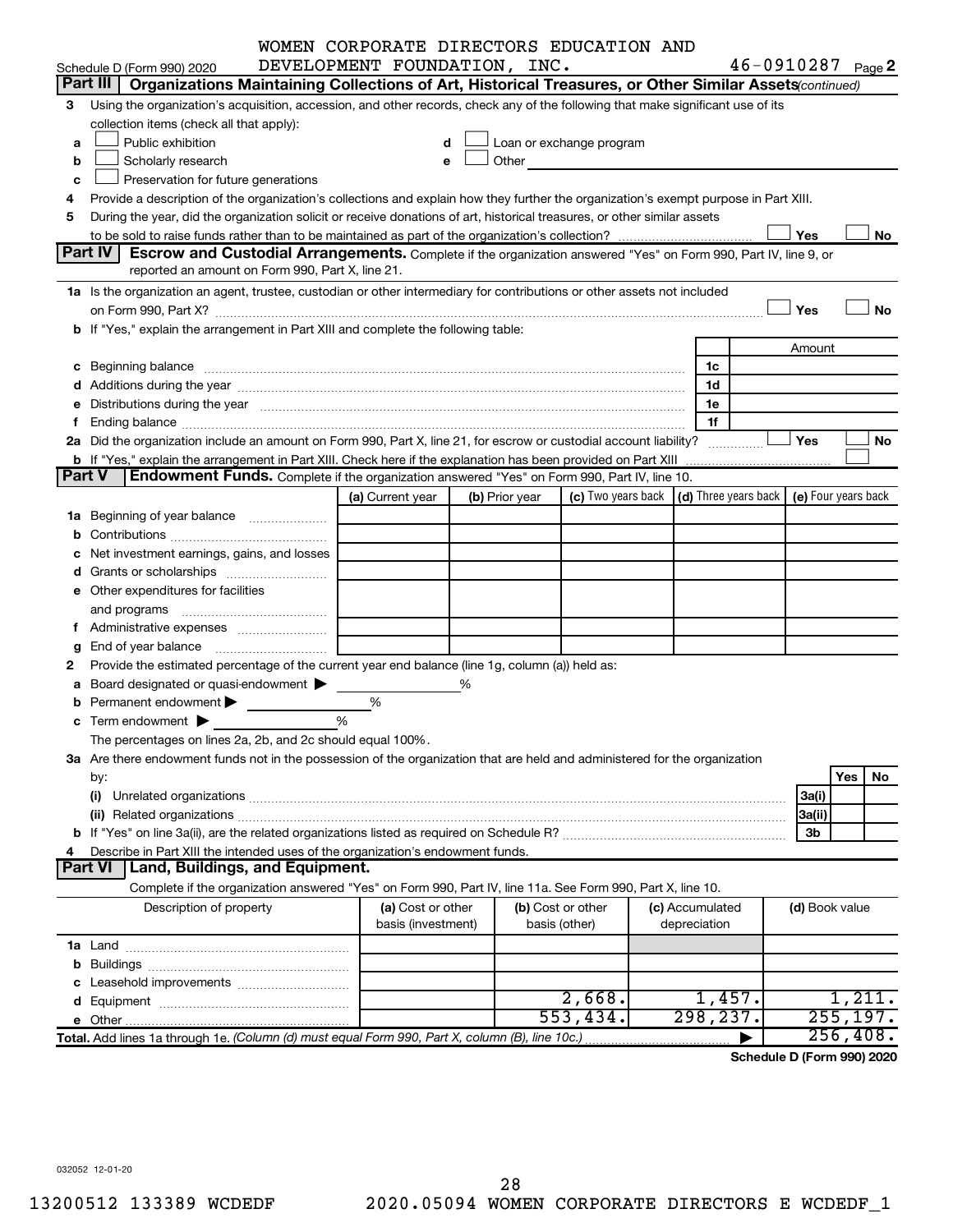## WOMEN CORPORATE DIRECTORS EDUCATION AND DEVELOPMENT FOUNDATION, INC. 46-0910287

| Schedule D (Form 990) 2020                                                                                                                           | DEVELOPMENT FOUNDATION, | TMC. | $40 - 0910287$<br>Page 3                                  |
|------------------------------------------------------------------------------------------------------------------------------------------------------|-------------------------|------|-----------------------------------------------------------|
| Part VII Investments - Other Securities.                                                                                                             |                         |      |                                                           |
| Complete if the organization answered "Yes" on Form 990, Part IV, line 11b. See Form 990, Part X, line 12.                                           |                         |      |                                                           |
| (a) Description of security or category (including name of security)                                                                                 | (b) Book value          |      | (c) Method of valuation: Cost or end-of-year market value |
| (1) Financial derivatives                                                                                                                            |                         |      |                                                           |
| (2) Closely held equity interests [11] [2] Closely held equity interests                                                                             |                         |      |                                                           |
| (3) Other                                                                                                                                            |                         |      |                                                           |
| (A)                                                                                                                                                  |                         |      |                                                           |
| (B)                                                                                                                                                  |                         |      |                                                           |
| (C)                                                                                                                                                  |                         |      |                                                           |
| (D)                                                                                                                                                  |                         |      |                                                           |
| (E)                                                                                                                                                  |                         |      |                                                           |
| (F)                                                                                                                                                  |                         |      |                                                           |
| (G)                                                                                                                                                  |                         |      |                                                           |
| (H)                                                                                                                                                  |                         |      |                                                           |
| Total. (Col. (b) must equal Form 990, Part X, col. (B) line 12.)                                                                                     |                         |      |                                                           |
| Part VIII Investments - Program Related.                                                                                                             |                         |      |                                                           |
| Complete if the organization answered "Yes" on Form 990, Part IV, line 11c. See Form 990, Part X, line 13.                                           |                         |      |                                                           |
| (a) Description of investment                                                                                                                        | (b) Book value          |      | (c) Method of valuation: Cost or end-of-year market value |
| (1)                                                                                                                                                  |                         |      |                                                           |
| (2)                                                                                                                                                  |                         |      |                                                           |
| (3)                                                                                                                                                  |                         |      |                                                           |
| (4)                                                                                                                                                  |                         |      |                                                           |
| (5)                                                                                                                                                  |                         |      |                                                           |
| (6)                                                                                                                                                  |                         |      |                                                           |
| (7)                                                                                                                                                  |                         |      |                                                           |
| (8)                                                                                                                                                  |                         |      |                                                           |
| (9)                                                                                                                                                  |                         |      |                                                           |
| Total. (Col. (b) must equal Form 990, Part X, col. (B) line 13.) $\blacktriangleright$                                                               |                         |      |                                                           |
| <b>Other Assets.</b><br>Part IX                                                                                                                      |                         |      |                                                           |
| Complete if the organization answered "Yes" on Form 990, Part IV, line 11d. See Form 990, Part X, line 15.                                           |                         |      |                                                           |
|                                                                                                                                                      | (a) Description         |      | (b) Book value                                            |
| (1)                                                                                                                                                  |                         |      |                                                           |
| (2)                                                                                                                                                  |                         |      |                                                           |
| (3)                                                                                                                                                  |                         |      |                                                           |
| (4)                                                                                                                                                  |                         |      |                                                           |
| (5)                                                                                                                                                  |                         |      |                                                           |
| (6)                                                                                                                                                  |                         |      |                                                           |
| (7)                                                                                                                                                  |                         |      |                                                           |
| (8)                                                                                                                                                  |                         |      |                                                           |
| (9)                                                                                                                                                  |                         |      |                                                           |
|                                                                                                                                                      |                         |      |                                                           |
| <b>Other Liabilities.</b><br>Part X                                                                                                                  |                         |      |                                                           |
| Complete if the organization answered "Yes" on Form 990, Part IV, line 11e or 11f. See Form 990, Part X, line 25.                                    |                         |      |                                                           |
| (a) Description of liability                                                                                                                         |                         |      | (b) Book value                                            |
| 1.                                                                                                                                                   |                         |      |                                                           |
| Federal income taxes<br>(1)                                                                                                                          |                         |      |                                                           |
| (2)                                                                                                                                                  |                         |      |                                                           |
| (3)                                                                                                                                                  |                         |      |                                                           |
| (4)                                                                                                                                                  |                         |      |                                                           |
| (5)                                                                                                                                                  |                         |      |                                                           |
| (6)                                                                                                                                                  |                         |      |                                                           |
| (7)                                                                                                                                                  |                         |      |                                                           |
| (8)                                                                                                                                                  |                         |      |                                                           |
| (9)                                                                                                                                                  |                         |      |                                                           |
|                                                                                                                                                      |                         |      |                                                           |
| 2. Liability for uncertain tax positions. In Part XIII, provide the text of the footnote to the organization's financial statements that reports the |                         |      |                                                           |

organization's liability for uncertain tax positions under FASB ASC 740. Check here if the text of the footnote has been provided in Part XIII ...  $\fbox{\bf X}$ 

**Schedule D (Form 990) 2020**

032053 12-01-20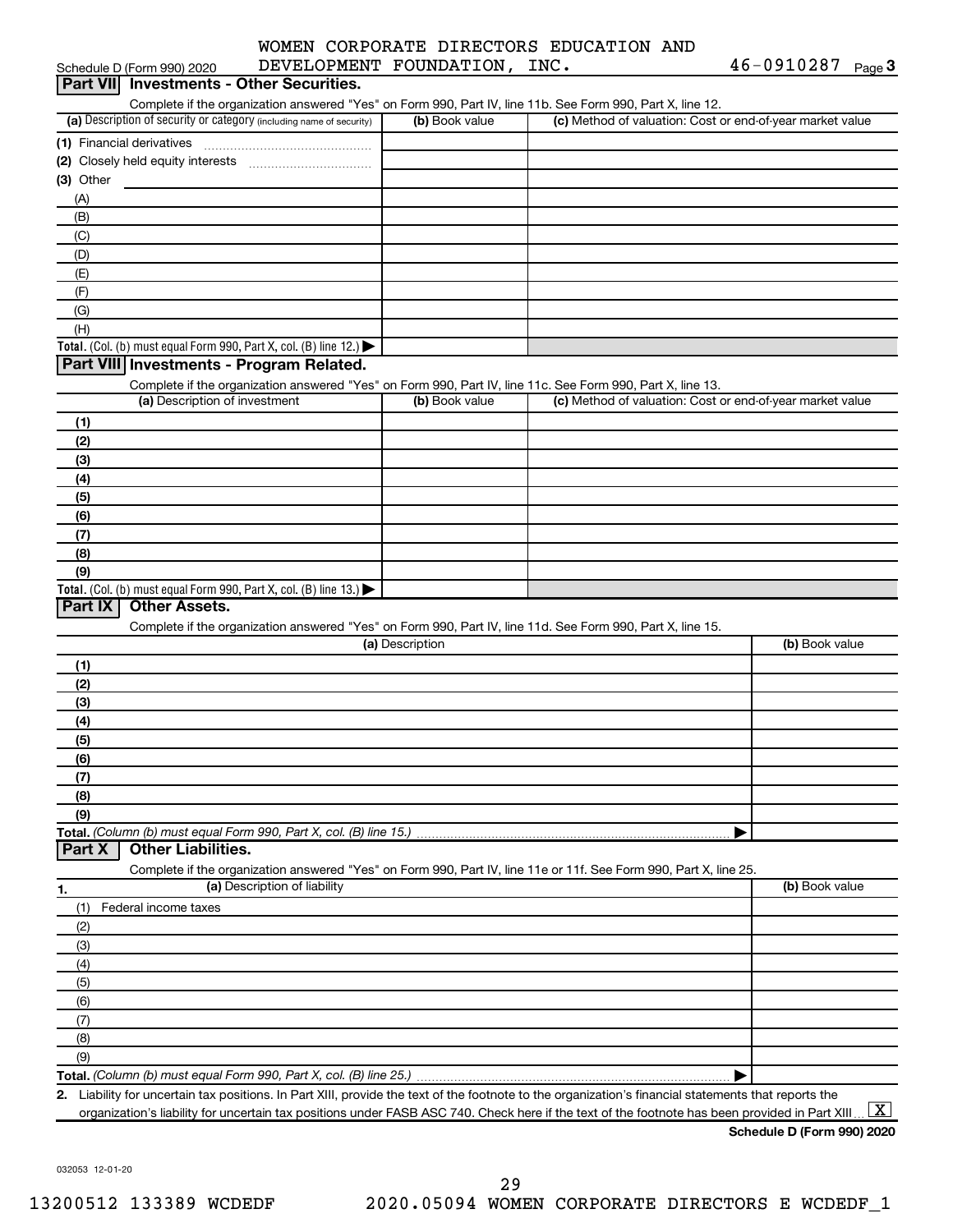|  |                            | WOMEN CORPORATE DIRECTORS EDUCATION AND |  |
|--|----------------------------|-----------------------------------------|--|
|  | DEUELODMENT EOUNDATION TNO |                                         |  |

|    | DEVELOPMENT FOUNDATION, INC.<br>Schedule D (Form 990) 2020                                                                                                                                                                                                                   |                |             |                | 46-0910287<br>Page 4 |
|----|------------------------------------------------------------------------------------------------------------------------------------------------------------------------------------------------------------------------------------------------------------------------------|----------------|-------------|----------------|----------------------|
|    | Reconciliation of Revenue per Audited Financial Statements With Revenue per Return.<br>Part XI                                                                                                                                                                               |                |             |                |                      |
|    | Complete if the organization answered "Yes" on Form 990, Part IV, line 12a.                                                                                                                                                                                                  |                |             |                |                      |
| 1  | Total revenue, gains, and other support per audited financial statements [111] [11] Total revenue, gains, and other support per audited financial statements                                                                                                                 |                |             | $\blacksquare$ | 3,855,677.           |
| 2  | Amounts included on line 1 but not on Form 990, Part VIII, line 12:                                                                                                                                                                                                          |                |             |                |                      |
| a  |                                                                                                                                                                                                                                                                              | 2a             |             |                |                      |
|    |                                                                                                                                                                                                                                                                              | 2 <sub>b</sub> | 721,687.    |                |                      |
| c  |                                                                                                                                                                                                                                                                              | 2 <sub>c</sub> |             |                |                      |
|    |                                                                                                                                                                                                                                                                              | 2d             |             |                |                      |
|    |                                                                                                                                                                                                                                                                              |                |             | 2е             | 721,687.             |
| 3  |                                                                                                                                                                                                                                                                              |                |             | 3              | 3,133,990.           |
| 4  | Amounts included on Form 990, Part VIII, line 12, but not on line 1:                                                                                                                                                                                                         |                |             |                |                      |
|    |                                                                                                                                                                                                                                                                              | 4a             |             |                |                      |
| b  |                                                                                                                                                                                                                                                                              | 4 <sub>b</sub> | $-296,788.$ |                |                      |
| C. | Add lines 4a and 4b                                                                                                                                                                                                                                                          |                |             | 4c             | $-296,788.$          |
|    |                                                                                                                                                                                                                                                                              |                |             | 5              | 2,837,202.           |
|    | Part XII   Reconciliation of Expenses per Audited Financial Statements With Expenses per Return.                                                                                                                                                                             |                |             |                |                      |
|    | Complete if the organization answered "Yes" on Form 990, Part IV, line 12a.                                                                                                                                                                                                  |                |             |                |                      |
| 1. |                                                                                                                                                                                                                                                                              |                |             | $\mathbf 1$    | 3,378,189.           |
| 2  | Amounts included on line 1 but not on Form 990, Part IX, line 25:                                                                                                                                                                                                            |                |             |                |                      |
| a  |                                                                                                                                                                                                                                                                              | 2a             | 721,687.    |                |                      |
|    |                                                                                                                                                                                                                                                                              | 2 <sub>b</sub> |             |                |                      |
| c  |                                                                                                                                                                                                                                                                              | 2 <sub>c</sub> |             |                |                      |
| d  |                                                                                                                                                                                                                                                                              | 2d             | 296,788.    |                |                      |
|    | e Add lines 2a through 2d <b>[10]</b> [10] <b>All and Provide 20</b> [10] <b>All and Provide 20</b> [10] <b>All and Provide 20</b> [10] <b>All and Provide 20</b> [10] <b>All and Provide 20</b> [10] <b>All and Provide 20</b> [10] <b>All and Provide 20</b> [10] <b>A</b> |                |             | 2e             | 1,018,475.           |
| 3  |                                                                                                                                                                                                                                                                              |                |             | $\mathbf{a}$   | 2,359,714.           |
| 4  | Amounts included on Form 990, Part IX, line 25, but not on line 1:                                                                                                                                                                                                           |                |             |                |                      |
|    | a Investment expenses not included on Form 990, Part VIII, line 7b [11, 11, 11, 11]                                                                                                                                                                                          | 4a             |             |                |                      |
| b  |                                                                                                                                                                                                                                                                              | 4 <sub>b</sub> |             |                |                      |
|    | c Add lines 4a and 4b                                                                                                                                                                                                                                                        |                |             | 4с             | $0$ .                |
|    |                                                                                                                                                                                                                                                                              |                |             | 5              | 2,359,714.           |
|    | Part XIII Supplemental Information.                                                                                                                                                                                                                                          |                |             |                |                      |

Provide the descriptions required for Part II, lines 3, 5, and 9; Part III, lines 1a and 4; Part IV, lines 1b and 2b; Part V, line 4; Part X, line 2; Part XI, lines 2d and 4b; and Part XII, lines 2d and 4b. Also complete this part to provide any additional information.

PART X, LINE 2:

| THE FOUNDATION IS A TAX EXEMPT, NOT FOR PROFIT CORPORATION UNDER INTERNAL       |
|---------------------------------------------------------------------------------|
| (IRC) SECTION $501(C)(3)$ EXCEPT FOR UNRELATED BUSINESS INCOME.<br>REVENUE CODE |
| THE FOUNDATION HAD NO NET TAXABLE, UNRELATED BUSINESS INCOME FOR THE            |
| FISCAL YEARS ENDED JUNE 30, 2021 AND 2020; ACCORDINGLY, NO PROVISION FOR        |
| INCOME TAXES HAS BEEN MADE IN THE ACCOMPANYING FINANCIAL STATEMENTS.            |
|                                                                                 |
| THE FOUNDATION HAS ADOPTED THE PROVISION OF FASB ASC NO. 740, INCOME            |
| TAXES, WHICH REQUIRES THAT A TAX PROVISION BE RECOGNIZED OR DERECOGNIZED        |
| BASED ON A .MORE LIKELY THAN NOT. THRESHOLD. THIS APPLIES TO POSITIONS          |
| TAKEN OR EXPECTED TO BE TAKEN IN A TAX RETURN. THE FOUNDATION DOES NOT          |
| ITS FINANCIAL STATEMENTS INCLUDE ANY UNCERTAIN TAX POSITIONS.<br><b>BELIEVE</b> |
| Schedule D (Form 990) 2020<br>032054 12-01-20<br>30                             |
| 2020.05094 WOMEN CORPORATE DIRECTORS E WCDEDF 1<br>13200512 133389 WCDEDF       |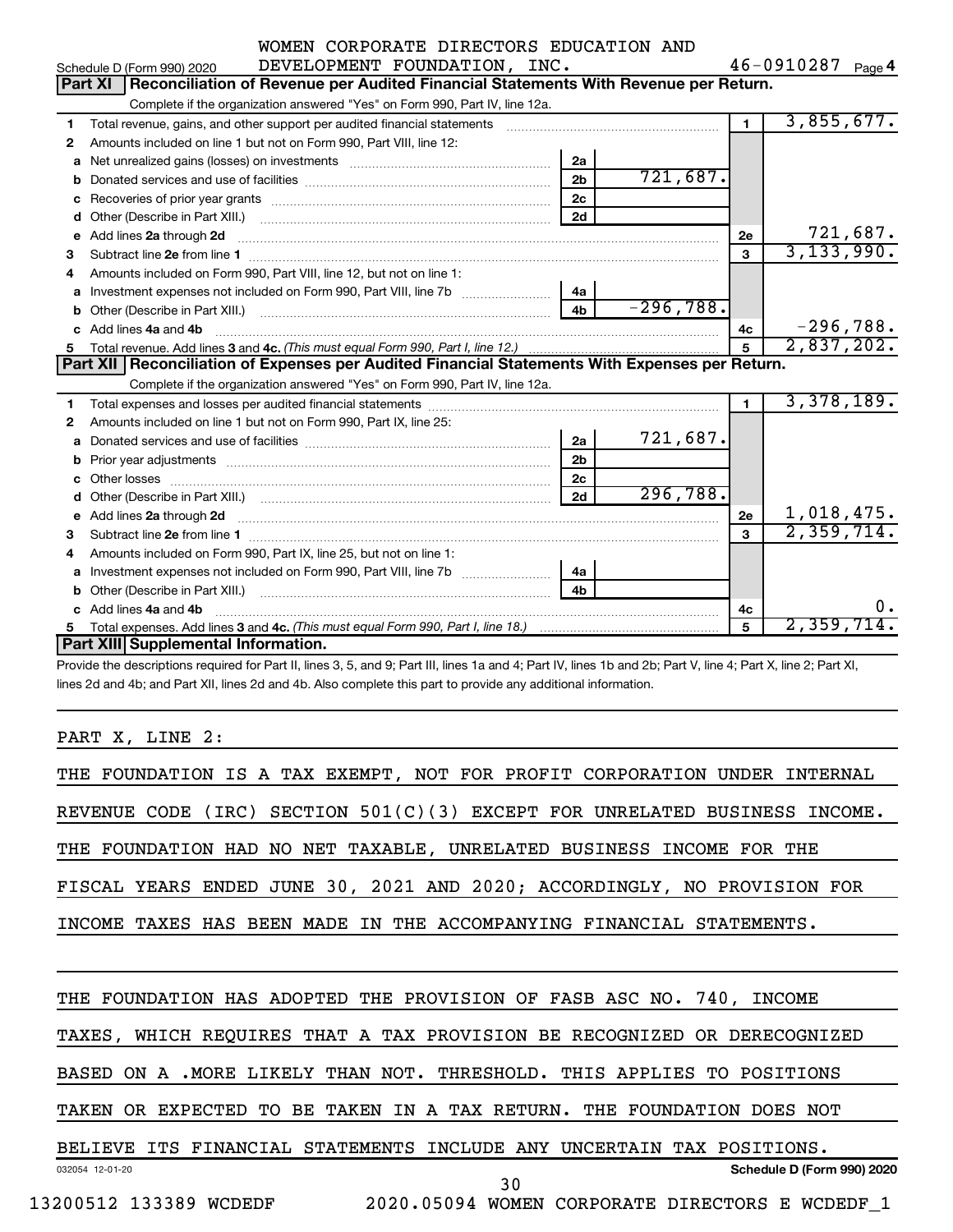46-0910287 Page 5

*(continued)* **Part XIII Supplemental Information** 

THE FOUNDATION HAS NOT BEEN SUBJECT TO A U.S. FEDERAL INCOME TAX

EXAMINATION SINCE ITS INCEPTION IN 2012.

PART XI, LINE 4B - OTHER ADJUSTMENTS:

SPECIAL EVENTS EXPENSE: GLOBAL INSTITUTE & VISIONARY AWARDS -296,788.

PART XII, LINE 2D - OTHER ADJUSTMENTS:

SPECIAL EVENTS EXPENSE: GLOBAL INSTITUTE & VISIONARY AWARDS 296,788.

**Schedule D (Form 990) 2020**

032055 12-01-20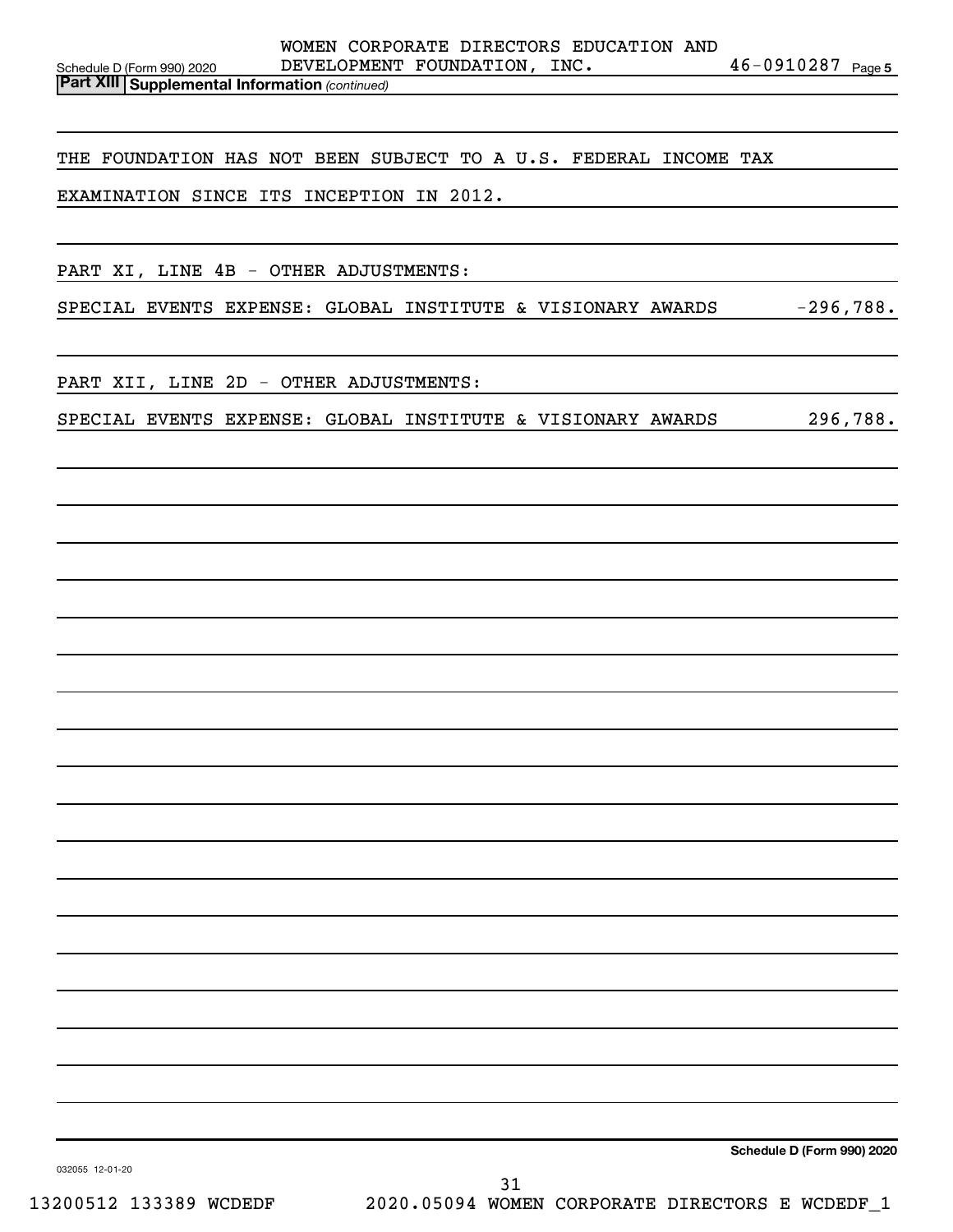| <b>SCHEDULE F</b>                                      |                                                                                                                                                                                                                                                                          |                                                                                               | <b>Statement of Activities Outside the United States</b>                                                                                                             |                       |                               |  | OMB No. 1545-0047                     |  |  |
|--------------------------------------------------------|--------------------------------------------------------------------------------------------------------------------------------------------------------------------------------------------------------------------------------------------------------------------------|-----------------------------------------------------------------------------------------------|----------------------------------------------------------------------------------------------------------------------------------------------------------------------|-----------------------|-------------------------------|--|---------------------------------------|--|--|
| (Form 990)                                             | Complete if the organization answered "Yes" on Form 990, Part IV, line 14b, 15, or 16.                                                                                                                                                                                   |                                                                                               |                                                                                                                                                                      |                       |                               |  |                                       |  |  |
| Department of the Treasury<br>Internal Revenue Service |                                                                                                                                                                                                                                                                          | Attach to Form 990.<br>Go to www.irs.gov/Form990 for instructions and the latest information. |                                                                                                                                                                      |                       |                               |  |                                       |  |  |
| Name of the organization                               |                                                                                                                                                                                                                                                                          |                                                                                               |                                                                                                                                                                      |                       |                               |  | <b>Employer identification number</b> |  |  |
| WOMEN CORPORATE DIRECTORS EDUCATION AND                |                                                                                                                                                                                                                                                                          |                                                                                               |                                                                                                                                                                      |                       |                               |  |                                       |  |  |
| DEVELOPMENT FOUNDATION, INC.                           |                                                                                                                                                                                                                                                                          |                                                                                               |                                                                                                                                                                      |                       | 46-0910287                    |  |                                       |  |  |
| Part I                                                 |                                                                                                                                                                                                                                                                          |                                                                                               | General Information on Activities Outside the United States. Complete if the organization answered "Yes" on                                                          |                       |                               |  |                                       |  |  |
|                                                        | Form 990, Part IV, line 14b.                                                                                                                                                                                                                                             |                                                                                               |                                                                                                                                                                      |                       |                               |  |                                       |  |  |
| 1                                                      | For grantmakers. Does the organization maintain records to substantiate the amount of its grants and other assistance,<br>the grantees' eligibility for the grants or assistance, and the selection criteria used to award the grants or assistance?<br>Yes<br><b>No</b> |                                                                                               |                                                                                                                                                                      |                       |                               |  |                                       |  |  |
| 2                                                      |                                                                                                                                                                                                                                                                          |                                                                                               | For grantmakers. Describe in Part V the organization's procedures for monitoring the use of its grants and other assistance outside the                              |                       |                               |  |                                       |  |  |
| United States.                                         |                                                                                                                                                                                                                                                                          |                                                                                               |                                                                                                                                                                      |                       |                               |  |                                       |  |  |
| 3<br>(a) Region                                        | (b) Number of                                                                                                                                                                                                                                                            |                                                                                               | Activities per Region. (The following Part I, line 3 table can be duplicated if additional space is needed.)<br>(c) Number of (d) Activities conducted in the region |                       | (e) If activity listed in (d) |  | (f) Total                             |  |  |
|                                                        | offices                                                                                                                                                                                                                                                                  | employees,                                                                                    | (by type) (such as, fundraising, pro-                                                                                                                                |                       | is a program service,         |  | expenditures                          |  |  |
|                                                        | in the region                                                                                                                                                                                                                                                            | agents, and<br>independent                                                                    | gram services, investments, grants to                                                                                                                                |                       | describe specific type        |  | for and<br>investments                |  |  |
|                                                        |                                                                                                                                                                                                                                                                          | contractors<br>in the region                                                                  | recipients located in the region)                                                                                                                                    |                       | of service(s) in the region   |  | in the region                         |  |  |
| EUROPE (INCLUDING                                      |                                                                                                                                                                                                                                                                          |                                                                                               | LOCAL CHAPTER MEETINGS,                                                                                                                                              | PROGRAM DEVELOPMENT,  |                               |  |                                       |  |  |
| ICELAND & GREENLAND)                                   |                                                                                                                                                                                                                                                                          |                                                                                               | INSTITUTES AND CONFERENCES.                                                                                                                                          | BOTH CONTENT AND      |                               |  |                                       |  |  |
| - ALBANIA, ANDORRA,                                    |                                                                                                                                                                                                                                                                          |                                                                                               | DUE TO COVID-19, THE                                                                                                                                                 | SPEAKERS; EVENT       |                               |  |                                       |  |  |
| AUSTRIA, BELGIUM                                       | 0                                                                                                                                                                                                                                                                        | 0                                                                                             | ACTIVITIES WERE SUSPENDED.                                                                                                                                           | MANAGEMENT AND        |                               |  | 12,728.                               |  |  |
|                                                        |                                                                                                                                                                                                                                                                          |                                                                                               | LOCAL CHAPTER MEETINGS.                                                                                                                                              | PROGRAM DEVELOPMENT,  |                               |  |                                       |  |  |
|                                                        |                                                                                                                                                                                                                                                                          |                                                                                               | INSTITUTES AND CONFERENCES.                                                                                                                                          | BOTH CONTENT AND      |                               |  |                                       |  |  |
| MIDDLE EAST AND                                        |                                                                                                                                                                                                                                                                          |                                                                                               | DUE TO COVID-19, THE                                                                                                                                                 | SPEAKERS; EVENT       |                               |  |                                       |  |  |
| NORTH AFRICA                                           | 0                                                                                                                                                                                                                                                                        | 0                                                                                             | ACTIVITIES WERE SUSPENDED.                                                                                                                                           | <b>MANAGEMENT AND</b> |                               |  | 3,000.                                |  |  |
|                                                        |                                                                                                                                                                                                                                                                          |                                                                                               |                                                                                                                                                                      |                       |                               |  |                                       |  |  |
|                                                        |                                                                                                                                                                                                                                                                          |                                                                                               |                                                                                                                                                                      |                       |                               |  |                                       |  |  |
|                                                        |                                                                                                                                                                                                                                                                          |                                                                                               |                                                                                                                                                                      |                       |                               |  |                                       |  |  |
|                                                        |                                                                                                                                                                                                                                                                          |                                                                                               |                                                                                                                                                                      |                       |                               |  |                                       |  |  |
|                                                        |                                                                                                                                                                                                                                                                          |                                                                                               |                                                                                                                                                                      |                       |                               |  |                                       |  |  |
|                                                        |                                                                                                                                                                                                                                                                          |                                                                                               |                                                                                                                                                                      |                       |                               |  |                                       |  |  |
|                                                        |                                                                                                                                                                                                                                                                          |                                                                                               |                                                                                                                                                                      |                       |                               |  |                                       |  |  |
|                                                        |                                                                                                                                                                                                                                                                          |                                                                                               |                                                                                                                                                                      |                       |                               |  |                                       |  |  |
|                                                        |                                                                                                                                                                                                                                                                          |                                                                                               |                                                                                                                                                                      |                       |                               |  |                                       |  |  |
|                                                        |                                                                                                                                                                                                                                                                          |                                                                                               |                                                                                                                                                                      |                       |                               |  |                                       |  |  |
|                                                        |                                                                                                                                                                                                                                                                          |                                                                                               |                                                                                                                                                                      |                       |                               |  |                                       |  |  |
|                                                        |                                                                                                                                                                                                                                                                          |                                                                                               |                                                                                                                                                                      |                       |                               |  |                                       |  |  |
|                                                        |                                                                                                                                                                                                                                                                          |                                                                                               |                                                                                                                                                                      |                       |                               |  |                                       |  |  |
|                                                        |                                                                                                                                                                                                                                                                          |                                                                                               |                                                                                                                                                                      |                       |                               |  |                                       |  |  |
|                                                        |                                                                                                                                                                                                                                                                          |                                                                                               |                                                                                                                                                                      |                       |                               |  |                                       |  |  |
|                                                        |                                                                                                                                                                                                                                                                          |                                                                                               |                                                                                                                                                                      |                       |                               |  |                                       |  |  |
|                                                        |                                                                                                                                                                                                                                                                          |                                                                                               |                                                                                                                                                                      |                       |                               |  |                                       |  |  |
|                                                        |                                                                                                                                                                                                                                                                          |                                                                                               |                                                                                                                                                                      |                       |                               |  |                                       |  |  |
|                                                        |                                                                                                                                                                                                                                                                          |                                                                                               |                                                                                                                                                                      |                       |                               |  |                                       |  |  |
|                                                        |                                                                                                                                                                                                                                                                          |                                                                                               |                                                                                                                                                                      |                       |                               |  |                                       |  |  |
|                                                        |                                                                                                                                                                                                                                                                          |                                                                                               |                                                                                                                                                                      |                       |                               |  |                                       |  |  |
|                                                        |                                                                                                                                                                                                                                                                          |                                                                                               |                                                                                                                                                                      |                       |                               |  |                                       |  |  |
|                                                        | 0                                                                                                                                                                                                                                                                        | 0                                                                                             |                                                                                                                                                                      |                       |                               |  |                                       |  |  |
| <b>3 a</b> Subtotal<br>.                               |                                                                                                                                                                                                                                                                          |                                                                                               |                                                                                                                                                                      |                       |                               |  | 15,728.                               |  |  |
| <b>b</b> Total from continuation                       |                                                                                                                                                                                                                                                                          | 0                                                                                             |                                                                                                                                                                      |                       |                               |  | $\mathbf{0}$ .                        |  |  |
| sheets to Part I<br>c Totals (add lines 3a             |                                                                                                                                                                                                                                                                          |                                                                                               |                                                                                                                                                                      |                       |                               |  |                                       |  |  |
| and 3b)                                                |                                                                                                                                                                                                                                                                          | n                                                                                             |                                                                                                                                                                      |                       |                               |  | 15,728.                               |  |  |
|                                                        |                                                                                                                                                                                                                                                                          |                                                                                               |                                                                                                                                                                      |                       |                               |  |                                       |  |  |

**For Paperwork Reduction Act Notice, see the Instructions for Form 990. Schedule F (Form 990) 2020** LHA SEE PART V FOR COLUMN (E) DESCRIPTIONS

032071 12-03-20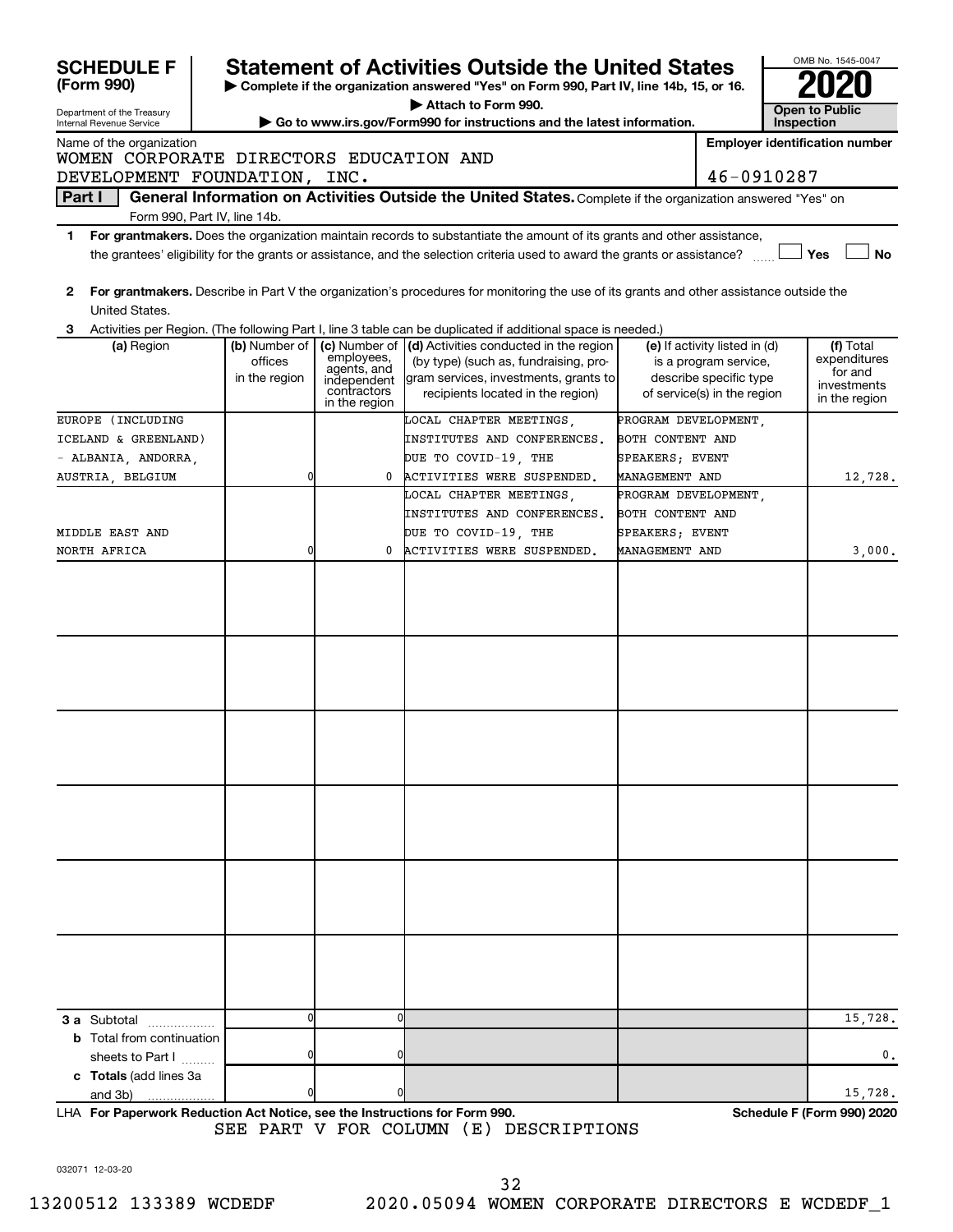### Schedule F (Form 990) 2020 DEVELOPMENT FOUNDATION,INC.  $46-0910287$

# WOMEN CORPORATE DIRECTORS EDUCATION AND

Part II | Grants and Other Assistance to Organizations or Entities Outside the United States. Complete if the organization answered "Yes" on Form 990, Part IV, line 15, for any recipient who received more than \$5,000. Part II can be duplicated if additional space is needed.

| 1<br>(a) Name of organization                              | (b) IRS code section<br>and EIN (if applicable) | (c) Region | (d) Purpose of<br>grant                                                                                                                 | (e) Amount | (f) Manner of<br>of cash grant cash disbursement | (g) Amount of<br>noncash<br>assistance | (h) Description<br>of noncash<br>assistance | (i) Method of<br>valuation (book, FMV,<br>appraisal, other) |
|------------------------------------------------------------|-------------------------------------------------|------------|-----------------------------------------------------------------------------------------------------------------------------------------|------------|--------------------------------------------------|----------------------------------------|---------------------------------------------|-------------------------------------------------------------|
|                                                            |                                                 |            |                                                                                                                                         |            |                                                  |                                        |                                             |                                                             |
|                                                            |                                                 |            |                                                                                                                                         |            |                                                  |                                        |                                             |                                                             |
|                                                            |                                                 |            |                                                                                                                                         |            |                                                  |                                        |                                             |                                                             |
|                                                            |                                                 |            |                                                                                                                                         |            |                                                  |                                        |                                             |                                                             |
|                                                            |                                                 |            |                                                                                                                                         |            |                                                  |                                        |                                             |                                                             |
|                                                            |                                                 |            |                                                                                                                                         |            |                                                  |                                        |                                             |                                                             |
|                                                            |                                                 |            |                                                                                                                                         |            |                                                  |                                        |                                             |                                                             |
|                                                            |                                                 |            |                                                                                                                                         |            |                                                  |                                        |                                             |                                                             |
|                                                            |                                                 |            |                                                                                                                                         |            |                                                  |                                        |                                             |                                                             |
|                                                            |                                                 |            |                                                                                                                                         |            |                                                  |                                        |                                             |                                                             |
|                                                            |                                                 |            |                                                                                                                                         |            |                                                  |                                        |                                             |                                                             |
|                                                            |                                                 |            |                                                                                                                                         |            |                                                  |                                        |                                             |                                                             |
|                                                            |                                                 |            |                                                                                                                                         |            |                                                  |                                        |                                             |                                                             |
|                                                            |                                                 |            |                                                                                                                                         |            |                                                  |                                        |                                             |                                                             |
|                                                            |                                                 |            |                                                                                                                                         |            |                                                  |                                        |                                             |                                                             |
|                                                            |                                                 |            |                                                                                                                                         |            |                                                  |                                        |                                             |                                                             |
| 2                                                          |                                                 |            | Enter total number of recipient organizations listed above that are recognized as charities by the foreign country, recognized as a tax |            |                                                  |                                        |                                             |                                                             |
| Enter total number of other organizations or entities<br>3 |                                                 |            |                                                                                                                                         |            |                                                  |                                        |                                             |                                                             |

**Schedule F (Form 990) 2020**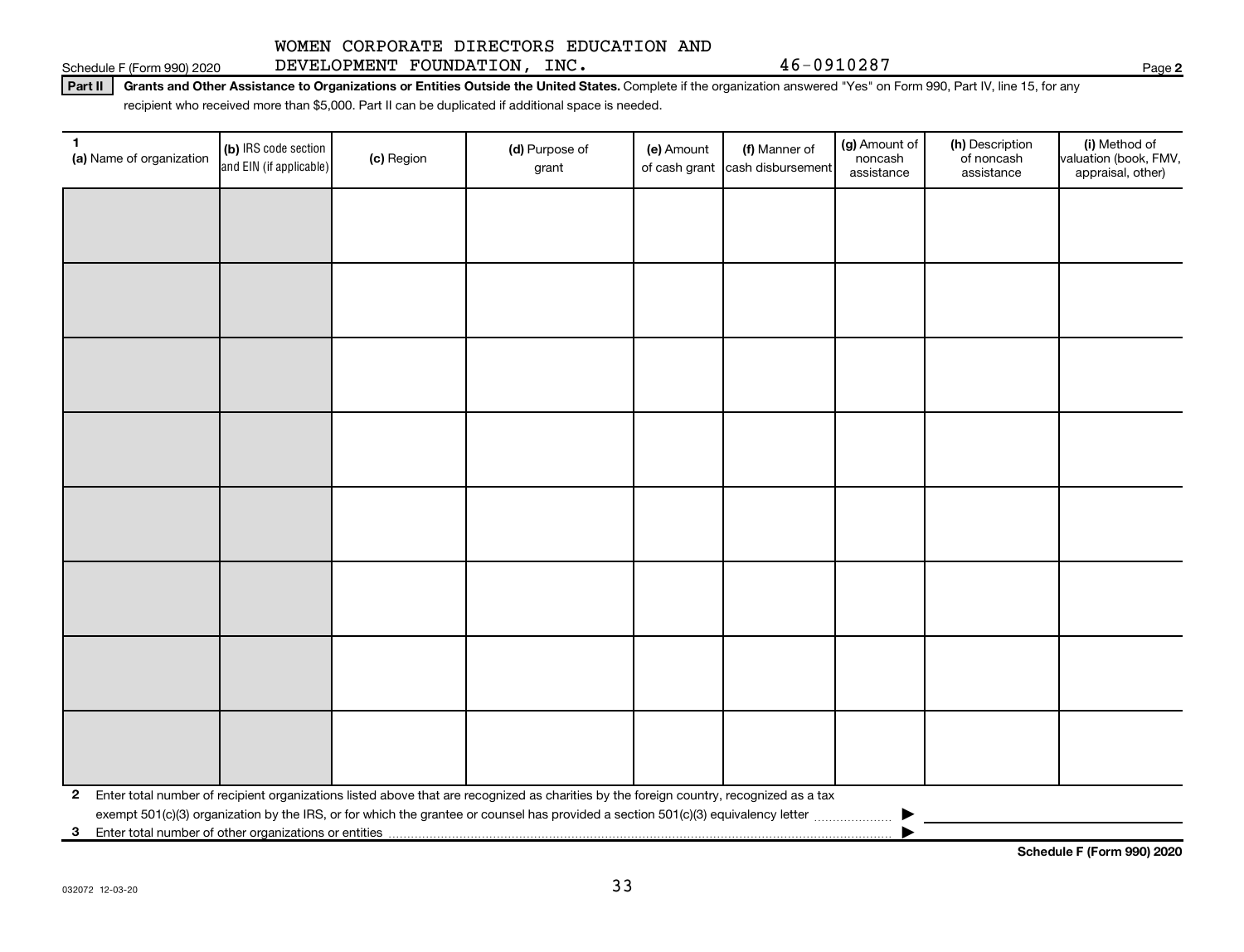#### 032073 12-03-20

# WOMEN CORPORATE DIRECTORS EDUCATION AND

Schedule F (Form 990) 2020 DEVELOPMENT FOUNDATION,INC.  $46-0910287$ 

Part III Grants and Other Assistance to Individuals Outside the United States. Complete if the organization answered "Yes" on Form 990, Part IV, line 16. Part III can be duplicated if additional space is needed.

| T are in barried adplicated in additional opace is necessary.<br>(a) Type of grant or assistance | (b) Region | (c) Number of (d) Amount of<br>recipients cash grant | (e) Manner of<br>cash disbursement | (f) Amount of<br>noncash<br>assistance | (g) Description of<br>noncash assistance | (h) Method of<br>valuation<br>(book, FMV,<br>appraisal, other) |
|--------------------------------------------------------------------------------------------------|------------|------------------------------------------------------|------------------------------------|----------------------------------------|------------------------------------------|----------------------------------------------------------------|
|                                                                                                  |            |                                                      |                                    |                                        |                                          |                                                                |
|                                                                                                  |            |                                                      |                                    |                                        |                                          |                                                                |
|                                                                                                  |            |                                                      |                                    |                                        |                                          |                                                                |
|                                                                                                  |            |                                                      |                                    |                                        |                                          |                                                                |
|                                                                                                  |            |                                                      |                                    |                                        |                                          |                                                                |
|                                                                                                  |            |                                                      |                                    |                                        |                                          |                                                                |
|                                                                                                  |            |                                                      |                                    |                                        |                                          |                                                                |
|                                                                                                  |            |                                                      |                                    |                                        |                                          |                                                                |
|                                                                                                  |            |                                                      |                                    |                                        |                                          |                                                                |
|                                                                                                  |            |                                                      |                                    |                                        |                                          |                                                                |

34

**Schedule F (Form 990) 2020**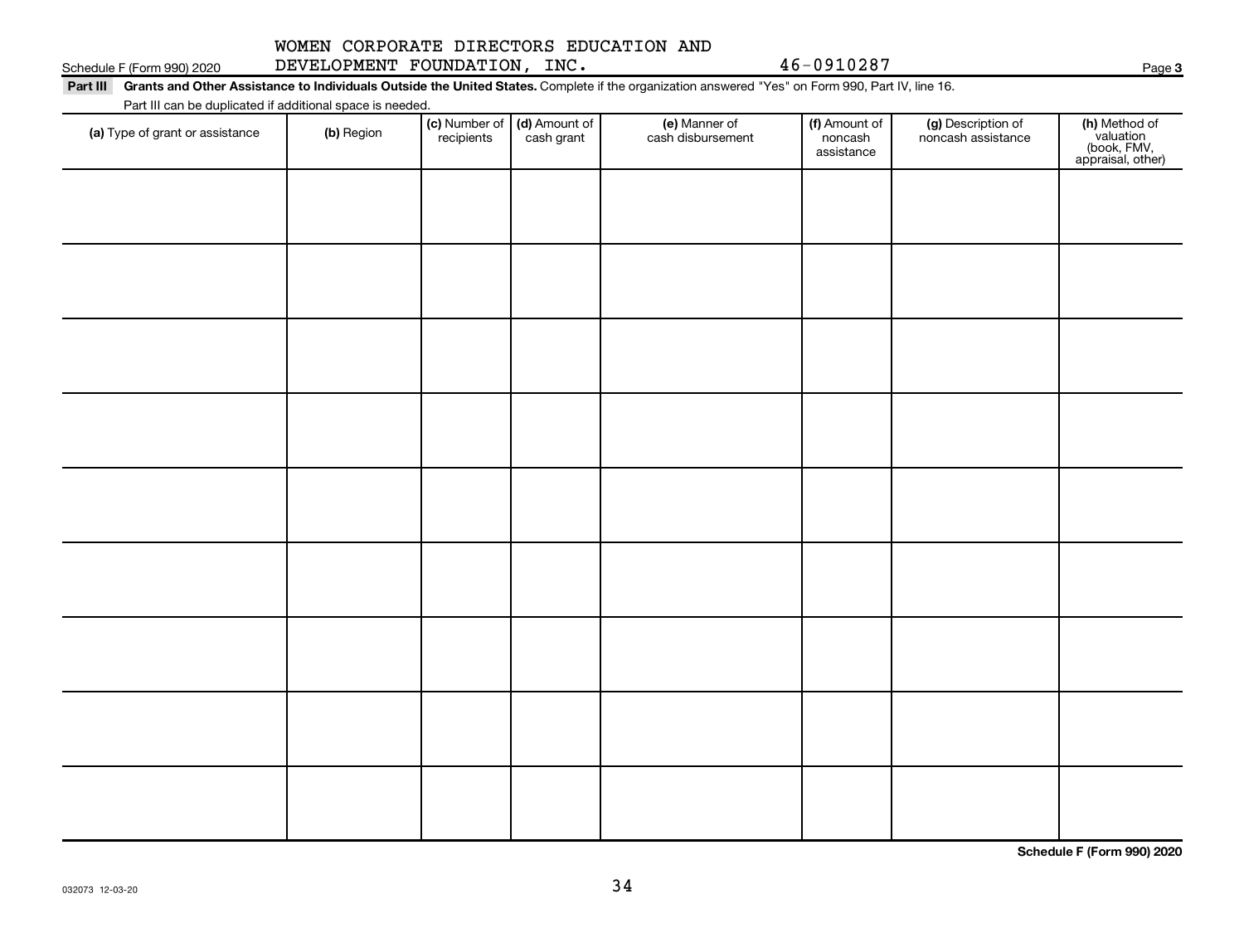|  | WOMEN CORPORATE DIRECTORS EDUCATION AND |  |
|--|-----------------------------------------|--|
|  |                                         |  |

|                | DEVELOPMENT FOUNDATION, INC.<br>Schedule F (Form 990) 2020                                                                                                                                                                                                                                                                              | 46-0910287 | Page 4                    |
|----------------|-----------------------------------------------------------------------------------------------------------------------------------------------------------------------------------------------------------------------------------------------------------------------------------------------------------------------------------------|------------|---------------------------|
| <b>Part IV</b> | <b>Foreign Forms</b>                                                                                                                                                                                                                                                                                                                    |            |                           |
| 1              | Was the organization a U.S. transferor of property to a foreign corporation during the tax year? If "Yes,"<br>the organization may be required to file Form 926, Return by a U.S. Transferor of Property to a Foreign<br>Corporation (see Instructions for Form 926) [11] Consumer and the control of the state of the consumer and the | Yes        | X<br><b>No</b>            |
| $\mathbf{2}$   | Did the organization have an interest in a foreign trust during the tax year? If "Yes," the organization may<br>be required to separately file Form 3520, Annual Return To Report Transactions With Foreign Trusts and<br>Receipt of Certain Foreign Gifts, and/or Form 3520-A, Annual Information Return of Foreign Trust With a       | Yes        | $X \mid N_{\Omega}$       |
| 3              | Did the organization have an ownership interest in a foreign corporation during the tax year? If "Yes,"<br>the organization may be required to file Form 5471, Information Return of U.S. Persons With Respect to<br>Certain Foreign Corporations (see Instructions for Form 5471)                                                      | Yes        | X  <br><b>No</b>          |
| 4              | Was the organization a direct or indirect shareholder of a passive foreign investment company or a<br>qualified electing fund during the tax year? If "Yes," the organization may be required to file Form 8621,<br>Information Return by a Shareholder of a Passive Foreign Investment Company or Qualified Electing                   | Yes        | $\overline{X}$ No         |
| 5              | Did the organization have an ownership interest in a foreign partnership during the tax year? If "Yes,"<br>the organization may be required to file Form 8865, Return of U.S. Persons With Respect to Certain                                                                                                                           | Yes        | $\mathbf{X}$<br><b>No</b> |
| 6              | Did the organization have any operations in or related to any boycotting countries during the tax year? If<br>"Yes," the organization may be required to separately file Form 5713, International Boycott Report (see                                                                                                                   | Yes        | X.<br>No                  |

**Schedule F (Form 990) 2020**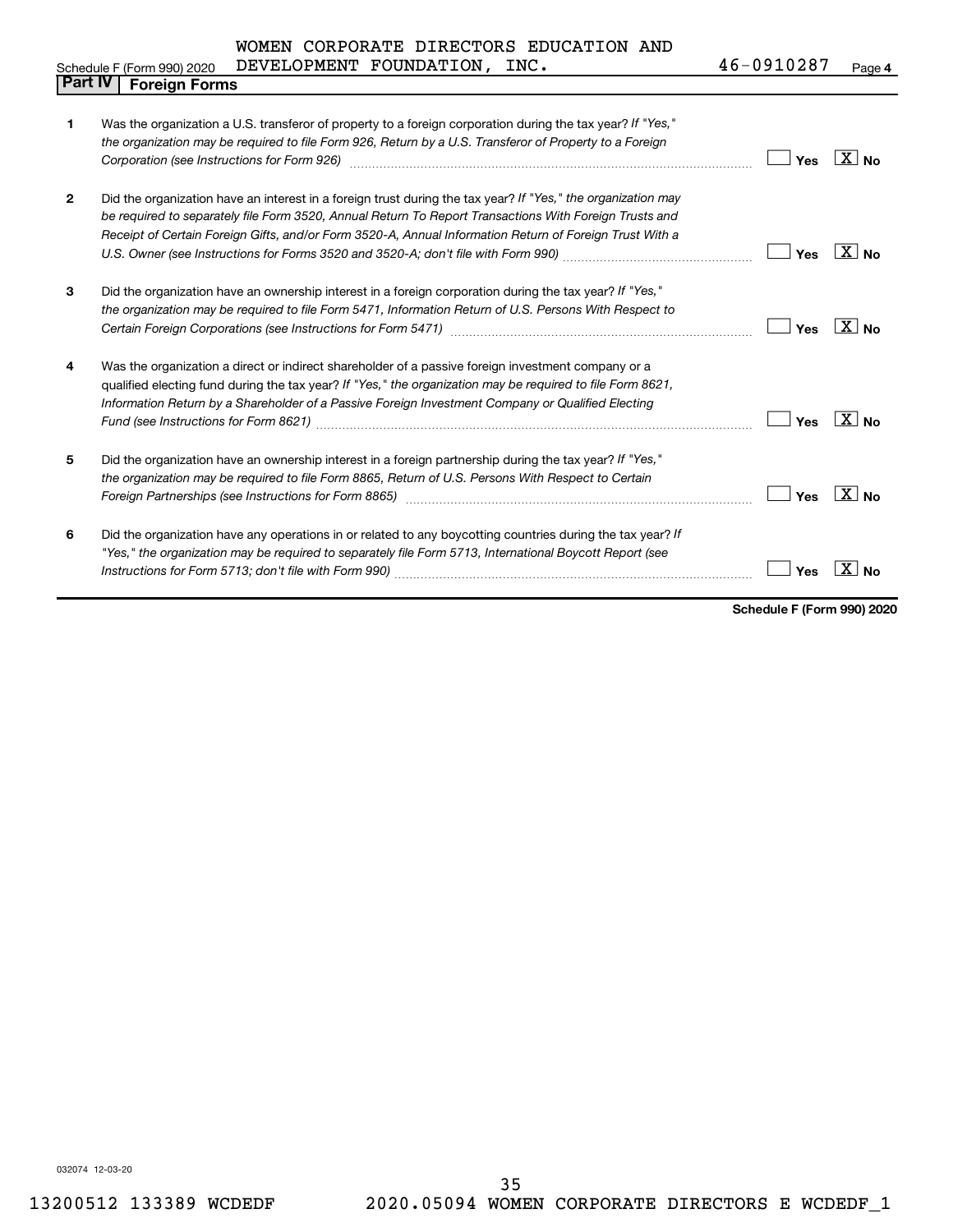| WOMEN CORPORATE DIRECTORS EDUCATION AND<br>46-0910287<br>DEVELOPMENT FOUNDATION, INC.<br>Page 5<br>Schedule F (Form 990) 2020<br><b>Part V</b><br><b>Supplemental Information</b><br>Provide the information required by Part I, line 2 (monitoring of funds); Part I, line 3, column (f) (accounting method; amounts of<br>investments vs. expenditures per region); Part II, line 1 (accounting method); Part III (accounting method); and Part III, column (c)<br>(estimated number of recipients), as applicable. Also complete this part to provide any additional information. See instructions. |
|--------------------------------------------------------------------------------------------------------------------------------------------------------------------------------------------------------------------------------------------------------------------------------------------------------------------------------------------------------------------------------------------------------------------------------------------------------------------------------------------------------------------------------------------------------------------------------------------------------|
| PART I, LINE 3, COLUMN (E):                                                                                                                                                                                                                                                                                                                                                                                                                                                                                                                                                                            |
| SPECIFIC TYPES OF SERVICES IN REGION: PROGRAM DEVELOPMENT, BOTH<br>(E)                                                                                                                                                                                                                                                                                                                                                                                                                                                                                                                                 |
| CONTENT AND SPEAKERS; EVENT MANAGEMENT AND EXECUTION. DUE TO CORONAVIRUS                                                                                                                                                                                                                                                                                                                                                                                                                                                                                                                               |
| (COVID-19), FOREIGN ACTIVITIES WERE CONDUCTED VIRTUALLY FOR FISCAL YEAR                                                                                                                                                                                                                                                                                                                                                                                                                                                                                                                                |
| ENDING JUNE 30, 2021.                                                                                                                                                                                                                                                                                                                                                                                                                                                                                                                                                                                  |
|                                                                                                                                                                                                                                                                                                                                                                                                                                                                                                                                                                                                        |
| (E)<br>SPECIFIC TYPES OF SERVICES IN REGION: PROGRAM DEVELOPMENT, BOTH                                                                                                                                                                                                                                                                                                                                                                                                                                                                                                                                 |
| CONTENT AND SPEAKERS; EVENT MANAGEMENT AND EXECUTION. DUE TO CORONAVIRUS                                                                                                                                                                                                                                                                                                                                                                                                                                                                                                                               |
| (COVID-19), FOREIGN ACTIVITIES WERE CONDUCTED VIRTUALLY FOR FISCAL YEAR                                                                                                                                                                                                                                                                                                                                                                                                                                                                                                                                |
| ENDING JUNE 30, 2021.                                                                                                                                                                                                                                                                                                                                                                                                                                                                                                                                                                                  |
|                                                                                                                                                                                                                                                                                                                                                                                                                                                                                                                                                                                                        |
|                                                                                                                                                                                                                                                                                                                                                                                                                                                                                                                                                                                                        |
|                                                                                                                                                                                                                                                                                                                                                                                                                                                                                                                                                                                                        |
|                                                                                                                                                                                                                                                                                                                                                                                                                                                                                                                                                                                                        |
|                                                                                                                                                                                                                                                                                                                                                                                                                                                                                                                                                                                                        |
|                                                                                                                                                                                                                                                                                                                                                                                                                                                                                                                                                                                                        |
|                                                                                                                                                                                                                                                                                                                                                                                                                                                                                                                                                                                                        |
|                                                                                                                                                                                                                                                                                                                                                                                                                                                                                                                                                                                                        |
|                                                                                                                                                                                                                                                                                                                                                                                                                                                                                                                                                                                                        |
|                                                                                                                                                                                                                                                                                                                                                                                                                                                                                                                                                                                                        |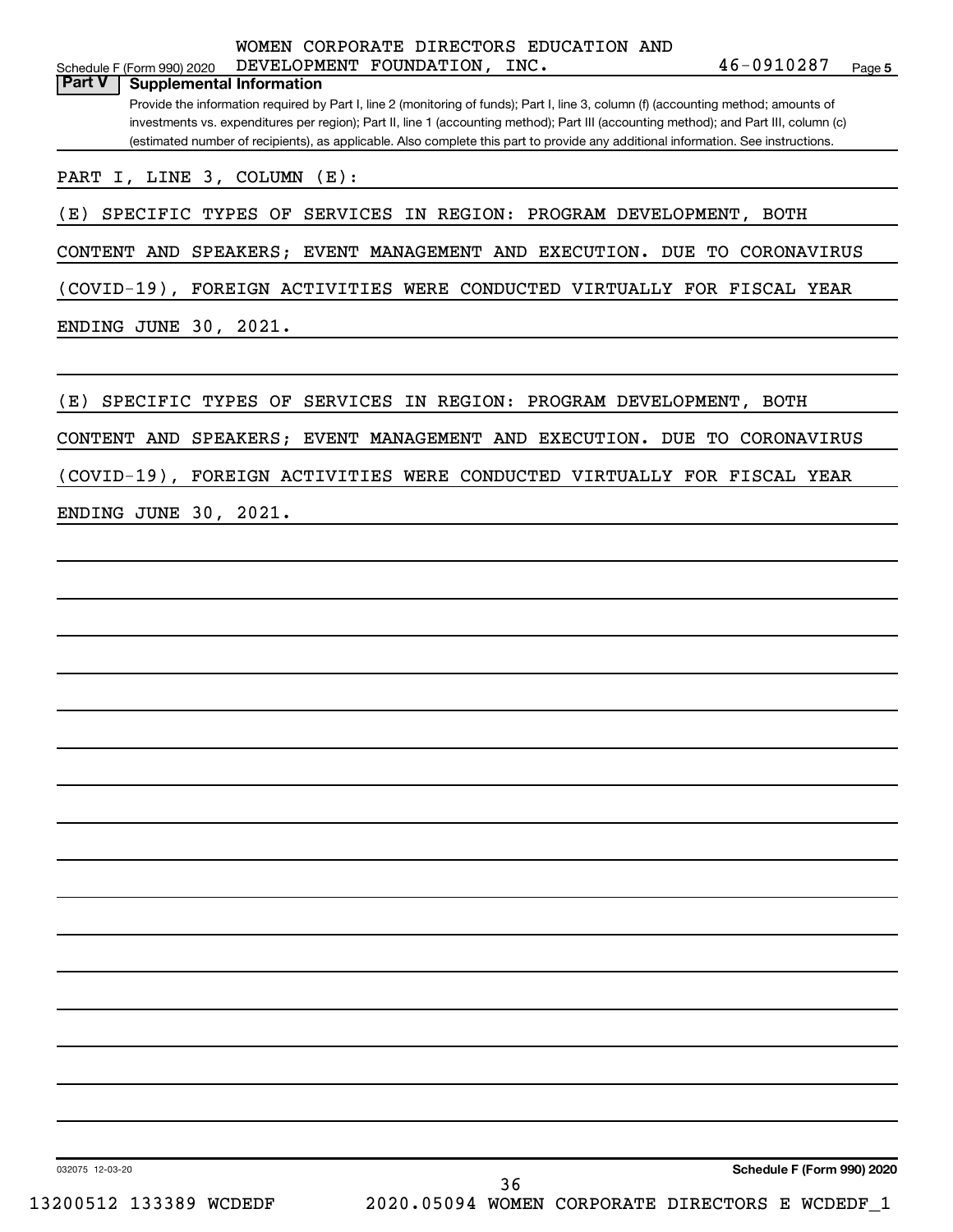| <b>SCHEDULE G</b>                                                                                                                                                                                                                                                                                                                                                                                                                                                                                                                                                                                                                                                                          | <b>Supplemental Information Regarding Fundraising or Gaming Activities</b>                                                                                          |                                                                            |    |                                                                            |                                                         | OMB No. 1545-0047                                       |  |  |  |
|--------------------------------------------------------------------------------------------------------------------------------------------------------------------------------------------------------------------------------------------------------------------------------------------------------------------------------------------------------------------------------------------------------------------------------------------------------------------------------------------------------------------------------------------------------------------------------------------------------------------------------------------------------------------------------------------|---------------------------------------------------------------------------------------------------------------------------------------------------------------------|----------------------------------------------------------------------------|----|----------------------------------------------------------------------------|---------------------------------------------------------|---------------------------------------------------------|--|--|--|
| (Form 990 or 990-EZ)                                                                                                                                                                                                                                                                                                                                                                                                                                                                                                                                                                                                                                                                       | Complete if the organization answered "Yes" on Form 990, Part IV, line 17, 18, or 19, or if the<br>organization entered more than \$15,000 on Form 990-EZ, line 6a. |                                                                            |    |                                                                            |                                                         |                                                         |  |  |  |
| Department of the Treasury                                                                                                                                                                                                                                                                                                                                                                                                                                                                                                                                                                                                                                                                 | Attach to Form 990 or Form 990-EZ.                                                                                                                                  |                                                                            |    |                                                                            |                                                         | <b>Open to Public</b>                                   |  |  |  |
| Inspection<br>Internal Revenue Service<br>Go to www.irs.gov/Form990 for instructions and the latest information.                                                                                                                                                                                                                                                                                                                                                                                                                                                                                                                                                                           |                                                                                                                                                                     |                                                                            |    |                                                                            |                                                         |                                                         |  |  |  |
| Name of the organization                                                                                                                                                                                                                                                                                                                                                                                                                                                                                                                                                                                                                                                                   | WOMEN CORPORATE DIRECTORS EDUCATION AND<br>DEVELOPMENT FOUNDATION, INC.                                                                                             |                                                                            |    |                                                                            | 46-0910287                                              | <b>Employer identification number</b>                   |  |  |  |
| Part I<br>required to complete this part.                                                                                                                                                                                                                                                                                                                                                                                                                                                                                                                                                                                                                                                  | Fundraising Activities. Complete if the organization answered "Yes" on Form 990, Part IV, line 17. Form 990-EZ filers are not                                       |                                                                            |    |                                                                            |                                                         |                                                         |  |  |  |
| 1 Indicate whether the organization raised funds through any of the following activities. Check all that apply.<br>Mail solicitations<br>a<br>Internet and email solicitations<br>b<br>Phone solicitations<br>c<br>In-person solicitations<br>d<br>2 a Did the organization have a written or oral agreement with any individual (including officers, directors, trustees, or<br>key employees listed in Form 990, Part VII) or entity in connection with professional fundraising services?<br>b If "Yes," list the 10 highest paid individuals or entities (fundraisers) pursuant to agreements under which the fundraiser is to be<br>compensated at least \$5,000 by the organization. | е<br>f<br>$g\left[\frac{\textbf{X}}{\textbf{X}}\right]$ Special fundraising events                                                                                  |                                                                            |    | Solicitation of non-government grants<br>Solicitation of government grants | $\boxed{\text{X}}$ Yes<br>(v) Amount paid               | <b>No</b>                                               |  |  |  |
| (i) Name and address of individual<br>or entity (fundraiser)                                                                                                                                                                                                                                                                                                                                                                                                                                                                                                                                                                                                                               | (ii) Activity                                                                                                                                                       | (iii) Did<br>fundraiser<br>have custody<br>or control of<br>contributions? |    | (iv) Gross receipts<br>from activity                                       | to (or retained by)<br>fundraiser<br>listed in col. (i) | (vi) Amount paid<br>to (or retained by)<br>organization |  |  |  |
| SHIPPAN PARTNERS LLC - 199                                                                                                                                                                                                                                                                                                                                                                                                                                                                                                                                                                                                                                                                 | CONFERENCE PLANNING -                                                                                                                                               | Yes                                                                        | No |                                                                            |                                                         |                                                         |  |  |  |
| VAN RENSSELAER AVE, STAMFORD,                                                                                                                                                                                                                                                                                                                                                                                                                                                                                                                                                                                                                                                              | PROFESSIONAL FUNDRAISING                                                                                                                                            |                                                                            | x  | 47,909.                                                                    |                                                         | $\mathbf{0}$<br>47,909.                                 |  |  |  |
|                                                                                                                                                                                                                                                                                                                                                                                                                                                                                                                                                                                                                                                                                            |                                                                                                                                                                     |                                                                            |    |                                                                            |                                                         |                                                         |  |  |  |
|                                                                                                                                                                                                                                                                                                                                                                                                                                                                                                                                                                                                                                                                                            |                                                                                                                                                                     |                                                                            |    |                                                                            |                                                         |                                                         |  |  |  |
|                                                                                                                                                                                                                                                                                                                                                                                                                                                                                                                                                                                                                                                                                            |                                                                                                                                                                     |                                                                            |    |                                                                            |                                                         |                                                         |  |  |  |
|                                                                                                                                                                                                                                                                                                                                                                                                                                                                                                                                                                                                                                                                                            |                                                                                                                                                                     |                                                                            |    |                                                                            |                                                         |                                                         |  |  |  |
|                                                                                                                                                                                                                                                                                                                                                                                                                                                                                                                                                                                                                                                                                            |                                                                                                                                                                     |                                                                            |    |                                                                            |                                                         |                                                         |  |  |  |
|                                                                                                                                                                                                                                                                                                                                                                                                                                                                                                                                                                                                                                                                                            |                                                                                                                                                                     |                                                                            |    |                                                                            |                                                         |                                                         |  |  |  |
|                                                                                                                                                                                                                                                                                                                                                                                                                                                                                                                                                                                                                                                                                            |                                                                                                                                                                     |                                                                            |    |                                                                            |                                                         |                                                         |  |  |  |
|                                                                                                                                                                                                                                                                                                                                                                                                                                                                                                                                                                                                                                                                                            |                                                                                                                                                                     |                                                                            |    |                                                                            |                                                         |                                                         |  |  |  |
|                                                                                                                                                                                                                                                                                                                                                                                                                                                                                                                                                                                                                                                                                            |                                                                                                                                                                     |                                                                            |    |                                                                            |                                                         |                                                         |  |  |  |
|                                                                                                                                                                                                                                                                                                                                                                                                                                                                                                                                                                                                                                                                                            |                                                                                                                                                                     |                                                                            |    |                                                                            |                                                         |                                                         |  |  |  |
|                                                                                                                                                                                                                                                                                                                                                                                                                                                                                                                                                                                                                                                                                            |                                                                                                                                                                     |                                                                            |    |                                                                            |                                                         |                                                         |  |  |  |
|                                                                                                                                                                                                                                                                                                                                                                                                                                                                                                                                                                                                                                                                                            |                                                                                                                                                                     |                                                                            |    |                                                                            |                                                         |                                                         |  |  |  |
|                                                                                                                                                                                                                                                                                                                                                                                                                                                                                                                                                                                                                                                                                            |                                                                                                                                                                     |                                                                            |    |                                                                            |                                                         |                                                         |  |  |  |
| Total                                                                                                                                                                                                                                                                                                                                                                                                                                                                                                                                                                                                                                                                                      |                                                                                                                                                                     |                                                                            |    | 47,909.                                                                    |                                                         | 47,909.                                                 |  |  |  |
| 3 List all states in which the organization is registered or licensed to solicit contributions or has been notified it is exempt from registration<br>or licensing.                                                                                                                                                                                                                                                                                                                                                                                                                                                                                                                        |                                                                                                                                                                     |                                                                            |    |                                                                            |                                                         |                                                         |  |  |  |
|                                                                                                                                                                                                                                                                                                                                                                                                                                                                                                                                                                                                                                                                                            |                                                                                                                                                                     |                                                                            |    |                                                                            |                                                         |                                                         |  |  |  |
|                                                                                                                                                                                                                                                                                                                                                                                                                                                                                                                                                                                                                                                                                            |                                                                                                                                                                     |                                                                            |    |                                                                            |                                                         |                                                         |  |  |  |
|                                                                                                                                                                                                                                                                                                                                                                                                                                                                                                                                                                                                                                                                                            |                                                                                                                                                                     |                                                                            |    |                                                                            |                                                         |                                                         |  |  |  |
|                                                                                                                                                                                                                                                                                                                                                                                                                                                                                                                                                                                                                                                                                            |                                                                                                                                                                     |                                                                            |    |                                                                            |                                                         |                                                         |  |  |  |
|                                                                                                                                                                                                                                                                                                                                                                                                                                                                                                                                                                                                                                                                                            |                                                                                                                                                                     |                                                                            |    |                                                                            |                                                         |                                                         |  |  |  |
|                                                                                                                                                                                                                                                                                                                                                                                                                                                                                                                                                                                                                                                                                            |                                                                                                                                                                     |                                                                            |    |                                                                            |                                                         |                                                         |  |  |  |

**For Paperwork Reduction Act Notice, see the Instructions for Form 990 or 990-EZ. Schedule G (Form 990 or 990-EZ) 2020** LHA SEE PART IV FOR CONTINUATIONS

032081 11-25-20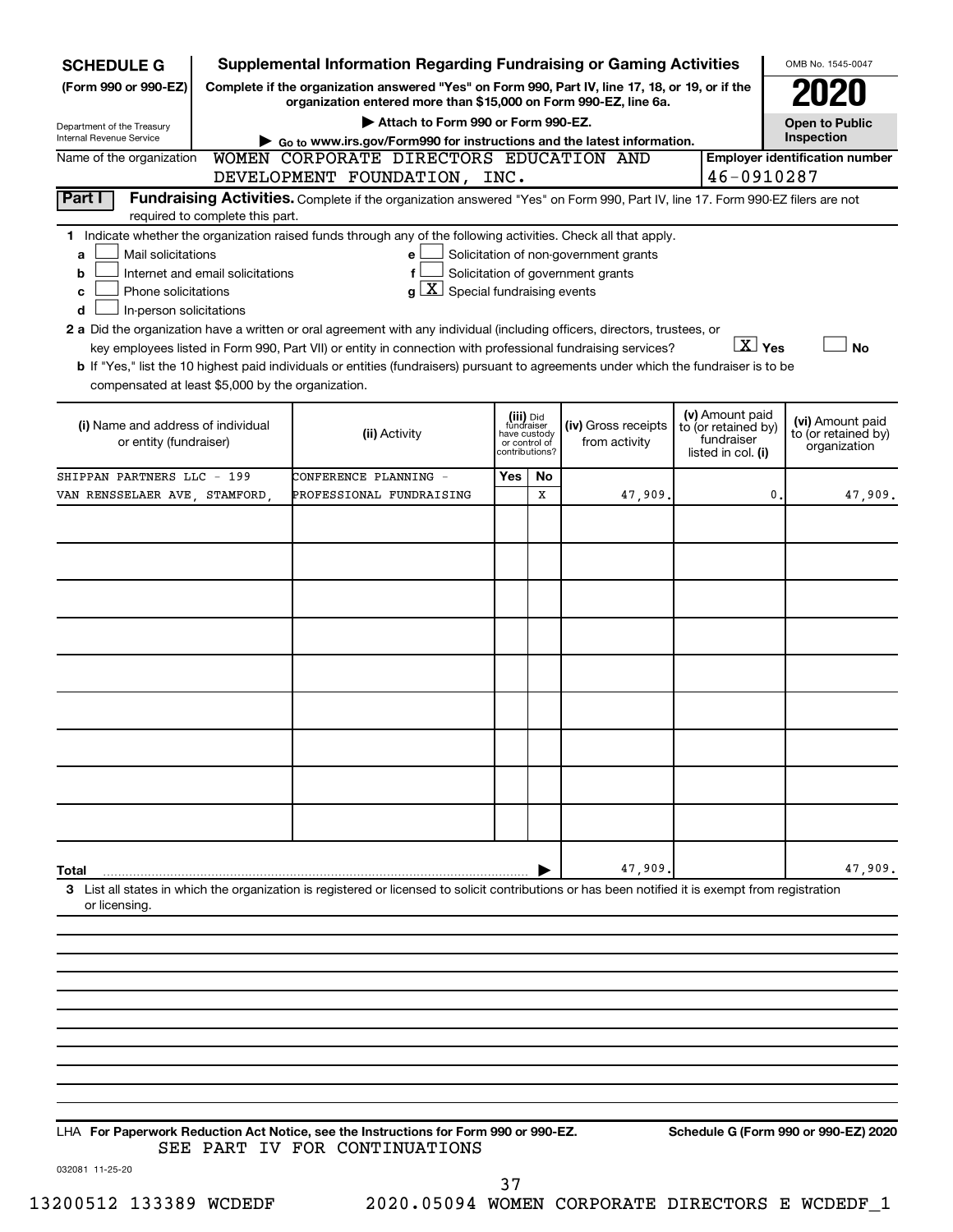### Schedule G (Form 990 or 990-EZ) 2020 Page DEVELOPMENT FOUNDATION, INC. 46-0910287

46-0910287 Page 2

|                 | Part II | Fundraising Events. Complete if the organization answered "Yes" on Form 990, Part IV, line 18, or reported more than \$15,000<br>of fundraising event contributions and gross income on Form 990-EZ, lines 1 and 6b. List events with gross receipts greater than \$5,000. |                                       |                                                  |                                 |                                                       |
|-----------------|---------|----------------------------------------------------------------------------------------------------------------------------------------------------------------------------------------------------------------------------------------------------------------------------|---------------------------------------|--------------------------------------------------|---------------------------------|-------------------------------------------------------|
|                 |         |                                                                                                                                                                                                                                                                            | (a) Event #1<br>GLOBAL<br>INSTITUTE & | (b) Event #2                                     | (c) Other events<br><b>NONE</b> | (d) Total events<br>(add col. (a) through<br>col. (c) |
|                 |         |                                                                                                                                                                                                                                                                            | (event type)                          | (event type)                                     | (total number)                  |                                                       |
| Revenue         | 1.      |                                                                                                                                                                                                                                                                            | 987,024.                              |                                                  |                                 | 987,024.                                              |
|                 |         |                                                                                                                                                                                                                                                                            | 840,000.                              |                                                  |                                 | 840,000.                                              |
|                 | 3       | Gross income (line 1 minus line 2)                                                                                                                                                                                                                                         | 147,024.                              |                                                  |                                 | 147,024.                                              |
|                 |         |                                                                                                                                                                                                                                                                            |                                       |                                                  |                                 |                                                       |
|                 | 5.      |                                                                                                                                                                                                                                                                            |                                       |                                                  |                                 |                                                       |
| Direct Expenses | 6       |                                                                                                                                                                                                                                                                            |                                       |                                                  |                                 |                                                       |
|                 | 7       |                                                                                                                                                                                                                                                                            |                                       |                                                  |                                 |                                                       |
|                 | 8       |                                                                                                                                                                                                                                                                            |                                       |                                                  |                                 |                                                       |
|                 | 9<br>10 |                                                                                                                                                                                                                                                                            | 296, 788.                             |                                                  |                                 | 296,788.<br>296,788.                                  |
|                 |         |                                                                                                                                                                                                                                                                            |                                       |                                                  |                                 | $-149,764.$                                           |
| <b>Part III</b> |         | Gaming. Complete if the organization answered "Yes" on Form 990, Part IV, line 19, or reported more than                                                                                                                                                                   |                                       |                                                  |                                 |                                                       |
|                 |         | \$15,000 on Form 990-EZ, line 6a.                                                                                                                                                                                                                                          |                                       |                                                  |                                 |                                                       |
| Revenue         |         |                                                                                                                                                                                                                                                                            | (a) Bingo                             | (b) Pull tabs/instant<br>bingo/progressive bingo | (c) Other gaming                | (d) Total gaming (add<br>col. (a) through col. (c))   |
|                 | 1       |                                                                                                                                                                                                                                                                            |                                       |                                                  |                                 |                                                       |
|                 |         |                                                                                                                                                                                                                                                                            |                                       |                                                  |                                 |                                                       |
|                 | 3       |                                                                                                                                                                                                                                                                            |                                       |                                                  |                                 |                                                       |
| Direct Expenses |         |                                                                                                                                                                                                                                                                            |                                       |                                                  |                                 |                                                       |
|                 |         |                                                                                                                                                                                                                                                                            |                                       |                                                  |                                 |                                                       |
|                 |         |                                                                                                                                                                                                                                                                            | Yes<br>%                              | Yes<br>%                                         | Yes<br>%                        |                                                       |
|                 |         |                                                                                                                                                                                                                                                                            | No                                    | No                                               | No                              |                                                       |
|                 |         | 7 Direct expense summary. Add lines 2 through 5 in column (d) matures and the expense summary. Add lines 2 through 5 in column (d)                                                                                                                                         |                                       |                                                  |                                 |                                                       |
|                 |         |                                                                                                                                                                                                                                                                            |                                       |                                                  |                                 |                                                       |
|                 |         |                                                                                                                                                                                                                                                                            |                                       |                                                  |                                 |                                                       |
|                 |         |                                                                                                                                                                                                                                                                            |                                       |                                                  |                                 | Yes<br><b>No</b>                                      |
|                 |         |                                                                                                                                                                                                                                                                            |                                       |                                                  |                                 |                                                       |
|                 |         |                                                                                                                                                                                                                                                                            |                                       |                                                  |                                 |                                                       |
|                 |         | 10a Were any of the organization's gaming licenses revoked, suspended, or terminated during the tax year?                                                                                                                                                                  |                                       |                                                  |                                 | Yes<br><b>No</b>                                      |
|                 |         |                                                                                                                                                                                                                                                                            |                                       |                                                  |                                 |                                                       |
|                 |         |                                                                                                                                                                                                                                                                            |                                       |                                                  |                                 |                                                       |
|                 |         |                                                                                                                                                                                                                                                                            |                                       |                                                  |                                 |                                                       |
|                 |         | 032082 11-25-20                                                                                                                                                                                                                                                            |                                       |                                                  |                                 | Schedule G (Form 990 or 990-EZ) 2020                  |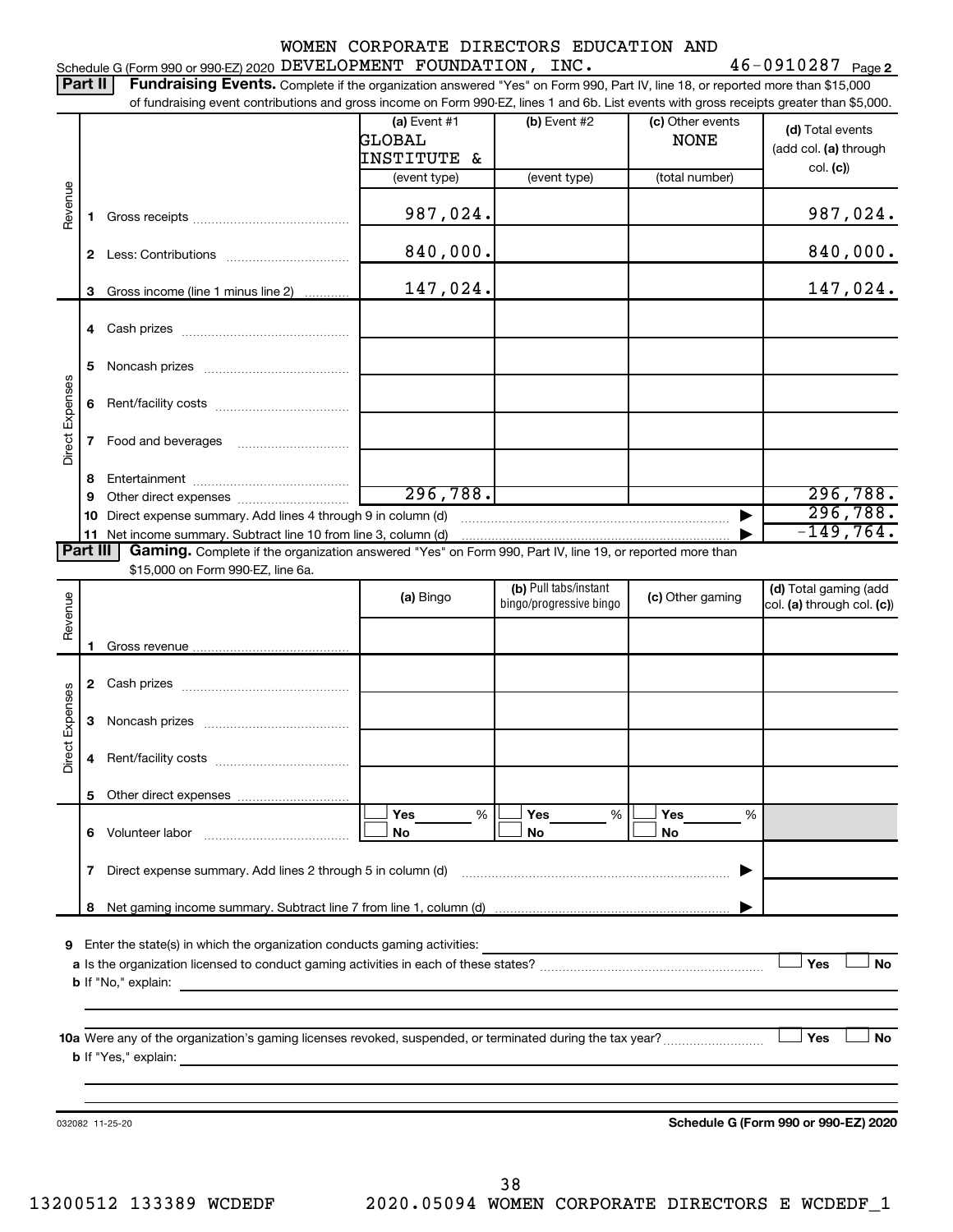|       | WOMEN CORPORATE DIRECTORS EDUCATION AND                                                                                                                                                                                                                      | 46-0910287      |           |
|-------|--------------------------------------------------------------------------------------------------------------------------------------------------------------------------------------------------------------------------------------------------------------|-----------------|-----------|
|       | Schedule G (Form 990 or 990-EZ) 2020 DEVELOPMENT FOUNDATION, INC.                                                                                                                                                                                            |                 | Page 3    |
|       | 11 Does the organization conduct gaming activities with nonmembers?<br>11 Does the organization conduct gaming activities with nonmembers?<br>1                                                                                                              | — SYes          | No        |
|       | 12 Is the organization a grantor, beneficiary or trustee of a trust, or a member of a partnership or other entity formed                                                                                                                                     | $\Box$ Yes      | No        |
|       | 13 Indicate the percentage of gaming activity conducted in:                                                                                                                                                                                                  |                 |           |
|       |                                                                                                                                                                                                                                                              | 13а             | ℅         |
|       | b An outside facility www.communications.com/news/communications.com/news/communications.com/news/communication                                                                                                                                              | 13 <sub>b</sub> | %         |
|       | 14 Enter the name and address of the person who prepares the organization's gaming/special events books and records:                                                                                                                                         |                 |           |
|       | Name $\blacktriangleright$<br><u> 1989 - Andrea Andrew Maria (h. 1989).</u>                                                                                                                                                                                  |                 |           |
|       | Address $\blacktriangleright$<br><u> 1989 - Johann Barn, mars et al. (b. 1989)</u>                                                                                                                                                                           |                 |           |
|       |                                                                                                                                                                                                                                                              |                 | No        |
|       | of gaming revenue retained by the third party $\triangleright$ \$                                                                                                                                                                                            |                 |           |
|       | c If "Yes," enter name and address of the third party:                                                                                                                                                                                                       |                 |           |
|       | Name $\blacktriangleright$                                                                                                                                                                                                                                   |                 |           |
|       | Address $\blacktriangleright$                                                                                                                                                                                                                                |                 |           |
|       | <b>16</b> Gaming manager information:                                                                                                                                                                                                                        |                 |           |
|       | Name $\blacktriangleright$<br><u> 1980 - John Stein, Amerikaansk politiker (* 1950)</u>                                                                                                                                                                      |                 |           |
|       | Gaming manager compensation > \$                                                                                                                                                                                                                             |                 |           |
|       |                                                                                                                                                                                                                                                              |                 |           |
|       |                                                                                                                                                                                                                                                              |                 |           |
|       | Director/officer<br>Employee<br>Independent contractor                                                                                                                                                                                                       |                 |           |
|       | 17 Mandatory distributions:                                                                                                                                                                                                                                  |                 |           |
|       | a Is the organization required under state law to make charitable distributions from the gaming proceeds to                                                                                                                                                  |                 |           |
|       | retain the state gaming license?                                                                                                                                                                                                                             | Yes             | <b>No</b> |
|       | <b>b</b> Enter the amount of distributions required under state law to be distributed to other exempt organizations or spent in the                                                                                                                          |                 |           |
|       | organization's own exempt activities during the tax year $\triangleright$ \$                                                                                                                                                                                 |                 |           |
|       | <b>Part IV</b><br>Supplemental Information. Provide the explanations required by Part I, line 2b, columns (iii) and (v); and Part III, lines 9, 9b, 10b,<br>15b, 15c, 16, and 17b, as applicable. Also provide any additional information. See instructions. |                 |           |
|       | SCHEDULE G, PART I, LINE 2B, LIST OF TEN HIGHEST PAID FUNDRAISERS:                                                                                                                                                                                           |                 |           |
|       |                                                                                                                                                                                                                                                              |                 |           |
|       |                                                                                                                                                                                                                                                              |                 |           |
| ( I ) | NAME OF FUNDRAISER: SHIPPAN PARTNERS LLC                                                                                                                                                                                                                     |                 |           |
| ( I ) | ADDRESS OF FUNDRAISER: 199 VAN RENSSELAER AVE, STAMFORD, CT                                                                                                                                                                                                  | 06902           |           |
|       | ACTIVITY: CONFERENCE PLANNING - PROFESSIONAL FUNDRAISING FEES<br>(II)                                                                                                                                                                                        |                 |           |
|       |                                                                                                                                                                                                                                                              |                 |           |
|       |                                                                                                                                                                                                                                                              |                 |           |
|       |                                                                                                                                                                                                                                                              |                 |           |
|       |                                                                                                                                                                                                                                                              |                 |           |

032083 11-25-20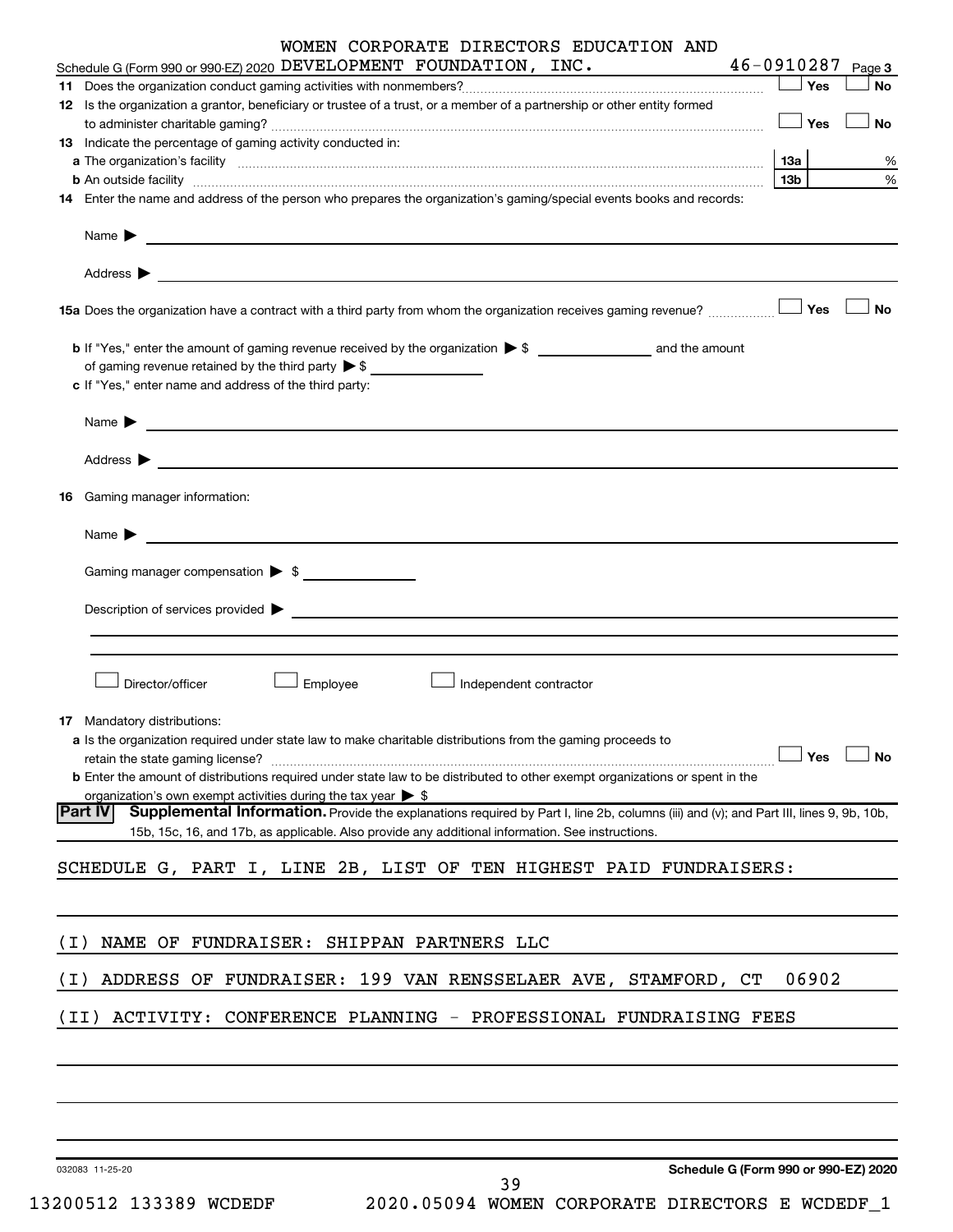|                                                                                                     | DEVELOPMENT FOUNDATION, INC. |  | 46-0910287 Page 4               |  |
|-----------------------------------------------------------------------------------------------------|------------------------------|--|---------------------------------|--|
| Schedule G (Form 990 or 990-EZ) DEVELOPMEN<br><b>Part IV   Supplemental Information</b> (continued) |                              |  |                                 |  |
|                                                                                                     |                              |  |                                 |  |
|                                                                                                     |                              |  |                                 |  |
|                                                                                                     |                              |  |                                 |  |
|                                                                                                     |                              |  |                                 |  |
|                                                                                                     |                              |  |                                 |  |
|                                                                                                     |                              |  |                                 |  |
|                                                                                                     |                              |  |                                 |  |
|                                                                                                     |                              |  |                                 |  |
|                                                                                                     |                              |  |                                 |  |
|                                                                                                     |                              |  |                                 |  |
|                                                                                                     |                              |  |                                 |  |
|                                                                                                     |                              |  |                                 |  |
|                                                                                                     |                              |  |                                 |  |
|                                                                                                     |                              |  |                                 |  |
|                                                                                                     |                              |  |                                 |  |
|                                                                                                     |                              |  |                                 |  |
|                                                                                                     |                              |  |                                 |  |
|                                                                                                     |                              |  |                                 |  |
|                                                                                                     |                              |  |                                 |  |
|                                                                                                     |                              |  |                                 |  |
|                                                                                                     |                              |  |                                 |  |
|                                                                                                     |                              |  |                                 |  |
|                                                                                                     |                              |  |                                 |  |
|                                                                                                     |                              |  |                                 |  |
|                                                                                                     |                              |  |                                 |  |
|                                                                                                     |                              |  |                                 |  |
|                                                                                                     |                              |  |                                 |  |
|                                                                                                     |                              |  |                                 |  |
|                                                                                                     |                              |  |                                 |  |
|                                                                                                     |                              |  |                                 |  |
|                                                                                                     |                              |  |                                 |  |
|                                                                                                     |                              |  |                                 |  |
|                                                                                                     |                              |  |                                 |  |
|                                                                                                     |                              |  |                                 |  |
|                                                                                                     |                              |  |                                 |  |
|                                                                                                     |                              |  |                                 |  |
|                                                                                                     |                              |  |                                 |  |
|                                                                                                     |                              |  |                                 |  |
|                                                                                                     |                              |  |                                 |  |
|                                                                                                     |                              |  |                                 |  |
|                                                                                                     |                              |  |                                 |  |
|                                                                                                     |                              |  |                                 |  |
|                                                                                                     |                              |  |                                 |  |
|                                                                                                     |                              |  |                                 |  |
|                                                                                                     |                              |  |                                 |  |
|                                                                                                     |                              |  |                                 |  |
|                                                                                                     |                              |  |                                 |  |
|                                                                                                     |                              |  |                                 |  |
|                                                                                                     |                              |  |                                 |  |
|                                                                                                     |                              |  | Schedule G (Form 990 or 990-EZ) |  |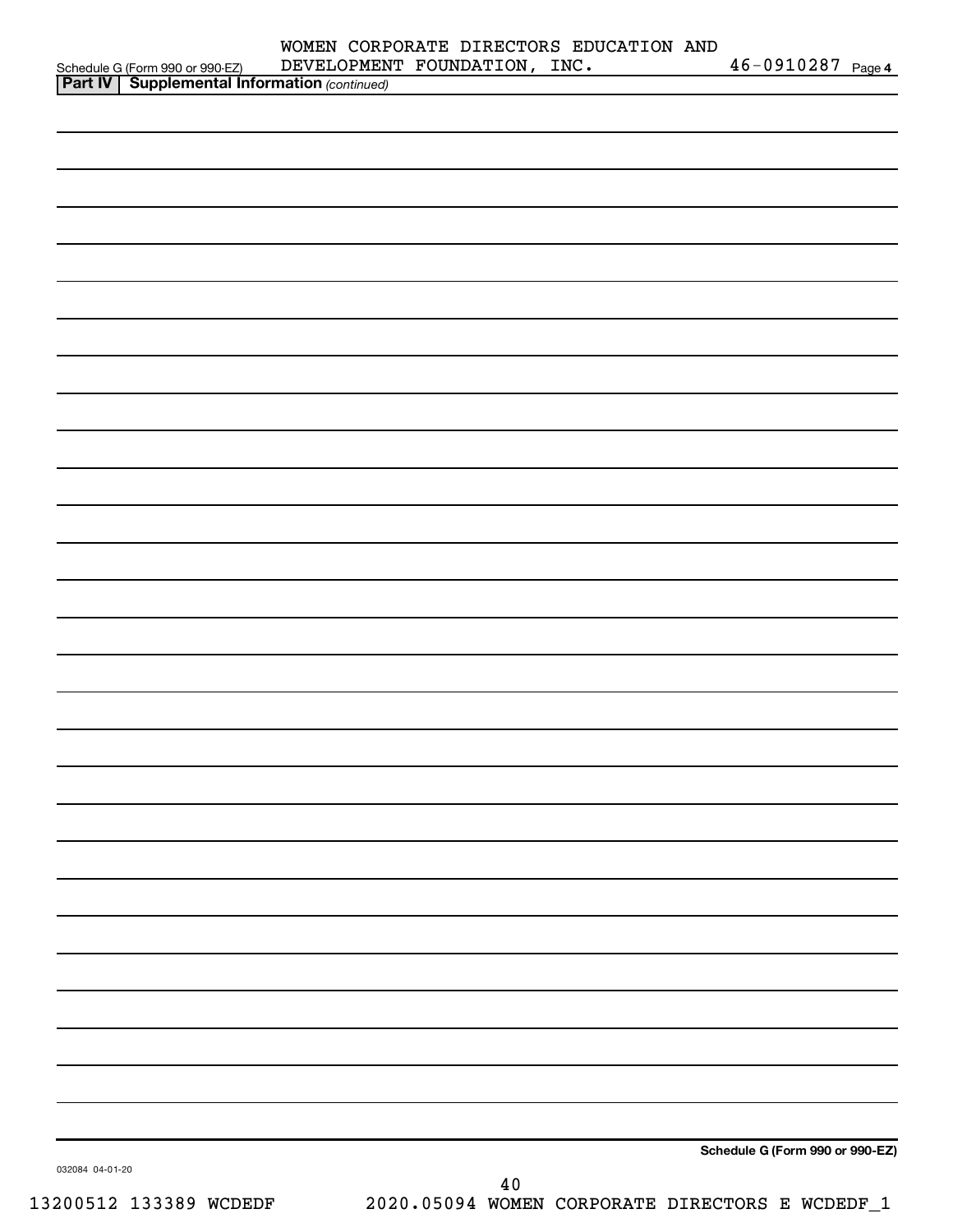|   | <b>Compensation Information</b><br><b>SCHEDULE J</b>                                                                                                                                                                                |                                       | OMB No. 1545-0047     |            |                         |
|---|-------------------------------------------------------------------------------------------------------------------------------------------------------------------------------------------------------------------------------------|---------------------------------------|-----------------------|------------|-------------------------|
|   | (Form 990)<br>For certain Officers, Directors, Trustees, Key Employees, and Highest                                                                                                                                                 |                                       |                       |            |                         |
|   | <b>Compensated Employees</b>                                                                                                                                                                                                        |                                       |                       |            |                         |
|   | Complete if the organization answered "Yes" on Form 990, Part IV, line 23.<br>Attach to Form 990.                                                                                                                                   |                                       | <b>Open to Public</b> |            |                         |
|   | Department of the Treasury<br>Go to www.irs.gov/Form990 for instructions and the latest information.<br>Internal Revenue Service                                                                                                    |                                       | Inspection            |            |                         |
|   | WOMEN CORPORATE DIRECTORS EDUCATION AND<br>Name of the organization                                                                                                                                                                 | <b>Employer identification number</b> |                       |            |                         |
|   | DEVELOPMENT FOUNDATION, INC.                                                                                                                                                                                                        | 46-0910287                            |                       |            |                         |
|   | <b>Questions Regarding Compensation</b><br>Part I                                                                                                                                                                                   |                                       |                       |            |                         |
|   |                                                                                                                                                                                                                                     |                                       |                       | <b>Yes</b> | No                      |
|   | 1a Check the appropriate box(es) if the organization provided any of the following to or for a person listed on Form 990,                                                                                                           |                                       |                       |            |                         |
|   | Part VII, Section A, line 1a. Complete Part III to provide any relevant information regarding these items.                                                                                                                          |                                       |                       |            |                         |
|   | First-class or charter travel<br>Housing allowance or residence for personal use                                                                                                                                                    |                                       |                       |            |                         |
|   | Travel for companions<br>Payments for business use of personal residence                                                                                                                                                            |                                       |                       |            |                         |
|   | Tax indemnification and gross-up payments<br>Health or social club dues or initiation fees                                                                                                                                          |                                       |                       |            |                         |
|   | Discretionary spending account<br>Personal services (such as maid, chauffeur, chef)                                                                                                                                                 |                                       |                       |            |                         |
|   |                                                                                                                                                                                                                                     |                                       |                       |            |                         |
|   | <b>b</b> If any of the boxes on line 1a are checked, did the organization follow a written policy regarding payment or                                                                                                              |                                       |                       |            |                         |
|   | reimbursement or provision of all of the expenses described above? If "No," complete Part III to explain                                                                                                                            |                                       | 1b                    |            |                         |
| 2 | Did the organization require substantiation prior to reimbursing or allowing expenses incurred by all directors,                                                                                                                    |                                       |                       |            |                         |
|   | trustees, and officers, including the CEO/Executive Director, regarding the items checked on line 1a?                                                                                                                               |                                       | $\overline{2}$        | х          |                         |
|   |                                                                                                                                                                                                                                     |                                       |                       |            |                         |
| з | Indicate which, if any, of the following the organization used to establish the compensation of the organization's                                                                                                                  |                                       |                       |            |                         |
|   | CEO/Executive Director. Check all that apply. Do not check any boxes for methods used by a related organization to                                                                                                                  |                                       |                       |            |                         |
|   | establish compensation of the CEO/Executive Director, but explain in Part III.                                                                                                                                                      |                                       |                       |            |                         |
|   | Compensation committee<br>Written employment contract                                                                                                                                                                               |                                       |                       |            |                         |
|   | $\overline{\mathbf{X}}$ Compensation survey or study<br>$ \underline{\mathbf{X}} $ Independent compensation consultant                                                                                                              |                                       |                       |            |                         |
|   | Approval by the board or compensation committee<br>Form 990 of other organizations                                                                                                                                                  |                                       |                       |            |                         |
|   |                                                                                                                                                                                                                                     |                                       |                       |            |                         |
|   | During the year, did any person listed on Form 990, Part VII, Section A, line 1a, with respect to the filing                                                                                                                        |                                       |                       |            |                         |
|   | organization or a related organization:                                                                                                                                                                                             |                                       |                       |            | х                       |
| а | Receive a severance payment or change-of-control payment?                                                                                                                                                                           |                                       | 4a                    |            | $\overline{\texttt{x}}$ |
| b |                                                                                                                                                                                                                                     |                                       | 4b                    |            | $\overline{\text{x}}$   |
| c | Participate in or receive payment from an equity-based compensation arrangement?                                                                                                                                                    |                                       | 4c                    |            |                         |
|   | If "Yes" to any of lines 4a-c, list the persons and provide the applicable amounts for each item in Part III.                                                                                                                       |                                       |                       |            |                         |
|   | Only section 501(c)(3), 501(c)(4), and 501(c)(29) organizations must complete lines 5-9.                                                                                                                                            |                                       |                       |            |                         |
|   | For persons listed on Form 990, Part VII, Section A, line 1a, did the organization pay or accrue any compensation                                                                                                                   |                                       |                       |            |                         |
|   | contingent on the revenues of:                                                                                                                                                                                                      |                                       |                       |            |                         |
|   | a The organization? <b>contracts</b> and contracts are contracted and contract and contract and contract and contract and contract and contract and contract and contract and contract and contract and contract and contract and c |                                       | 5a                    |            | x.                      |
|   |                                                                                                                                                                                                                                     |                                       | 5b                    |            | $\overline{\mathbf{X}}$ |
|   | If "Yes" on line 5a or 5b, describe in Part III.                                                                                                                                                                                    |                                       |                       |            |                         |
| 6 | For persons listed on Form 990, Part VII, Section A, line 1a, did the organization pay or accrue any compensation                                                                                                                   |                                       |                       |            |                         |
|   | contingent on the net earnings of:                                                                                                                                                                                                  |                                       |                       |            |                         |
|   |                                                                                                                                                                                                                                     |                                       | 6а                    |            | x.                      |
|   |                                                                                                                                                                                                                                     |                                       | 6b                    |            | $\overline{\mathbf{X}}$ |
|   | If "Yes" on line 6a or 6b, describe in Part III.                                                                                                                                                                                    |                                       |                       |            |                         |
|   | 7 For persons listed on Form 990, Part VII, Section A, line 1a, did the organization provide any nonfixed payments                                                                                                                  |                                       |                       |            |                         |
|   |                                                                                                                                                                                                                                     |                                       | 7                     |            | x.                      |
| 8 | Were any amounts reported on Form 990, Part VII, paid or accrued pursuant to a contract that was subject to the                                                                                                                     |                                       |                       |            |                         |
|   |                                                                                                                                                                                                                                     |                                       | 8                     |            | x.                      |
| 9 | If "Yes" on line 8, did the organization also follow the rebuttable presumption procedure described in                                                                                                                              |                                       |                       |            |                         |
|   |                                                                                                                                                                                                                                     |                                       | 9                     |            |                         |
|   | LHA For Paperwork Reduction Act Notice, see the Instructions for Form 990.                                                                                                                                                          | Schedule J (Form 990) 2020            |                       |            |                         |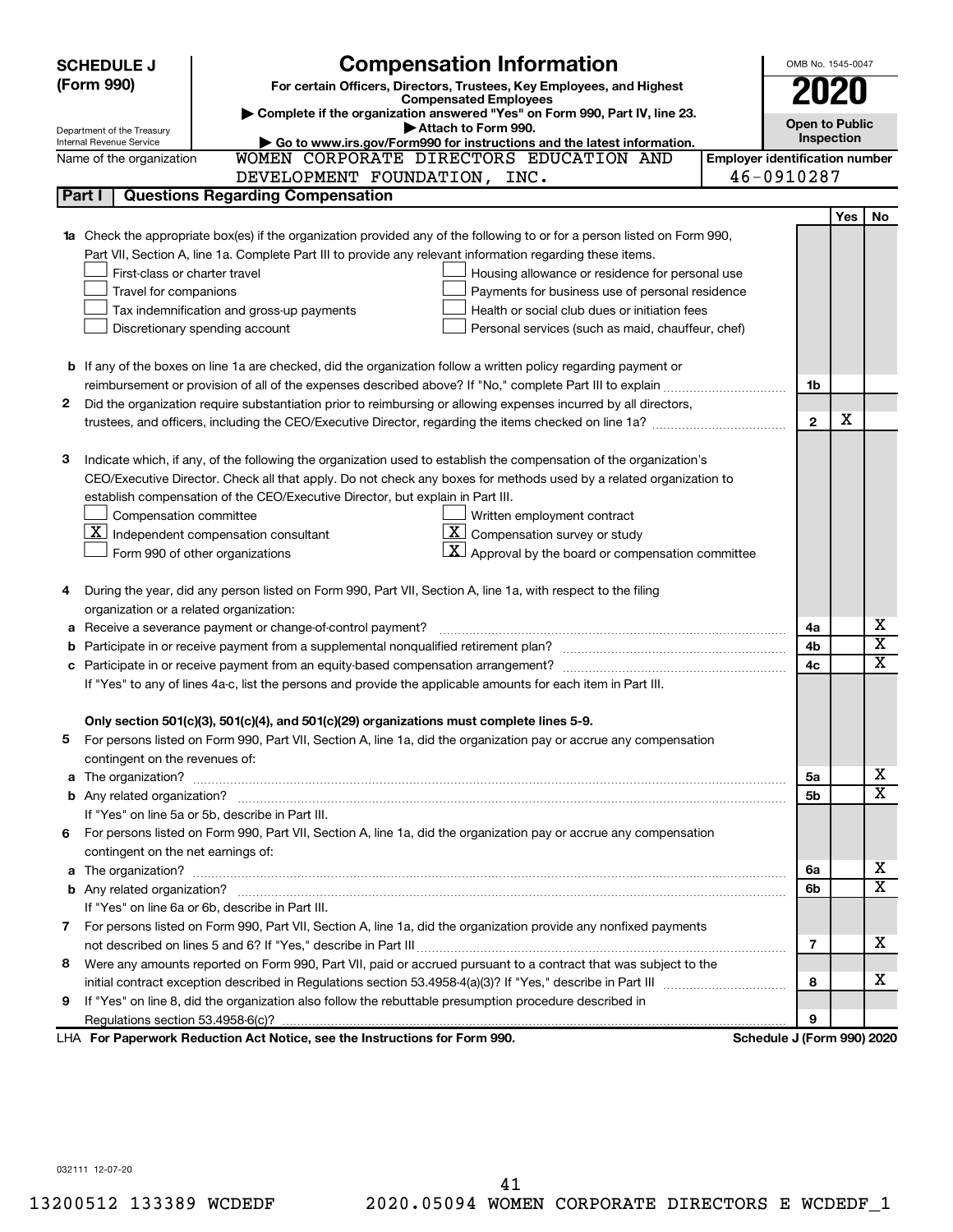Schedule J (Form 990) 2020 DEVELOPMENT FOUNDATION,INC. 46-0910287 Page

# WOMEN CORPORATE DIRECTORS EDUCATION AND

**2**

Part II | Officers, Directors, Trustees, Key Employees, and Highest Compensated Employees. Use duplicate copies if additional space is needed.

For each individual whose compensation must be reported on Schedule J, report compensation from the organization on row (i) and from related organizations, described in the instructions, on row (ii). Do not list any individuals that aren't listed on Form 990, Part VII.

Note: The sum of columns (B)(i)-(iii) for each listed individual must equal the total amount of Form 990, Part VII, Section A, line 1a, applicable column (D) and (E) amounts for that individual.

| (A) Name and Title |             |                             | (B) Breakdown of W-2 and/or 1099-MISC compensation |                                           | (C) Retirement and<br>other deferred | (D) Nontaxable<br>benefits | (E) Total of columns<br>$(B)(i)-(D)$ | (F) Compensation<br>in column (B)         |
|--------------------|-------------|-----------------------------|----------------------------------------------------|-------------------------------------------|--------------------------------------|----------------------------|--------------------------------------|-------------------------------------------|
|                    |             | (i) Base<br>compensation    | (ii) Bonus &<br>incentive<br>compensation          | (iii) Other<br>reportable<br>compensation | compensation                         |                            |                                      | reported as deferred<br>on prior Form 990 |
| (1) SUSAN KEATING  | (i)         | 407,854.                    | $\overline{0}$ .                                   | $\overline{0}$ .                          | $\overline{0}$ .                     | 20,800.                    | 428,654.                             | $\overline{0}$ .                          |
| $\mathtt{CEO}$     | (ii)        | $\overline{\mathfrak{o}}$ . | $\overline{0}$ .                                   | $\overline{0}$ .                          | $\overline{0}$ .                     | $\overline{0}$ .           | $\overline{0}$ .                     | $\overline{0}$ .                          |
|                    | (i)         |                             |                                                    |                                           |                                      |                            |                                      |                                           |
|                    | (ii)        |                             |                                                    |                                           |                                      |                            |                                      |                                           |
|                    | $(\sf{i})$  |                             |                                                    |                                           |                                      |                            |                                      |                                           |
|                    | (ii)        |                             |                                                    |                                           |                                      |                            |                                      |                                           |
|                    | $(\sf{i})$  |                             |                                                    |                                           |                                      |                            |                                      |                                           |
|                    | (ii)        |                             |                                                    |                                           |                                      |                            |                                      |                                           |
|                    | $(\sf{i})$  |                             |                                                    |                                           |                                      |                            |                                      |                                           |
|                    | (ii)        |                             |                                                    |                                           |                                      |                            |                                      |                                           |
|                    | (i)         |                             |                                                    |                                           |                                      |                            |                                      |                                           |
|                    | (ii)        |                             |                                                    |                                           |                                      |                            |                                      |                                           |
|                    | (i)         |                             |                                                    |                                           |                                      |                            |                                      |                                           |
|                    | (ii)        |                             |                                                    |                                           |                                      |                            |                                      |                                           |
|                    | (i)         |                             |                                                    |                                           |                                      |                            |                                      |                                           |
|                    | (ii)        |                             |                                                    |                                           |                                      |                            |                                      |                                           |
|                    | (i)         |                             |                                                    |                                           |                                      |                            |                                      |                                           |
|                    | (ii)        |                             |                                                    |                                           |                                      |                            |                                      |                                           |
|                    | (i)<br>(ii) |                             |                                                    |                                           |                                      |                            |                                      |                                           |
|                    | (i)         |                             |                                                    |                                           |                                      |                            |                                      |                                           |
|                    | (ii)        |                             |                                                    |                                           |                                      |                            |                                      |                                           |
|                    | (i)         |                             |                                                    |                                           |                                      |                            |                                      |                                           |
|                    | (ii)        |                             |                                                    |                                           |                                      |                            |                                      |                                           |
|                    | (i)         |                             |                                                    |                                           |                                      |                            |                                      |                                           |
|                    | (ii)        |                             |                                                    |                                           |                                      |                            |                                      |                                           |
|                    | (i)         |                             |                                                    |                                           |                                      |                            |                                      |                                           |
|                    | (ii)        |                             |                                                    |                                           |                                      |                            |                                      |                                           |
|                    | (i)         |                             |                                                    |                                           |                                      |                            |                                      |                                           |
|                    | (ii)        |                             |                                                    |                                           |                                      |                            |                                      |                                           |
|                    | (i)         |                             |                                                    |                                           |                                      |                            |                                      |                                           |
|                    | (ii)        |                             |                                                    |                                           |                                      |                            |                                      |                                           |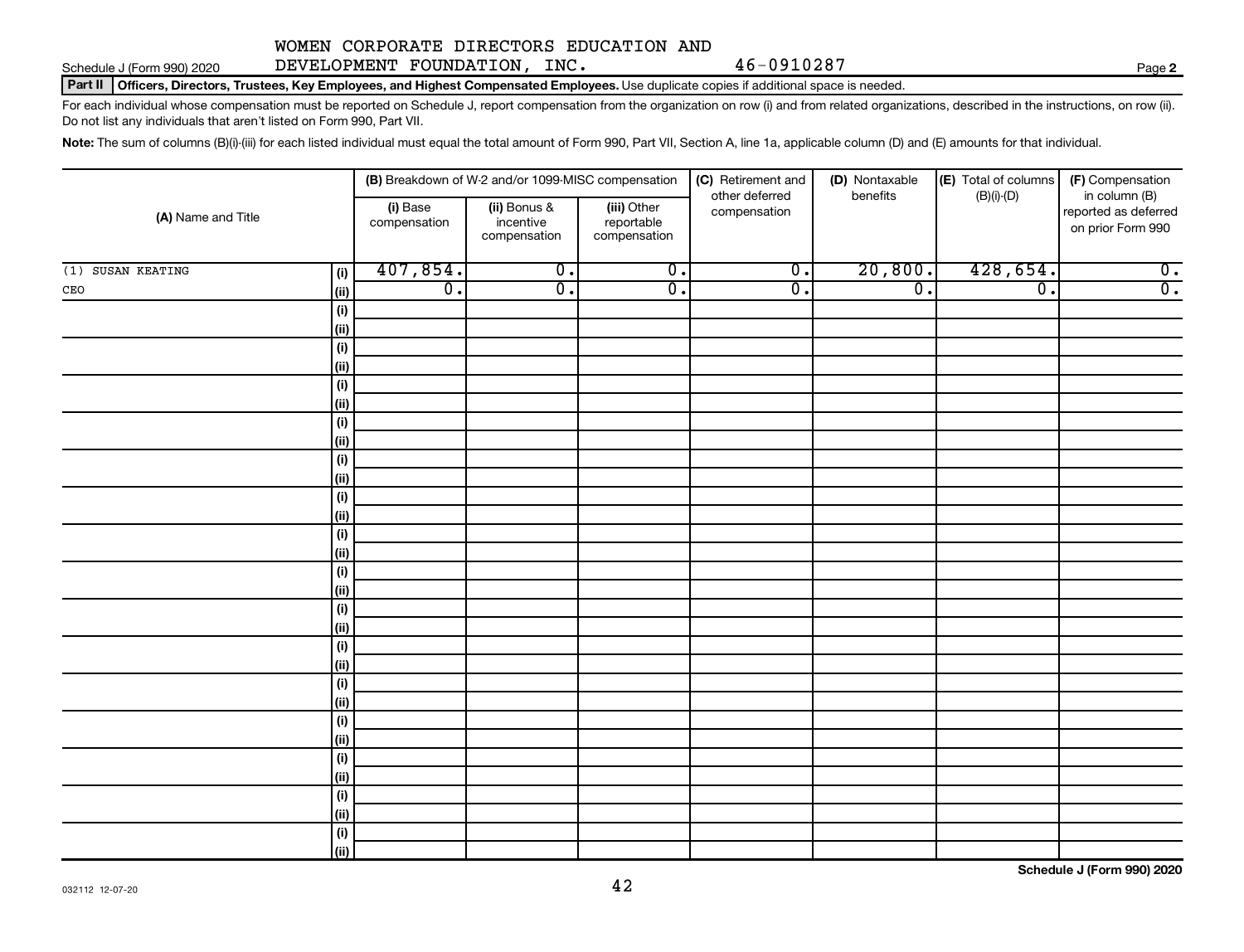### **Part III Supplemental Information**

Provide the information, explanation, or descriptions required for Part I, lines 1a, 1b, 3, 4a, 4b, 4c, 5a, 5b, 6a, 6b, 7, and 8, and for Part II. Also complete this part for any additional information.

**Schedule J (Form 990) 2020**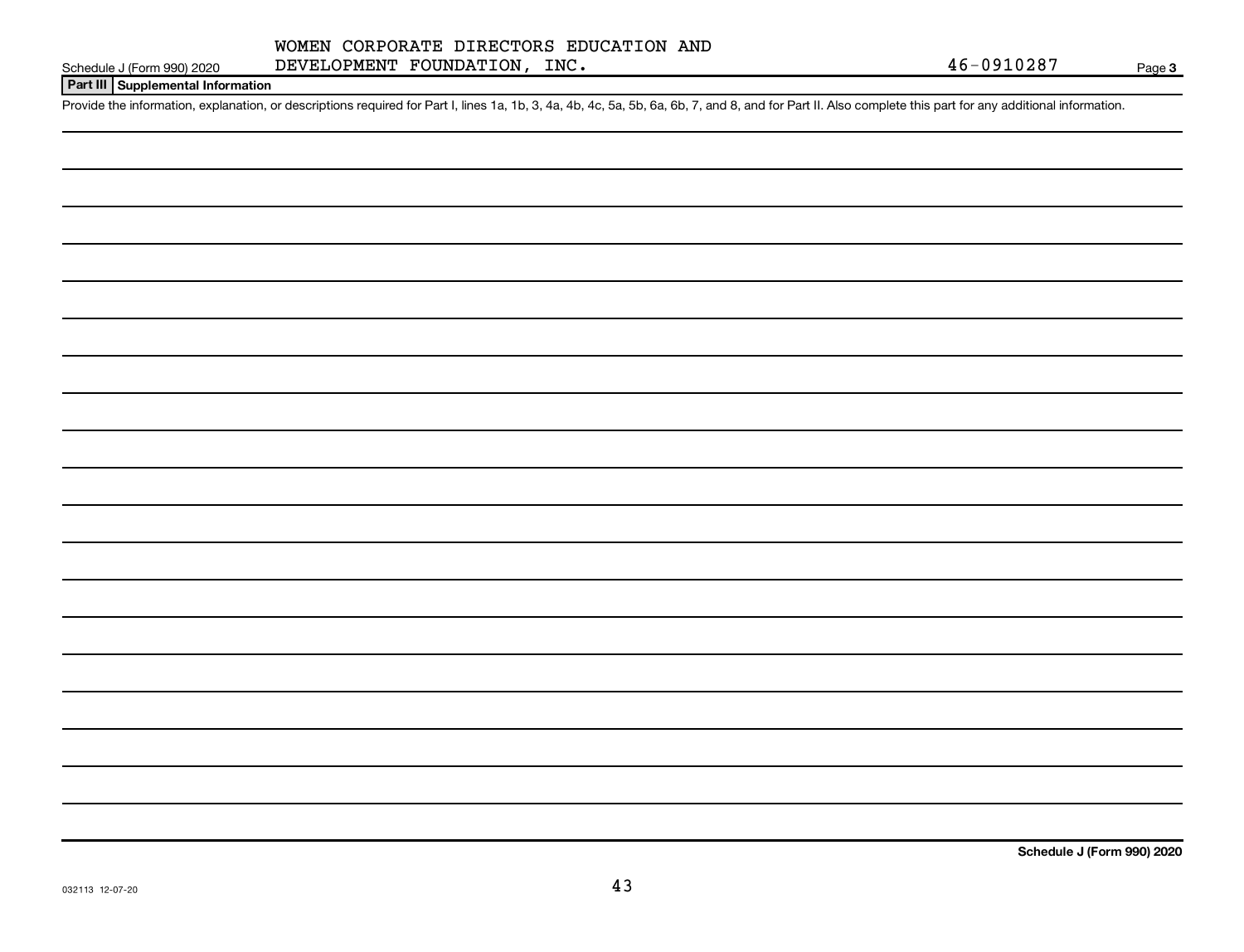| <b>SCHEDULE L</b>                                                                                             |                   | <b>Transactions With Interested Persons</b>                                                                                        |    |                            |                                    |  |                                |          |    |                                       | OMB No. 1545-0047                   |     |                                      |                                    |  |  |             |
|---------------------------------------------------------------------------------------------------------------|-------------------|------------------------------------------------------------------------------------------------------------------------------------|----|----------------------------|------------------------------------|--|--------------------------------|----------|----|---------------------------------------|-------------------------------------|-----|--------------------------------------|------------------------------------|--|--|-------------|
| (Form 990 or 990-EZ)                                                                                          |                   | Complete if the organization answered "Yes" on Form 990, Part IV, line 25a, 25b, 26, 27, 28a,                                      |    |                            |                                    |  |                                |          |    |                                       |                                     |     |                                      |                                    |  |  |             |
|                                                                                                               |                   | 28b, or 28c, or Form 990-EZ, Part V, line 38a or 40b.                                                                              |    |                            | Attach to Form 990 or Form 990-EZ. |  |                                |          |    |                                       |                                     |     |                                      |                                    |  |  |             |
| Department of the Treasury<br>Internal Revenue Service                                                        |                   | Go to www.irs.gov/Form990 for instructions and the latest information.                                                             |    |                            |                                    |  |                                |          |    |                                       | <b>Open To Public</b><br>Inspection |     |                                      |                                    |  |  |             |
| Name of the organization                                                                                      |                   | WOMEN CORPORATE DIRECTORS EDUCATION AND                                                                                            |    |                            |                                    |  |                                |          |    | <b>Employer identification number</b> |                                     |     |                                      |                                    |  |  |             |
|                                                                                                               |                   | DEVELOPMENT FOUNDATION, INC.                                                                                                       |    |                            |                                    |  |                                |          |    | 46-0910287                            |                                     |     |                                      |                                    |  |  |             |
| Part I                                                                                                        |                   | Excess Benefit Transactions (section 501(c)(3), section 501(c)(4), and section 501(c)(29) organizations only).                     |    |                            |                                    |  |                                |          |    |                                       |                                     |     |                                      |                                    |  |  |             |
|                                                                                                               |                   | Complete if the organization answered "Yes" on Form 990, Part IV, line 25a or 25b, or Form 990-EZ, Part V, line 40b.               |    |                            |                                    |  |                                |          |    |                                       |                                     |     |                                      |                                    |  |  |             |
| 1.                                                                                                            |                   | (b) Relationship between disqualified                                                                                              |    |                            |                                    |  |                                |          |    |                                       |                                     |     | (d) Corrected?                       |                                    |  |  |             |
| (a) Name of disqualified person                                                                               |                   | person and organization                                                                                                            |    |                            |                                    |  | (c) Description of transaction |          |    |                                       |                                     | Yes | No                                   |                                    |  |  |             |
|                                                                                                               |                   |                                                                                                                                    |    |                            |                                    |  |                                |          |    |                                       |                                     |     |                                      |                                    |  |  |             |
|                                                                                                               |                   |                                                                                                                                    |    |                            |                                    |  |                                |          |    |                                       |                                     |     |                                      |                                    |  |  |             |
|                                                                                                               |                   |                                                                                                                                    |    |                            |                                    |  |                                |          |    |                                       |                                     |     |                                      |                                    |  |  |             |
|                                                                                                               |                   |                                                                                                                                    |    |                            |                                    |  |                                |          |    |                                       |                                     |     |                                      |                                    |  |  |             |
|                                                                                                               |                   |                                                                                                                                    |    |                            |                                    |  |                                |          |    |                                       |                                     |     |                                      |                                    |  |  |             |
| 2 Enter the amount of tax incurred by the organization managers or disqualified persons during the year under |                   |                                                                                                                                    |    |                            |                                    |  |                                |          |    |                                       |                                     |     |                                      |                                    |  |  |             |
| section 4958                                                                                                  |                   |                                                                                                                                    |    |                            |                                    |  |                                |          |    | $\triangleright$ \$                   |                                     |     |                                      |                                    |  |  |             |
|                                                                                                               |                   |                                                                                                                                    |    |                            |                                    |  |                                |          |    |                                       |                                     |     |                                      |                                    |  |  |             |
|                                                                                                               |                   |                                                                                                                                    |    |                            |                                    |  |                                |          |    |                                       |                                     |     |                                      |                                    |  |  |             |
| Part II                                                                                                       |                   | Loans to and/or From Interested Persons.                                                                                           |    |                            |                                    |  |                                |          |    |                                       |                                     |     |                                      |                                    |  |  |             |
|                                                                                                               |                   | Complete if the organization answered "Yes" on Form 990-EZ, Part V, line 38a or Form 990, Part IV, line 26; or if the organization |    |                            |                                    |  |                                |          |    |                                       |                                     |     |                                      |                                    |  |  |             |
|                                                                                                               |                   | reported an amount on Form 990, Part X, line 5, 6, or 22.                                                                          |    |                            |                                    |  |                                |          |    |                                       |                                     |     |                                      |                                    |  |  |             |
| (a) Name of                                                                                                   | (b) Relationship  | (c) Purpose                                                                                                                        |    | (d) Loan to or<br>from the | (e) Original                       |  | (f) Balance due                |          |    |                                       |                                     |     | $(g)$ In                             | <b>(h)</b> Approved<br>by board or |  |  | (i) Written |
| interested person                                                                                             | with organization | of loan                                                                                                                            |    | organization?              | principal amount                   |  |                                | default? |    |                                       | agreement?<br>committee?            |     |                                      |                                    |  |  |             |
|                                                                                                               |                   |                                                                                                                                    | To | From                       |                                    |  |                                | Yes      | No | Yes                                   | No                                  | Yes | No                                   |                                    |  |  |             |
|                                                                                                               |                   |                                                                                                                                    |    |                            |                                    |  |                                |          |    |                                       |                                     |     |                                      |                                    |  |  |             |
|                                                                                                               |                   |                                                                                                                                    |    |                            |                                    |  |                                |          |    |                                       |                                     |     |                                      |                                    |  |  |             |
|                                                                                                               |                   |                                                                                                                                    |    |                            |                                    |  |                                |          |    |                                       |                                     |     |                                      |                                    |  |  |             |
|                                                                                                               |                   |                                                                                                                                    |    |                            |                                    |  |                                |          |    |                                       |                                     |     |                                      |                                    |  |  |             |
|                                                                                                               |                   |                                                                                                                                    |    |                            |                                    |  |                                |          |    |                                       |                                     |     |                                      |                                    |  |  |             |
|                                                                                                               |                   |                                                                                                                                    |    |                            |                                    |  |                                |          |    |                                       |                                     |     |                                      |                                    |  |  |             |
|                                                                                                               |                   |                                                                                                                                    |    |                            |                                    |  |                                |          |    |                                       |                                     |     |                                      |                                    |  |  |             |
|                                                                                                               |                   |                                                                                                                                    |    |                            |                                    |  |                                |          |    |                                       |                                     |     |                                      |                                    |  |  |             |
|                                                                                                               |                   |                                                                                                                                    |    |                            |                                    |  |                                |          |    |                                       |                                     |     |                                      |                                    |  |  |             |
| Total                                                                                                         |                   |                                                                                                                                    |    |                            | $\blacktriangleright$ \$           |  |                                |          |    |                                       |                                     |     |                                      |                                    |  |  |             |
| Part II                                                                                                       |                   | <b>Grants or Assistance Benefiting Interested Persons.</b>                                                                         |    |                            |                                    |  |                                |          |    |                                       |                                     |     |                                      |                                    |  |  |             |
|                                                                                                               |                   | Complete if the organization answered "Yes" on Form 990, Part IV, line 27.                                                         |    |                            |                                    |  |                                |          |    |                                       |                                     |     |                                      |                                    |  |  |             |
| (a) Name of interested person                                                                                 |                   | (b) Relationship between                                                                                                           |    |                            | (c) Amount of<br>assistance        |  | (d) Type of<br>assistance      |          |    |                                       | (e) Purpose of<br>assistance        |     |                                      |                                    |  |  |             |
|                                                                                                               |                   | interested person and<br>the organization                                                                                          |    |                            |                                    |  |                                |          |    |                                       |                                     |     |                                      |                                    |  |  |             |
|                                                                                                               |                   |                                                                                                                                    |    |                            |                                    |  |                                |          |    |                                       |                                     |     |                                      |                                    |  |  |             |
|                                                                                                               |                   |                                                                                                                                    |    |                            |                                    |  |                                |          |    |                                       |                                     |     |                                      |                                    |  |  |             |
|                                                                                                               |                   |                                                                                                                                    |    |                            |                                    |  |                                |          |    |                                       |                                     |     |                                      |                                    |  |  |             |
|                                                                                                               |                   |                                                                                                                                    |    |                            |                                    |  |                                |          |    |                                       |                                     |     |                                      |                                    |  |  |             |
|                                                                                                               |                   |                                                                                                                                    |    |                            |                                    |  |                                |          |    |                                       |                                     |     |                                      |                                    |  |  |             |
|                                                                                                               |                   |                                                                                                                                    |    |                            |                                    |  |                                |          |    |                                       |                                     |     |                                      |                                    |  |  |             |
|                                                                                                               |                   |                                                                                                                                    |    |                            |                                    |  |                                |          |    |                                       |                                     |     |                                      |                                    |  |  |             |
|                                                                                                               |                   |                                                                                                                                    |    |                            |                                    |  |                                |          |    |                                       |                                     |     |                                      |                                    |  |  |             |
|                                                                                                               |                   |                                                                                                                                    |    |                            |                                    |  |                                |          |    |                                       |                                     |     |                                      |                                    |  |  |             |
|                                                                                                               |                   |                                                                                                                                    |    |                            |                                    |  |                                |          |    |                                       |                                     |     |                                      |                                    |  |  |             |
| LHA For Paperwork Reduction Act Notice, see the Instructions for Form 990 or 990-EZ.                          |                   |                                                                                                                                    |    |                            |                                    |  |                                |          |    |                                       |                                     |     | Schedule L (Form 990 or 990-EZ) 2020 |                                    |  |  |             |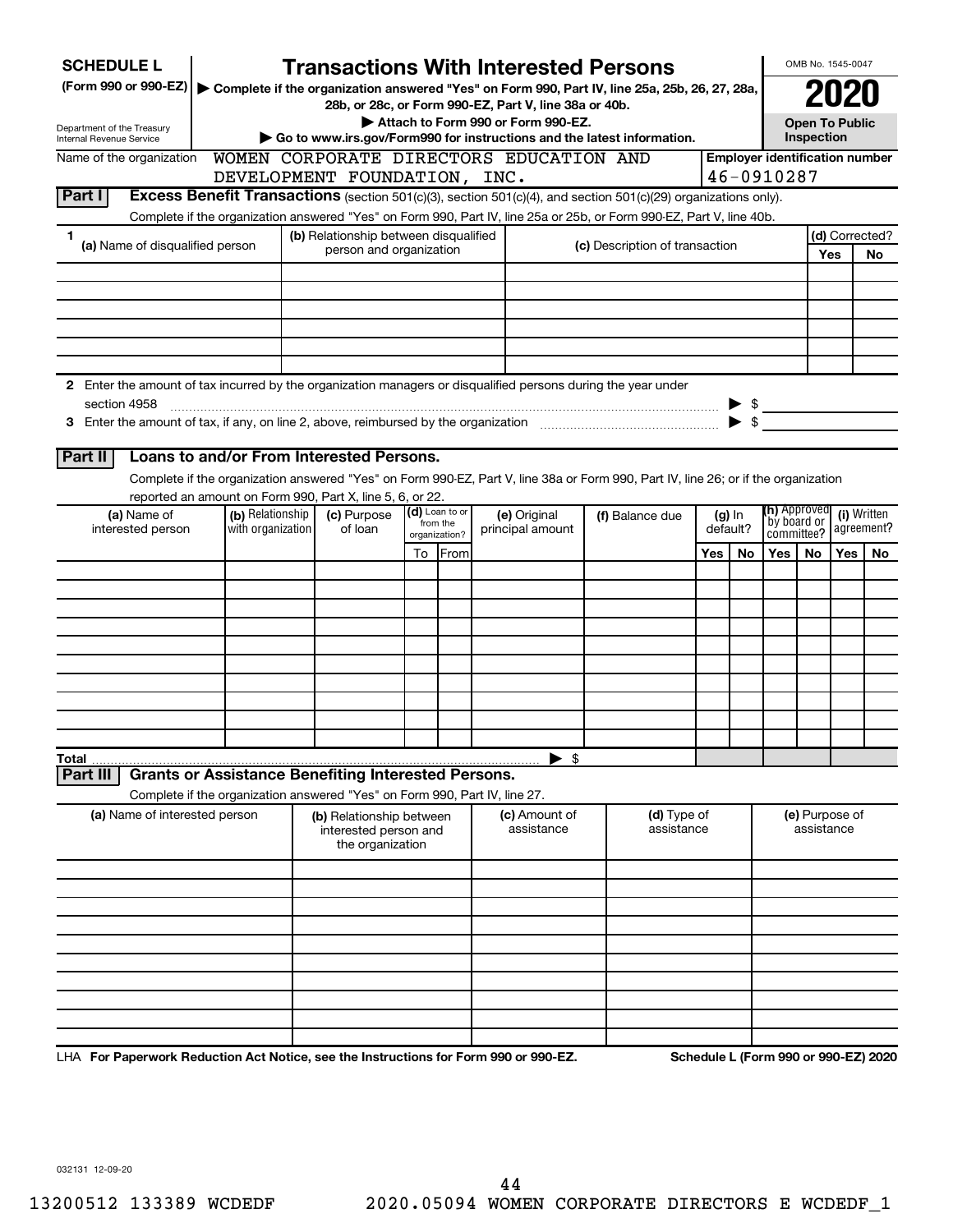| Schedule L (Form 990 or 990-EZ) 2020 DEVELOPMENT FOUNDATION, INC.                           |                     |                                                                    |                              | $46 - 0910287$ Page 2             |                                                      |    |
|---------------------------------------------------------------------------------------------|---------------------|--------------------------------------------------------------------|------------------------------|-----------------------------------|------------------------------------------------------|----|
| <b>Business Transactions Involving Interested Persons.</b><br>  Part IV                     |                     |                                                                    |                              |                                   |                                                      |    |
| Complete if the organization answered "Yes" on Form 990, Part IV, line 28a, 28b, or 28c.    |                     |                                                                    |                              |                                   |                                                      |    |
| (a) Name of interested person                                                               |                     | (b) Relationship between interested<br>person and the organization | (c) Amount of<br>transaction | (d) Description of<br>transaction | <b>(e)</b> Sharing of<br>organization's<br>revenues? |    |
|                                                                                             |                     |                                                                    |                              |                                   | Yes                                                  | No |
| KPMG LLP                                                                                    | DIRECTORS OF THE OR |                                                                    |                              | 823, 215. FOUNDATION              |                                                      | x  |
|                                                                                             |                     |                                                                    |                              |                                   |                                                      |    |
|                                                                                             |                     |                                                                    |                              |                                   |                                                      |    |
|                                                                                             |                     |                                                                    |                              |                                   |                                                      |    |
|                                                                                             |                     |                                                                    |                              |                                   |                                                      |    |
|                                                                                             |                     |                                                                    |                              |                                   |                                                      |    |
|                                                                                             |                     |                                                                    |                              |                                   |                                                      |    |
|                                                                                             |                     |                                                                    |                              |                                   |                                                      |    |
|                                                                                             |                     |                                                                    |                              |                                   |                                                      |    |
|                                                                                             |                     |                                                                    |                              |                                   |                                                      |    |
| <b>Part V</b><br><b>Supplemental Information.</b>                                           |                     |                                                                    |                              |                                   |                                                      |    |
| Provide additional information for responses to questions on Schedule L (see instructions). |                     |                                                                    |                              |                                   |                                                      |    |
| SCH L, PART IV, BUSINESS TRANSACTIONS INVOLVING INTERESTED PERSONS:                         |                     |                                                                    |                              |                                   |                                                      |    |
|                                                                                             |                     |                                                                    |                              |                                   |                                                      |    |
| NAME OF PERSON: KPMG LLP<br>(A)                                                             |                     |                                                                    |                              |                                   |                                                      |    |
| RELATIONSHIP BETWEEN INTERESTED PERSON AND ORGANIZATION:<br>(B)                             |                     |                                                                    |                              |                                   |                                                      |    |
|                                                                                             |                     |                                                                    |                              |                                   |                                                      |    |
| DIRECTORS OF THE ORGANIZATION (SEE FOOTNOTE BELOW)                                          |                     |                                                                    |                              |                                   |                                                      |    |
|                                                                                             |                     |                                                                    |                              |                                   |                                                      |    |
| AMOUNT OF TRANSACTION \$ 823, 215.<br>(C)                                                   |                     |                                                                    |                              |                                   |                                                      |    |
| DESCRIPTION OF TRANSACTION: FOUNDATION RECEIPTS FROM KPMG LLP FOR<br>(D)                    |                     |                                                                    |                              |                                   |                                                      |    |
|                                                                                             |                     |                                                                    |                              |                                   |                                                      |    |
| IN-KIND GOODS (\$19,215) AND FOR SPONSORSHIPS IN THE AMOUNT OF \$804,000.                   |                     |                                                                    |                              |                                   |                                                      |    |
|                                                                                             |                     |                                                                    |                              |                                   |                                                      |    |
| (E)<br>SHARING OF ORGANIZATION REVENUES? = NO                                               |                     |                                                                    |                              |                                   |                                                      |    |
|                                                                                             |                     |                                                                    |                              |                                   |                                                      |    |
|                                                                                             |                     |                                                                    |                              |                                   |                                                      |    |
| SCH L, PART IV, (B):                                                                        |                     |                                                                    |                              |                                   |                                                      |    |
| CAMILLE ASARO (CURRENT PARTNER AT KPMG LLP), KAREN MITCHELL CURRAN                          |                     |                                                                    |                              |                                   |                                                      |    |
|                                                                                             |                     |                                                                    |                              |                                   |                                                      |    |
| (CURRENT PARTNER AT KPMG LLP), LISA DANIELS (CURRENT PARTNER AT KPMG                        |                     |                                                                    |                              |                                   |                                                      |    |
| LLP), AND TANDRA JACKSON (CURRENT PARTNER AT KPMG LLP) ALL SERVED AS                        |                     |                                                                    |                              |                                   |                                                      |    |
|                                                                                             |                     |                                                                    |                              |                                   |                                                      |    |
| DIRECTORS FOR THE ORGANIZATION FOR THE FISCAL YEAR ENDED JUNE 30, 2021.                     |                     |                                                                    |                              |                                   |                                                      |    |
|                                                                                             |                     |                                                                    |                              |                                   |                                                      |    |
|                                                                                             |                     |                                                                    |                              |                                   |                                                      |    |
|                                                                                             |                     |                                                                    |                              |                                   |                                                      |    |
|                                                                                             |                     |                                                                    |                              |                                   |                                                      |    |

032132 12-09-20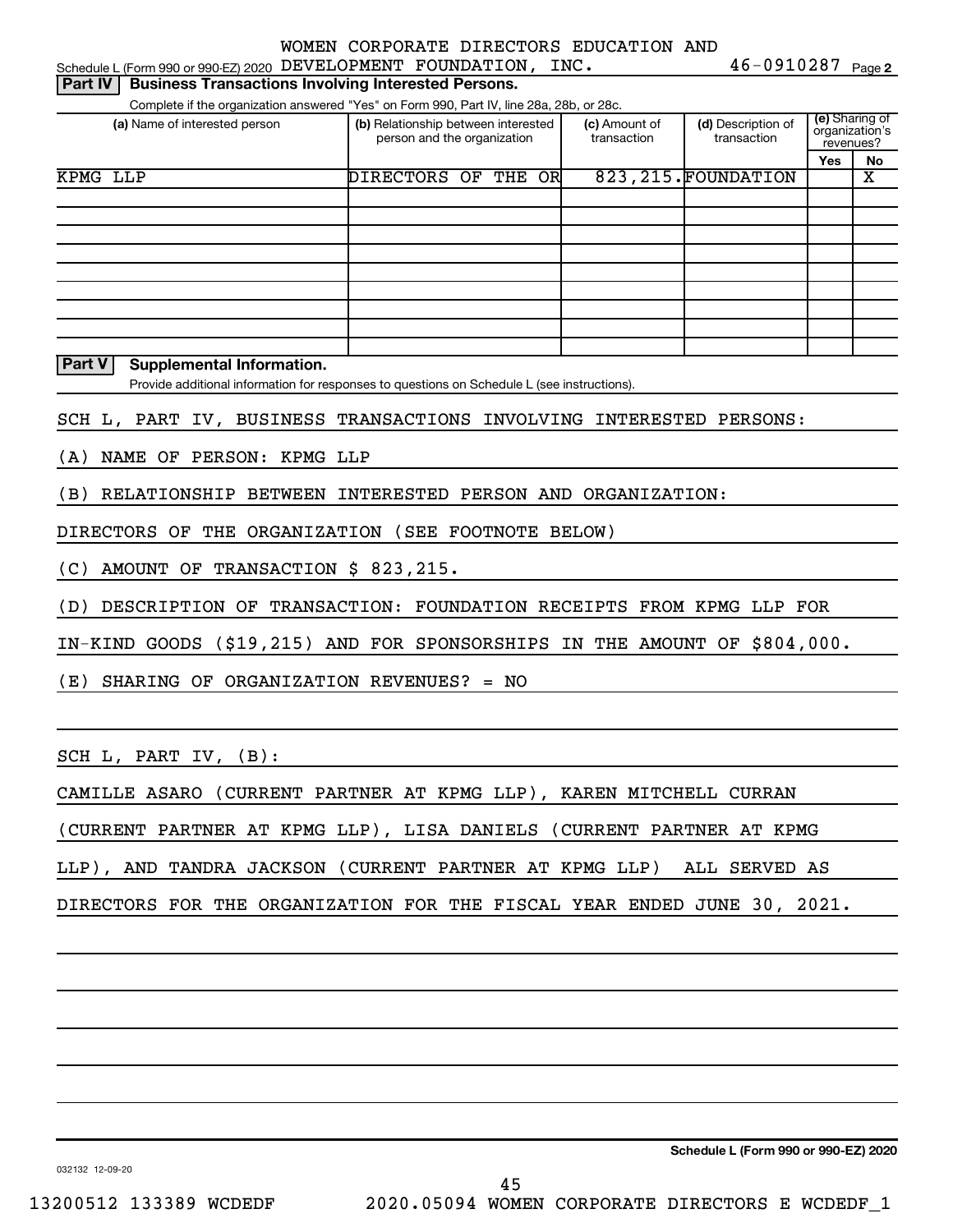**(Form 990 or 990-EZ)**

Department of the Treasury Internal Revenue Service Name of the organization

**Complete to provide information for responses to specific questions on Form 990 or 990-EZ or to provide any additional information. | Attach to Form 990 or 990-EZ. | Go to www.irs.gov/Form990 for the latest information. SCHEDULE O Supplemental Information to Form 990 or 990-EZ 2020**<br>(Form 990 or 990-EZ) Complete to provide information for responses to specific questions on WOMEN CORPORATE DIRECTORS EDUCATION AND



FORM 990, PART I, LINE 1, DESCRIPTION OF ORGANIZATION MISSION:

THE PURPOSE OF THE ORGANIZATION IS TO PROVIDE PROGRAMS, SERVICES, AND

EDUCATIONAL OPPORTUNITIES TO ENCOURAGE AND ENABLE WOMEN TO PARTICIPATE

IN CORPORATE GOVERNANCE.

FORM 990 PART I, LINE 15

BEGINNING IN 2018, THE ORGANIZATION BEGAN USING JUSTWORKS EMPLOYMENT

GROUP, LLC ("JUSTWORKS"), A PROFESSIONAL EMPLOYER ORGANIZATION ("PEO").

AS A PEO, JUSTWORKS PROVIDES PROFESSIONAL EMPLOYER SERVICES TO WOMEN

CORPORATE DIRECTORS EDUCATION AND DEVELOPMENT FOUNDATION, INC.

("TAXPAYER"). IN THE PEO RELATIONSHIP, JUSTWORKS AND TAXPAYER SHARE

CERTAIN RESPONSIBILITIES AND ALLOCATE OTHER EMPLOYER RESPONSIBILITIES

BETWEEN EACH OTHER. TAXPAYER REMAINS AN EMPLOYER OF THE WORKSITE

EMPLOYEES AND JUSTWORKS IS A CO-EMPLOYER OF TAXPAYER'S EMPLOYEES.

JUSTWORKS RESERVES THE RIGHT OF DIRECTION AND CONTROL OVER EMPLOYEES AS

IS NECESSARY TO FULFILL ITS OBLIGATIONS AND PROVIDE ITS SERVICES UNDER

AN AGREEMENT BETWEEN TAXPAYER AND JUSTWORKS. JUSTWORKS AND TAXPAYER

HAVE A RIGHT TO HIRE, DISCIPLINE, AND TERMINATE EMPLOYEES AS TO EACH

ONE'S EMPLOYMENT RELATIONSHIP WITH EMPLOYEES.

FORM 990, PART III, LINE 1, DESCRIPTION OF ORGANIZATION MISSION: REPRESENTATION AND THE PIPELINE FOR WOMEN ON BOARDS, AND INSPIRE BOARDS WORLDWIDE THROUGH EDUCATION, RESEARCH AND TOOLS REGARDING BEST PRACTICES IN GOVERNANCE AND LEADERSHIP.

032211 11-20-20 **For Paperwork Reduction Act Notice, see the Instructions for Form 990 or 990-EZ. Schedule O (Form 990 or 990-EZ) 2020** LHA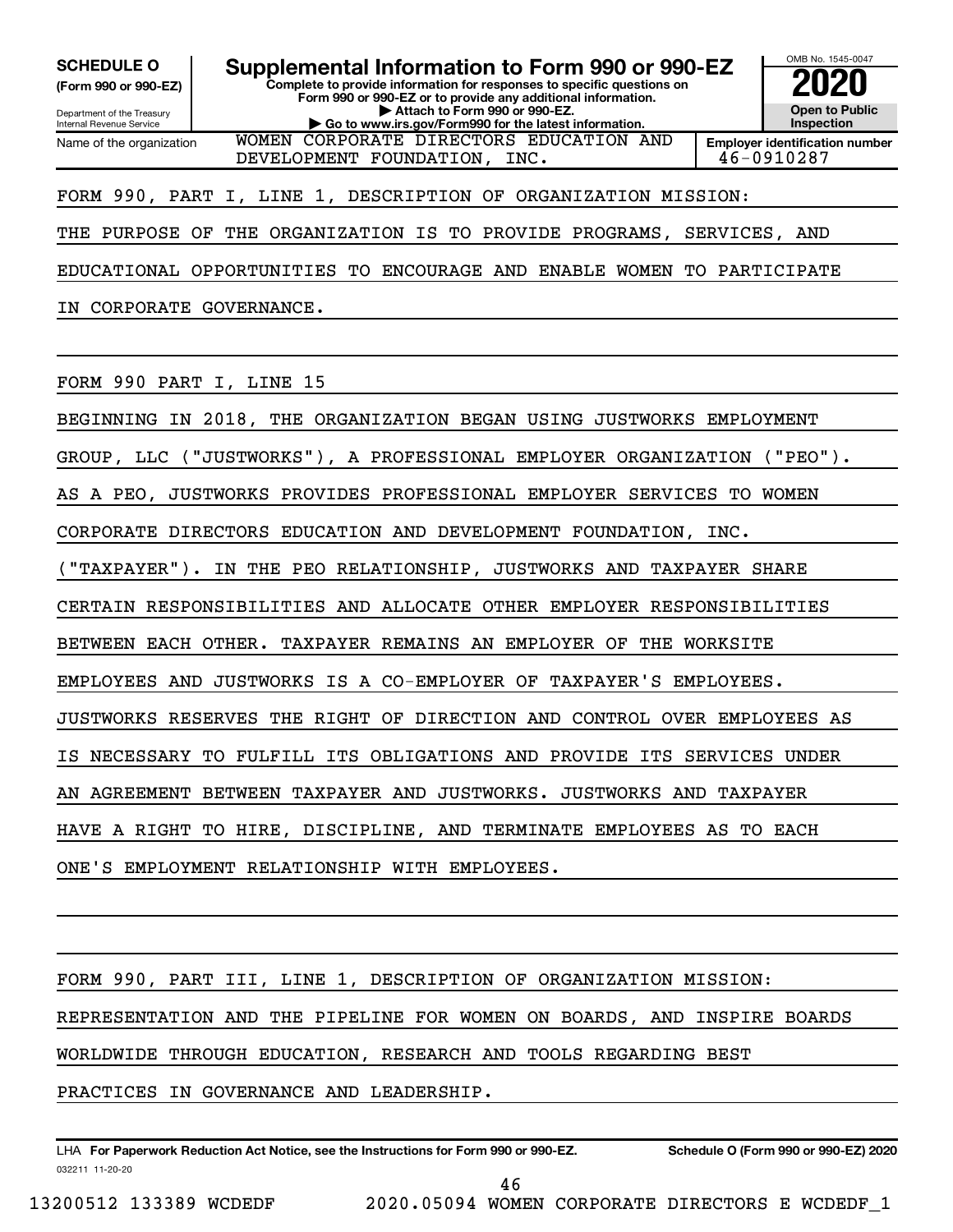**2 Employer identification number** Schedule O (Form 990 or 990-EZ) 2020 Name of the organization WOMEN CORPORATE DIRECTORS EDUCATION AND DEVELOPMENT FOUNDATION, INC. 46-0910287 FORM 990, PART III, LINE 4D, OTHER PROGRAM SERVICES: OTHER PROGRAM SERVICE EXPENSES NOT DIRECTLY ALLOCATED TO THE ORGANIZATION'S THREE LARGEST PROGRAM SERVICES.

EXPENSES \$ 1,034,970. INCLUDING GRANTS OF \$ 0. REVENUE \$ 0.

FORM 990, PART VI, SECTION A, LINE 1:

SUSAN KEATING, THE ORGANIZATION'S CHIEF EXECUTIVE OFFICER, SERVES AS A VOTING MEMBER OF THE GOVERNING BODY. SUSAN KEATING RESIGNED AS CHIEF EXECUTIVE OFFICER ON DECEMBER 31, 2021. JENNIFER REYNOLDS STARTED HER POSITION AS THE NEW CHIEF EXECUTIVE OFFICER IN FEBRUARY OF 2022.

FORM 990, PART VI, SECTION A, LINE 7A:

KPMG HAS SUPPORTED THE ACTIVITIES OF THE ORGANIZATION FOR MANY YEARS AND HAS PARTNERS AND RETIRED PARTNERS WITH CONSIDERABLE EXPERTISE IN THE ACTIVITIES AND GOALS OF THE ORGANIZATION. ACCORDINGLY, KPMG HAS THE RIGHT TO APPOINT THE NUMBER OF THE DIRECTORS OF THE ORGANIZATION THAT REPRESENTS THE MAJORITY OF THE BOARD OF DIRECTORS. IN ADDITION, THE KPMG-APPOINTED DIRECTORS MAY COMPRISE A MAJORITY OF ANY NOMINATING COMMITTEE OF THE BOARD OF DIRECTORS.

FORM 990, PART VI, SECTION B, LINE 11B:

THE FOUNDATION REVIEWS A DRAFT OF THE FORM 990 WITH THE AUDIT COMMITTEE OF THE BOARD OF DIRECTORS OF THE FOUNDATION. A COPY OF THE FORM 990 (AS RECOMMENDED FOR FILING) IS PROVIDED TO THE DIRECTORS PRIOR TO ITS FILING.

|                 |  |  | FORM 990, PART VI, SECTION B, LINE 12C:                              |    |  |  |                                                                          |  |
|-----------------|--|--|----------------------------------------------------------------------|----|--|--|--------------------------------------------------------------------------|--|
|                 |  |  |                                                                      |    |  |  | THE FOUNDATION MONITORS COMPLIANCE WITH THE CONFLICT OF INTEREST POLICY. |  |
|                 |  |  | EACH BOARD AND STAFF MEMBER SHALL EACH YEAR FILE WITH THE FOUNDATION |    |  |  |                                                                          |  |
| 032212 11-20-20 |  |  |                                                                      | 47 |  |  | Schedule O (Form 990 or 990-EZ) 2020                                     |  |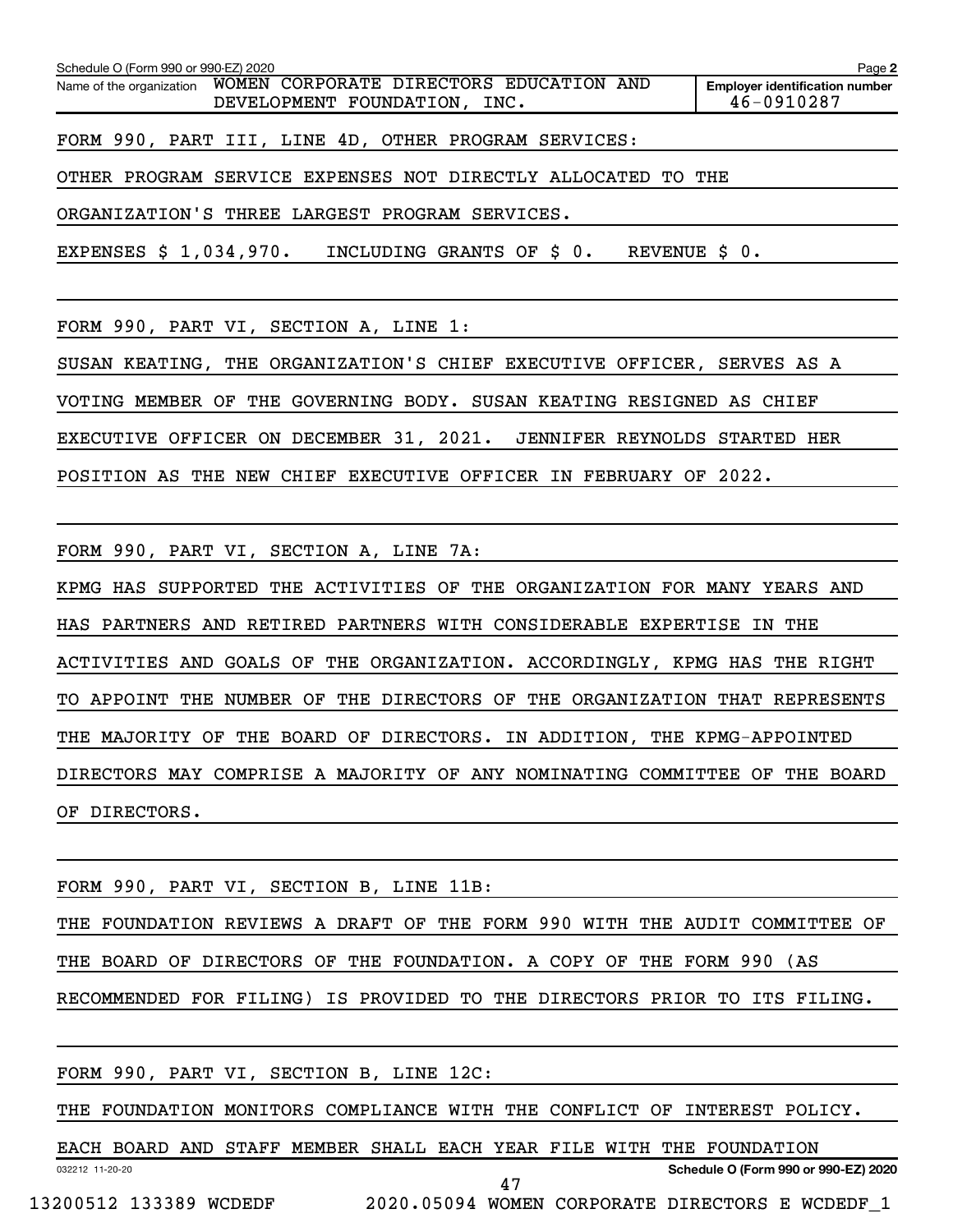**2 Employer identification number** Schedule O (Form 990 or 990-EZ) 2020 Name of the organization WOMEN CORPORATE DIRECTORS EDUCATION AND DEVELOPMENT FOUNDATION, INC. 46-0910287 DIRECTORS, A LIST OF ANY POSITION HE OR SHE HOLDS OR OF ANY BUSINESSES OR ACTIVITY WHICH MAY RESULT IN A POSSIBLE CONFLICT OF INTEREST. CHANGES MADE DURING THE YEAR ARE REPORTED IN A TIMELY MANNER. ANY PARTY HAVING AN INTEREST IN A CONTRACT OR TRANSACTION PRESENTED TO THE BOARD FOR APPROVAL SHALL GIVE PROMPT AND FULL DISCLOSURE OF THE FACTS PRIOR TO ACTING ON SUCH CONTRACT OR TRANSACTION. MEETING MINUTES WILL REFLECT ANY DISCLOSURES OF POTENTIAL CONFLICTS OF INTEREST.

FORM 990, PART VI, SECTION B, LINE 15:

THE CEO COMPENSATION IS BASED ON TERMS OF HER CURRENT EMPLOYMENT CONTRACT. THE SERVICES OF A COMPENSATION CONSULTING FIRM HAS BEEN UTILIZED BY THE BOARD REGARDING CEO COMPENSATION.

FORM 990, PART VI, LINE 17, LIST OF STATES RECEIVING COPY OF FORM 990: AL,AK,AR,CA,CO,CT,DC,FL,GA,HI,IL,KS,KY,LA,ME,MD,MA,MI,MN,MS,MO,NV,NH,NJ,NM NY,NC,ND,OH,OK,OR,PA,RI,SC,TN,UT,VA,WV,WI

FORM 990, PART VI, SECTION C, LINE 19:

THE FOUNDATION MAKES ITS 990 AVAILABLE TO THE PUBLIC ON ITS WEBSITE.

FORM 990 PART VII, SECTION A, LINE 1:

COMPENSATION REVIEW PROCESS: THE FOUNDATION HAS A COMPENSATION TEAM

THAT REVIEWS AND APPROVES THE COMPENSATION OF THE CEO, THIS TEAM IS

COMPRISED OF THE LEAD DIRECTOR AND ONE OTHER BOARD DIRECTOR. THE REVIEW

AND APPROVAL OF THE COMPENSATION OF THE CEO TAKES PLACE ON AN ANNUAL

BASIS USING COMPARABILITY DATA SUCH AS INDUSTRY SURVEYS, DOCUMENTED

COMPENSATION OF PERSONS HOLDING SIMILAR POSITIONS IN SIMILAR

ORGANIZATIONS, AND/OR INDEPENDENT COMPENSATION STUDIES.

032212 11-20-20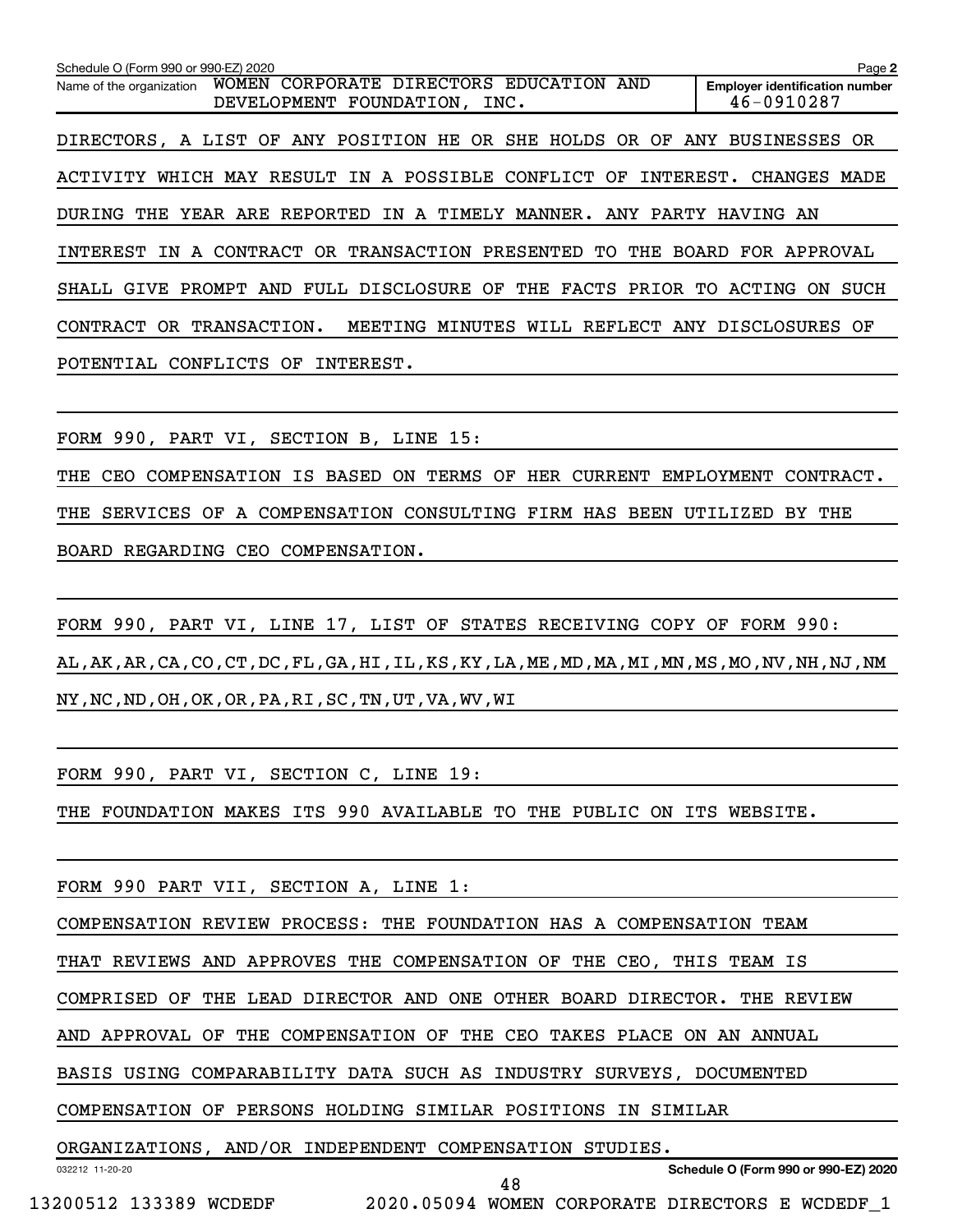FORM 990, PART XII, LINE 2C

AUDIT COMMITTEE RECEIVES A DRAFT OF THE AUDITED FINANCIAL STATEMENTS

FOR ITS REVIEW AND COMMENT. WITH THE AUDIT COMMITTEE'S RECOMMENDATION,

THE FOUNDATION'S BOARD OF DIRECTORS REVIEWS AND ACCEPTS THE AUDITED

FINANCIAL STATEMENTS UPON COMPLETION.

**Schedule O (Form 990 or 990-EZ) 2020**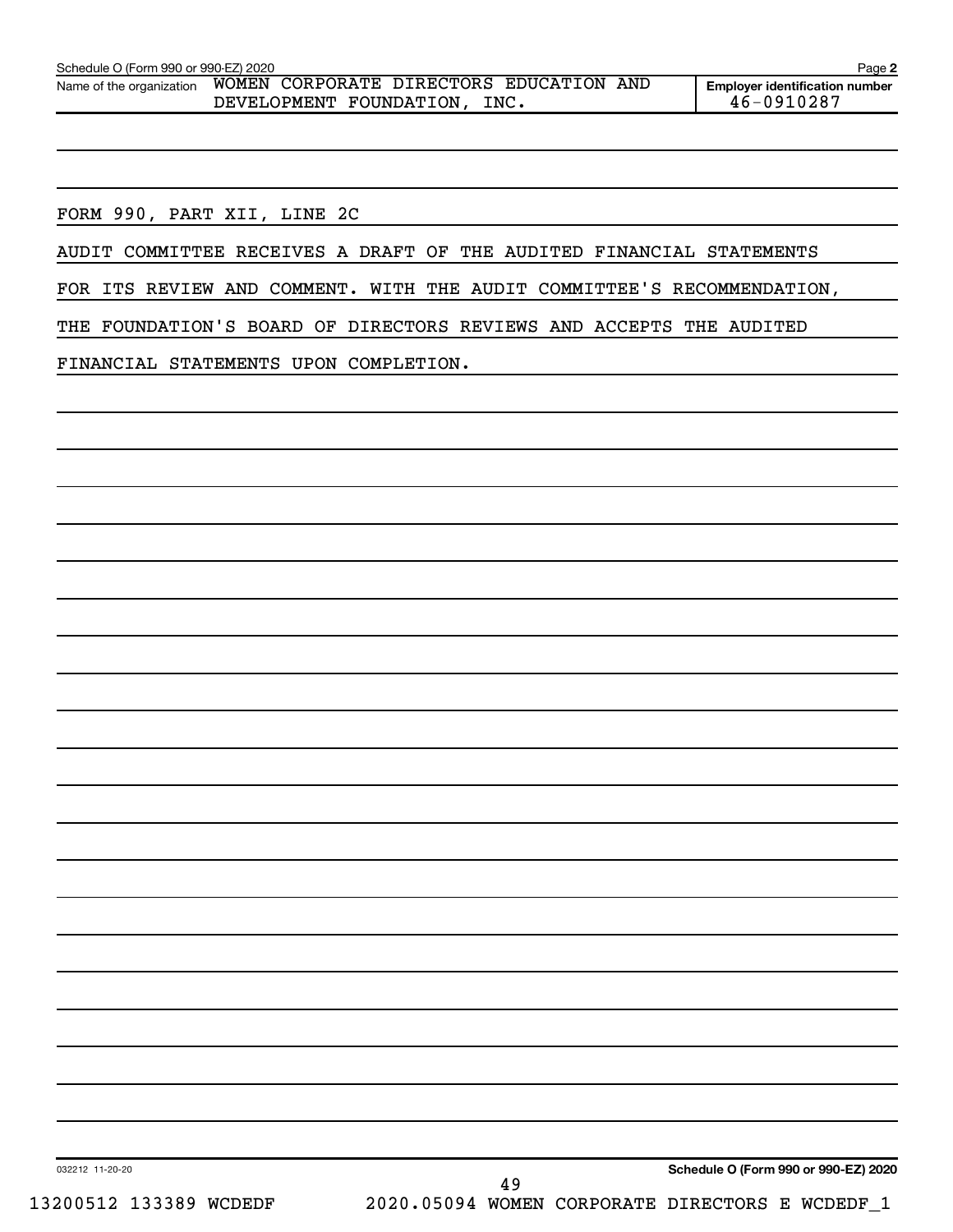|                                                                                | <b>IRS e-file Signature Authorization</b>                                                                                                                                                                                                                                                                                                                                                                                                                                                                                                                                                                                                                                                                                                                                                                                                         |                 | OMB No. 1545-0047                     |
|--------------------------------------------------------------------------------|---------------------------------------------------------------------------------------------------------------------------------------------------------------------------------------------------------------------------------------------------------------------------------------------------------------------------------------------------------------------------------------------------------------------------------------------------------------------------------------------------------------------------------------------------------------------------------------------------------------------------------------------------------------------------------------------------------------------------------------------------------------------------------------------------------------------------------------------------|-----------------|---------------------------------------|
| Form 8879-EO                                                                   | for an Exempt Organization<br>For calendar year 2020, or fiscal year beginning $JUL$ 1 , 2020, and ending $JUN$ 30 , 20 21                                                                                                                                                                                                                                                                                                                                                                                                                                                                                                                                                                                                                                                                                                                        |                 |                                       |
| Department of the Treasury<br><b>Internal Revenue Service</b>                  | Do not send to the IRS. Keep for your records.<br>Go to www.irs.gov/Form8879EO for the latest information.                                                                                                                                                                                                                                                                                                                                                                                                                                                                                                                                                                                                                                                                                                                                        |                 | 2020                                  |
| Name of exempt organization or person subject to tax                           |                                                                                                                                                                                                                                                                                                                                                                                                                                                                                                                                                                                                                                                                                                                                                                                                                                                   |                 | <b>Taxpayer identification number</b> |
|                                                                                | WOMEN CORPORATE DIRECTORS EDUCATION AND                                                                                                                                                                                                                                                                                                                                                                                                                                                                                                                                                                                                                                                                                                                                                                                                           |                 |                                       |
|                                                                                | DEVELOPMENT FOUNDATION, INC.                                                                                                                                                                                                                                                                                                                                                                                                                                                                                                                                                                                                                                                                                                                                                                                                                      |                 | 46-0910287                            |
| Name and title of officer or person subject to tax<br><b>JENNIFER REYNOLDS</b> |                                                                                                                                                                                                                                                                                                                                                                                                                                                                                                                                                                                                                                                                                                                                                                                                                                                   |                 |                                       |
| <b>CEO</b><br>Part I                                                           | Type of Return and Return Information (Whole Dollars Only)                                                                                                                                                                                                                                                                                                                                                                                                                                                                                                                                                                                                                                                                                                                                                                                        |                 |                                       |
|                                                                                | Check the box for the return for which you are using this Form 8879-EO and enter the applicable amount, if any, from the return. If you<br>check the box on line 1a, 2a, 3a, 4a, 5a, 6a, or 7a below, and the amount on that line for the return being filed with this form was<br>blank, then leave line 1b, 2b, 3b, 4b, 5b, 6b, or 7b, whichever is applicable, blank (do not enter -0-). But, if you entered -0- on the<br>return, then enter -0- on the applicable line below. Do not complete more than one line in Part I.                                                                                                                                                                                                                                                                                                                  |                 |                                       |
| 1a Form 990 check here $\blacktriangleright \boxed{X}$                         | <b>b</b> Total revenue, if any (Form 990, Part VIII, column (A), line 12) <b>contain the the set of 2</b> , 837, 202.                                                                                                                                                                                                                                                                                                                                                                                                                                                                                                                                                                                                                                                                                                                             |                 |                                       |
| 2a Form 990-EZ check here                                                      | ▶                                                                                                                                                                                                                                                                                                                                                                                                                                                                                                                                                                                                                                                                                                                                                                                                                                                 |                 |                                       |
| 3a Form 1120-POL check here                                                    |                                                                                                                                                                                                                                                                                                                                                                                                                                                                                                                                                                                                                                                                                                                                                                                                                                                   |                 |                                       |
| 4a Form 990-PF check here                                                      | ▶                                                                                                                                                                                                                                                                                                                                                                                                                                                                                                                                                                                                                                                                                                                                                                                                                                                 |                 |                                       |
| 5a Form 8868 check here                                                        | ▶                                                                                                                                                                                                                                                                                                                                                                                                                                                                                                                                                                                                                                                                                                                                                                                                                                                 |                 |                                       |
| 6a Form 990-T check here                                                       | ▶                                                                                                                                                                                                                                                                                                                                                                                                                                                                                                                                                                                                                                                                                                                                                                                                                                                 |                 |                                       |
| 7a Form 4720 check here<br>Part II                                             | Declaration and Signature Authorization of Officer or Person Subject to Tax                                                                                                                                                                                                                                                                                                                                                                                                                                                                                                                                                                                                                                                                                                                                                                       |                 |                                       |
|                                                                                | Under penalties of perjury, I declare that $\lfloor \underline{X} \rfloor$ I am an officer of the above organization or $\lfloor \underline{\hspace{1cm}} \rfloor$ I am a person subject to tax with respect to                                                                                                                                                                                                                                                                                                                                                                                                                                                                                                                                                                                                                                   |                 |                                       |
| (name of organization)                                                         |                                                                                                                                                                                                                                                                                                                                                                                                                                                                                                                                                                                                                                                                                                                                                                                                                                                   |                 |                                       |
| PIN: check one box only                                                        | Agent to initiate an electronic funds withdrawal (direct debit) entry to the financial institution account indicated in the tax preparation<br>software for payment of the federal taxes owed on this return, and the financial institution to debit the entry to this account. To revoke<br>a payment, I must contact the U.S. Treasury Financial Agent at 1-888-353-4537 no later than 2 business days prior to the payment<br>(settlement) date. I also authorize the financial institutions involved in the processing of the electronic payment of taxes to receive<br>confidential information necessary to answer inquiries and resolve issues related to the payment. I have selected a personal<br>identification number (PIN) as my signature for the electronic return and, if applicable, the consent to electronic funds withdrawal. |                 |                                       |
|                                                                                | $\boxed{X}$   authorize TEMPLETON & COMPANY, LLP                                                                                                                                                                                                                                                                                                                                                                                                                                                                                                                                                                                                                                                                                                                                                                                                  |                 | $-10287$                              |
|                                                                                | <b>ERO</b> firm name                                                                                                                                                                                                                                                                                                                                                                                                                                                                                                                                                                                                                                                                                                                                                                                                                              | to enter my PIN | Enter five numbers, but               |
|                                                                                |                                                                                                                                                                                                                                                                                                                                                                                                                                                                                                                                                                                                                                                                                                                                                                                                                                                   |                 | do not enter all zeros                |
|                                                                                | as my signature on the tax year 2020 electronically filed return. If I have indicated within this return that a copy of the return is being filed with<br>a state agency(ies) regulating charities as part of the IRS Fed/State program, I also authorize the aforementioned ERO to enter my<br>PIN on the return's disclosure consent screen.                                                                                                                                                                                                                                                                                                                                                                                                                                                                                                    |                 |                                       |
|                                                                                | As an officer or person subject to tax with respect to the organization, I will enter my PIN as my signature on the tax year 2020<br>electronically filed return. If I have indicated within this return that a copy of the return is being filed with a state agency(ies)<br>regulating charities as part of the IRS Fed/State program, I will enter my PIN on the return's disclosure consent screen.                                                                                                                                                                                                                                                                                                                                                                                                                                           |                 |                                       |
| Signature of officer or person subject to tax                                  |                                                                                                                                                                                                                                                                                                                                                                                                                                                                                                                                                                                                                                                                                                                                                                                                                                                   | Date <b>I</b>   | April 22, 2022                        |
| Part III                                                                       | <b>Certification and Authentication</b>                                                                                                                                                                                                                                                                                                                                                                                                                                                                                                                                                                                                                                                                                                                                                                                                           |                 |                                       |
|                                                                                | ERO's EFIN/PIN. Enter your six-digit electronic filing identification                                                                                                                                                                                                                                                                                                                                                                                                                                                                                                                                                                                                                                                                                                                                                                             |                 |                                       |
|                                                                                | 65289748990<br>number (EFIN) followed by your five-digit self-selected PIN.<br>Do not enter all zeros                                                                                                                                                                                                                                                                                                                                                                                                                                                                                                                                                                                                                                                                                                                                             |                 |                                       |
| IRS e-file Providers for Business Returns.                                     | I certify that the above numeric entry is my PIN, which is my signature on the 2020 electronically filed return indicated above. I confirm<br>that I am submitting this return in accordance with the requirements of Pub. 4163, Modernized e-File (MeF) Information for Authorized                                                                                                                                                                                                                                                                                                                                                                                                                                                                                                                                                               |                 |                                       |
| ERO's signature $\blacktriangleright$                                          | Date > 05/02/2022                                                                                                                                                                                                                                                                                                                                                                                                                                                                                                                                                                                                                                                                                                                                                                                                                                 |                 |                                       |
|                                                                                | <b>ERO Must Retain This Form - See Instructions</b><br>Do Not Submit This Form to the IRS Unless Requested To Do So                                                                                                                                                                                                                                                                                                                                                                                                                                                                                                                                                                                                                                                                                                                               |                 |                                       |
|                                                                                | LHA For Paperwork Reduction Act Notice, see instructions.                                                                                                                                                                                                                                                                                                                                                                                                                                                                                                                                                                                                                                                                                                                                                                                         |                 | Form 8879-EO (2020)                   |
| 023051 11-03-20                                                                |                                                                                                                                                                                                                                                                                                                                                                                                                                                                                                                                                                                                                                                                                                                                                                                                                                                   |                 |                                       |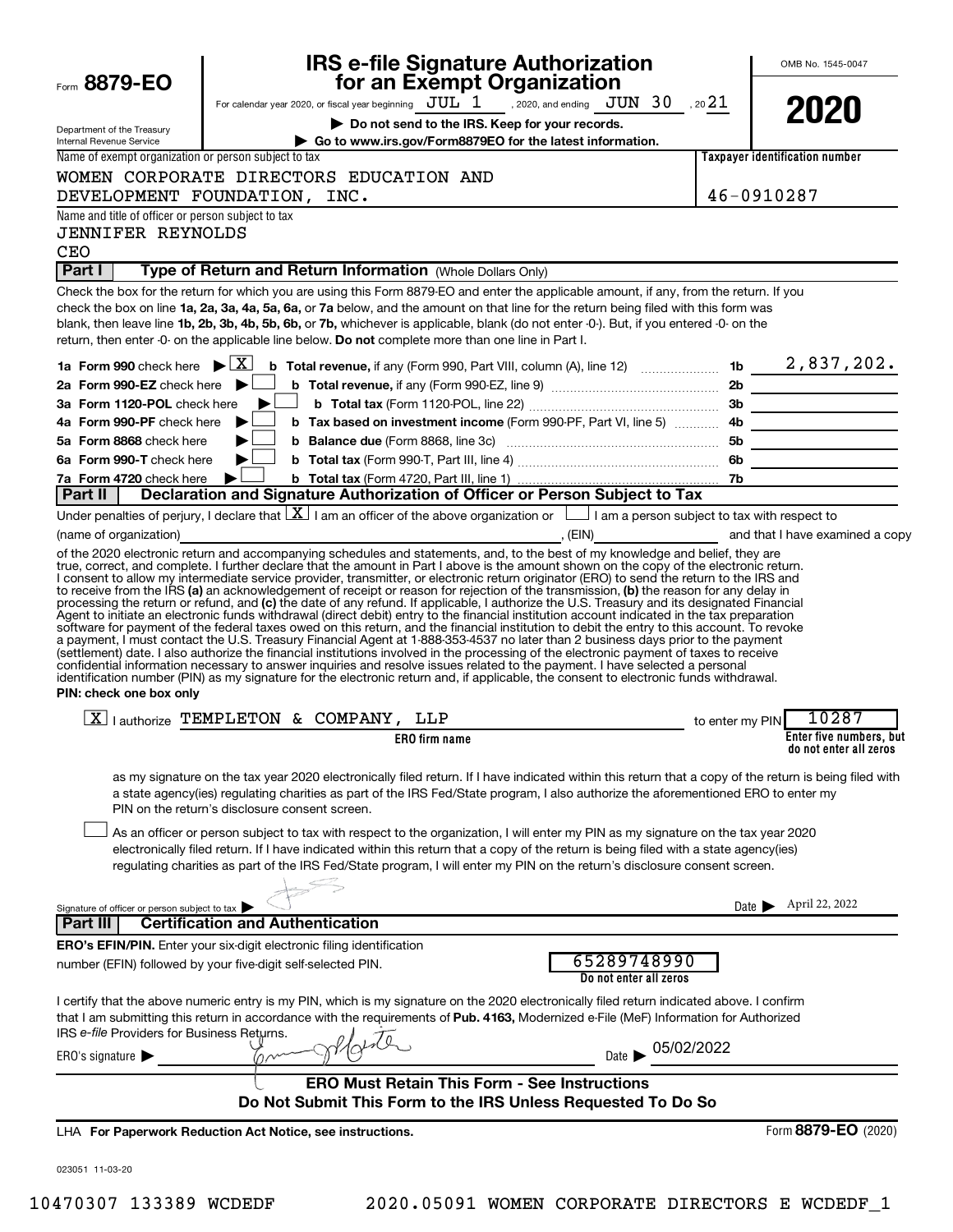| 5/12/22, 3:10 PM                                                                                                         | https://efile.prosystemfx.com/  |                                                          |
|--------------------------------------------------------------------------------------------------------------------------|---------------------------------|----------------------------------------------------------|
| Product: <b>Exempt</b><br>Name: <b>WOMEN CORPORATE</b><br><b>DIRECTORS EDUCATION AND</b><br>DEVELOPMENT FOUNDATION, INC. | Category:                       | <b>IRS Center: Ogden</b><br>e-Postmark: 5/2/2022 3:25 PM |
| FEIN: *****0287                                                                                                          | Plan Number:                    | Notification:                                            |
| Bank Info:                                                                                                               |                                 |                                                          |
| Fiscal Year Begin Date: 7/1/2020<br>IRS Message:                                                                         | Fiscal Year End Date: 6/30/2021 | eSigned:                                                 |

## **Return Information**

| Date       | <b>Return ID</b> | <b>Type of Activity</b>                               | <b>Submission ID</b> | Refund/(Due) | <b>Updated</b><br>By | eSign<br><b>Date</b> |
|------------|------------------|-------------------------------------------------------|----------------------|--------------|----------------------|----------------------|
| 05/02/2022 | 20X:WCDEDF:V1    | <b>Upload Started</b>                                 |                      |              |                      |                      |
| 05/02/2022 | 20X:WCDEDF:V1    | Released for Transmission -<br>Validation in Progress |                      |              | System               |                      |
| 05/02/2022 | 20X:WCDEDF:V1    | Ready to transmit - Validation<br>Complete            |                      |              |                      |                      |
| 05/02/2022 | 20X:WCDEDF:V1    | Transmitted to FD                                     | 65289720221220364e17 |              |                      |                      |
| 05/02/2022 | 20X:WCDEDF:V1    | Accepted by FD on 5/2/2022                            |                      |              |                      |                      |

**ID Status Date Status State/Other State Category FBAR FBAR BSA ID**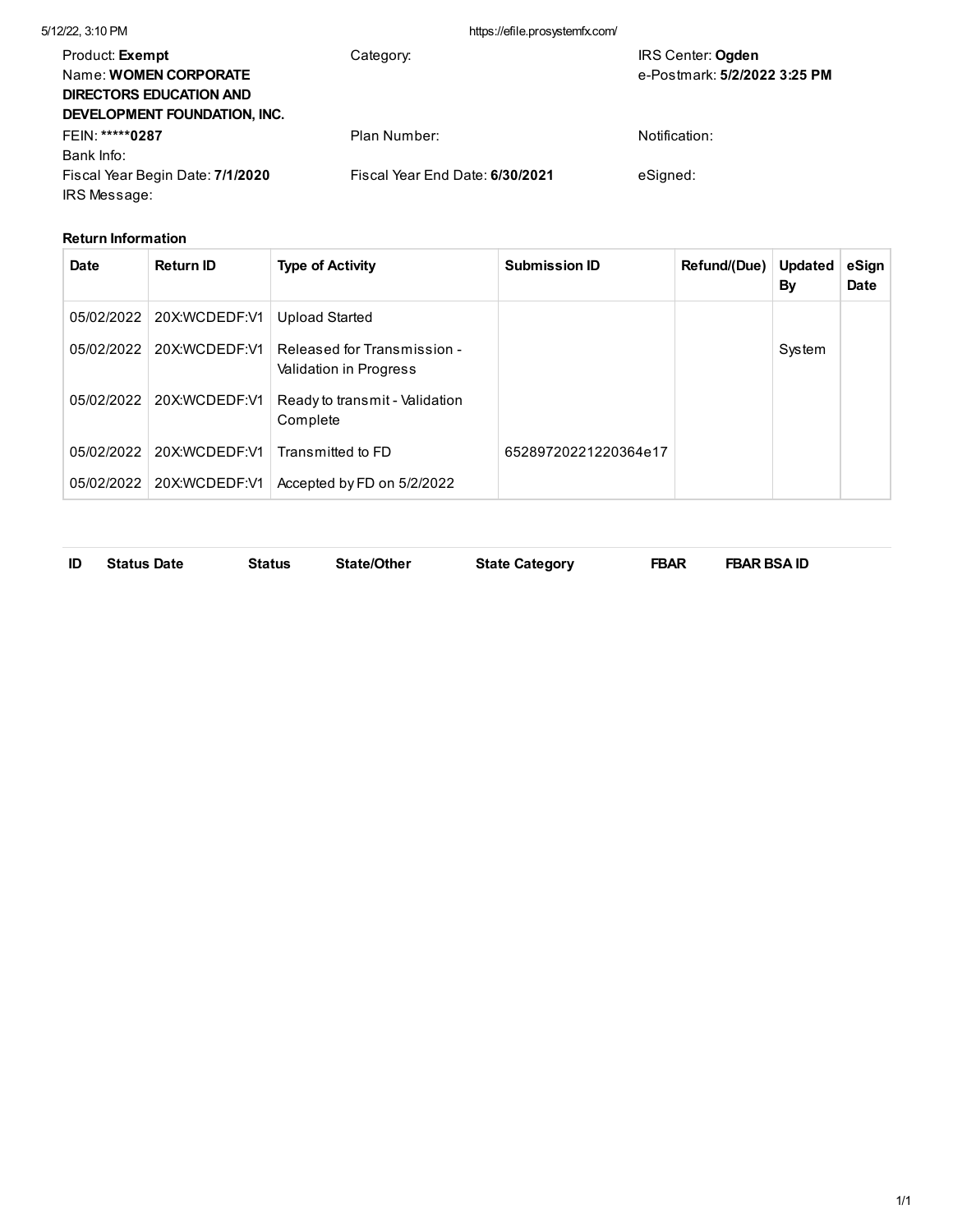# (Rev. January 2020) **Cxempt Organization Return** Manuary 2020) and the settern **Canadian Exempt Organization Return Form 8868 Application for Automatic Extension of Time To File an**<br>**Exempt Organization Return**

Department of the Treasury Internal Revenue Service

|  |  | File a separate application for each return. |
|--|--|----------------------------------------------|

**| Go to www.irs.gov/Form8868 for the latest information.**

**Electronic filing (e-file).** You can electronically file Form 8868 to request a 6-month automatic extension of time to file any of the filing of this form, visit www.irs.gov/e-file-providers/e-file-for-charities-and-non-profits. forms listed below with the exception of Form 8870, Information Return for Transfers Associated With Certain Personal Benefit Contracts, for which an extension request must be sent to the IRS in paper format (see instructions). For more details on the electronic

# **Automatic 6-Month Extension of Time.** Only submit original (no copies needed).

All corporations required to file an income tax return other than Form 990-T (including 1120-C filers), partnerships, REMICs, and trusts must use Form 7004 to request an extension of time to file income tax returns.

| Type or<br>print                                                                                                                                                                                                                                                                                                                                                                                                                                                                                                                                                                                                                                                                                                                                                                                                                                                                                                                                                      | Name of exempt organization or other filer, see instructions.<br>WOMEN CORPORATE DIRECTORS EDUCATION AND<br>DEVELOPMENT FOUNDATION, INC.             | Taxpayer identification number (TIN)<br>46-0910287 |                                                                     |    |    |                         |  |  |  |
|-----------------------------------------------------------------------------------------------------------------------------------------------------------------------------------------------------------------------------------------------------------------------------------------------------------------------------------------------------------------------------------------------------------------------------------------------------------------------------------------------------------------------------------------------------------------------------------------------------------------------------------------------------------------------------------------------------------------------------------------------------------------------------------------------------------------------------------------------------------------------------------------------------------------------------------------------------------------------|------------------------------------------------------------------------------------------------------------------------------------------------------|----------------------------------------------------|---------------------------------------------------------------------|----|----|-------------------------|--|--|--|
| File by the<br>due date for<br>filing your                                                                                                                                                                                                                                                                                                                                                                                                                                                                                                                                                                                                                                                                                                                                                                                                                                                                                                                            | Number, street, and room or suite no. If a P.O. box, see instructions.<br>819 SW FEDERAL HWY, NO. 206                                                |                                                    |                                                                     |    |    |                         |  |  |  |
| return. See<br>instructions.                                                                                                                                                                                                                                                                                                                                                                                                                                                                                                                                                                                                                                                                                                                                                                                                                                                                                                                                          | City, town or post office, state, and ZIP code. For a foreign address, see instructions.<br>34994-2952<br>STUART, FL                                 |                                                    |                                                                     |    |    |                         |  |  |  |
|                                                                                                                                                                                                                                                                                                                                                                                                                                                                                                                                                                                                                                                                                                                                                                                                                                                                                                                                                                       | $\overline{0}$<br>Enter the Return Code for the return that this application is for (file a separate application for each return)<br>1               |                                                    |                                                                     |    |    |                         |  |  |  |
| <b>Application</b>                                                                                                                                                                                                                                                                                                                                                                                                                                                                                                                                                                                                                                                                                                                                                                                                                                                                                                                                                    |                                                                                                                                                      | Return                                             | <b>Application</b>                                                  |    |    | Return                  |  |  |  |
| Is For                                                                                                                                                                                                                                                                                                                                                                                                                                                                                                                                                                                                                                                                                                                                                                                                                                                                                                                                                                |                                                                                                                                                      | Code                                               | Is For                                                              |    |    | Code                    |  |  |  |
| Form 990 or Form 990-EZ                                                                                                                                                                                                                                                                                                                                                                                                                                                                                                                                                                                                                                                                                                                                                                                                                                                                                                                                               |                                                                                                                                                      | 01                                                 | Form 990-T (corporation)                                            |    |    | 07                      |  |  |  |
| Form 990-BL                                                                                                                                                                                                                                                                                                                                                                                                                                                                                                                                                                                                                                                                                                                                                                                                                                                                                                                                                           |                                                                                                                                                      | 02                                                 | Form 1041 A                                                         |    |    | 08                      |  |  |  |
| Form 4720 (individual)                                                                                                                                                                                                                                                                                                                                                                                                                                                                                                                                                                                                                                                                                                                                                                                                                                                                                                                                                |                                                                                                                                                      | 03                                                 | Form 4720 (other than individual)                                   |    |    | 09                      |  |  |  |
| Form 990-PF                                                                                                                                                                                                                                                                                                                                                                                                                                                                                                                                                                                                                                                                                                                                                                                                                                                                                                                                                           |                                                                                                                                                      | 04                                                 | Form 5227                                                           |    |    | 10                      |  |  |  |
|                                                                                                                                                                                                                                                                                                                                                                                                                                                                                                                                                                                                                                                                                                                                                                                                                                                                                                                                                                       | Form 990-T (sec. 401(a) or 408(a) trust)                                                                                                             | 05                                                 | Form 6069                                                           |    |    | 11                      |  |  |  |
|                                                                                                                                                                                                                                                                                                                                                                                                                                                                                                                                                                                                                                                                                                                                                                                                                                                                                                                                                                       | Form 990-T (trust other than above)                                                                                                                  | 06                                                 | Form 8870<br>TEMPLETON & COMPANY, LLP - 201 EAST LAS OLAS BLVD, STE |    |    | 12                      |  |  |  |
| Fax No. $\triangleright$ 954-765-0719<br>Telephone No. $\triangleright$ 954-333-0001<br>If this is for a Group Return, enter the organization's four digit Group Exemption Number (GEN) [If this is for the whole group, check this<br>. If it is for part of the group, check this box $\blacktriangleright$ [<br>and attach a list with the names and TINs of all members the extension is for.<br>$box \blacktriangleright$<br>MAY 16, 2022<br>I request an automatic 6-month extension of time until<br>, to file the exempt organization return for<br>1<br>the organization named above. The extension is for the organization's return for:<br>calendar year<br>or<br>$\blacktriangleright$ $\boxed{\text{X}}$ tax year beginning JUL 1, 2020<br>, and ending $\overline{\text{JUN}}$ 30, 2021<br>Initial return<br>Final return<br>If the tax year entered in line 1 is for less than 12 months, check reason:<br>$\mathbf{2}$<br>Change in accounting period |                                                                                                                                                      |                                                    |                                                                     |    |    |                         |  |  |  |
| За                                                                                                                                                                                                                                                                                                                                                                                                                                                                                                                                                                                                                                                                                                                                                                                                                                                                                                                                                                    | If this application is for Forms 990-BL, 990-PF, 990-T, 4720, or 6069, enter the tentative tax, less<br>any nonrefundable credits. See instructions. |                                                    |                                                                     |    | \$ | 0.                      |  |  |  |
| <b>b</b> If this application is for Forms 990-PF, 990-T, 4720, or 6069, enter any refundable credits and<br>estimated tax payments made. Include any prior year overpayment allowed as a credit.<br><b>Balance due.</b> Subtract line 3b from line 3a. Include your payment with this form, if required, by<br>c<br>using EFTPS (Electronic Federal Tax Payment System). See instructions.                                                                                                                                                                                                                                                                                                                                                                                                                                                                                                                                                                            |                                                                                                                                                      |                                                    |                                                                     | 3b |    |                         |  |  |  |
|                                                                                                                                                                                                                                                                                                                                                                                                                                                                                                                                                                                                                                                                                                                                                                                                                                                                                                                                                                       |                                                                                                                                                      |                                                    |                                                                     |    | \$ | ο.                      |  |  |  |
|                                                                                                                                                                                                                                                                                                                                                                                                                                                                                                                                                                                                                                                                                                                                                                                                                                                                                                                                                                       |                                                                                                                                                      |                                                    |                                                                     | 3c |    |                         |  |  |  |
|                                                                                                                                                                                                                                                                                                                                                                                                                                                                                                                                                                                                                                                                                                                                                                                                                                                                                                                                                                       |                                                                                                                                                      |                                                    |                                                                     |    |    | о.                      |  |  |  |
| instructions.                                                                                                                                                                                                                                                                                                                                                                                                                                                                                                                                                                                                                                                                                                                                                                                                                                                                                                                                                         | Caution: If you are going to make an electronic funds withdrawal (direct debit) with this Form 8868, see Form 8453-EO and Form 8879-EO for payment   |                                                    |                                                                     |    |    |                         |  |  |  |
| LHA                                                                                                                                                                                                                                                                                                                                                                                                                                                                                                                                                                                                                                                                                                                                                                                                                                                                                                                                                                   | For Privacy Act and Paperwork Reduction Act Notice, see instructions.                                                                                |                                                    |                                                                     |    |    | Form 8868 (Rev. 1-2020) |  |  |  |

023841 04-01-20